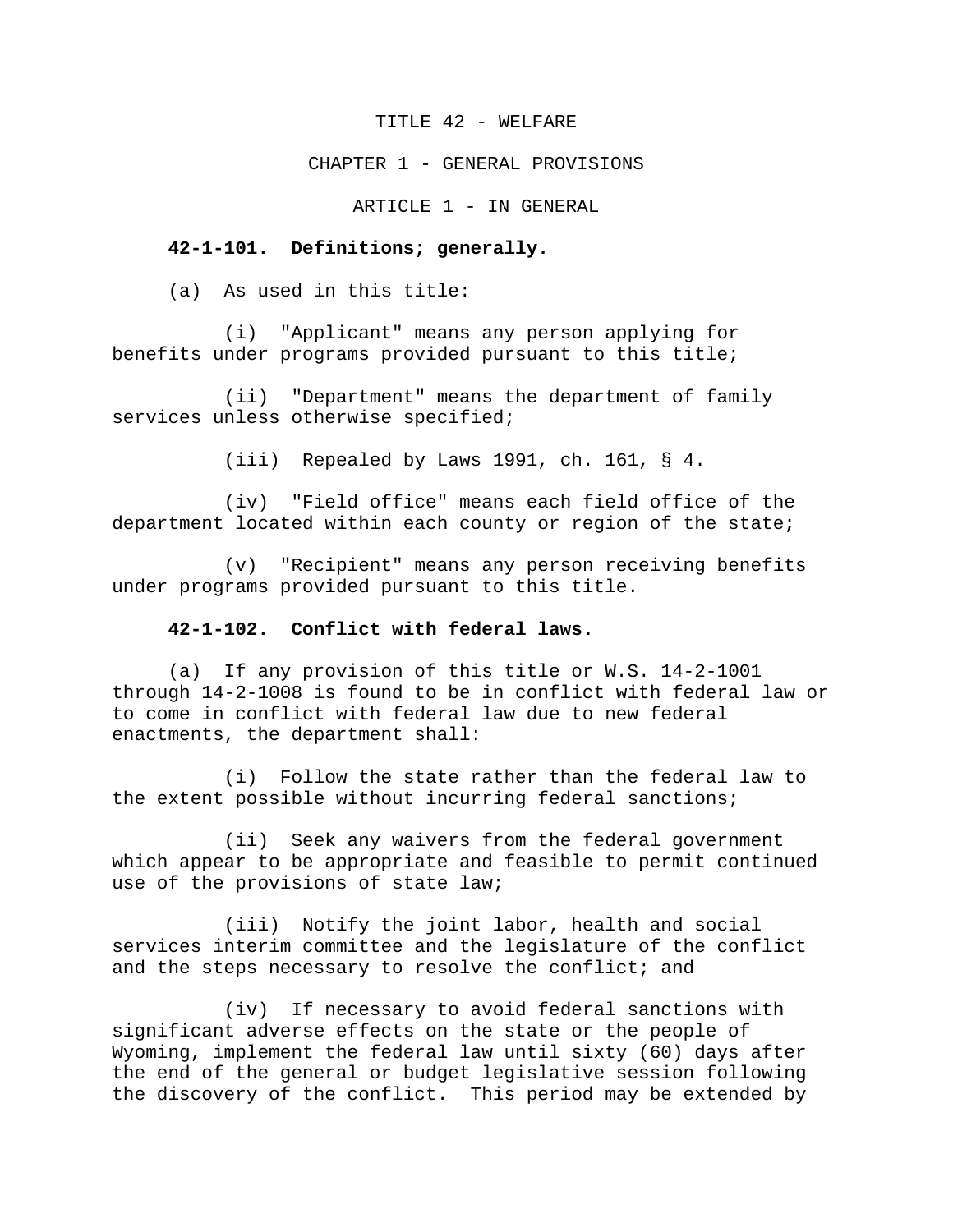the governor until sixty (60) days after the end of the next legislative session if a waiver request is pending before the appropriate federal agency at the start of a legislative session.

CHAPTER 2 - PUBLIC ASSISTANCE AND SOCIAL SERVICES

ARTICLE 1 - IN GENERAL

### **42-2-101. Short title.**

This article may be cited as the "Wyoming Public Assistance and Social Services Act".

#### **42-2-102. Definitions.**

(a) Except as otherwise specifically provided, as used in this article:

(i) "Commodities" means foods donated or available for donation by the department;

(ii) "Coupon" means any coupon, stamp or other type of certificate provided for the purchase of eligible food as defined by the supplemental nutrition assistance program;

(iii) "Electronic benefit transfer" means a system for the supplemental nutrition assistance program as an alternative to issuing a supplemental nutrition assistance program card. An electronic benefit transfer system is a computer-based system in which the benefit authorization is received through a point of sale terminal. Eligible households utilize plastic cards in lieu of supplemental nutrition assistance program coupons to purchase food items at authorized food retailers. This type of benefit may also be used to issue other types of public welfare benefits;

(iv) "Supplemental nutrition assistance program benefit" means assistance provided by the supplemental nutrition assistance program to eligible households in the form of coupons, electronic benefit transfers or cash that are redeemable at federally approved food retailers;

(v) "Performance payment" means an amount payable to or on behalf of an eligible recipient;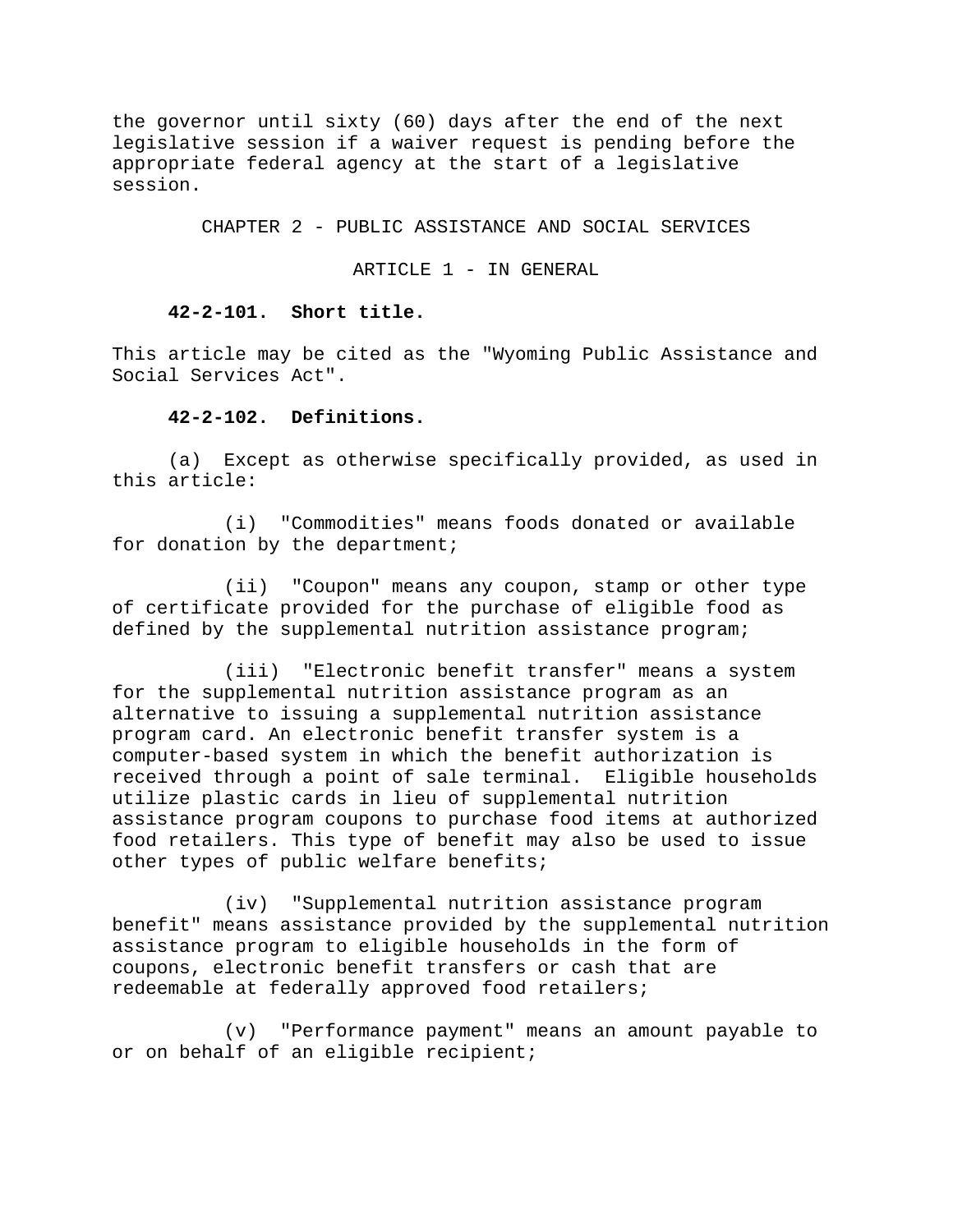(vi) "Public assistance" means financial assistance in the form of a performance payment, vendor payment, supplemental nutrition assistance program benefits or a payment under the minimum medical program;

(vii) "Public welfare benefit" means financial assistance provided to eligible persons in the form of a performance payment, vendor payment, supplemental nutrition assistance program benefit, electronic benefit transfer or cash. These benefits may be received from several state or federal welfare programs including:

- (A) Medicaid;
- (B) Repealed by Laws 2017, ch. 108, § 2.
- (C) Repealed by Laws 2017, ch. 108, § 2.
- (D) Low income energy assistance program;
- (E) Minimum medical program;
- (F) Child care program;

(G) Personal opportunities with employment responsibilities (POWER);

(H) Supplemental nutrition assistance program.

(viii) "Social services" mean services specifically authorized by the legislature, defined by the comprehensive social services plan of the department and provided or purchased in accordance with this act;

(ix) "Approved educational program" means any program at the University of Wyoming or a Wyoming community college leading to a baccalaureate, associate degree, or certificate at the school or a vocational program approved by the department, or other accredited educational program within Wyoming leading to a baccalaureate, associate degree or nationally recognized certification or license. The department, may, by rule and regulation specify particular courses of study or majors that do not generally lead to employment and are not approved educational programs.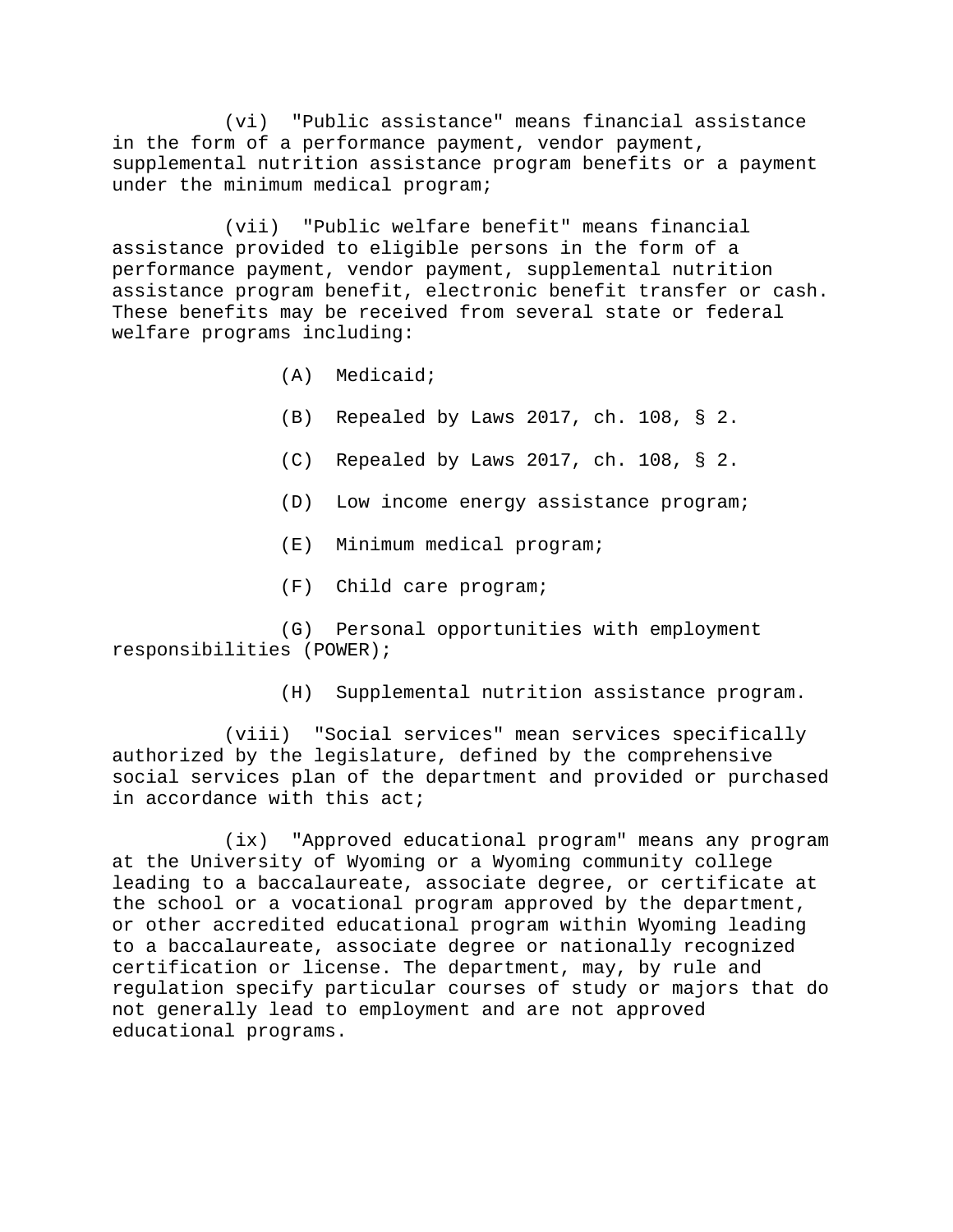**42-2-103. Provision of assistance and services; duties of department; burial assistance; department of health state supplemental security income program.** 

(a) The department shall provide and administer programs for public assistance and social services in Wyoming to those individuals lacking sufficient income or resources to provide themselves or their families with a reasonable subsistence compatible with decency and health or with services necessary for their well-being.

(b) In carrying out subsection (a) of this section and except as provided under the Wyoming Medical Assistance and Services Act, the department shall:

(i) Repealed by Laws 2017, ch. 179, § 2.

(ii) Establish policies and standards for the provision of public assistance and social services in accordance with this article and federal law and regulation;

(iii) Except as otherwise provided by law, establish by rule and regulation payment amounts and service levels for public assistance and social services programs provided under this article based upon the financial condition of the individual applicant or recipient;

(iv) Supervise the expenditure of state funds and federal funds allocated to the state for purposes of providing public assistance and social services in such a manner as to ensure that, to the extent funds are available and authorized by the legislature, funds may be used in separate state-funded programs to:

(A) Use, to the extent practicable, state maintenance of effort funds in a separate state funded program to provide public assistance to eligible individuals who have exhausted their benefits under the federal temporary assistance to needy families block grant and are exempt from the five (5) year limitation under paragraph (e)(i) of this section;

(B) Repealed by Laws 2017, ch. 108, § 2.

(C) Allow an individual receiving assistance to attend school as provided by W.S. 42-2-109(a) provided the individual: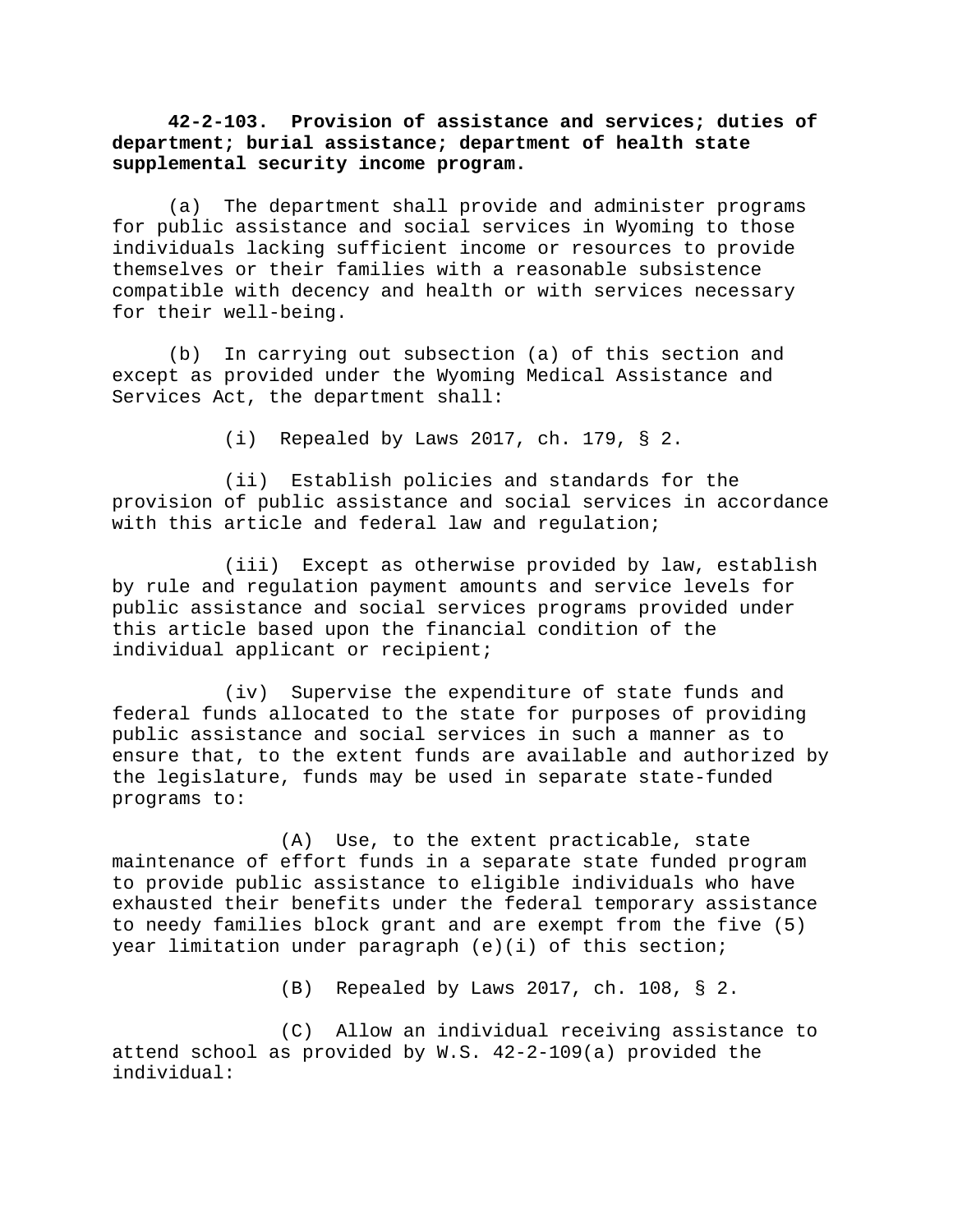(I) Has completed an employment assessment conducted under department rule or regulation;

(II) Meets the income and resource eligibility requirements of the personal opportunities with employment responsibilities (POWER) program;

(III) Qualifies as a full-time student under  $W.S. 42-2-109(a)(ii)(A)$  and  $(C).$ 

(v) Cooperate with and report to the United States department of health and human services and other federal agencies as necessary to qualify the state for federal funding for public assistance and social services and comply with federal law and regulations governing the administration and expenditure of federal funds allocated to the state;

(vi) Serve as an agent of the federal government in matters of mutual concern and in the administration of federal funds allocated to the state for public assistance and social services;

(vii) Cooperate with other agencies as necessary to administer this article;

(viii) Limit approved educational programs under paragraph (iv) of this subsection to educational courses not to exceed the baccalaureate level, or to one (1) vocational training program;

(ix) Amend the state plan submitted to the United States department of health and human services to provide that the state elects as authorized by section  $402(1)(A)(ii)$  of P.L. 104-193 to define work as including all activities permitted under section 407 of P.L. 104-193 plus satisfactory full-time school attendance as defined by W.S. 42-2-109;

(x) To the extent funds are available and authorized by the legislature and if full-time students as defined by W.S. 42-2-109 are required by federal law or regulation to work in addition to attending school full-time, create a state funds only program using funds required for maintenance of effort to provide assistance to such students. Such a program shall take priority over other uses of the maintenance of effort funds available;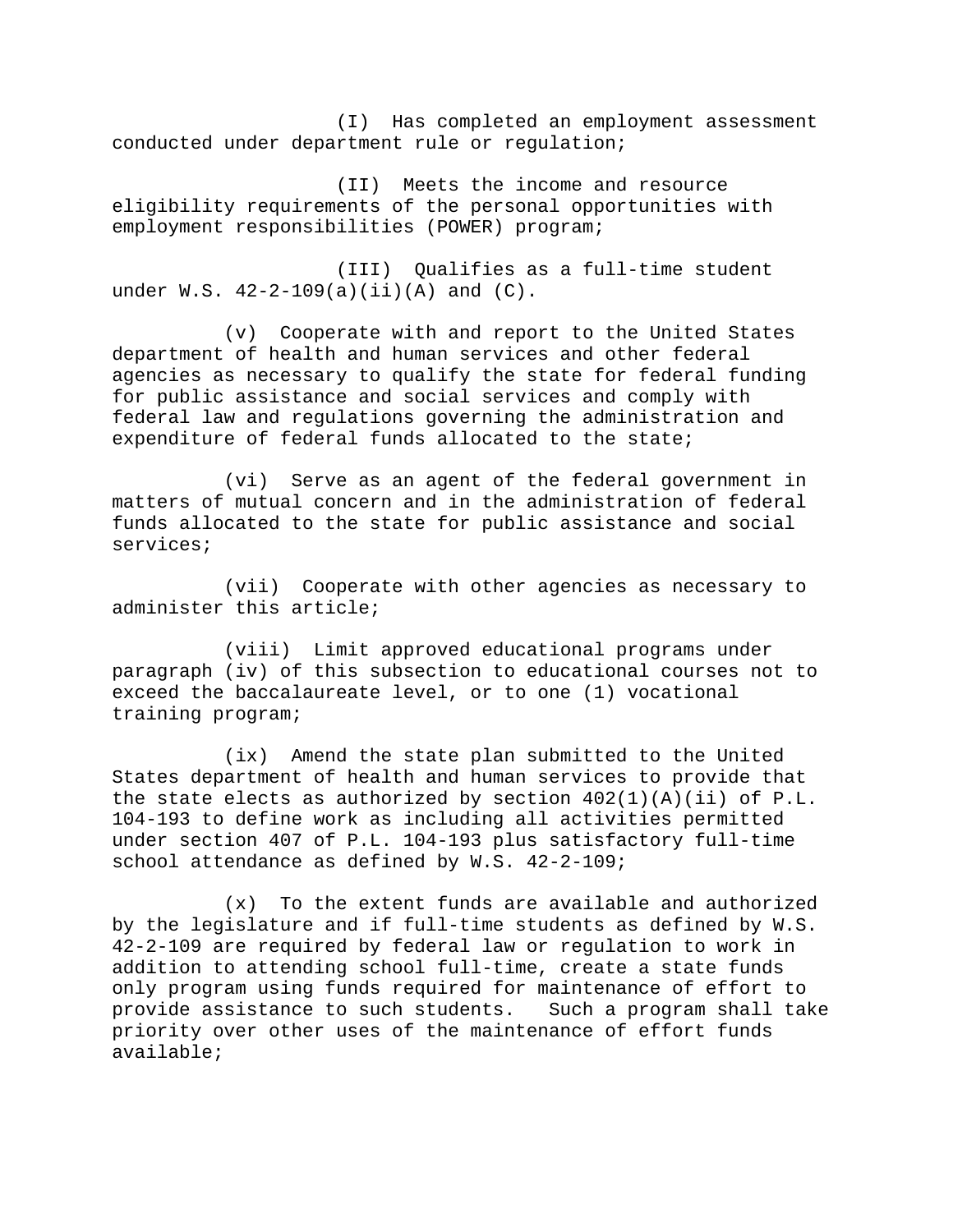(xi) Not discriminate against married couples with one (1) or more dependent children applying for assistance, provided the department may maintain work requirements for married couples consistent with the federal requirements for work participation for two (2) parent families;

(xii) Provide benefits under the personal opportunities with employment responsibilities (POWER) program to permanent resident aliens lawfully admitted to the United States under the Immigration and Nationality Act, as allowed under section 402 of P.L. 104-193;

(xiii) Exempt individuals domiciled in Wyoming from the application of section 115, subsection (a) of P.L. 104-193 allowing payment of benefits under the personal opportunities with employment responsibilities program (POWER) and the supplemental nutrition assistance program;

(xiv) Promulgate and adopt rules and regulations necessary to carry out this article;

(xv) Subject to the availability of funds, provide to recipients in an approved education program under W.S. 42-2-109(a) at least two (2) hours of dependent day care, if needed, for each hour the applicant is required to be in class, laboratory or other required instructional activity;

(xvi) Conduct the eligibility and identity verification process as provided in W.S. 42-10-101 through 42-10-107.

(c) Notwithstanding any other provision of this article and subject to the availability of funds, the department shall pay the burial or cremation expenses of any recipient of aid under the personal opportunities with employment responsibilities (POWER) program, supplemental security income or Medicaid at the time of his death and without sufficient means in his own estate or other resources to provide burial or cremation. The amount paid under this subsection shall not exceed one thousand dollars (\$1,000.00) after consideration of funds available to the recipient from all other sources. In determining eligibility under this subsection, the department shall not consider as available funds, an amount up to or equal to one thousand five hundred dollars (\$1,500.00) of the corpus of a Medicaid qualifying trust meeting the requirements of W.S. 42-4-113. No board of county commissioners shall be responsible for any burial or cremation expenses in excess of the amount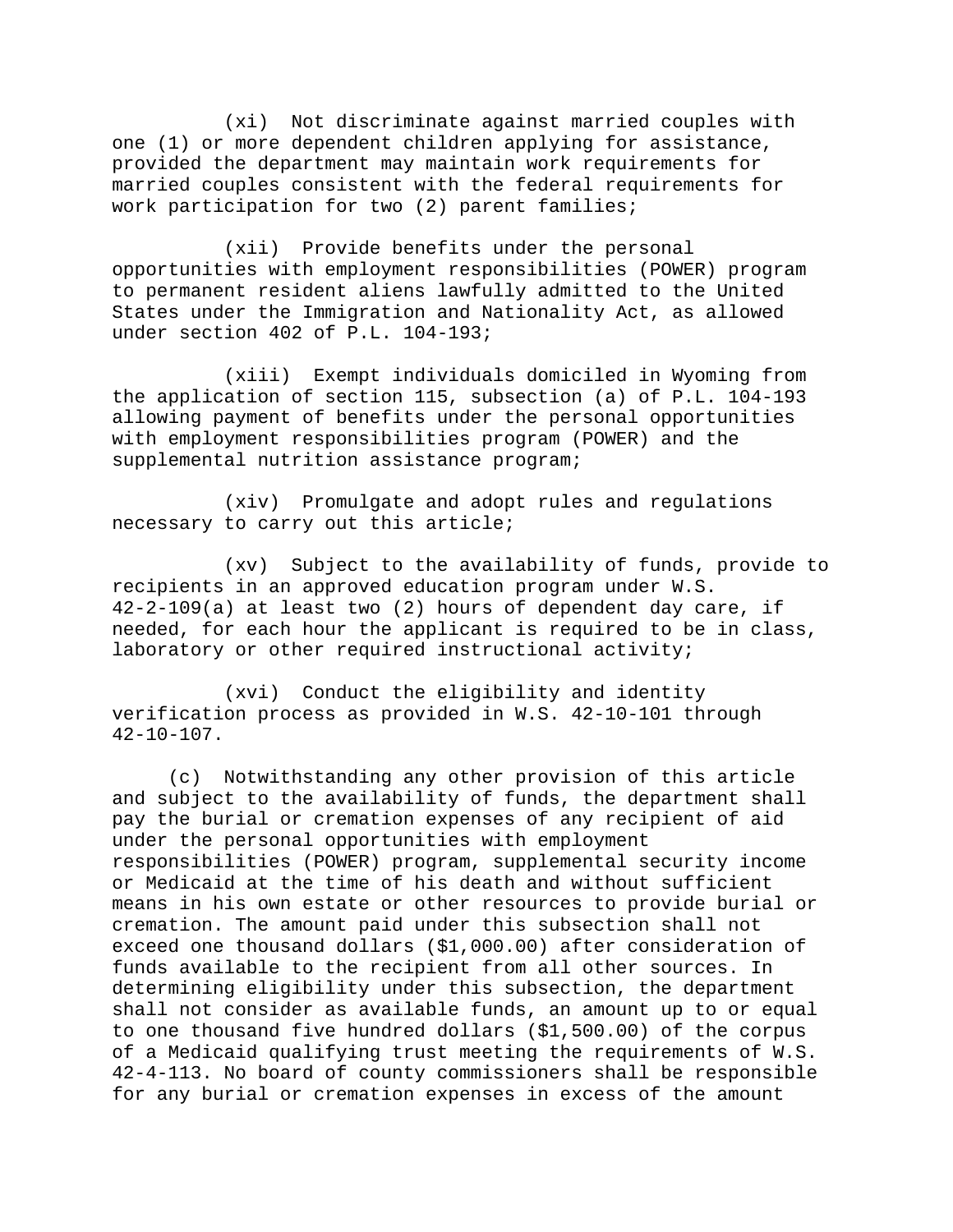paid under this subsection. Burial or cremation expenses under this subsection shall not include those expenses relating to cemetery costs.

(d) The department of health shall, by rule, administer a state supplemental security income program entitling any individual receiving payments under the federal supplemental security income program with no other income during any one (1) calendar month, to a payment for each month the condition exists. The monthly payment under this subsection shall be established by the legislature within the department of health's biennial budget appropriation, which shall not be less than the required payment under applicable federal law. Rules promulgated in accordance with this subsection shall include procedures for applying, approving, reviewing and terminating assistance under this subsection. Decisions of the department of health under this subsection regarding entitlement to payments shall be subject to the contested case procedures of the Wyoming Administrative Procedure Act.

(e) In administering this section and in addition to other requirements imposed under this chapter and the Wyoming Medical Assistance and Services Act and federal rule and regulation, the department shall by rule and regulation:

(i) Limit assistance payable under W.S. 42-2-104 to five (5) years for any assistance unit within a lifetime, regardless of location. Time spent on assistance funded with federal funds and time spent on assistance funded with state funds, shall be added together in determining the time spent on assistance for the purposes of this section. Adults who previously received assistance as a dependent child, excluding minor parents, shall be allowed up to the five (5) year lifetime limit under their own assistance unit. For minor parents only, one (1) year in the personal opportunities with employment responsibilities (POWER) program prior to reaching the age of majority shall be counted against the five (5) year lifetime limit. Months of assistance received for an eligible dependent child by a nonparent caretaker relative who is not included in the calculation of the performance payment to the dependent child shall not count toward the nonparent caretaker relative's lifetime limit. Individuals who have received assistance under W.S. 42-2-104 for three (3) or more years as of January 1, 1997, shall be eligible for two (2) additional years of assistance used after January 1, 1997. Any individual who is totally physically or mentally disabled as specified by department rules, or who is a caretaker and stays at home to provide full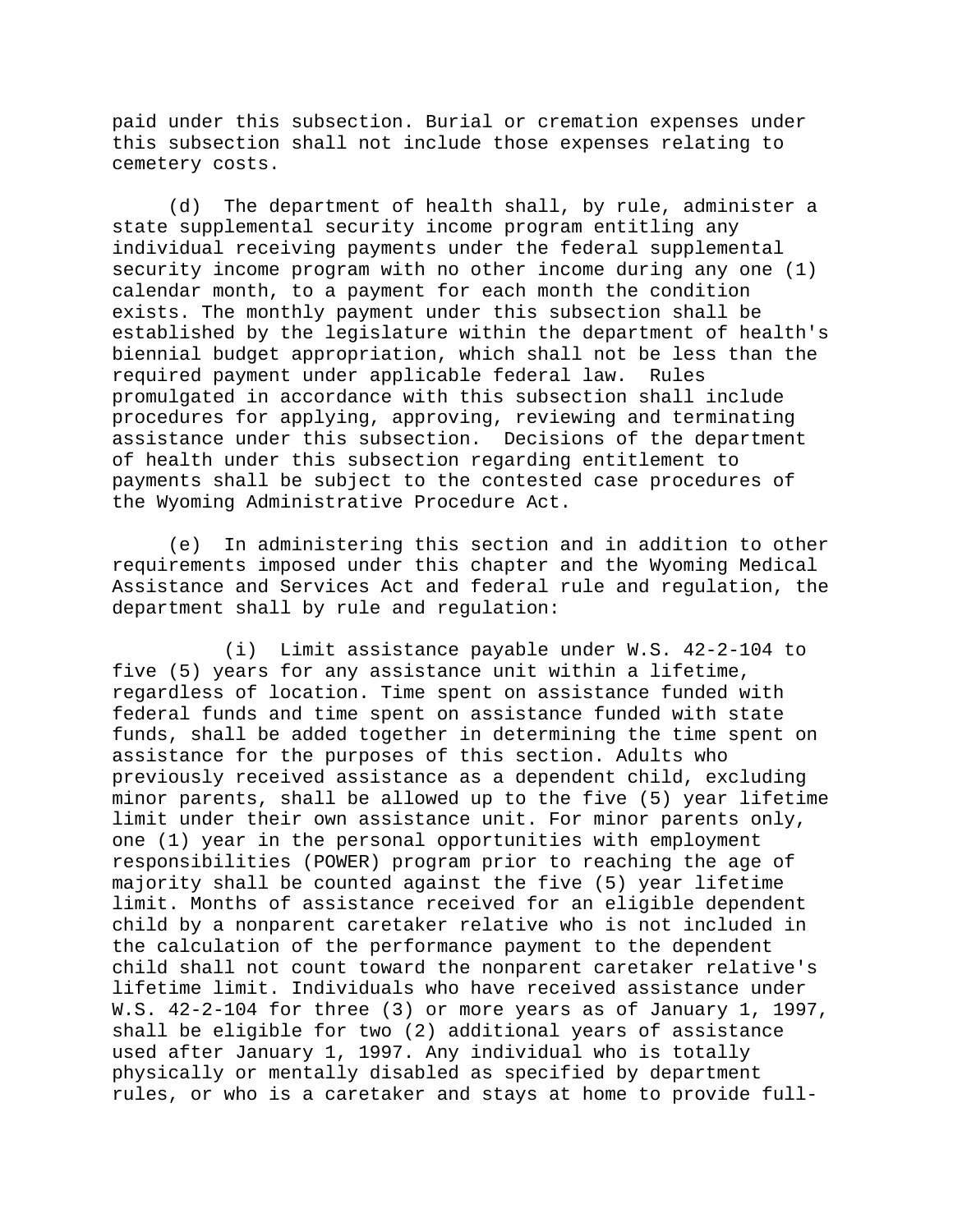time care for a totally disabled or incapacitated immediate family member who resides with the caretaker because no other reasonable alternative, as determined by the department, is available to provide care and who otherwise qualifies for assistance under W.S. 42-2-104 shall not be subject to the limitation imposed under this paragraph. For an individual who is such a caretaker, the department shall waive any work requirements that unduly interfere with the provision of care and may waive other program requirements as appropriate. For purposes of this section an individual is totally disabled or incapacitated if he has a physical or mental impairment to the extent that it prevents the individual from achieving independent living, full-time employment, or participation in job training programs that will reasonably lead to independent living and monetary self sufficiency. The department may consult a licensed physician or other appropriate professional to make its determination of disability or incapacitation. Nothing in this paragraph shall prohibit the department from requiring recipients to maintain, improve or enhance employment and self-sufficiency efforts and activities. The department shall waive time limits, and may waive other program requirements as provided in paragraph (viii) of this subsection, as allowed under sections  $402(a)(7)(A)(iii)$  and  $408(a)(7)(A)(iii)$  of the federal Social Security Act, as amended by P.L. 104-193, for a period not to exceed two (2) years for individuals who are fleeing for personal safety or for the safety of their children or who have been victimized by domestic violence or who are at risk of further domestic violence. The department may extend assistance up to one (1) year under either the federal or state program in addition to the five (5) year limitation imposed under this paragraph for the following reasons:

(A) Repealed By Laws 1997, ch. 196, § 2.

(B) Continuation of education leading toward an associate or a baccalaureate degree under the state funded program only;

(C) Abandonment.

(ii) Require an unmarried parent under the age of eighteen (18) and the dependent child of the minor parent to reside in the household of a parent or in a supervised setting with an adult relative or court appointed guardian or custodian in order to qualify for assistance under W.S. 42-2-104, unless the minor parent is emancipated under law. Assistance under this paragraph shall be payable to the parent, relative or court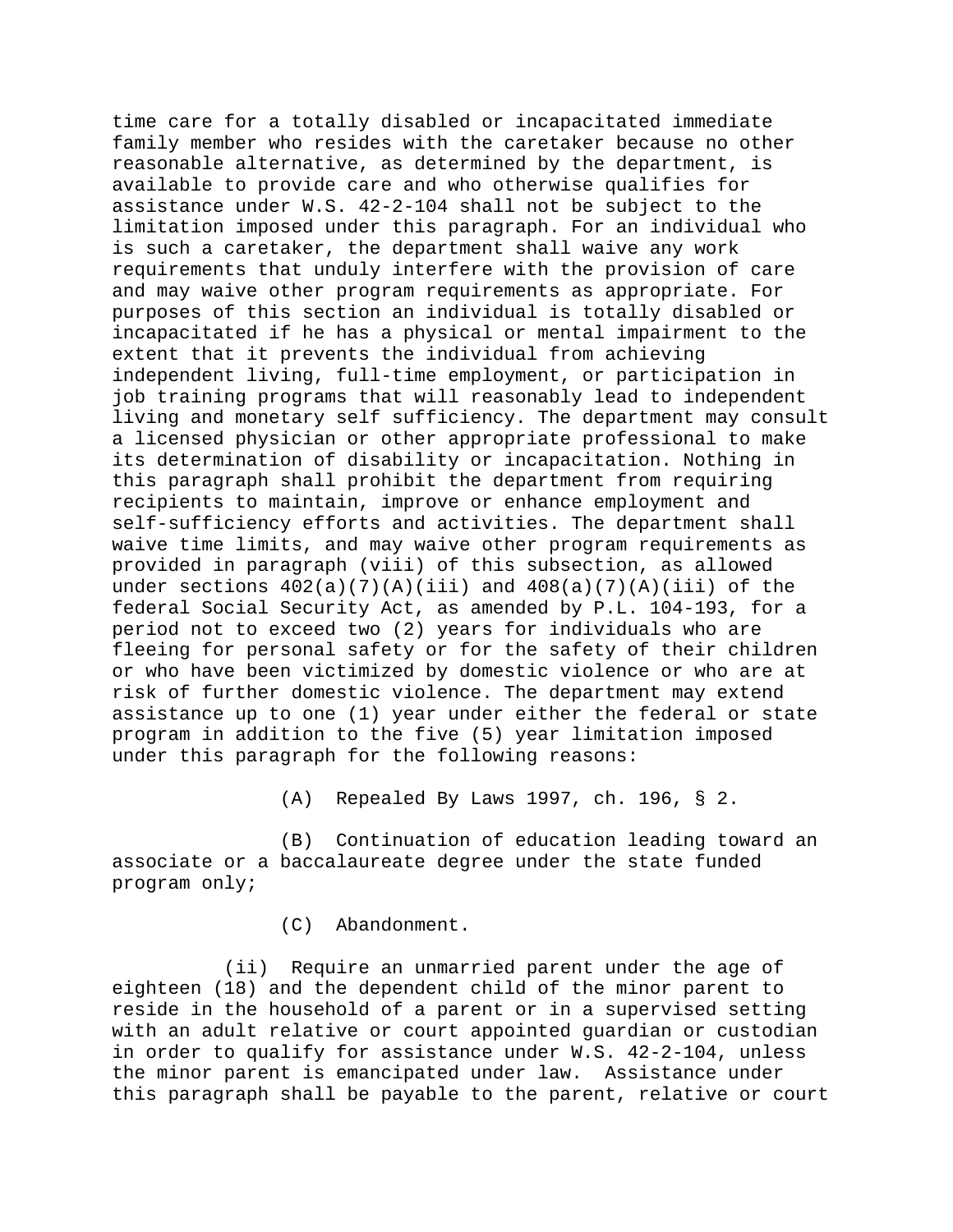appointed guardian or custodian on behalf of the minor parent and the dependent child. The income and resources of the parents shall be considered in determining eligibility for assistance under W.S. 42-2-104. If the minor custodial parent is living with a qualified person other than a parent and except for exemptions specified by department rule and regulation, the department shall through local child support enforcement agencies, enforce child support obligations of the parents of each minor parent, including the parents of the noncustodial minor parent. The department shall waive the requirements of this subsection if the only available households contain an individual who has been convicted of violating W.S. 6-4-402 or who has been charged with violating W.S. 6-4-402 and the charges have not received final disposition. The department shall assist law enforcement officials and the family of a minor mother to pursue the filing of criminal charges against the father of the minor mother's child if the minor mother conceived her child while under sixteen (16) years of age and the father was at least four (4) years older than the minor mother at the time of conception;

(iii) Limit assistance payable under W.S. 42-2-104 for the year 2008 as follows:

| Family Size    | Cumulative Inflation | Maximum POWER |
|----------------|----------------------|---------------|
|                | Factor               | Payment       |
| $\mathbf 1$    | 1.489                | \$290         |
| $\overline{2}$ | 1.489                | 476           |
| 3              | 1.489                | 506           |
| $\overline{4}$ | 1.489                | 506           |
| 5              | 1.489                | 536           |
| 6              | 1.489                | 536           |
| 7 and above    | 1.489                | 566           |

Beginning July 1, 2009 and annually thereafter, the maximum payment level shall be adjusted for the percentage change in the Wyoming cost-of-living index for the previous fiscal year as determined by the division of economic analysis of the department of administration and information.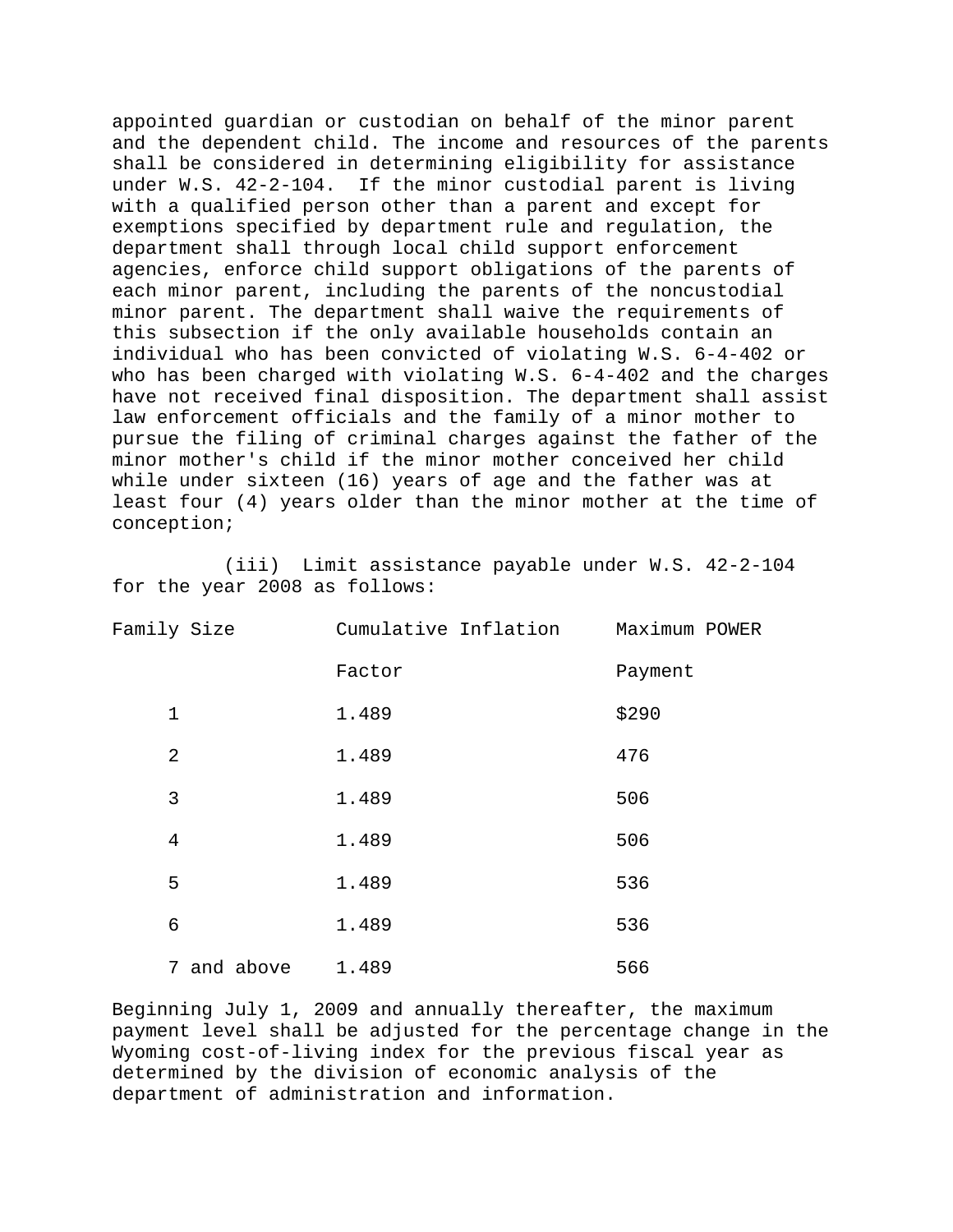(iv) Establish only one (1) earned income disregard for determining assistance payable under W.S. 42-2-104 at six hundred dollars (\$600.00) per month for any one (1) recipient. For married couples the earned income disregard shall be one thousand two hundred dollars (\$1,200.00) per month. The department may in addition establish an additional individual earned income disregard tailored to the individual person as part of that person's self-sufficiency plan developed pursuant to paragraph (v) of this subsection, provided:

(A) Such an individual earned income disregard shall be available only during time periods when the person is working at paid employment enough average number of hours per week to qualify as working for the purposes of section 407 of P.L. 104-193;

(B) The amount disregarded shall not exceed six dollars and fifty cents (\$6.50) per hour except that in high cost of living areas as defined by the department it shall not exceed seven dollars and fifty cents (\$7.50) per hour;

(C) The disregard shall be structured to allow one-half (1/2) of the person's preemployment personal opportunities with employment responsibilities (POWER) grant for a period not to exceed six (6) months and one-quarter (1/4) of the personal opportunities with employment responsibilities (POWER) grant for an additional period not to exceed six (6) months;

(D) The one-half (1/2) grant in the first period may be paid from either state funds or federal funds and shall count toward the five (5) year limit established by W.S. 42-2-  $103(e)$ . The one-quarter  $(1/4)$  grant in the second period shall be paid from state maintenance of effort funds and shall not be subject to the time limits established by  $W.S. 42-2-103(e)$ ;

(E) The use of the individual earned income disregard may be conditioned upon successful completion of other portions of the person's self-sufficiency plan;

(F) The decision to allow an individual earned income disregard in a particular case is discretionary with the department and the department's decision is not subject to judicial review;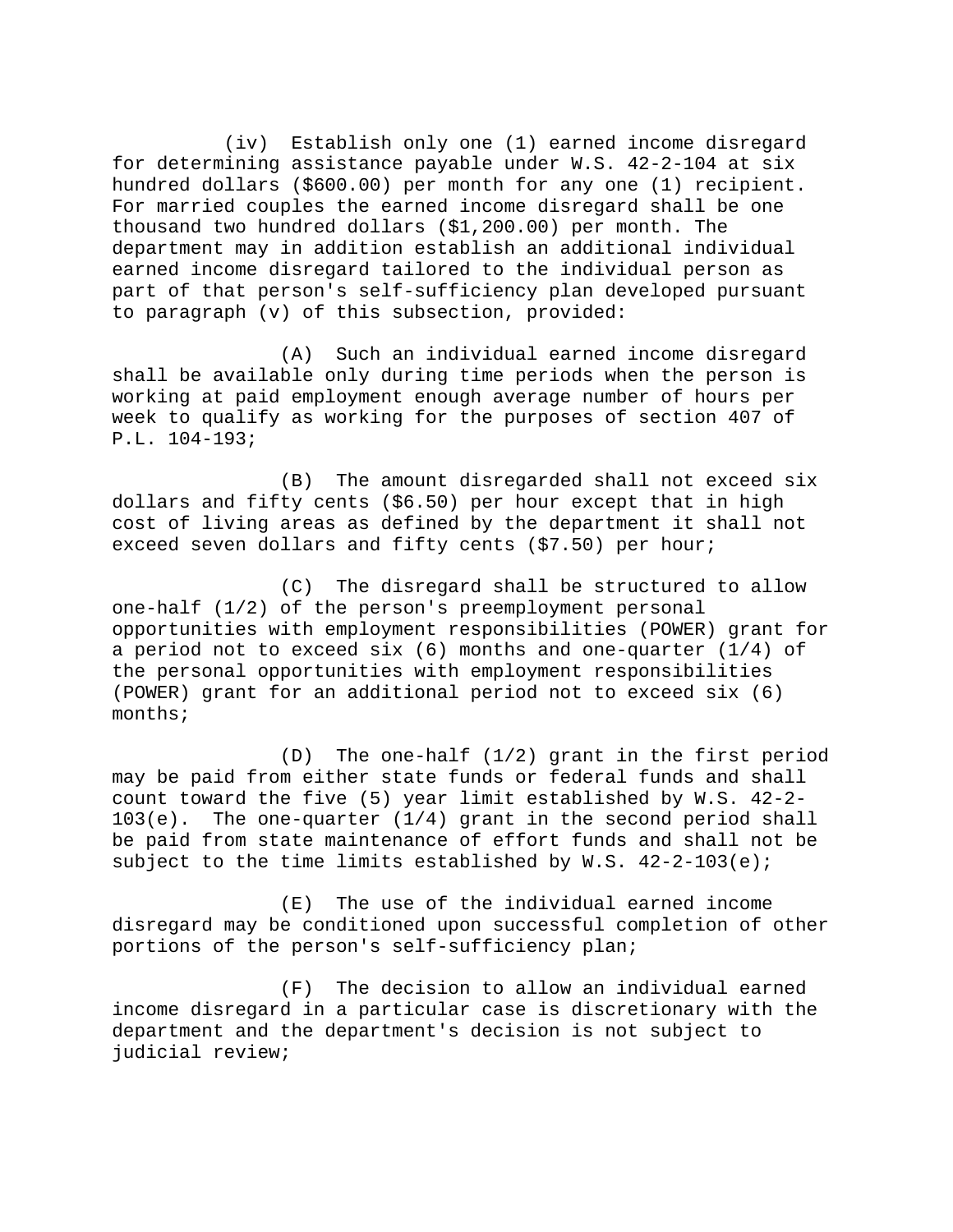(G) The individual earned income disregard shall be used only to the extent the department determines funds are available and are not needed for other purposes with higher priority.

(v) In accordance with guidelines and criteria prescribed by rule and regulation of the department and unless otherwise qualifying for a good cause exemption pursuant to rule and regulation of the department, require the development of and adherence to a self-sufficiency plan with guidelines and assistance provided by the department, as a condition for benefit eligibility under the personal opportunities with employment responsibilities (POWER) program. A self-sufficiency plan including timely completion of an approved educational program complying with W.S. 42-2-109(a) shall be deemed to meet the requirements of this subsection if adhered to. Any person not qualifying for a good cause exemption and failing to comply with this paragraph shall be sanctioned under the personal opportunities with employment responsibilities (POWER) program. Subject to procedure prescribed by department regulation, any recipient may at any time request a good cause exemption from the requirements of this section;

(vi) Impose time limitations on educational goals of recipients of assistance under W.S. 42-2-104 who are under twenty (20) years of age and have not obtained a high school diploma or general equivalency degree;

(vii) Require that applicants and current recipients cooperate within a period specified by department rules to establish paternity and child support obligations, subject to good cause exceptions established by department rules and regulations. The applicant shall not be eligible for personal opportunities with employment responsibilities benefits and a recipient shall not receive benefits until the applicant or recipient has cooperated as required under this paragraph;

(viii) Provide that the department may waive program requirements, other than time limits which shall be waived under paragraph (i) of this subsection, for individuals who are fleeing for personal safety or for the safety of their children or who have been victimized by domestic violence, or who are at risk of further domestic violence, as follows:

(A) Work participation requirements or state postsecondary education program restrictions may be waived for one (1) year, without re-evaluation, for individuals who have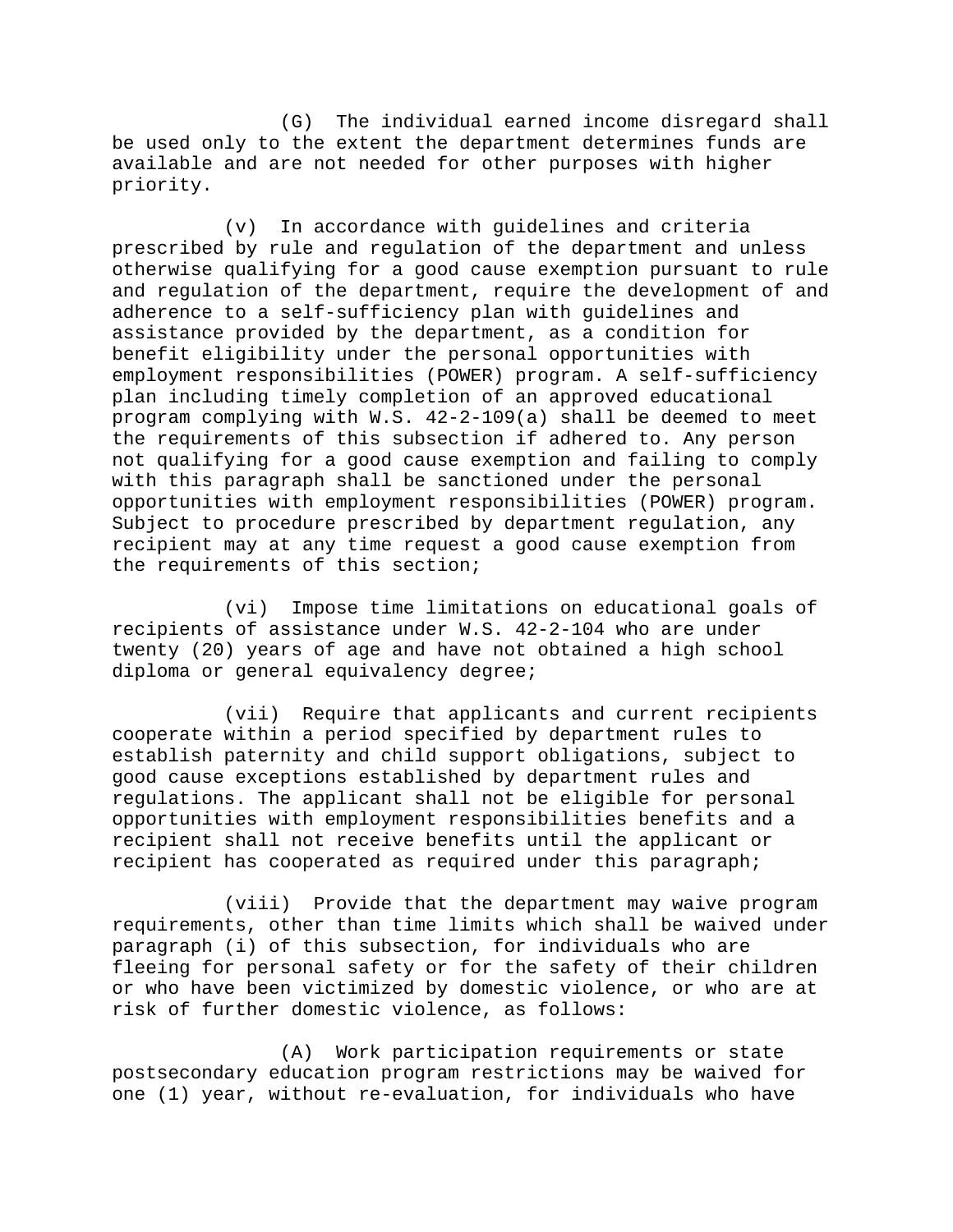not exhausted their benefits under the federal temporary assistance to needy families block grant. Program requirements under this paragraph may not be waived for longer than:

(I) One (1) year, unless the recipient's circumstances are re-evaluated at six (6) month intervals after the first year;

(II) Two (2) years, unless the recipient meets the requirements of subdivision (I) of this subparagraph and is cooperating in the development and implementation of a plan with the department and the local domestic violence agency to correct circumstances which have contributed to the domestic violence or the threat of domestic violence.

(B) For individuals who have exhausted their benefits under the federal temporary assistance to needy families block grant, program requirements under this paragraph may be waived by the department only if the individual's circumstances are re-evaluated at six (6) month intervals and, after one (1) year, the individual is cooperating in the development and implementation of a plan with the department and the local domestic violence agency to correct circumstances which have contributed to the domestic violence or threat of domestic violence.

(f) In administering the child care and development fund provided for in the federal Child Care and Development Block Grant Act, and subject to approval of a state plan amendment by the administration of children and families of the United States department of health and human services, the department shall:

(i) Annually by April 1 establish the hourly copayment required to be paid by parents for each eligible child, subject to the following:

(A) Households with income at or below one hundred percent (100%) of the federal poverty level shall not be required to make a copayment;

(B) For households with income above one hundred percent (100%) up to two hundred twenty-five percent (225%) of the federal poverty level, the copayment shall be calculated based on the following table. For each category of income in the first column, the parents' hourly copayment per child shall be determined by multiplying the annual income dollar amount for a family of two (2) that corresponds with the percentage of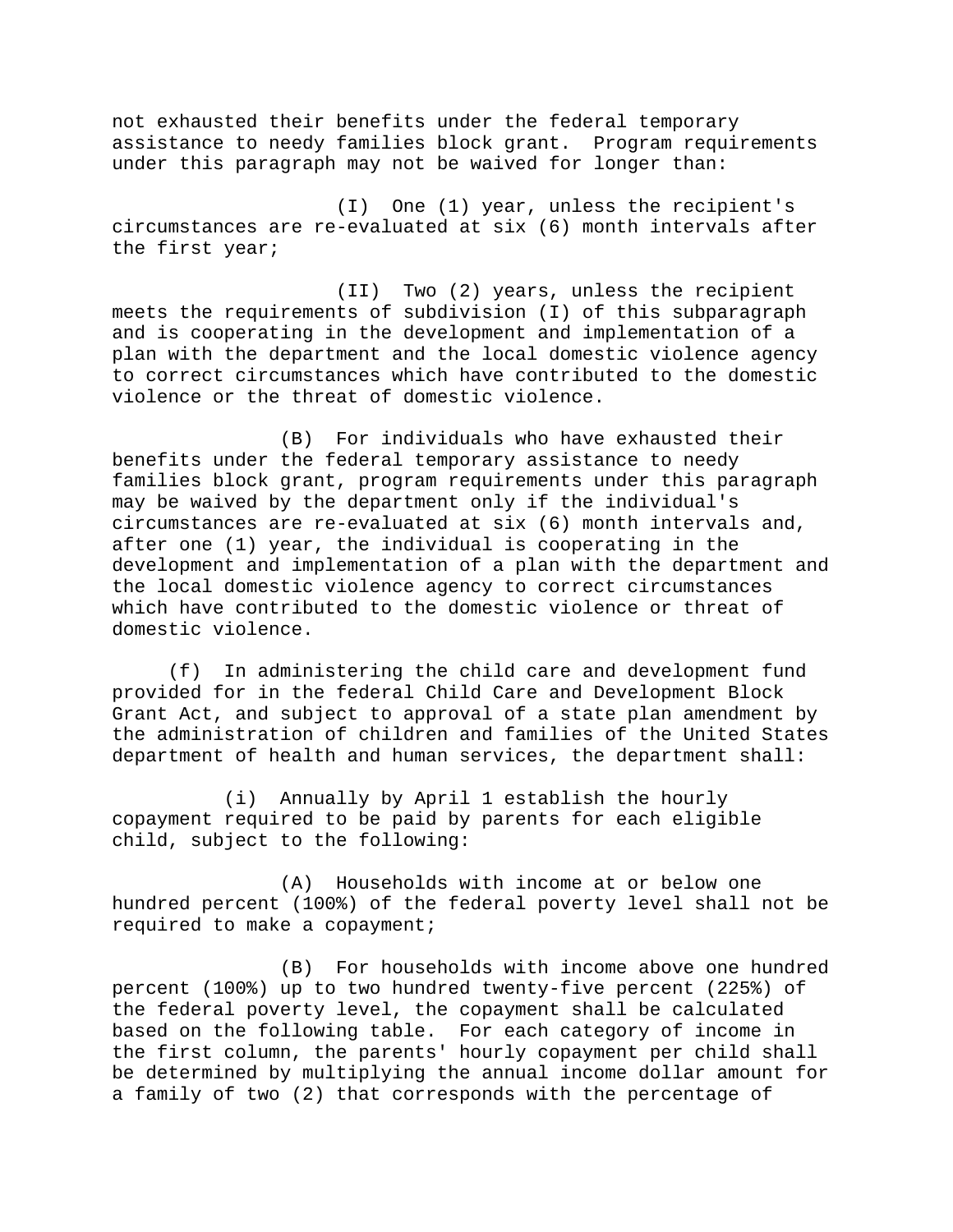federal poverty level in the second column by the multiplier in the third column, then dividing by two thousand three hundred forty (2,340), the annual number of hours of child care required by a full-time working parent, and rounding the result to the nearest five cents (\$.05):

Household Category Federal Poverty Multiplier

| of Income       | Level Income Factor |              |
|-----------------|---------------------|--------------|
| $101\% - 125\%$ | 113%                | 1.25%        |
| $126\% - 150\%$ | 138%                | 2.00%        |
| $151\% - 175\%$ | 163%                | 7%           |
| $176\% - 200\%$ | 188%                | 9%           |
| $201\% - 225\%$ | 213%                | $12$ $\circ$ |

(C) In determining eligibility, the department shall use the most recent federal poverty guidelines for the applicant's household size and income. In determining the hourly copayment for each eligible child, the department shall use the appropriate category of income in which the household qualifies;

(D) If the department determines that funding will be inadequate to implement the child care and development fund for the balance of the appropriation period, the department may increase copayments as calculated by subparagraph (B) of this paragraph by ten percent (10%) for households whose income is less than two hundred percent (200%) of the federal poverty level and by twenty percent (20%) for households whose income is equal to or above two hundred percent (200%) of the federal poverty level.

(ii) From funds available under the American Recovery and Reinvestment Act of 2009, any funds not needed for completion of the electronic benefit transfer system shall be used to make grants for materials and supplies to child care facilities, provided however that a facility receiving a grant shall agree in writing to provide not less than twenty-five percent (25%) of the facility's available care to persons determined eligible under paragraph (i) of this subsection, for a period commensurate with the amount of the grant as determined by rule and regulation of the department, or to repay any monies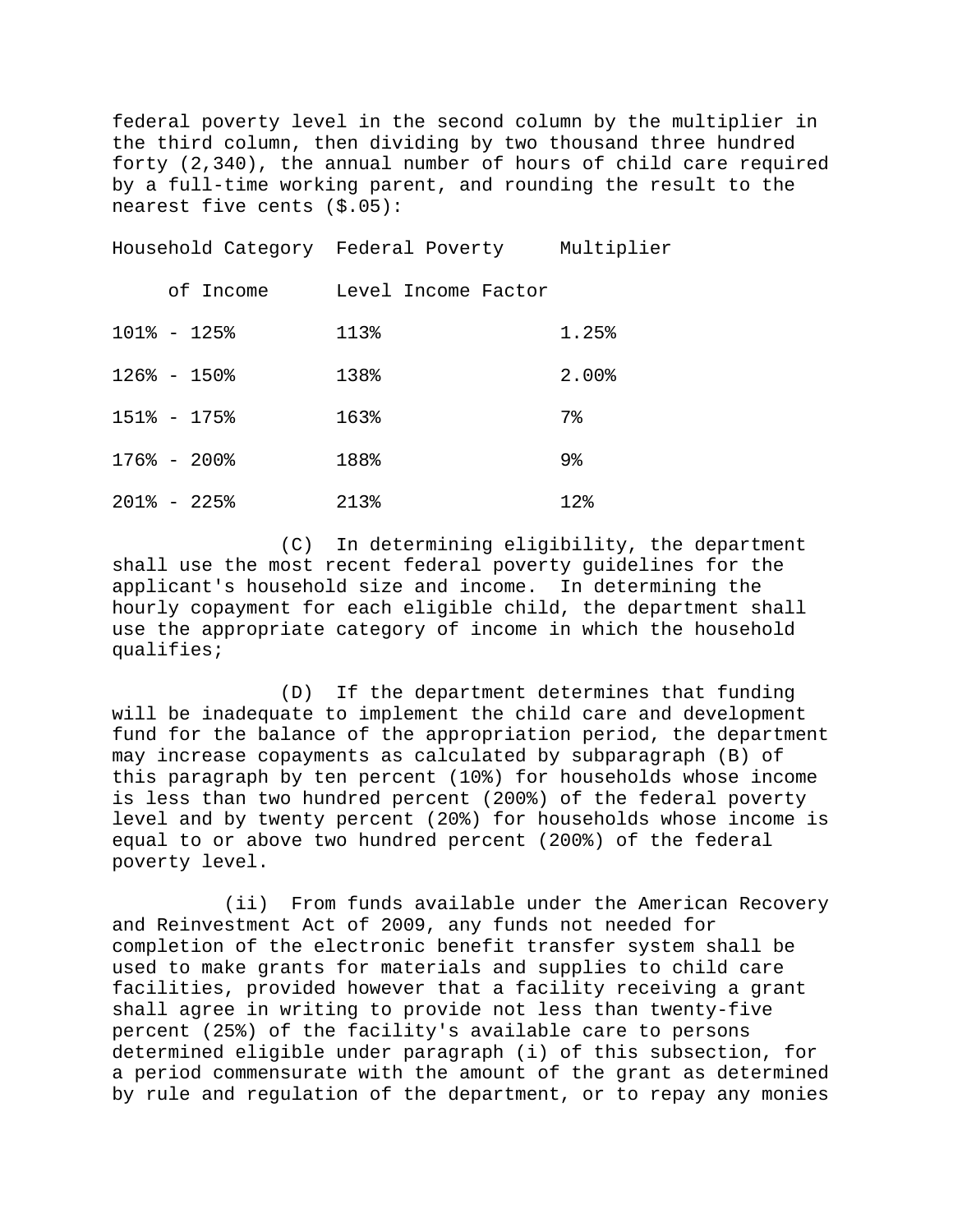granted under this paragraph to the state of Wyoming plus interest at the rate of ten percent (10%) per annum;

(iii) If the department determines that eligibility for other social services programs changes in ways that require a change in the formula provided by paragraph (i) of this subsection, the department shall report the change together with recommended legislation to the joint labor health and social services interim committee.

# **42-2-104. Personal opportunities with employment responsibilities; provision; eligibility; unemployed parent program.**

(a) The department may through the personal opportunities with employment responsibilities (POWER) program provide financial assistance for a dependent child and an eligible caretaker. Financial assistance under this program shall be in the form of a performance payment or protective payment payable to or on behalf of an eligible recipient. Any individual not a relative of the dependent child but interested in or concerned with the welfare of the child and his eligible caretaker may subject to qualifications prescribed by rule and regulation of the department, receive a protective payment on behalf of the dependent child which shall not count toward the caretaker's five (5) year limit for benefits under W.S. 42-2-103(e)(i) unless the nonrelative caretaker is included in the calculation of the performance payment of the dependent child.

(b) In addition to any other state or federal regulation and subject to  $W.S. 42-2-103(e)$ , an assistance unit qualifying under W.S. 42-2-103(a) with a dependent child is eligible for financial assistance under the personal opportunities with employment responsibilities (POWER) program. For purposes of this subsection, a dependent child includes any child who is under eighteen (18) years of age and living with a relative in a residence maintained by the relative as determined by rule and regulation of the department, regularly attending school or its equivalent as determined by the department, or is expected to graduate from high school before the age of nineteen (19) years. For purposes of this subsection, a dependent child does not include a minor parent.

(i) Repealed By Laws 1997, ch. 196, § 2.

(ii) Repealed By Laws 1997, ch. 196, § 2.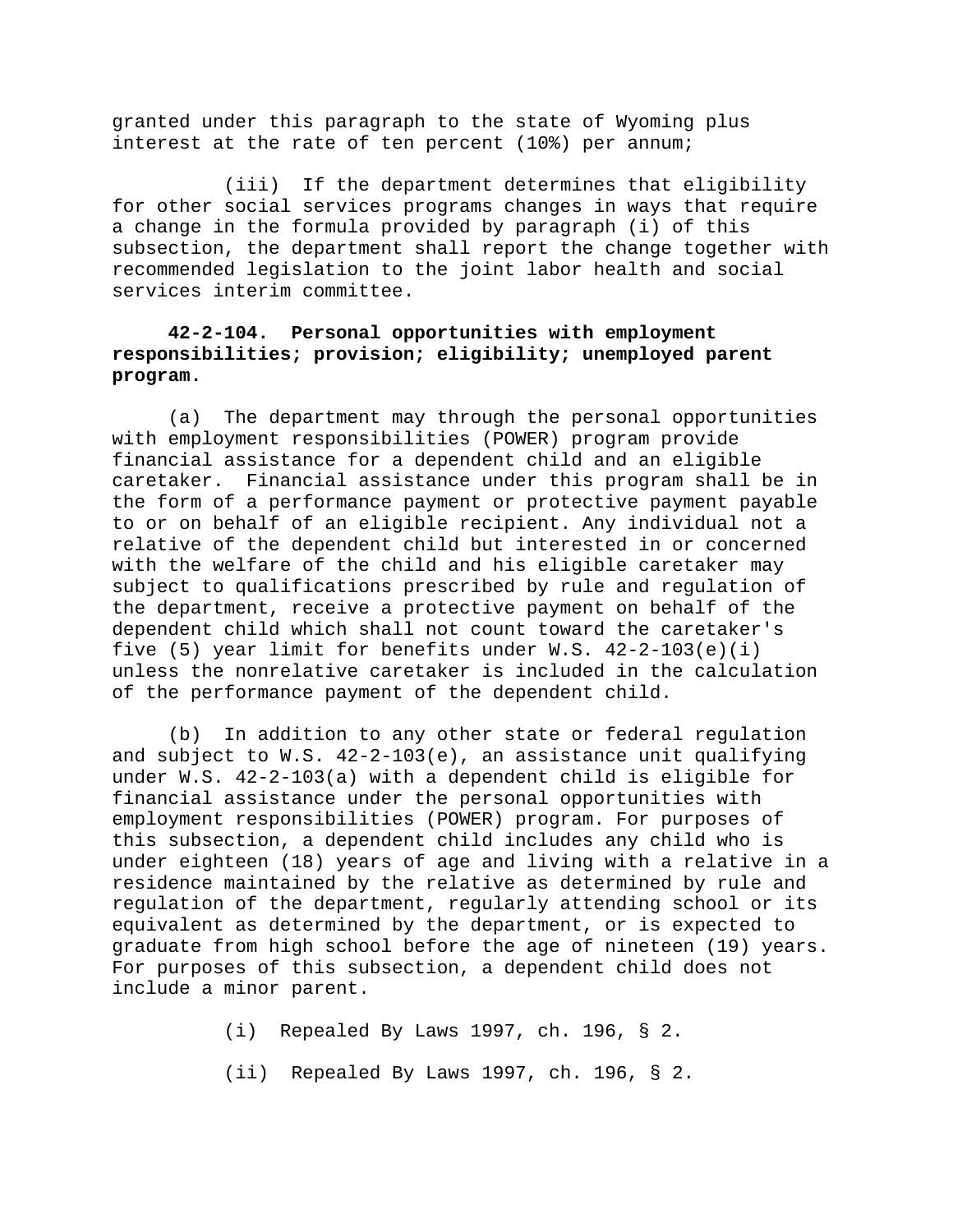(c) Repealed By Laws 1997, ch. 196, § 2.

(d) Subject to the availability of funds, the department may by rule and regulation create a program to provide financial assistance to assistance units in which there is a dependent child and both of the parents are unemployed.

### **42-2-105. Application for assistance and services; investigation of applicant.**

(a) An individual or other person on his behalf may apply in writing for public assistance and social services under this article to the field office of the department located within the county or region in which the individual resides. A relative or other person interested in the welfare of a dependent child and his family may apply for the child. Application shall be upon a form and in a manner prescribed by rule and regulation of the department.

(b) Upon receipt of an application under subsection (a) of this section, the department shall investigate the facts stated in the application and obtain necessary information to determine eligibility for public assistance and social services.

# **42-2-106. Approval or disapproval of application; notification of applicant; amount and form of assistance and services.**

(a) Based upon the eligibility of an applicant, the department shall approve or disapprove each application for public assistance or social services filed with its field offices pursuant to W.S. 42-2-105 and shall notify the applicant of its decision. Eligibility determinations for public assistance under this chapter shall be made separately from eligibility determinations for medical assistance under Title XIX of the federal Social Security Act.

(b) Upon approval and in accordance with this article and its rules and regulations, the department shall determine the form, amount and commencement date of public assistance and social services for each approved application. In determining the amount of public assistance and social services for applicants who receive a housing subsidy, for households with a supplemental security income recipient or for unmarried minor parent applicants, the department shall take into consideration the supplied shelter tables as established in its rules and regulations.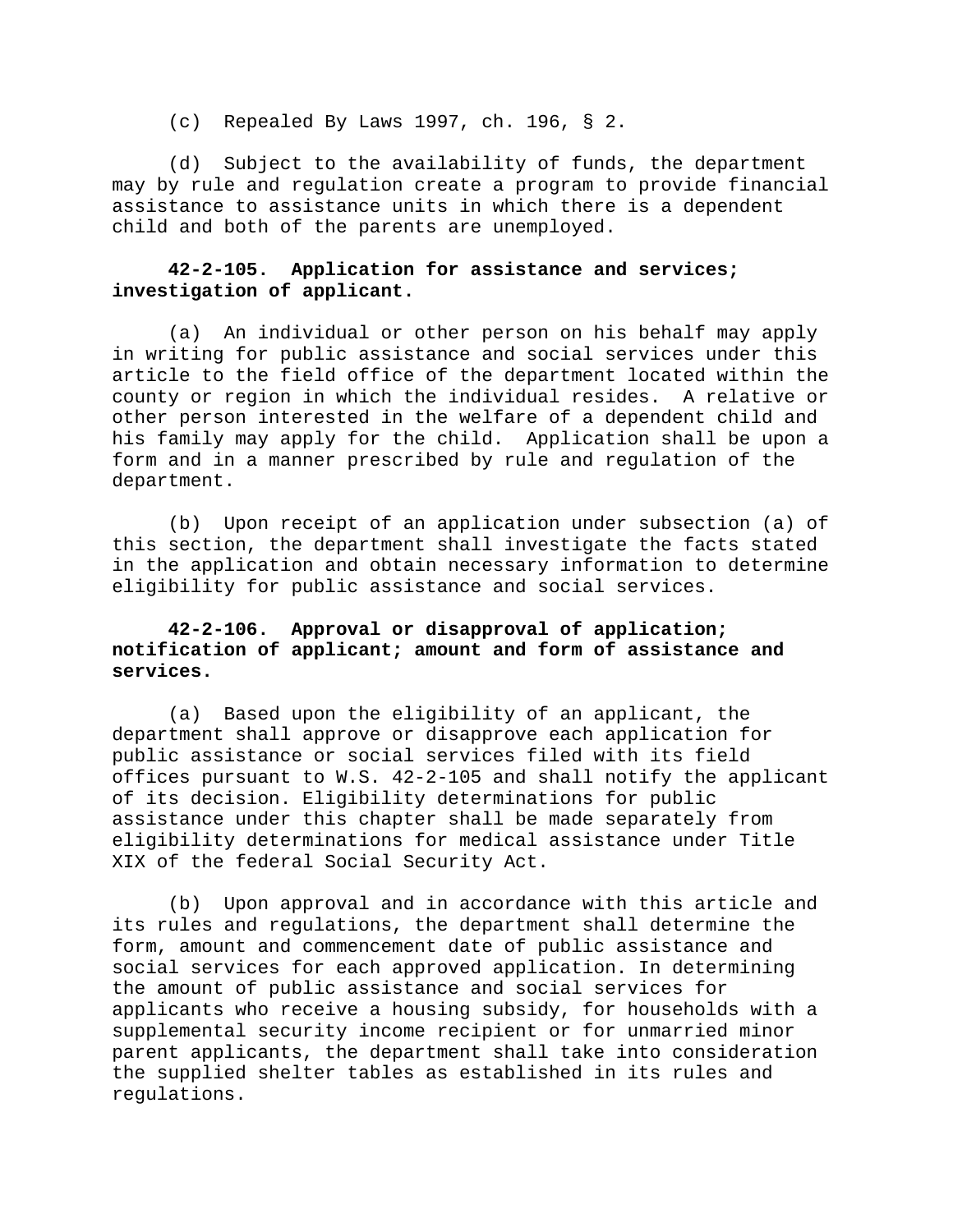(c) In any assistance program under this chapter for which income is the criterion or one (1) of the criteria for assistance payments, compensation received for a veteran's service connected disability shall not be counted in determining income if that compensation on an annual basis is not more than the poverty level for the applicant as determined by the federal office of management and budget.

(d) When the department approves an application for public assistance under the personal opportunities with employment responsibilities (POWER) program, it shall inform the approved applicant of the opportunity to continue to receive benefits under the program while participating in an approved educational program, provided the person is accepted into the approved educational program and otherwise continues to meet eligibility requirements of both programs.

## **42-2-107. Payment of assistance; custodian for incompetent recipients.**

(a) Public assistance and social services approved under this article:

(i) May be provided in the form of a performance payment or other financial assistance, in the home of the applicant, in an institution or in any other manner or form determined appropriate by rule and regulation of the department;

(ii) Shall be provided to the recipient until terminated or modified pursuant to this article;

(iii) Shall be provided to qualified recipients who move to Wyoming from other states, except the amount of the performance payment or other financial assistance for the first twelve (12) months of eligibility in Wyoming may, at the option of the department, be the lesser of:

(A) The amount of assistance for which the recipient would be entitled in Wyoming; or

(B) The amount of the assistance the recipient would be receiving in the state of prior residence.

(b) A performance payment or any other form of public assistance shall be payable to the recipient or to a custodian or a vendor on behalf of the recipient. If the recipient is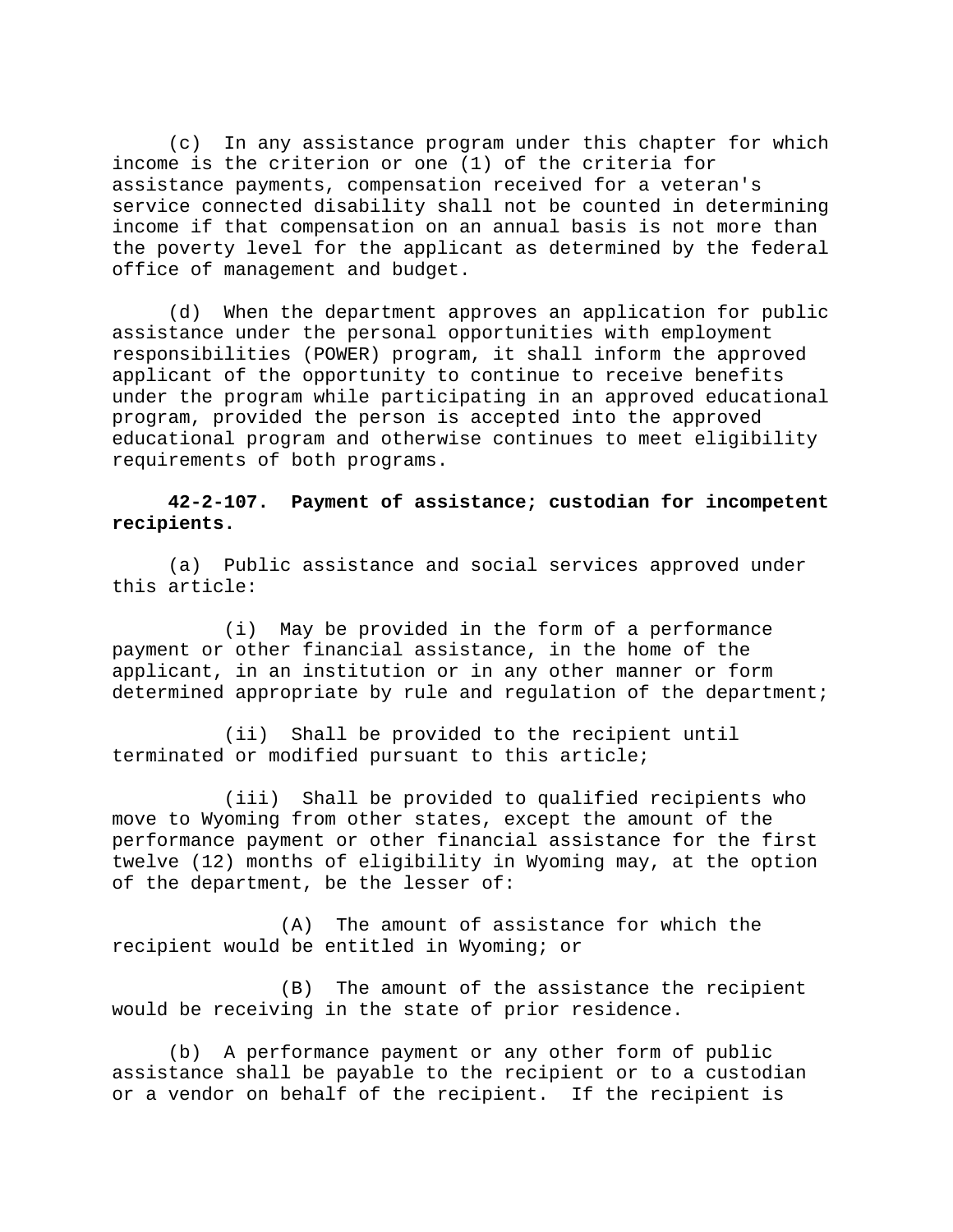determined incompetent for purposes of using the public assistance provided under this article in the most beneficial manner, the amount may be payable to a custodian of the recipient. Subject to approval of the department, the custodian may receive and dispose of the public assistance on behalf of the recipient and shall report quarterly to the department providing a detailed accounting of his management of the amounts received under this subsection. The department shall review the report, determine if the conduct of the custodian is in the best interests of the recipient and file a copy of the report in the recipient's case record.

# **42-2-108. Continuous assistance to recipient changing residence to another county; assistance provided to nonresidents; termination upon leaving state.**

(a) The department shall provide for the continuous and uninterrupted receipt of approved public assistance and social services by any eligible recipient changing his residence from one (1) county to another county in the state until otherwise terminated or modified in accordance with this article.

(b) Any transient or nonresident of the state may receive public assistance or social services provided under this article if approved in accordance with this article. The department may require the transient or nonresident to pay his transportation and expenses if he possesses property, income or other resources other than personal effects necessary for decency and health.

(c) Public assistance or social services shall be terminated in the manner prescribed by rule and regulation of the department for any recipient moving to another state.

## **42-2-109. Review of assistance and services; termination or modification; notice to department of change in assets.**

(a) Public assistance and social services provided under this article shall be reviewed at least once each year, except for recipients enrolled in an approved educational program which shall be reviewed once every six (6) months. An approved educational program under this section shall be limited to educational courses not to exceed the baccalaureate degree level. After review, the department may continue, modify or terminate public assistance and social services in accordance with the circumstances of the recipient and the provisions of this article. Review of recipients in an approved educational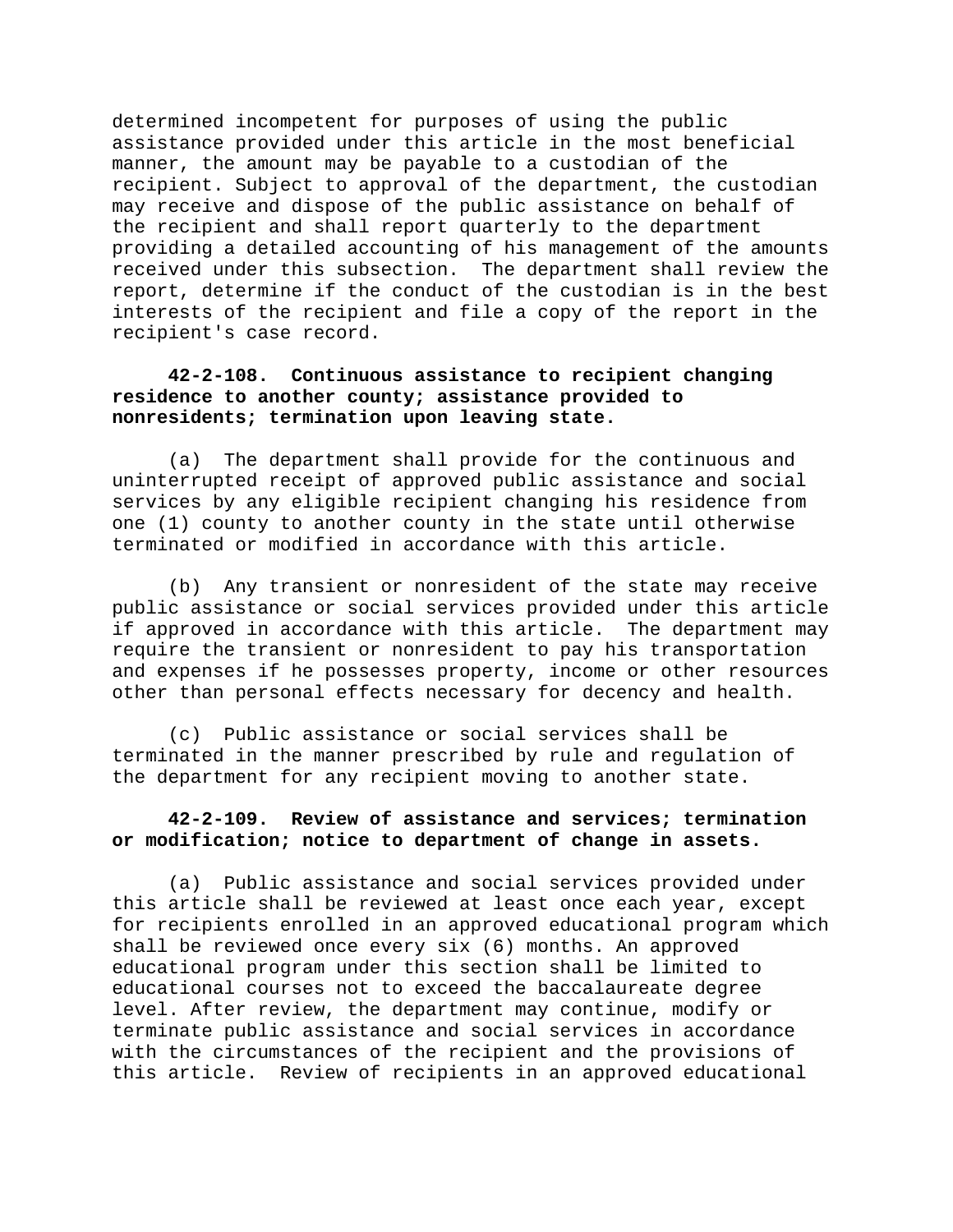program pursuant to this subsection shall require that recipients:

(i) To maintain a "C" or equivalent cumulative grade point average in the approved educational program;

(ii) Be enrolled as a full-time student, provided:

(A) To qualify as a full-time student under this paragraph, the student shall be enrolled for a minimum of twelve (12) credit hours per semester or activities that equal twelve (12) credit hours as defined by the institution and complete twenty-four (24) or more credit hours per year or activities that equal twenty-four (24) credit hours per year as defined by the institution in an approved educational program;

(B) A full-time student qualifying under this paragraph is exempt from any work or community service requirement under this article, except as provided in paragraph (iii) of this subsection;

(C) To qualify under this paragraph, the fulltime student shall be a Wyoming resident in accordance with guidelines and criteria prescribed by rule and regulation of the department.

(iii) From the end of the spring semester to the beginning of the fall semester, work at least thirty-two (32) hours per week for at least ten (10) weeks or successfully complete six (6) credit hours. The department may waive this requirement for good cause.

(iv) Repealed by Laws 2005, ch. 238, § 2.

(b) Upon gaining possession of any property, income or other assets after receiving any public assistance and social services under this article, a recipient shall notify the department not later than ten (10) calendar days after becoming aware of the change in circumstances. The amount of public assistance and social services provided to the recipient shall be accordingly terminated or modified pursuant to rule and regulation of the department. The department shall exempt not more than two (2) licensed motor vehicles from personal assets in determining eligibility for any household under the personal opportunities with employment responsibilities (POWER) program.

(c) Repealed By Laws 1997, ch. 196, § 2.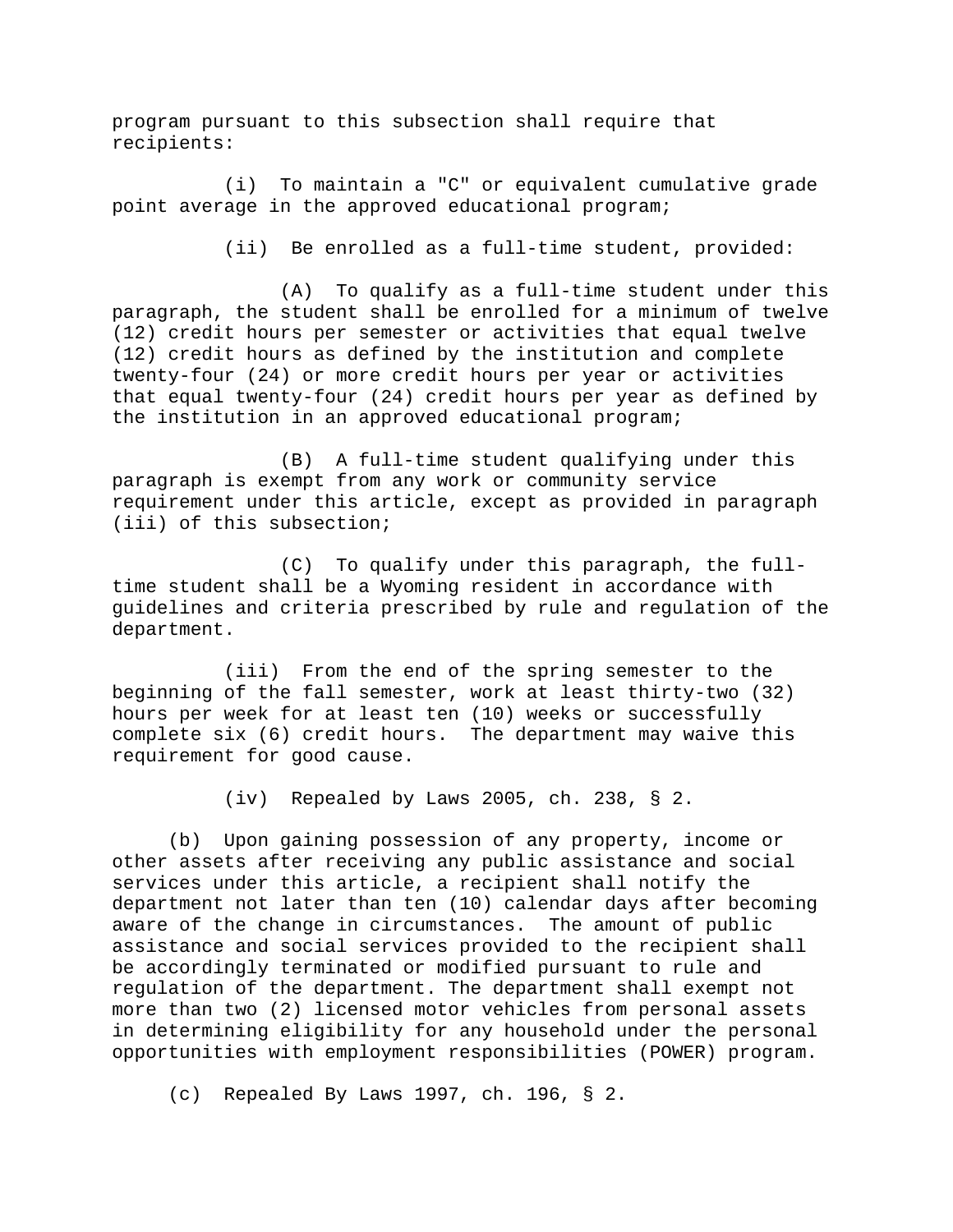### **42-2-110. Administrative and judicial review.**

(a) An applicant or recipient whose application is not acted upon within a reasonable time following the date of application or who is aggrieved by any determination for the provision, amount, modification or termination of public assistance and social services under this article may appeal to the department in a manner and form prescribed by the department. The department shall provide the applicant or recipient reasonable notice in accordance with its rules and regulations and shall provide opportunity for hearing pursuant to the Wyoming Administrative Procedure Act. Following conclusion of the hearing, the department shall render a final decision.

(b) A decision of the department may be appealed to the district court as provided by the Wyoming Administrative Procedure Act.

### **42-2-111. Prohibited disclosure and use of records; penalty; judicial discovery.**

(a) Except as provided in this section, no person shall disclose, receive, use or knowingly permit or participate in the use of any information derived from records maintained pursuant to law or acquired in the performance of duties under this article for purposes not directly related to the administration of this article.

(b) A violation of subsection (a) of this section is a misdemeanor.

(c) In accordance with the Wyoming Rules of Civil Procedure, any county or district court may subpoena the records maintained under this article and require the testimony of personnel involved in the administration of this article which is pertinent to any proceeding involving the:

(i) Custody, welfare or interest of any minor receiving public assistance and social services under this article;

(ii) Termination of parental rights as provided by law;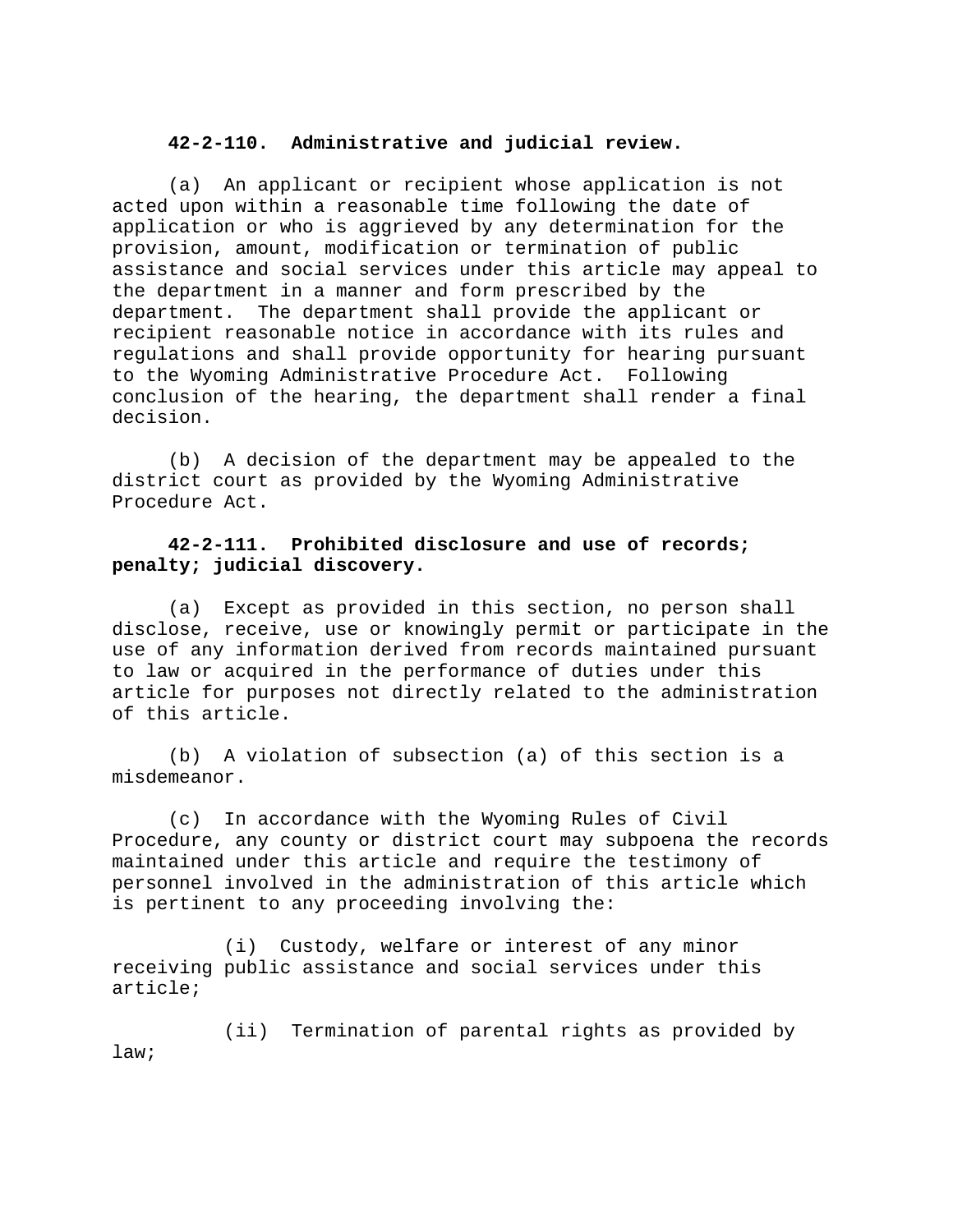(iii) Prosecution of any person for a crime connected with obtaining public assistance and social services;

(iv) Foreclosure of liens held by the department.

(d) Upon request of a federal, state or local law enforcement officer as defined by federal statute and W.S. 9-1-701(a)(vi), the department may furnish the requesting officer the current address of any recipient under the personal opportunities with employment responsibilities (POWER) program if the requesting officer:

(i) Furnishes the department with the name of the recipient; and

(ii) Notifies the department that the recipient:

(A) Is a fleeing felon as described in paragraph (iii) of this subsection or has information necessary for the requesting officer to conduct the officer's official duties; and

(B) The location or apprehension of the recipient is within the requesting officer's duties.

(iii) For purposes of this section, a fleeing felon is defined as an individual who:

(A) Is fleeing to avoid prosecution, custody or confinement after conviction, under the laws of the jurisdiction from which the individual flees, for a crime or attempt to commit a crime, which is a felony under the laws of the jurisdiction from which the individual flees, or which, in the case of the state of New Jersey, is a high misdemeanor, or is violating a condition of probation or parole imposed under federal or state law; and

(B) Whose conduct as described in this subsection has not been pardoned by the president of the United States or the governor of the jurisdiction from which the felon flees.

(e) If the department learns of the location of a fleeing felon or of an individual who has an outstanding warrant for his arrest, the department shall notify the appropriate law enforcement agency. The department shall limit disclosure under this section by providing only the current address of the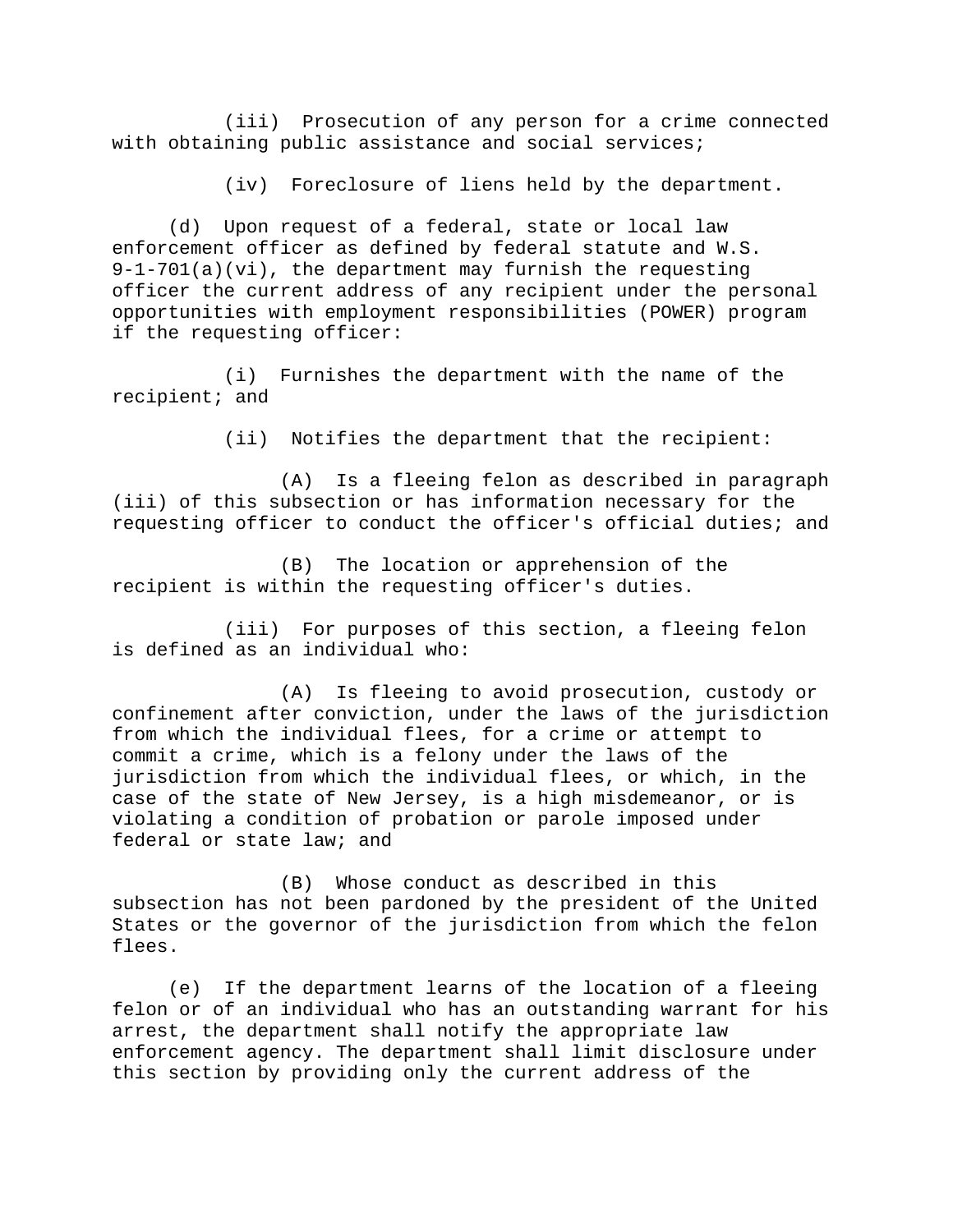recipient under the personal opportunities with employment responsibilities (POWER) program.

### **42-2-112. Misrepresentation; penalties; recovery, termination or modification of assistance and services.**

(a) No person shall knowingly make a false statement or misrepresentation, fail to disclose a material fact, aid, abet or conspire with any other person in obtaining any form of supplemental nutrition assistance benefit under the supplemental nutrition assistance program.

(b) No person shall knowingly make a false statement or misrepresentation, fail to disclose a material fact, aid, abet or conspire with any other person in obtaining any commodity under the supplemental nutrition assistance program.

(c) No person shall knowingly trade or otherwise dispose of any supplemental nutrition assistance benefit received under the supplemental nutrition assistance program, except to a federally authorized food retailer.

(d) No person shall knowingly sell any form of supplemental nutrition assistance benefit to any other person.

(e) No person shall knowingly give, sell, trade or otherwise dispose of any commodity obtained under the supplemental nutrition assistance program to any other person.

(f) No person shall knowingly buy, trade or otherwise obtain any form of supplemental nutrition assistance benefit from any other person, except as authorized by law.

(g) No person shall knowingly buy, trade or otherwise obtain any commodity under the supplemental nutrition assistance program from any other person, except as authorized by law.

(h) No person shall knowingly make a false statement or misrepresentation, knowingly fail to disclose a material fact, aid, abet or conspire with any other person in obtaining public welfare benefits.

(j) No person shall knowingly directly or indirectly deprive himself of any property, income or other resources in order to qualify for public welfare benefits.

(k) Any person violating this section is guilty of: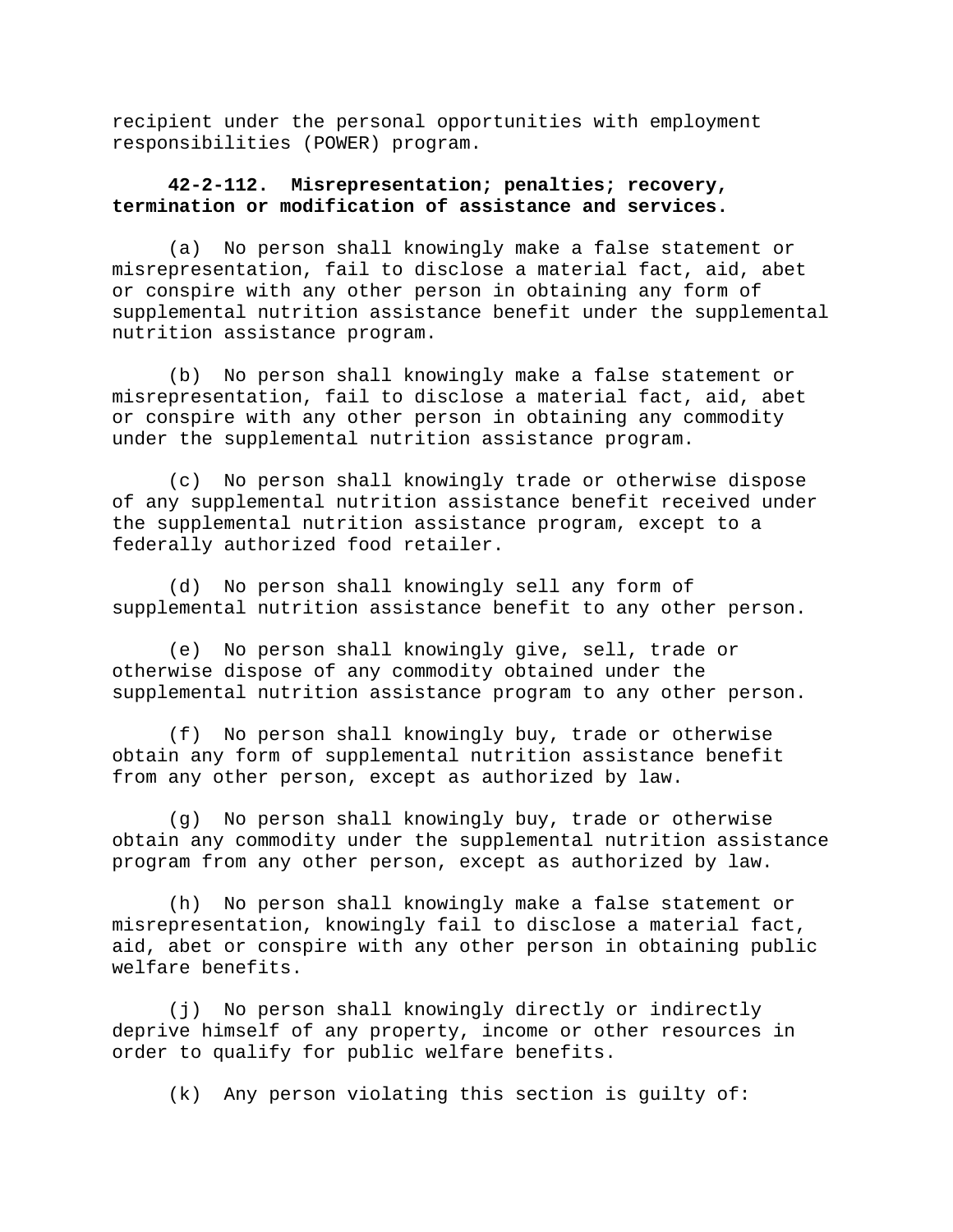(i) A felony punishable by imprisonment for not more than ten (10) years, a fine of not more than ten thousand dollars (\$10,000.00), or both, if the value of the commodity, supplemental nutrition assistance benefit or other public welfare benefit under this article is five hundred dollars (\$500.00) or more; or

(ii) A misdemeanor punishable by imprisonment for not more than six (6) months, a fine of not more than seven hundred fifty dollars (\$750.00), or both, if the value of the commodity, supplemental nutrition assistance benefit or other public welfare benefit under this article is less than five hundred dollars (\$500.00).

(m) In addition to the penalty imposed under subsection (k) of this section, the amount of public welfare benefits improperly provided due to any violation of this section may be recovered by appropriate action which shall be instituted by the department or by the attorney general on behalf of the department.

(n) The department shall disapprove, terminate or modify the public welfare benefits to any applicant or recipient who has been found guilty of violating this section until any court sentence under this section is completed and full restitution is made to the department. Public welfare benefits shall not be denied to any minor because of violation of this section by a parent or guardian.

### **42-2-113. Assignment or transfer of assistance and services; exemption from legal process.**

(a) Any assignment or transfer of public assistance and social services provided under this article is void.

(b) Except as authorized under  $W.S. 42-2-112(m)$ , public assistance and social services provided by this article are exempt from levy, execution, attachment, garnishment or other legal process or debt collection remedy. A waiver of exemptions provided by this subsection is void.

### **42-2-114. Reimbursement of federal government.**

The department shall reimburse the federal government as required by federal law.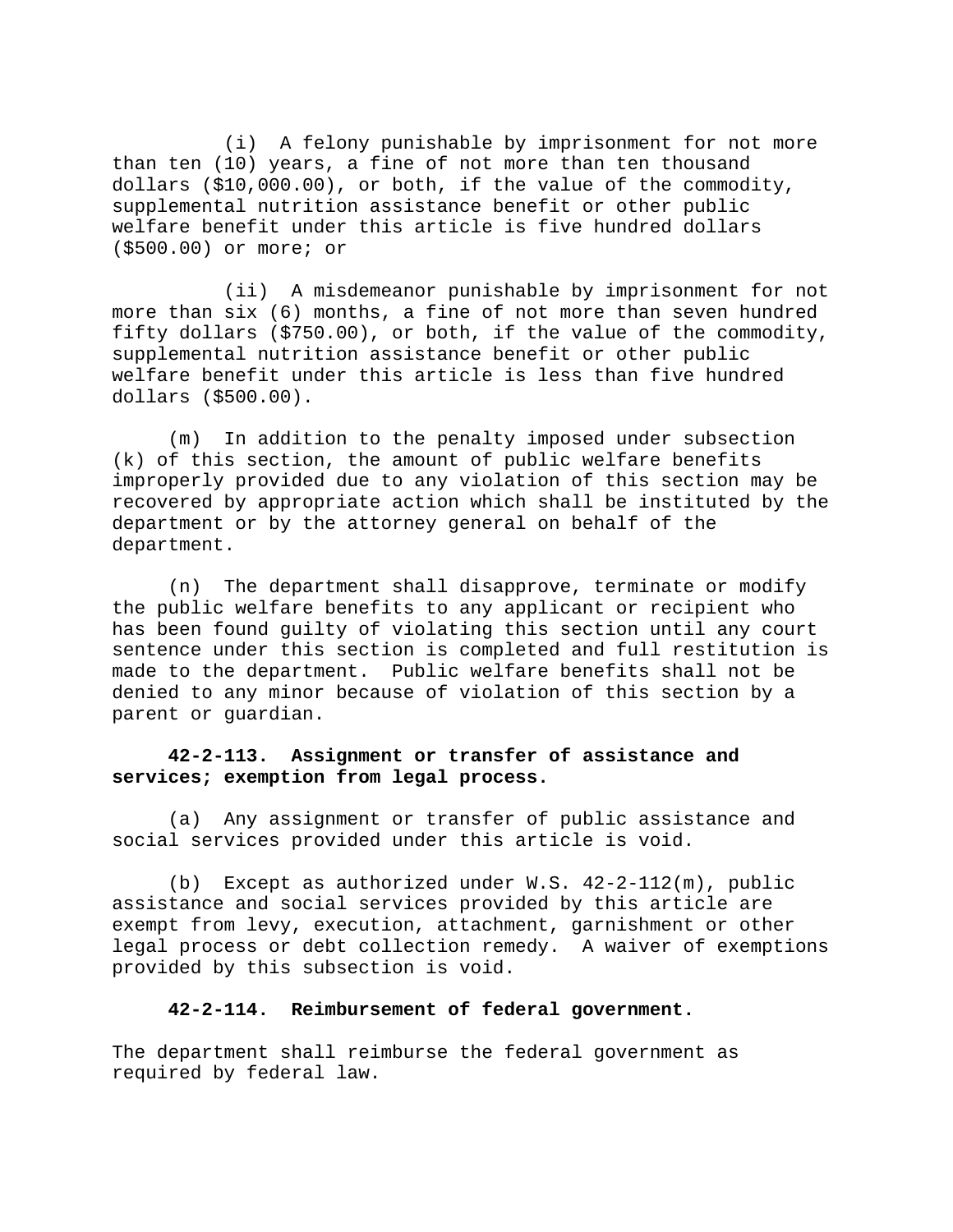ARTICLE 2 - EMPLOYMENT AND TRAINING PROGRAM

### **42-2-201. Definitions.**

(a) As used in this article:

(i) "Program" means the employment and training program created under this article;

(ii) "Support services" includes transportation, child care and other services necessary to enable participants in the program to participate without hardship to themselves or their families.

### **42-2-202. Participation required; exemptions; disqualification of benefits.**

(a) If available within the county of his residence, any person receiving benefits from the department under the supplemental nutrition assistance or personal opportunities with employment responsibilities (POWER) programs shall as a condition of receiving any benefits, participate in the employment and training program unless he:

(i) Is not physically able to work;

(ii) Is determined to be unemployable by an employment assessment conducted pursuant to department rule or regulation; or

(iii) Qualifies for a good cause exemption under rule and regulation of the department.

(b) Any person not exempt under this section and failing to participate in the program as required under this article may be disqualified from receiving benefits under the supplemental nutrition assistance or personal opportunities with employment responsibilities (POWER) programs. A good cause exemption may be requested at any time by a benefit recipient.

(c) Notwithstanding any other provisions of this title all nonexempt recipients under the personal opportunities with employment responsibilities (POWER) program in the state shall be required to work or perform community service as defined by rules and regulations of the department subject to coordination with the United States department of health and human services if required. Recipients may be exempted from the requirement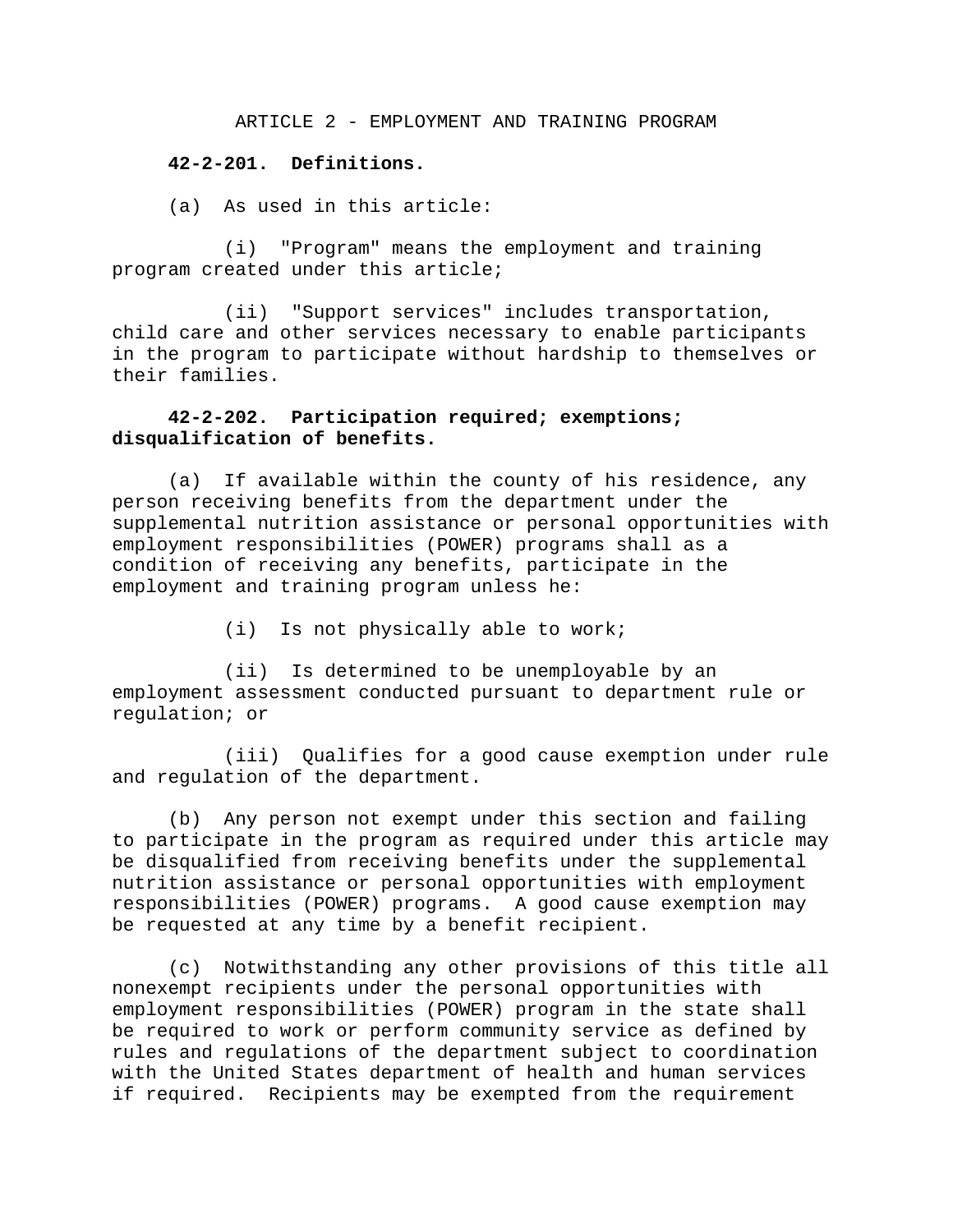under this subsection if one (1) of the nonexempt recipients within the assistance unit:

(i) Repealed By Laws 1997, ch. 196, § 2.

(ii) Repealed By Laws 1997, ch. 196, § 2.

(iii) Except as provided in paragraph (c)(iv) of this section, has a child who has not attained the age of three (3) months;

(iv) Gives birth to a child after ten (10) months as a recipient under the personal opportunities with employment responsibilities (POWER) program. The recipient under this paragraph shall be exempted from the requirements under this section for a period of three (3) months after the child is born, unless the parent is a minor child in which case the recipient shall be required to attend school in accordance with paragraph (v) of this subsection;

(v) Is a minor child who is required to attend school pursuant to W.S. 21-4-102; or

(vi) For other good cause as determined by the department.

(d) Benefits and eligibility requirements under the personal opportunities with employment responsibilities (POWER) program shall be modified for assistance units under subsection (c) of this section as follows:

(i) Assistance units complying with subsection (c) of this section shall receive full benefits to which they are otherwise entitled under this title;

(ii) In an assistance unit having a minor who has completed the eighth grade or has attained sixteen (16) years of age, but has not yet graduated from high school and refuses to attend school or accept suitable employment if the parent will not cooperate with the appropriate authorities as specified in a plan approved by the department to resolve the problem, the assistance unit shall not receive a performance payment for any month the minor refuses to attend school or accept suitable employment;

(iii) Monthly earned income of a dependent full-time student up to the age of eighteen (18), excluding minor parents,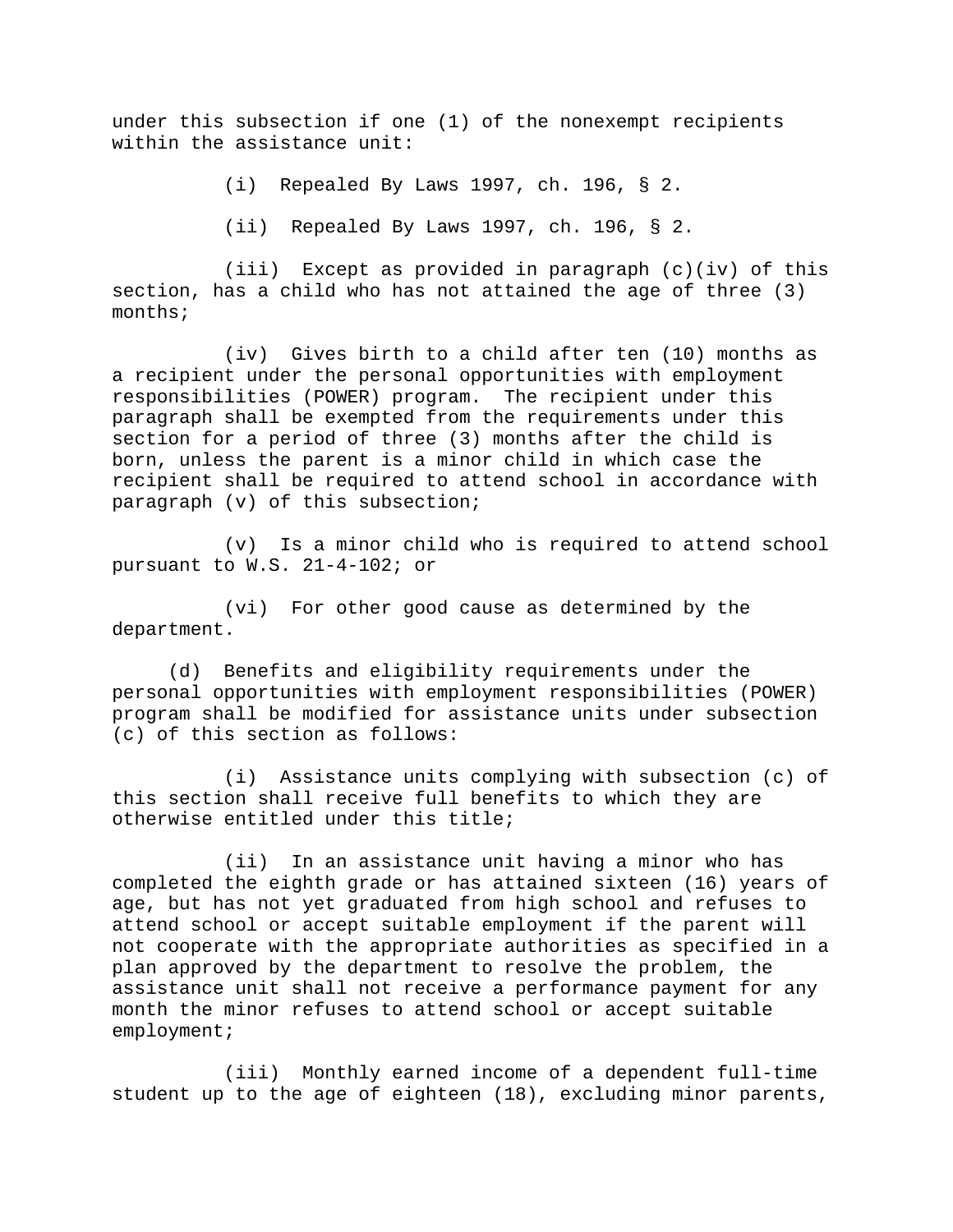shall not be included as income and resources in determining the eligibility of the assistance unit for assistance and the amount of assistance while the student is living in the residence of his caretaker relative;

(iv) In assistance units in which recipients not otherwise exempted from the requirements of subsection (c) of this section, the assistance unit shall not receive a performance payment for any month the recipient fails to comply with subsection (c) of this section and the recipient shall not be eligible for medical assistance under chapter 4 of this title until the recipient complies with the provisions of this section;

(v) Excluding allowance for personal motor vehicles as specified under W.S. 42-2-109(b), the amount of assets an assistance unit may own shall be not greater than five thousand dollars (\$5,000.00).

**42-2-203. Establishment of program; powers and duties of division.** 

(a) The department shall:

(i) Establish an employment and training program which shall include job registration and may include job search employment training, work experience and support services;

(ii) Establish the program in as many counties as is feasible given funding limitations, cost effectiveness, geography and unemployment in the county;

(iii) Enter into cooperative agreements with other agencies providing employment training and experience programs to prevent duplication;

(iv) Repealed by Laws 2017, ch. 179, § 2.

(v) Provide participants a copy of the rules and regulations promulgated by the department for the program on participation and for fair hearings.

(b) The department may contract with public agencies and private entities to implement this article. The department may promulgate rules and regulations to implement this article.

ARTICLE 3 - TELEPHONE ASSISTANCE PROGRAM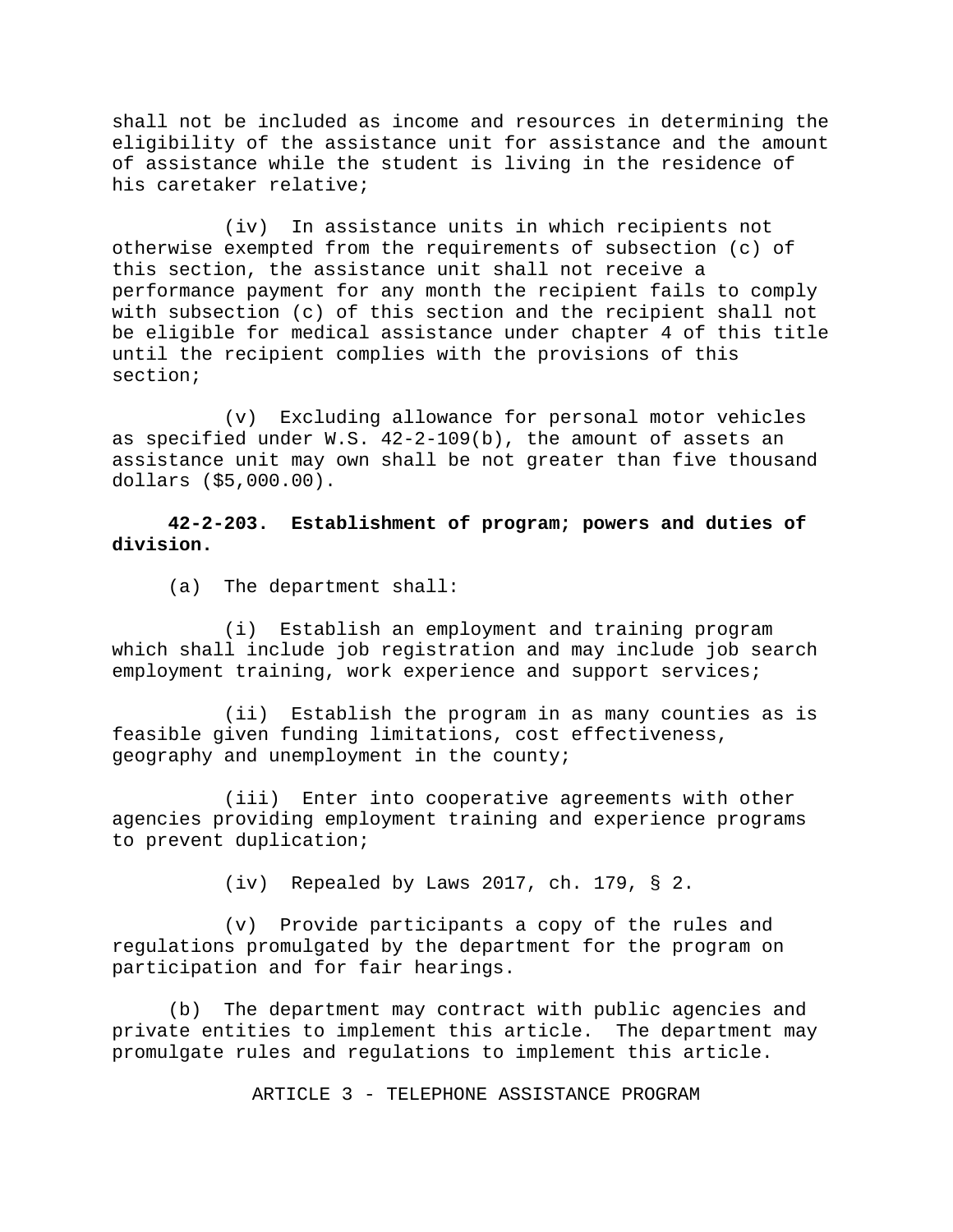**42-2-301. Repealed by Laws 2015, ch. 54, § 2.** 

**42-2-302. Repealed by Laws 2015, ch. 54, § 2.** 

**42-2-303. Repealed by Laws 2015, ch. 54, § 2.** 

ARTICLE 4 - MEDICAID ELIGIBILITY

#### **42-2-401. Definitions.**

(a) For purposes of this article:

(i) "Asset", with respect to an individual, means:

(A) All income and resources of the individual and of the individual's spouse, including any income or resources to which the individual or his spouse is entitled but does not receive because of action:

(I) By the individual or his spouse;

(II) By a person, including a court or administrative body, with legal authority to act in place of or on behalf of the individual or his spouse; or

(III) By any person, including a court or administrative body, acting at the direction or upon the request of the individual or his spouse.

(B) An annuity purchased by or on behalf of an annuitant who has applied for medical assistance with respect to long-term care services unless the annuity is an annuity as described in 42 U.S.C.  $1396p(c)(1)(G)(i)$  or  $(ii)$ .

(ii) "Income" means "income" as defined under 42 U.S.C. 1396p(h)(2);

(iii) "Institutionalized individual" means an individual who is an inpatient in a nursing facility, who is an inpatient in a medical institution and with respect to whom payment is made based on a level of care provided in a nursing facility, or who is receiving home and community-based services;

(iv) "Long-term care services" means nursing facility services, a level of care in any institution equivalent to that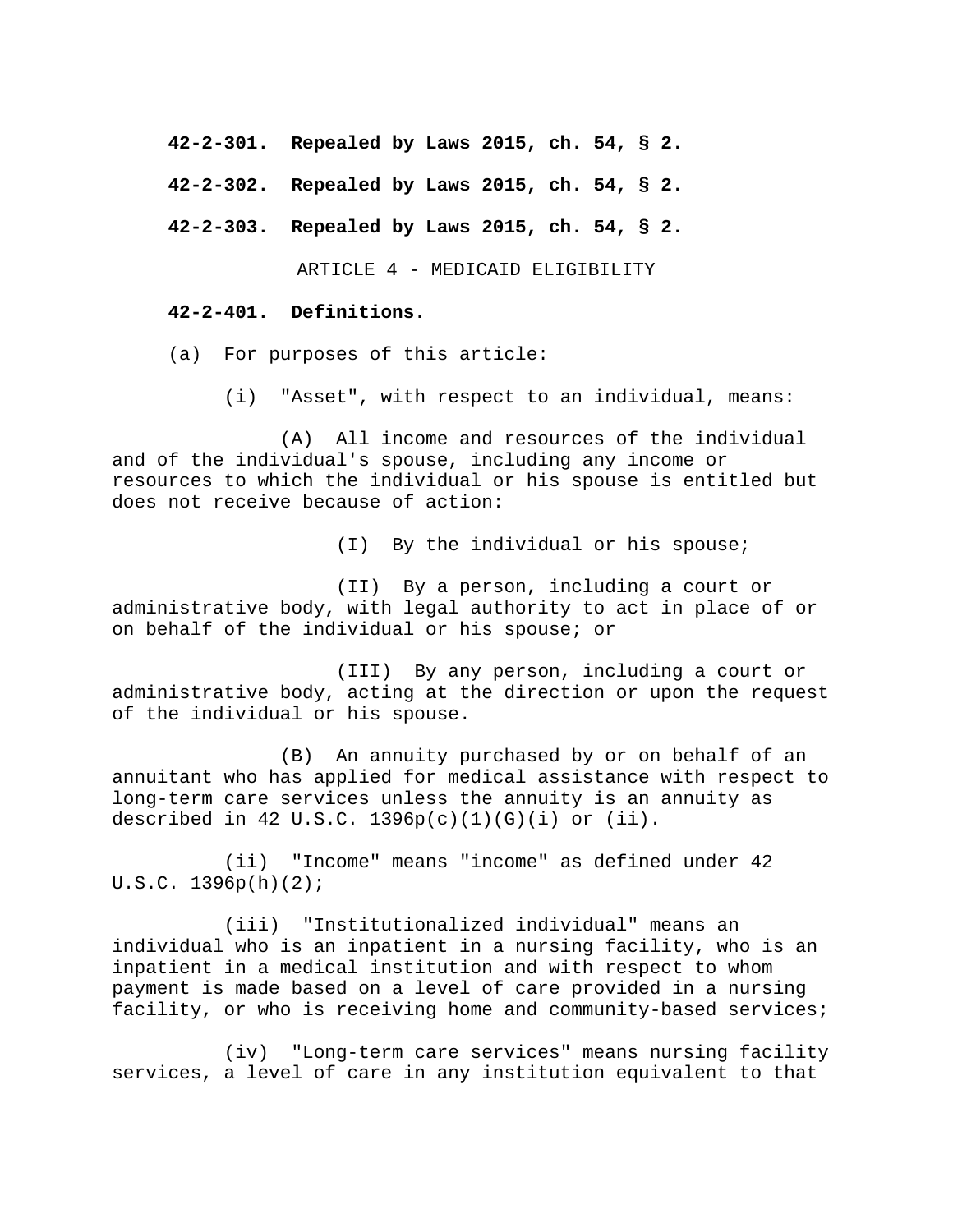of nursing facility services, and home and community-based services;

(v) "Resources" means "resources" as defined under 42 U.S.C. 1396p(e)(5);

(vi) "Department" means the department of health unless otherwise specified.

# **42-2-402. Transfers of assets affecting eligibility; exceptions; disclosures by applicants.**

(a) If an institutionalized individual or the individual's spouse has disposed of, for less than fair market value, any asset or interest therein within sixty (60) months before or any time after the first date the individual has both applied for medical assistance and been institutionalized, the individual is ineligible for medical assistance for long-term care services for the period of time determined under subsection (b) of this section.

(b) For a transfer within the provisions of subsection (a) of this section, the number of months of ineligibility for longterm care services shall be the total, cumulative uncompensated value of all assets transferred within the sixty (60) month period, divided by the average monthly cost to a private patient for nursing facility services on the date of application. The period of ineligibility begins with the later of:

(i) The first day of the first month in which the assets were transferred and which does not occur in any other period of ineligibility;

(ii) The date on which the individual is eligible for medical assistance under the state plan and would otherwise be receiving institutional level care, but for the application of the penalty period, and which does not occur during any other period of ineligibility under this section.

(c) In the case of a transfer by the spouse of an individual which results in a period of ineligibility for medical assistance under this section for the individual, the department shall, using a reasonable methodology as specified by the secretary of health and human services, apportion the period of ineligibility for any portion of the period, among the individual and the individual's spouse if the spouse otherwise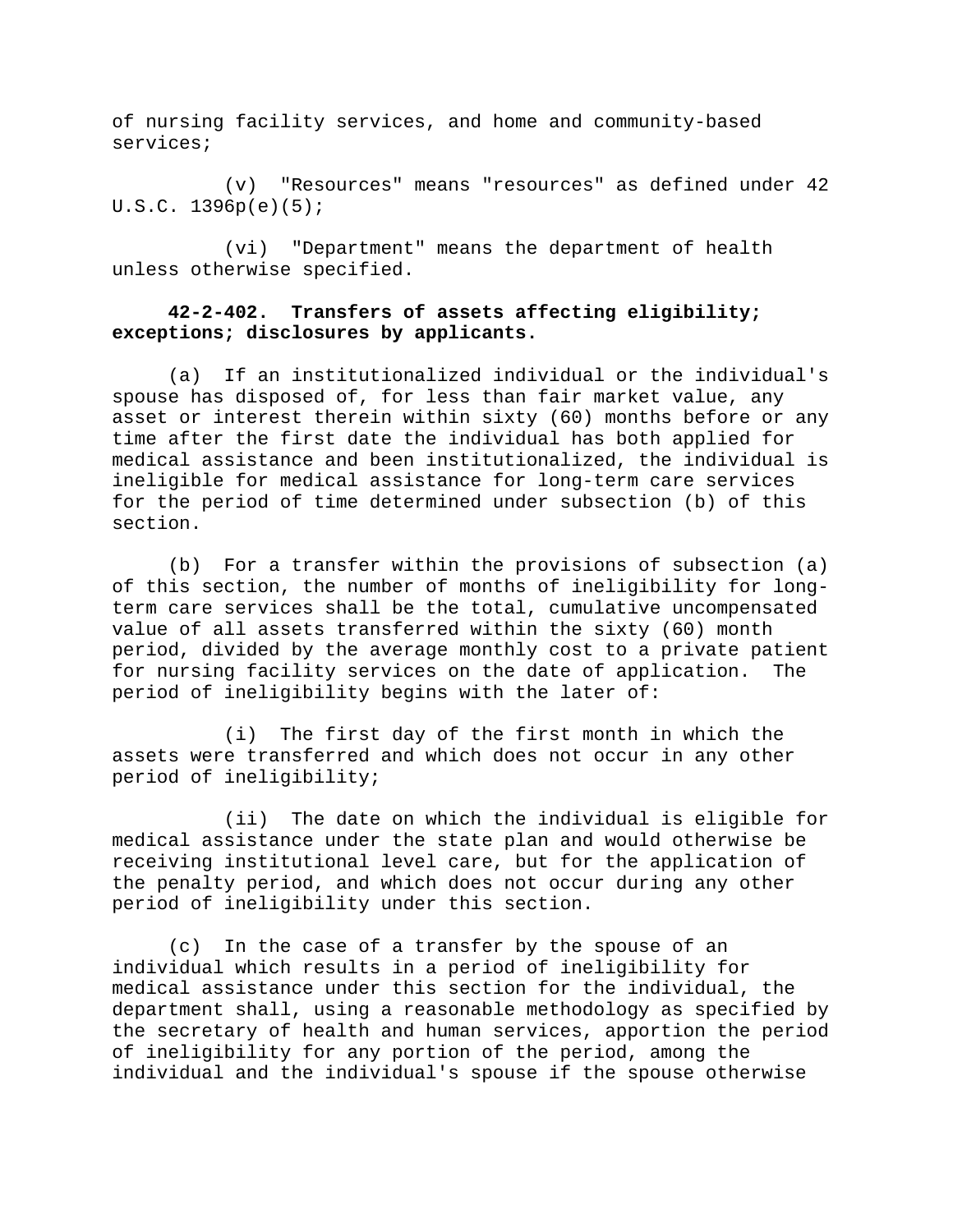becomes eligible for medical assistance under chapter 4 of this title.

(d) An institutionalized individual is not rendered ineligible for long-term care services due to a transfer within the provisions of subsection (a) of this section if the asset transferred was a home and:

(i) Title to the home was transferred to the individual's:

(A) Spouse;

(B) Child who is under age twenty-one (21);

(C) Blind or disabled child as defined in 42 U.S.C. 1382c;

(D) Sibling who has equity interest in the home and who was residing in the home for a period of at least one (1) year immediately before the date the individual became an institutionalized individual; or

(E) Child who was residing in the home for a period of at least two (2) years immediately before the date the individual became an institutionalized individual, and who provided care to the individual which permitted the individual to reside at home rather than in an institution or facility.

(e) An institutionalized individual is not rendered ineligible for long-term care services due to a transfer within the provisions of subsection (a) of this section if the department determines:

(i) The individual intended to dispose of the asset at fair market value or for other valuable consideration;

(ii) The asset was transferred exclusively for a purpose other than to qualify for medical assistance;

(iii) That to the extent assets were transferred for less than fair market value, that the assets or their fair market equivalent have been returned to the individual; or

(iv) To grant a waiver of the excess resources created by the uncompensated transfer because denial of eligibility would cause undue hardship for the individual, based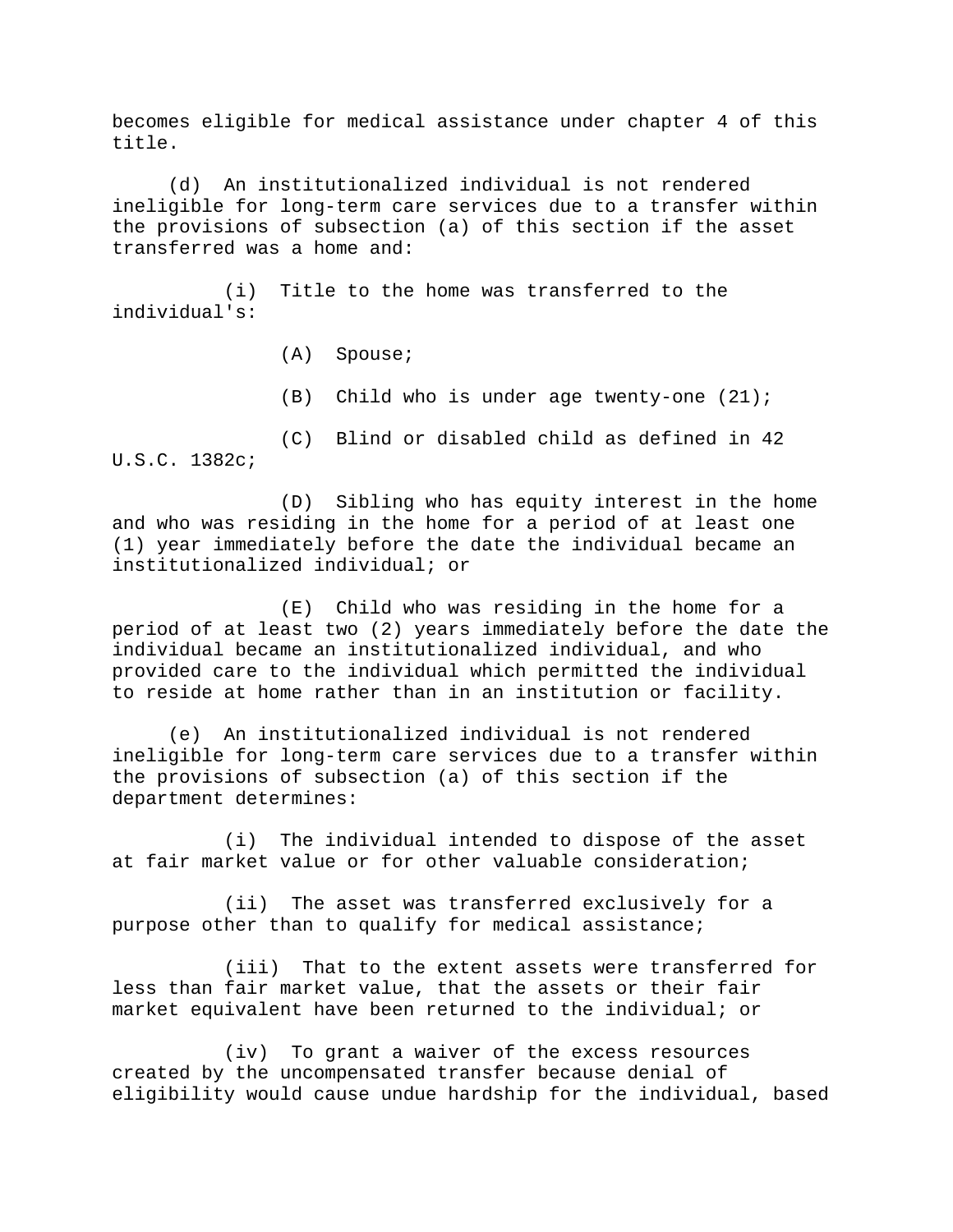on criteria established by the secretary of health and human services.

(f) An institutionalized person who has made or whose spouse has made a transfer within the provisions of subsection (a) of this section is not ineligible for long-term care services if the asset was transferred:

(i) To the individual's spouse or to another individual for the sole benefit of the individual's spouse;

(ii) From the individual's spouse to another individual for the sole benefit of the individual's spouse;

(iii) To the individual's child who is blind or disabled, as defined by 42 U.S.C. 1382c, or to a trust established solely for the benefit of the child;

(iv) To a trust established solely for the benefit of an individual under sixty-five (65) years of age who is disabled as defined by 42 U.S.C. 1382c(a)(3).

(g) An applicant for long-term care services shall disclose any interest the applicant, or the applicant's spouse who is not residing in long-term care, has in an annuity or similar financial instrument, regardless of whether the annuity or instrument is irrevocable or is treated as an asset. For purposes of subsection (a) of this section, the purchase of an annuity shall be treated as the disposal of an asset for less than fair market value unless:

(i) The state is named as the remainder beneficiary in the first position for at least the total amount of medical assistance paid on behalf of the annuitant under this article; or

(ii) The state is named as the remainder beneficiary in the second position after the spouse or minor or disabled child and is named in the first position if the spouse or a representative of the child disposes of any of the remainder for less than fair market value.

# **42-2-403. Trust transfers affecting eligibility for medical assistance.**

(a) For purposes of determining an individual's eligibility for or the amount of benefits under chapter 4 of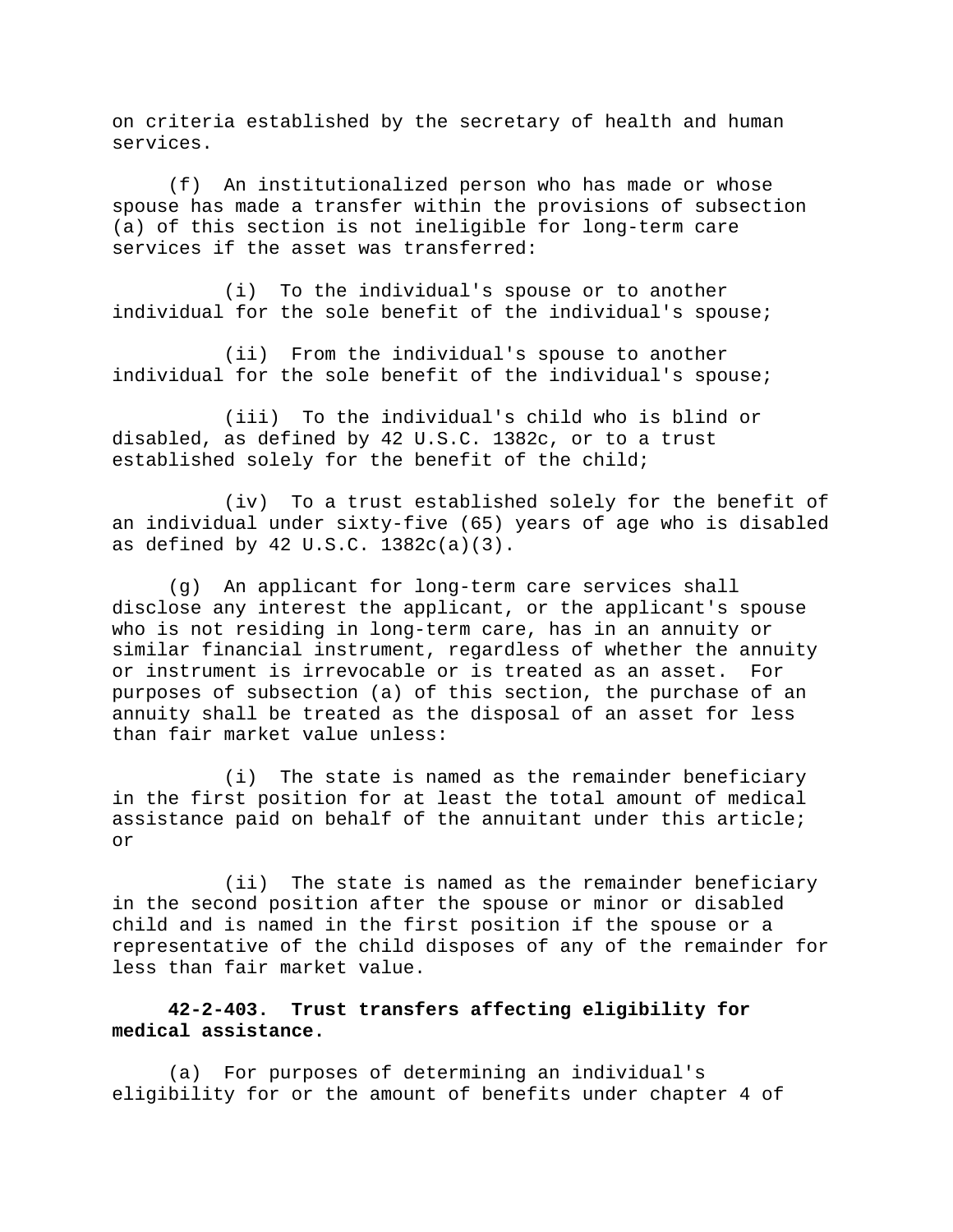this title, the rules specified in subsections (d) and (e) of this section shall apply to a trust established by the individual.

(b) For purposes of this section, a trust shall be considered to have been established if an asset of an individual, other than an asset transferred by will, was used to form all or part of the corpus of the trust by any of the following:

(i) The individual;

(ii) The individual's spouse;

(iii) A person including a court or administrative body, with legal authority to act in place of or on behalf of the individual or the individual's spouse;

(iv) A person including a court or administrative body, acting at the direction or upon the request of the individual or the individual's spouse.

(c) In the case of a trust the corpus of which includes assets of any other person, the provisions of this section shall apply to the portion of the trust attributable to the assets of the individual. This section shall apply without regard to:

(i) The purposes for which a trust is established;

(ii) Whether the trustees may exercise any discretion under the trust;

(iii) Any restrictions on when or whether distributions may be made from the trust; or

(iv) Any restrictions on the use of distributions from the trust.

(d) In the case of a revocable trust:

(i) The corpus of the trust shall be considered resources available to the individual;

(ii) Payments from the trust to or for the benefit of the individual shall be considered income of the individual; and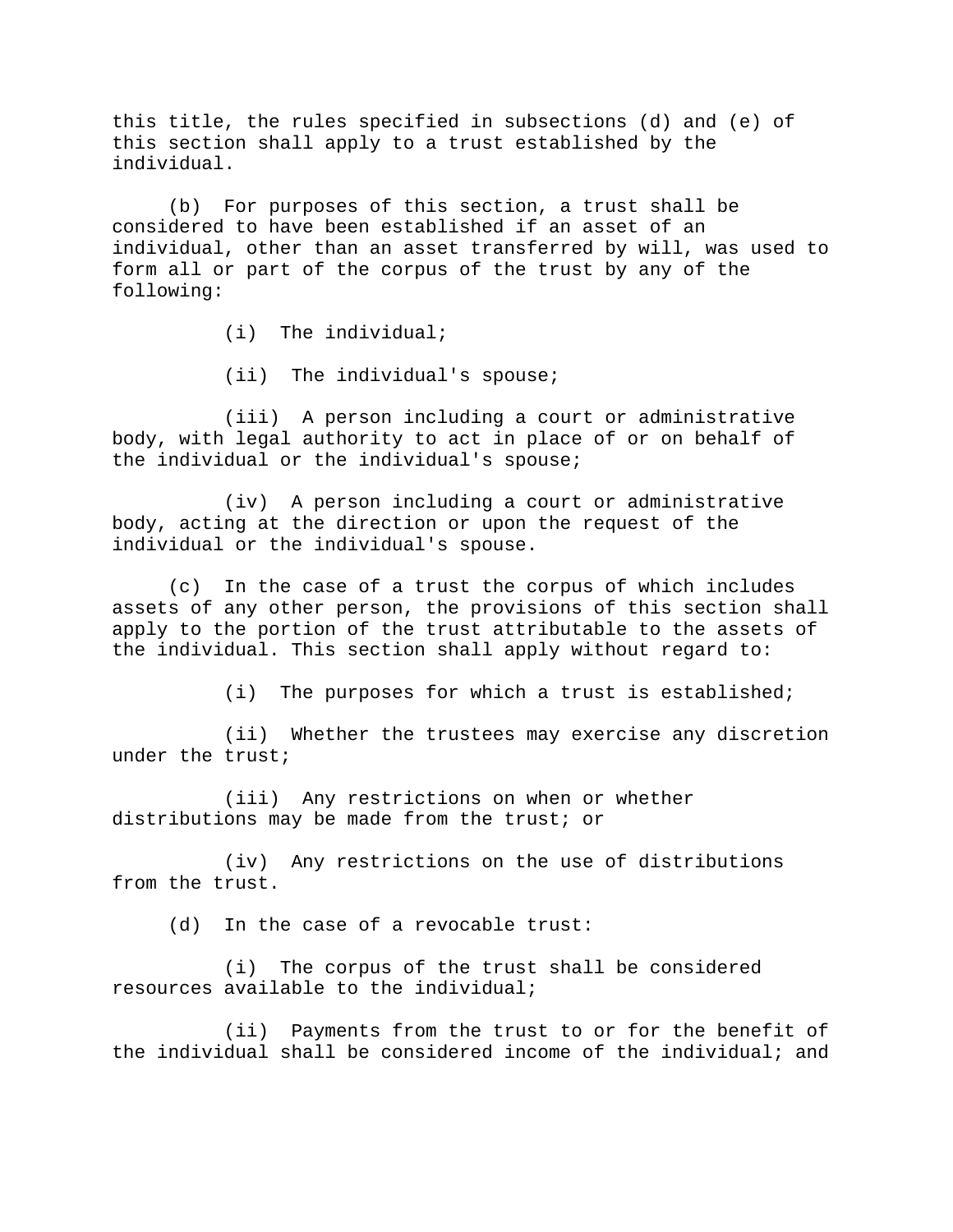(iii) Any other payments from the trust shall be considered assets disposed of by the individual for purposes of W.S. 42-2-402.

(e) In the case of an irrevocable trust:

(i) If there are any circumstances under which payment from the trust could be made to or for the benefit of the individual, the portion of the corpus or corpus income from which payments to the individual could be made shall be considered resources available to the individual, and payments from that portion of the corpus or income to or for the benefit of the individual shall be considered income of the individual. Payments from that portion of the corpus or income for any other purpose shall be considered a transfer of assets by the individual subject to W.S. 42-2-402; and

(ii) Any portion of the trust or corpus income from which no payment could under any circumstances be made to the individual shall be considered, as of the date of establishment of the trust or, if later, the date on which payment to the individual was foreclosed, to be assets disposed by the individual for purposes of W.S. 42-2-402. The value of the trust shall be determined for purposes of W.S. 42-2-402 by including the amount of any payments made from such portion of the trust after the date specified in this paragraph.

(f) Notwithstanding any other provision of this section, this section shall not apply to any of the following trusts:

(i) A trust containing the assets of an individual under age sixty-five (65) who is disabled as defined by 42 U.S.C. 1382c(a)(3) and which is established for the benefit of that individual by a parent, grandparent, legal guardian of the individual or a court if the state will receive all amounts remaining in the trust upon the death of the individual up to an amount equal to the total medical assistance paid on behalf of the individual under chapter 4 of this title;

(ii) A trust established for the benefit of an individual if:

(A) The trust is composed only of pension, social security and other income to the individual and accumulated income in the trust; and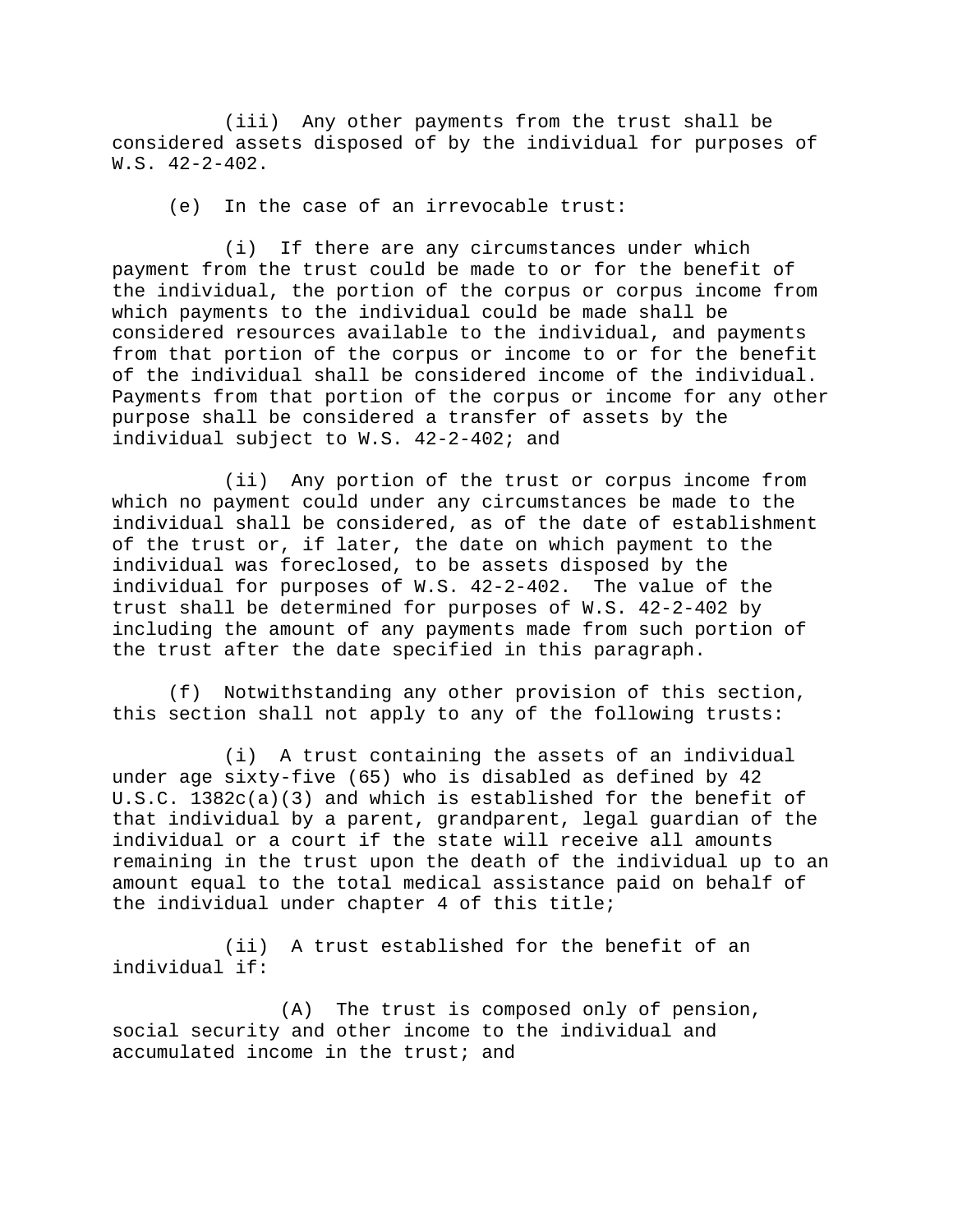(B) The state will receive all amounts remaining in the trust upon the death of the individual up to an amount equal to the total medical assistance paid on behalf of the individual under chapter 4 of this title.

(iii) A trust containing the assets of an individual who is disabled as defined in 42 U.S.C.  $1382c(a)(3)$ , that meets the following conditions:

(A) The trust is established and managed by a nonprofit association;

(B) A separate account is maintained for each beneficiary of the trust but, for the purposes of investment and management of funds, the trust pools the accounts;

(C) Accounts in the trust are established solely for the benefit of individuals who are disabled as defined by 42 U.S.C. 1382c(a)(3), by the parent, grandparent, legal guardian of the disabled individual, by the disabled individual or by a court; and

(D) To the extent that amounts remaining in the beneficiary's account upon the death of the beneficiary are not retained by the trust, the trust pays to the state from the remaining amounts in the account an amount equal to the total amount of medical assistance paid on behalf of the beneficiary under chapter 4 of this title.

(g) The department shall establish procedures in accordance with standards specified by the secretary of health and human services under which the department waives the application of this section for an individual if the individual establishes that application would work an undue hardship on the individual as determined on the basis of criteria established by the secretary.

(h) For purposes of this section, "trust" includes any legal instrument or device that is similar to a trust but includes an annuity only to the extent and in the manner as the secretary of health and human resources specifies.

### **42-2-404. Determination of transfer of asset.**

In the case of an asset held by an individual in common with another person in a joint tenancy, tenancy in common or similar arrangement, the asset, or the affected portion of the asset,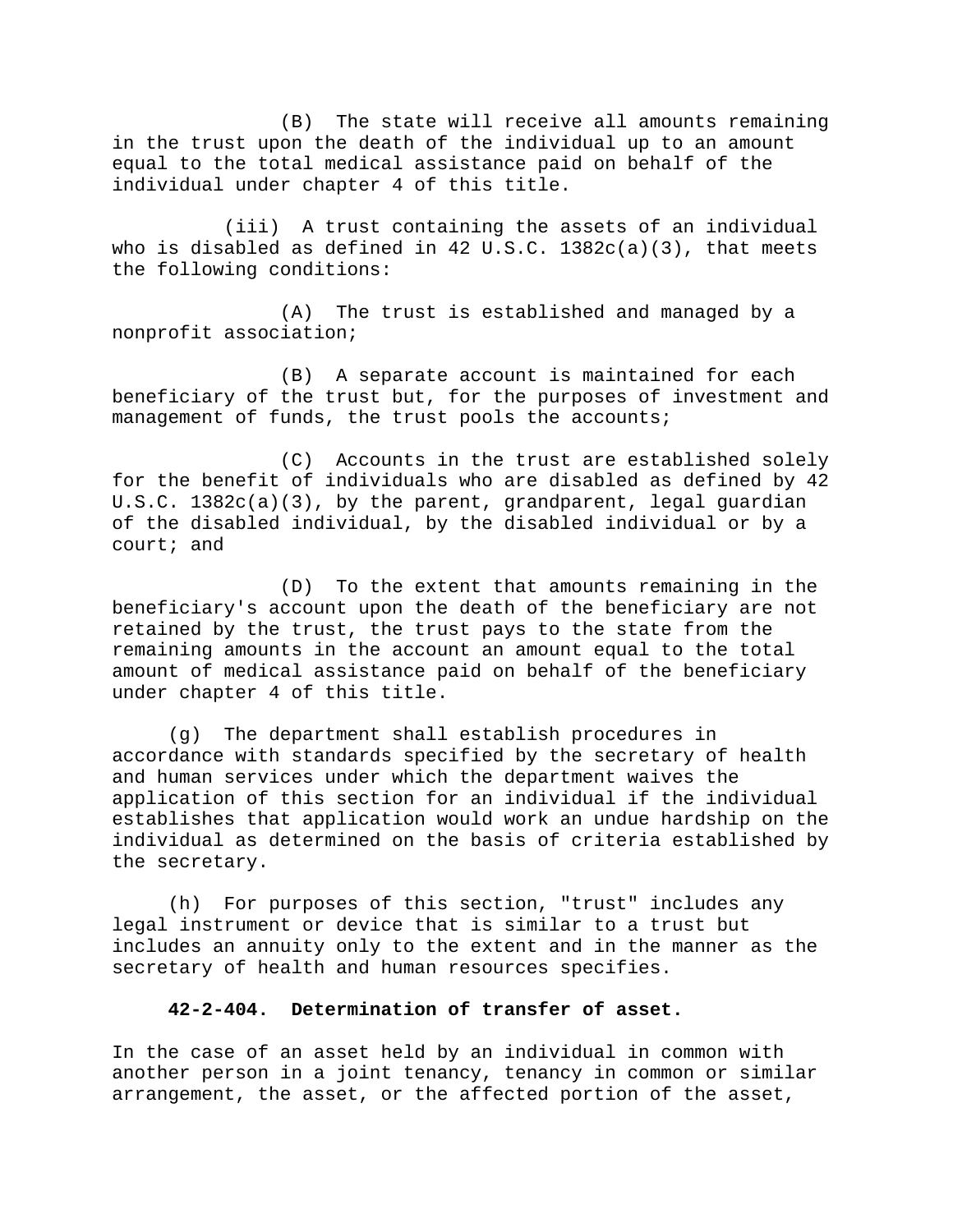shall be considered to be transferred by the individual when any action is taken, either by the individual or by any other person, that reduces or eliminates the individual's ownership or control of the asset.

### **42-2-405. Individuals with substantial home equity; disqualification.**

(a) An applicant shall not be eligible for long-term care services under this article if the applicant's equity interest in the applicant's home exceeds five hundred thousand dollars (\$500,000.00).

(b) Beginning on July 1, 2011 and annually thereafter, the dollar amount in subsection (a) of this section shall be adjusted based on the consumer price index for urban consumers published by the United States department of labor, bureau of labor statistics, for the preceding calendar year.

(c) Subsection (a) of this section shall not apply to an individual whose spouse, or child under age twenty-one (21), is lawfully residing in the individual's home and is blind or disabled as defined in 42 U.S.C. 1382c.

(d) Nothing in this section shall be construed as preventing an applicant from using a reverse mortgage or home equity loan to reduce the applicant's total equity interest in the applicant's home.

#### ARTICLE 5 - ENERGY ASSISTANCE

## **42-2-501. Low income home energy assistance and weatherization program; funding.**

(a) The department shall administer a low income home energy assistance program in accordance with federal P.L. 97-35, as amended. The department shall submit and keep current a state plan and shall administer the program in accordance with the state plan and this section.

(b) The program shall provide energy assistance to eligible households as provided in this section. Energy assistance shall include those uses of federal funds authorized under P.L. 97-35, as amended. To the extent permitted by federal law the state plan shall provide that of the authorized uses not less than twenty-five percent (25%) of the available funding for the program shall be used for weatherization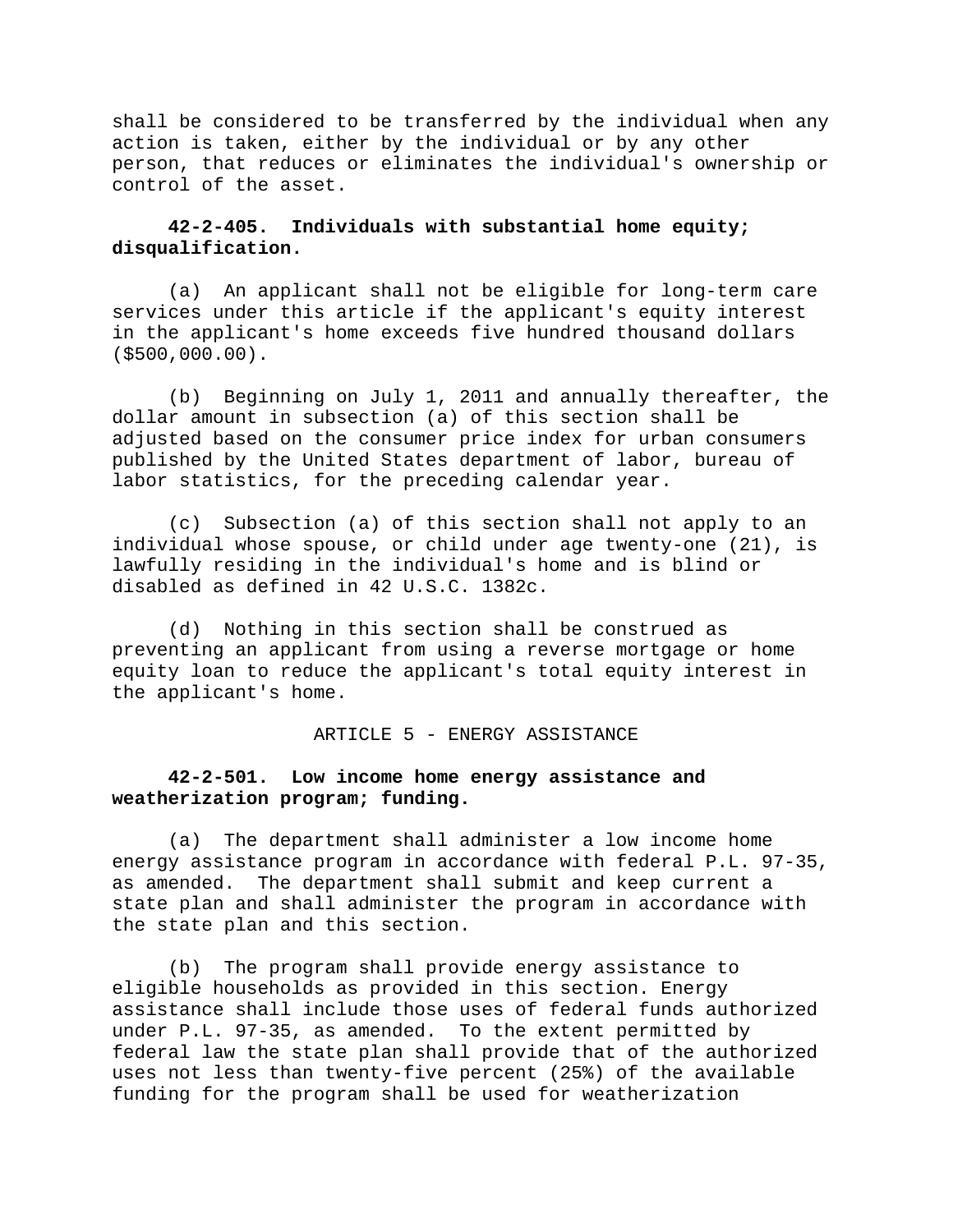assistance. Weatherization assistance shall include the following for residential dwellings only:

(i) Weatherization needs assessments and audits;

(ii) Caulking, insulation, storm window and similar improvements to reduce energy use;

(iii) Furnace and heating system modifications and repairs;

(iv) Furnace replacement;

(v) Repealed By Laws 2013, Ch. 183, § 1.

(vi) Repair or replacement of water heaters and heating systems for portions of a dwelling;

(vii) Other measures as determined by the department to be necessary to ensure a safe, well-weatherized dwelling.

(c) In addition to categorically eligible individuals authorized under P.L. 97-35, as amended, the state plan shall provide eligibility for those households with incomes which do not exceed the lesser of:

(i) An amount equal to two hundred fifteen percent (215%) of the federal poverty level for Wyoming; or

(ii) An amount equal to sixty percent (60%) of the state median household income.

(d) The department may modify the state plan as necessary:

(i) To meet federal requirements not to exclude households with lesser incomes than the amounts specified in subsection (c) of this section; and

(ii) To exclude households from receiving federal funds if the household income limitation provided in this section would violate federal restrictions.

(e) The maximum assistance provided to any household under the program in any state fiscal year shall not exceed the federal department of energy maximum annual unit average as calculated and authorized under P.L. 106-469, as amended.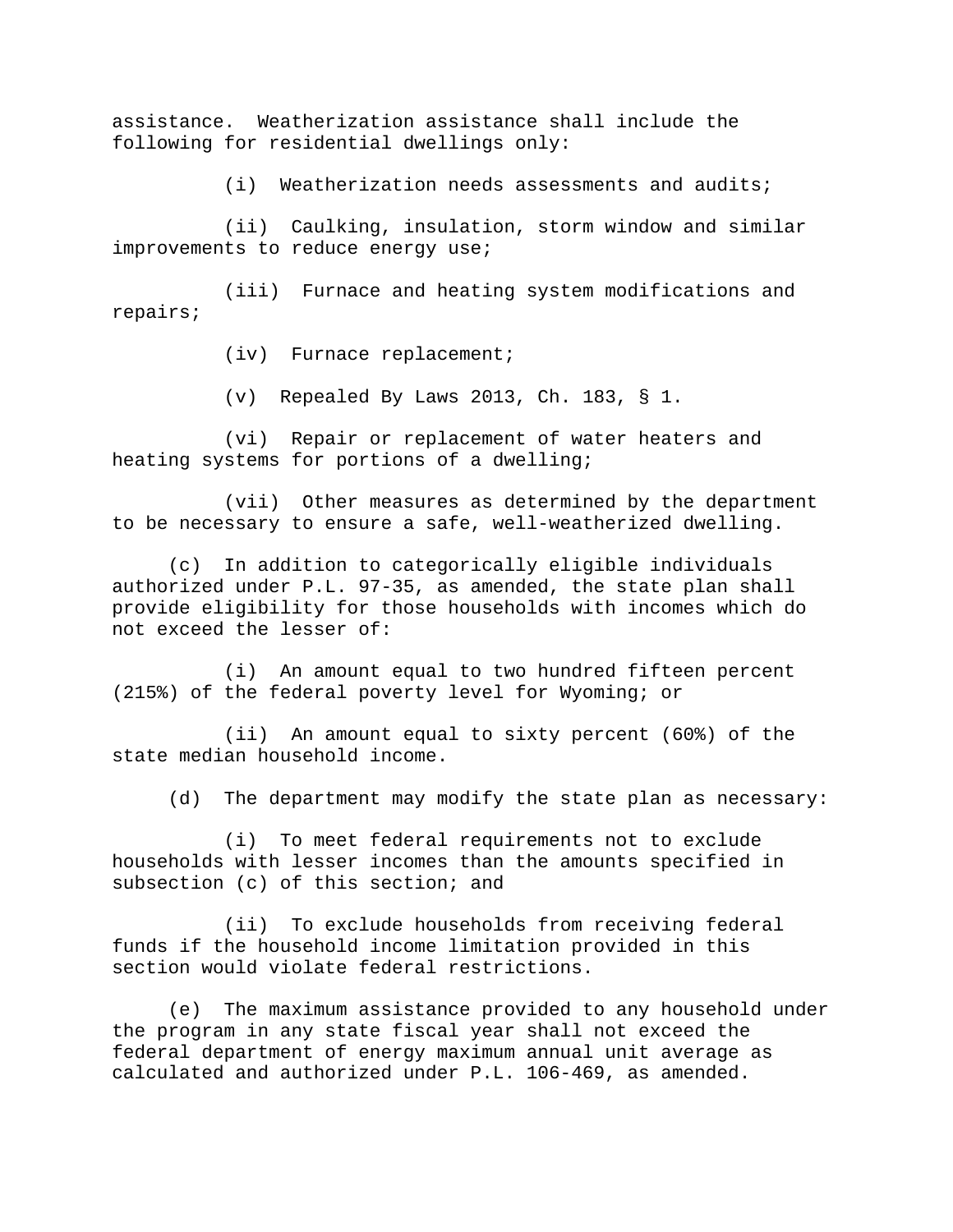(f) The department may adopt rules and regulations as necessary to implement this section.

CHAPTER 3 - CHILD SUPPORT AND REVENUE ENHANCEMENT ACCOUNT

### **42-3-101. Creation; deposits.**

(a) The child support and revenue enhancement account is created.

(b) The following payments, collections and revenues shall be transmitted to the state treasurer for deposit to the credit of the child support and revenue enhancement account:

(i) Child support payments collected under the Child Support Enforcement Act;

 $(iii)$  Fees collected pursuant to W.S. 20-6-105(b); and

(iii) All funds collected under the overpayment and fraud recovery program of the department.

(c) For purposes of this chapter, "department" means the department of family services created by W.S. 9-2-2006.

### **42-3-102. Administration.**

The department shall administer the funds in the child support and revenue enhancement account and report annually to the joint appropriations interim committee and joint judiciary interim committee. The account may be divided into subaccounts for purposes of administrative management.

#### **42-3-103. Authorized expenditures.**

(a) Funds in the child support and revenue enhancement account shall be expended only as authorized by this section.

(b) The department may at any time disburse funds in the account for:

(i) Payments to support obligees and disbursements required under the guidelines of the federal child support enforcement program;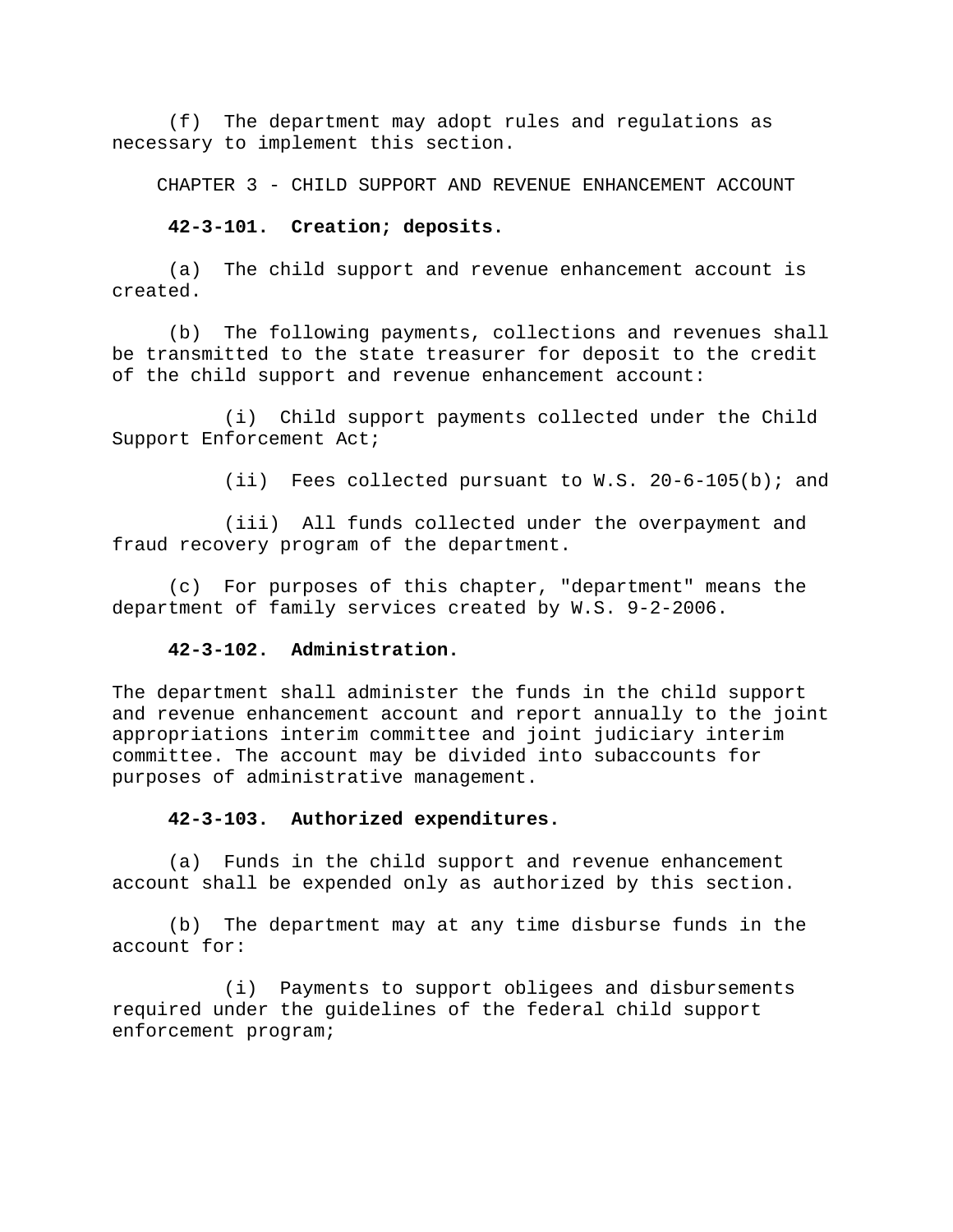(ii) Authorized transfers of the federal share of funds collected under the child support enforcement program and the division's overpayment and fraud recovery program;

(iii) Incentive payments as provided by W.S.  $20 - 6 - 106(j);$ 

(iv) Reimbursement to the department of health for costs under Title XIX of the Social Security Act or may retain funds to pay for the costs of foster care or minimum medical program benefits; and

(v) Reimbursement to service providers for the costs of collection under the child support enforcement and overpayment recovery programs.

(c) Subject to legislative appropriation, the state's share of funds in the account shall be expended for:

(i) Administrative costs of the child support enforcement program;

(ii) Funding of benefits under the personal opportunities with employment responsibilities (POWER) program; and

(iii) Other administrative costs of the department.

(d) Notwithstanding any other provision of this section, if funds are recovered by the department under the overpayment and fraud recovery program within the same biennial period during which the funds were originally appropriated, the department may expend those funds for the purposes for which they were appropriated without further legislative appropriation.

CHAPTER 4 - MEDICAL ASSISTANCE AND SERVICES

ARTICLE 1 - IN GENERAL

### **42-4-101. Short title.**

This chapter may be cited as the "Wyoming Medical Assistance and Services Act". The program and services provided pursuant to this chapter and Title XIX of the federal Social Security Act may be cited as "Medicaid" or the "Medicaid program".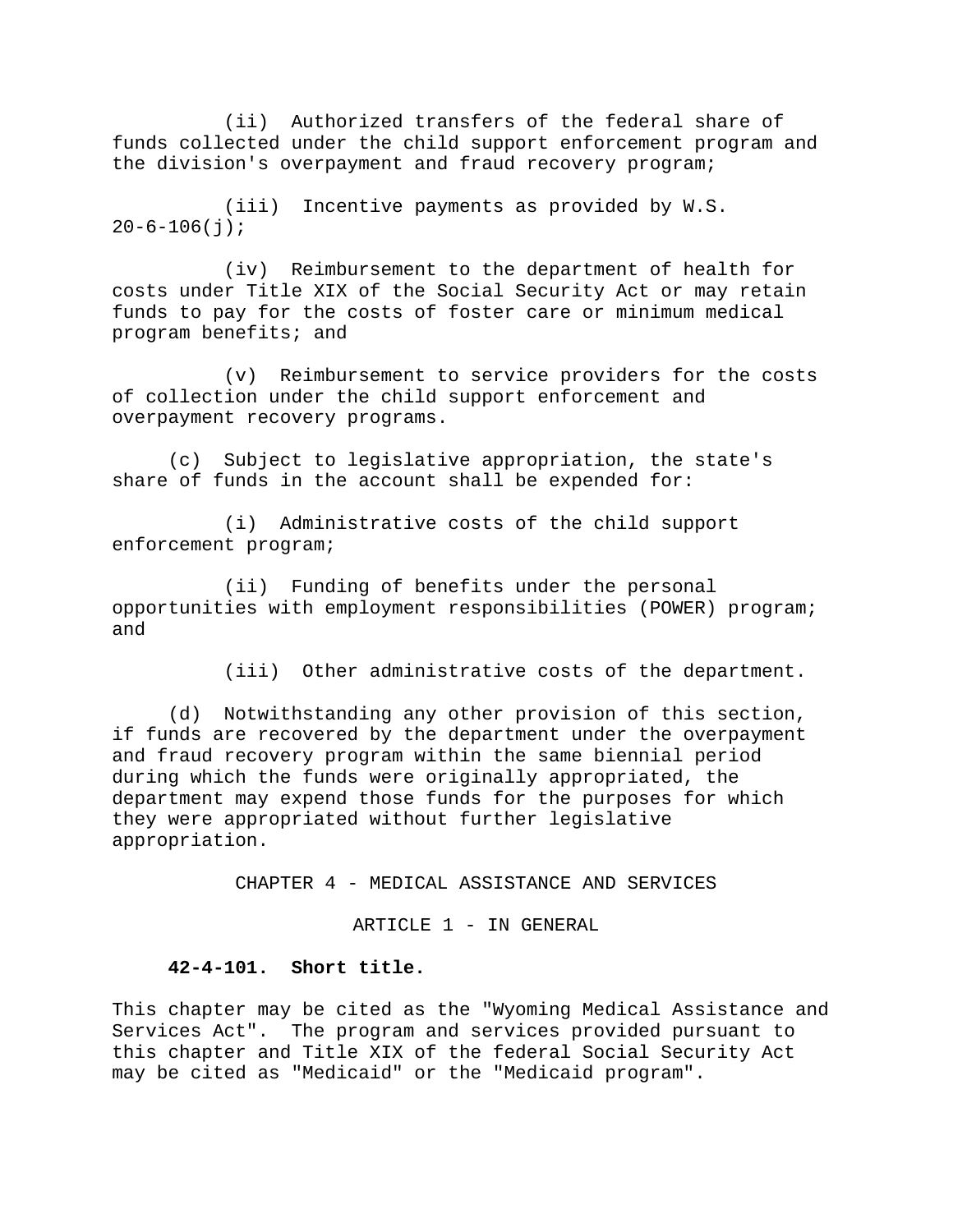### **42-4-102. Definitions.**

(a) As used in this chapter:

(i) "Categorically eligible" means any individual in need of medical assistance authorized by the legislature and by Title XIX of the federal Social Security Act to be covered by a state plan for medical assistance and services;

(ii) "Medical assistance" means partial or full payment of the reasonable charges assessed by any authorized provider of the services and supplies enumerated under W.S. 42-4-103 and consistent with limitations and reimbursement methodologies established by the department, which are provided on behalf of a qualified recipient, excluding those services and supplies provided by any relative of the recipient, unless the relative is a family caregiver providing services through a corporation or a limited liability company, which corporation or limited liability company the relative may own, under a home and community based waiver program, or for cosmetic purposes only;

(iii) "Qualified" means any categorically eligible individual satisfying eligibility criteria imposed by this chapter, the state plan for medical assistance and services and by rule and regulation of the department;

(iv) "Relative" means any person as defined by department rule and regulation;

(v) "Resident" means any individual residing in this state, including any individual temporarily absent from this state;

(vi) "Institutionalized spouse" means as defined by the Medicare Catastrophic Coverage Act of 1988, P.L. 100-360;

(vii) "Department" means the state department of health;

(viii) "Direct patient care personnel" means only:

- (A) Certified nursing assistants;
- (B) Licensed practical nurses;
- (C) Registered nurses.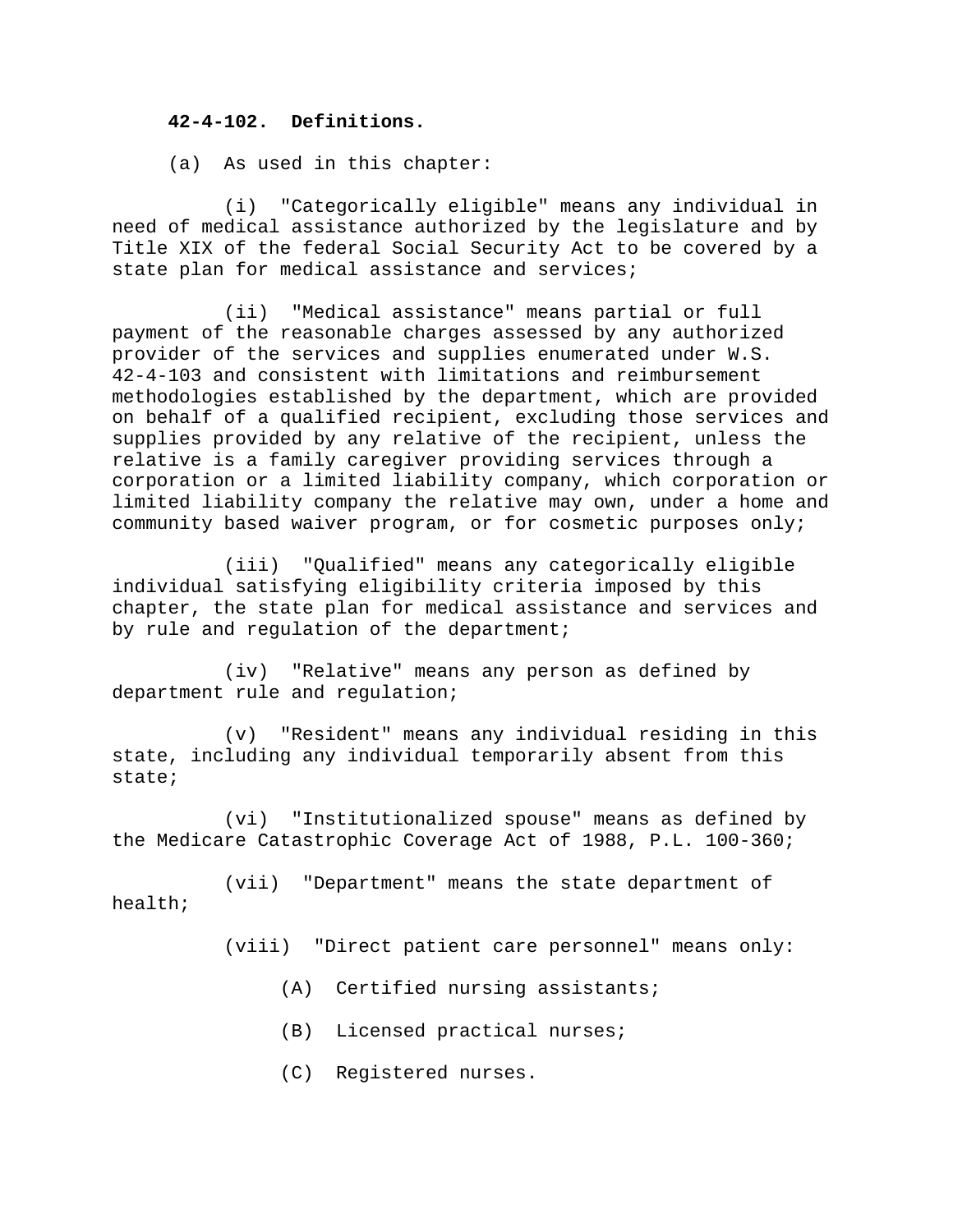(ix) "Skilled nursing home extraordinary care" means skilled nursing home services clearly exceeding standard skilled nursing home services and meeting the criteria established by the department pursuant to W.S.  $42-4-104(d)$ ;

(x) "Intermediate care facility for people with intellectual disability" means "intermediate care facility for the mentally retarded" or "ICFMR" or "ICFs/MR" as those terms are used in federal law and in other laws, rules and regulations;

(xi) "Family caregiver" means a relative of a waiver recipient with a developmental disability or acquired brain injury, who provides waiver services through a corporation or a limited liability company, which corporation or limited liability company the relative may own, to the person with a developmental disability or acquired brain injury and who meets the requirements for a qualified family caregiver as established by rules promulgated by the department. Family caregivers shall be certified by the department in the same manner as nonfamily caregivers. For purposes of providing for reimbursement of services to a family caregiver, the department shall amend the state plan and apply for a waiver from the centers for Medicaid and Medicare services, as necessary;

(xii) "Intentional" means that a person, with respect to information, intended to act in violation of the law;

(xiii) "Knowing" or "knowingly" includes intentional or intentionally and means that a person, with respect to information, acts:

(A) With actual knowledge of the information;

(B) In deliberate ignorance of the truth or falsity of the information; or

(C) In reckless disregard of the truth or falsity of the information.

## **42-4-103. Authorized services and supplies.**

(a) Services and supplies authorized for medical assistance under this chapter include:

(i) Inpatient hospital services;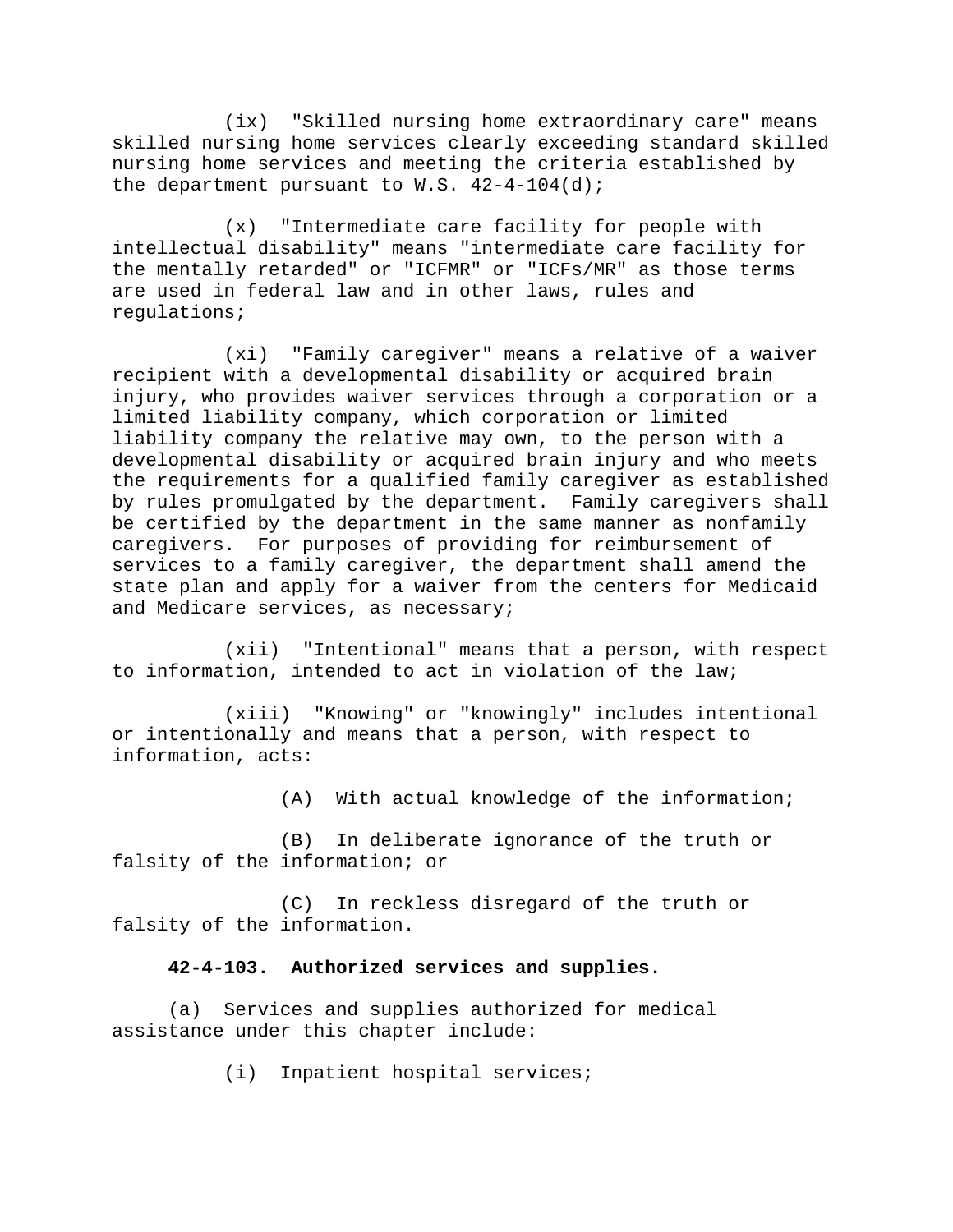(ii) Outpatient hospital services;

(iii) Laboratory and x-ray services;

(iv) Skilled nursing home services;

(v) The professional services of a licensed and certified physician, osteopathic physician or chiropractic doctor;

(vi) Home health services;

(vii) Family planning services;

(viii) Services provided by an authorized rural health care clinic;

(ix) Midwife services provided by a:

(A) Certified nurse midwife licensed by the board of nursing;

(B) Midwife licensed by the board of midwifery.

(x) Early and periodic screening, diagnosis and treatment for individuals who have not attained the age of twenty-one (21) years in accordance with Title XIX of the federal Social Security Act;

(xi) Premiums, deductibles and coinsurance under federal Medicare Part A, hospital insurance, and Part B, supplemental medical insurance;

(xii) The professional services of a licensed optometrist;

(xiii) Prescription drugs and oxygen;

(xiv) Prosthetic devices which are necessary to replace a missing portion of the body or assist in correcting a dysfunctional portion of the body including training required to implement the use of the device but excluding dental prostheses;

(xv) Licensed rehabilitation center services and if specifically prescribed by a licensed physician, outpatient services of a privately operated licensed occupational, speech, audiology or physical therapy center and the professional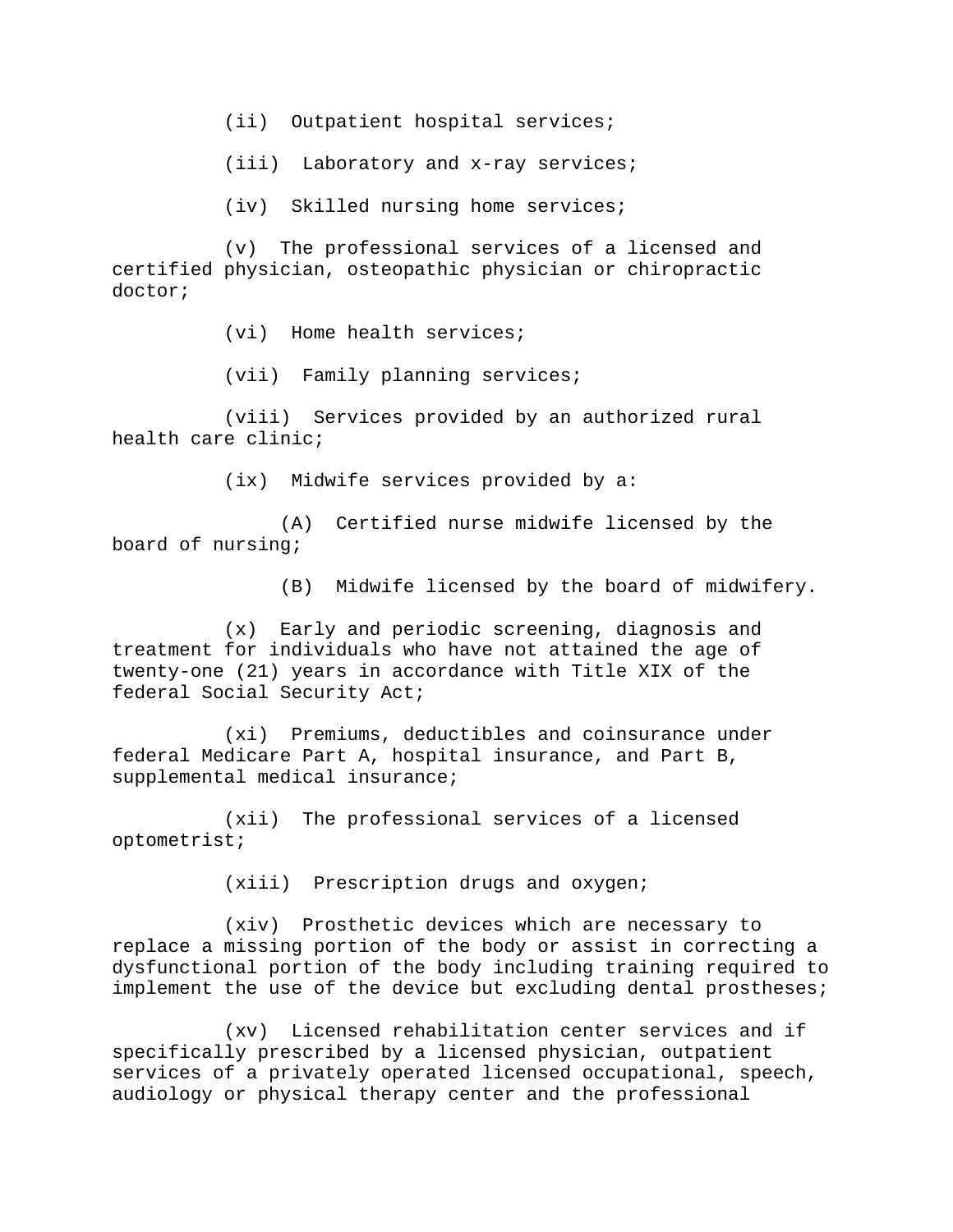services of a licensed occupational therapist, licensed speech pathologist, licensed audiologist or a licensed physical therapist;

(xvi) Services provided by an institution for mental illnesses;

(xvii) Services provided under a federal home and community based waiver;

(xviii) The professional services of a licensed dentist which may be legally and alternatively performed by a licensed physician or osteopathic physician and except as provided under paragraph (a)(x) of this section, which are not primarily provided for the care, treatment or replacement of teeth or structures directly supporting teeth;

(xix) Services provided by a freestanding ambulatory surgical center;

(xx) Services provided by a certified mental health center or community substance abuse treatment center; mental health services provided to qualified recipients by a licensed physician or under the direction of a physician if an individual treatment plan is established in writing, approved and periodically reviewed by a licensed physician; services provided by a licensed mental health professional. Authorized services shall include services provided by a person holding a provisional license as a mental health professional if the services were provided under the supervision of a licensed mental health professional. The department of health shall by rule and regulation or within the state plan for medical assistance and services, define those services qualifying as mental health services under this paragraph and, pursuant to W.S. 9-2-102, establish standards for certification under this paragraph. As used in this paragraph "licensed mental health professional" means a licensed professional counselor, a licensed marriage and family therapist, a licensed addictions therapist or a licensed clinical social worker;

(xxi) Services provided by intermediate care facilities;

(xxii) Services provided by an intermediate care facility as defined under 42 U.S.C. § 1396d(d);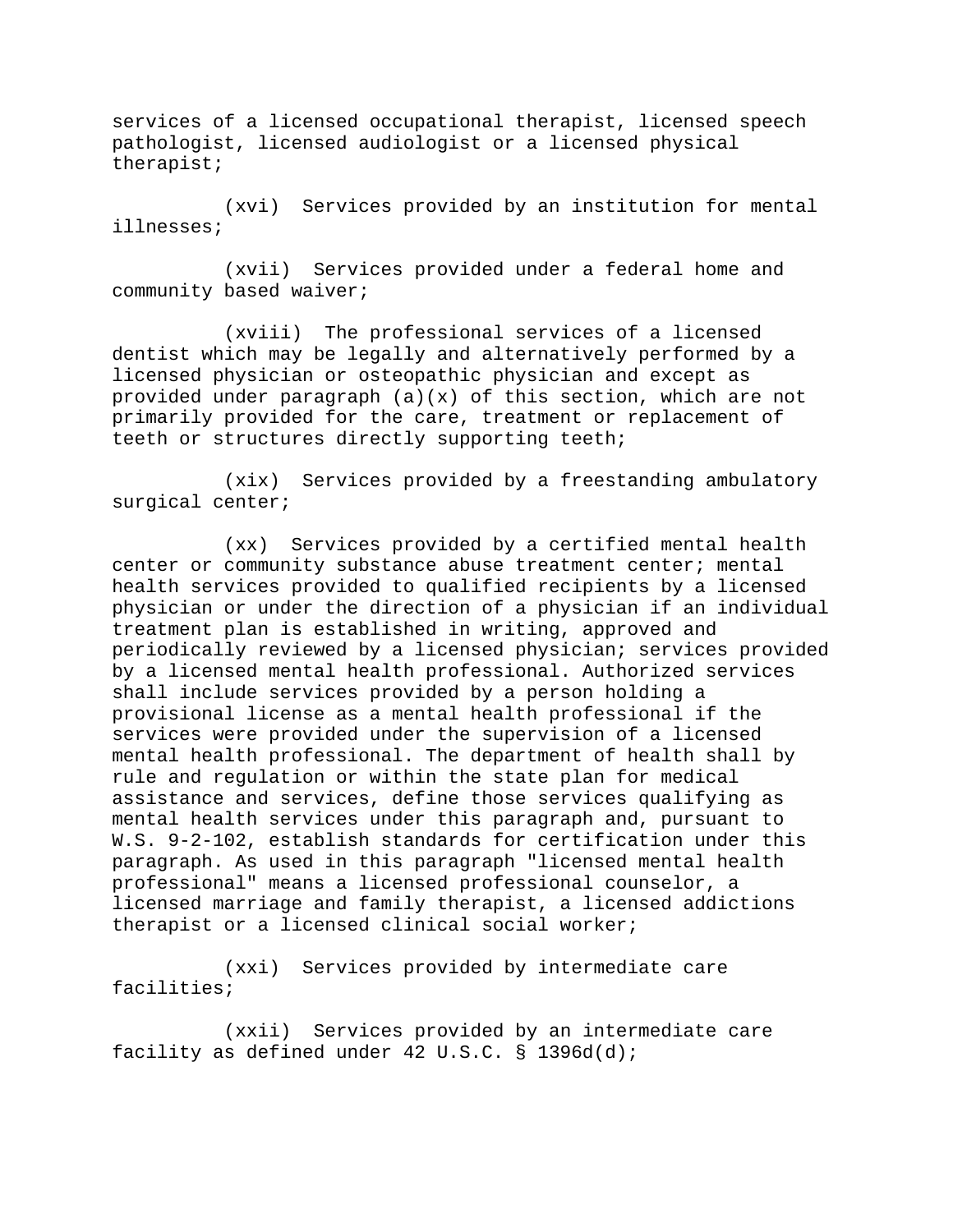(xxiii) Services provided by freestanding end stage renal dialysis clinics or centers;

(xxiv) Services provided by advanced practitioners of nursing;

(xxv) Hospice care as defined in W.S. 35-2-901(a)(xii) and authorized under 42 U.S.C. § 1396a(a)(10)(A)(ii)(VII) including hospice care in a hospice facility for an eligible individual and room and board for individuals receiving the care in a hospice facility. Reimbursement rates for hospice care shall be set annually to match Medicare hospice reimbursement rates. The room and board reimbursement rate for hospice facilities shall not exceed fifty percent (50%) of the statewide average of the Medicaid nursing home room and board rate. For the purposes of this paragraph, "eligible individual" means a person who is eligible for hospice care as defined in the state Medicaid plan in effect on July 1, 2012;

(xxvi) Tuberculosis ambulatory care authorized under 42 U.S.C. § 1396a(a)(10)(A)(ii)(XII);

(xxvii) Targeted case management services, which shall be services which will assist targeted individuals eligible under the state plan in gaining access to needed medical, social, educational and other services;

(xxviii) Skilled nursing home extraordinary care in accordance with  $W.S. 42-4-104(d);$ 

(xxix) Bone marrow, kidney and liver transplant services;

(xxx) Programs and services provided under the school health program;

(xxxi) Services of a licensed dietitian;

(xxxii) Air ambulance transport services, consistent with W.S. 42-4-123;

(xxxiii) Clubhouse rehabilitation services in accordance with W.S. 42-4-124;

(xxxiv) The professional services of a school psychologist;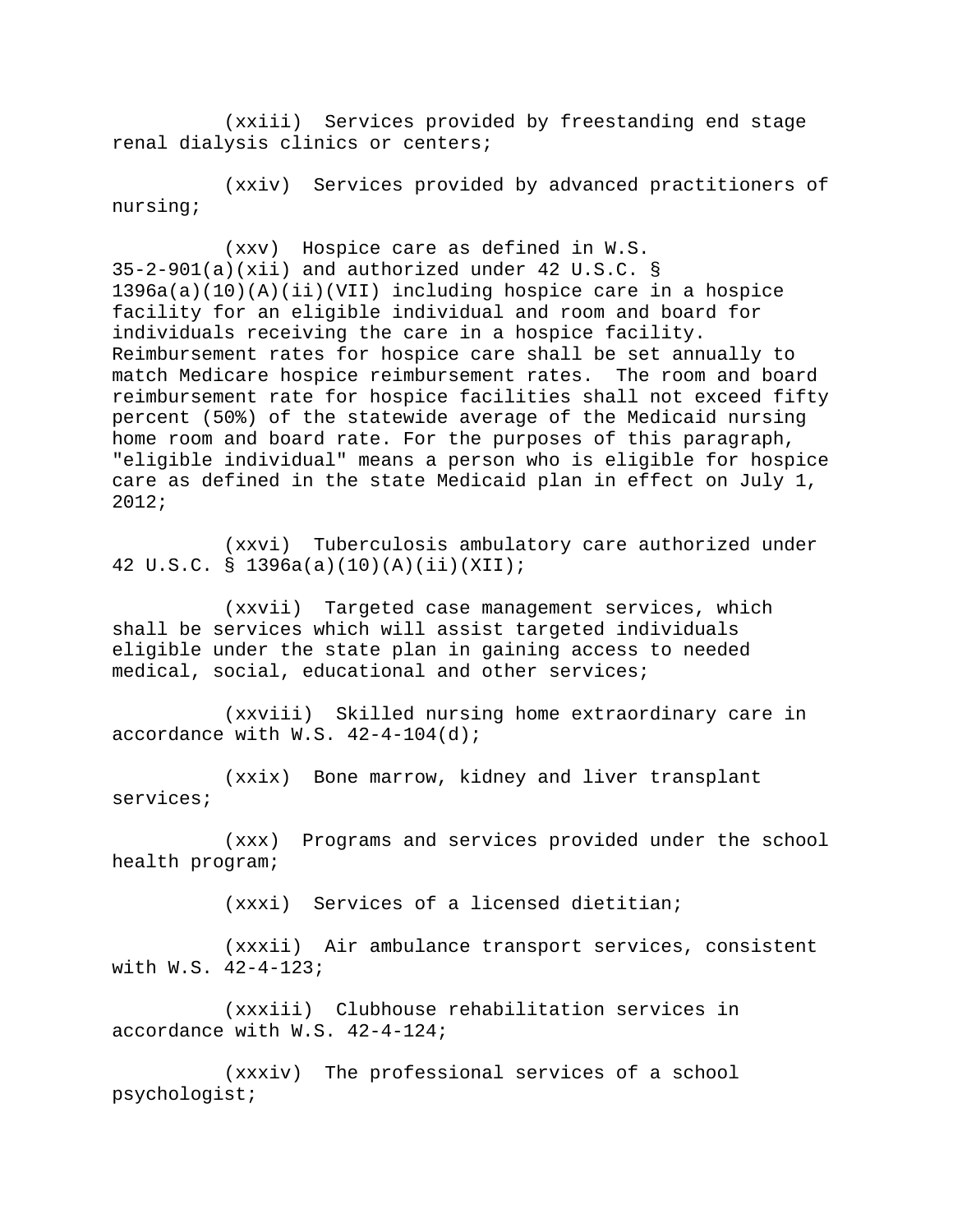(xxxv) The professional services of a school social worker;

(xxxvi) School based services delivered pursuant to an individualized education program, including services:

(A) Provided by an otherwise enrolled Medicaid provider type;

(B) Provided by a licensed professional in a school setting; or

(C) Otherwise covered under this chapter to support delivery of special education programs and services.

(b) In addition to other payments authorized under this chapter, the department may provide payments to skilled nursing homes which are providing services covered under this chapter if:

(i) The nursing home demonstrates that one hundred percent (100%) of the additional amount received will be expended upon direct patient care personnel salaries and benefits; and

(ii) The nursing home agrees to provide sufficient data to the department substantiating compliance with paragraph (i) of this subsection.

(c) For purposes of implementing Medicaid reform pursuant to 2013 Wyoming Session Laws, Chapter 117, the department may apply for any applicable waivers or permissions to allow exceptions to federal conflict free case management definitions for frontier and rural areas, which to the extent consistent with federal law, shall implement a system using a neutral third party to ensure no conflicts exist. Consistent with federal law, the department may phase in the independent case management system. In negotiating a waiver pursuant to this subsection, the department shall, to the extent practicable and approved by the center for Medicare and Medicaid services:

(i) Allow an individual or agency to provide case management and direct services to discrete clients if the services are provided under conflict free circumstances;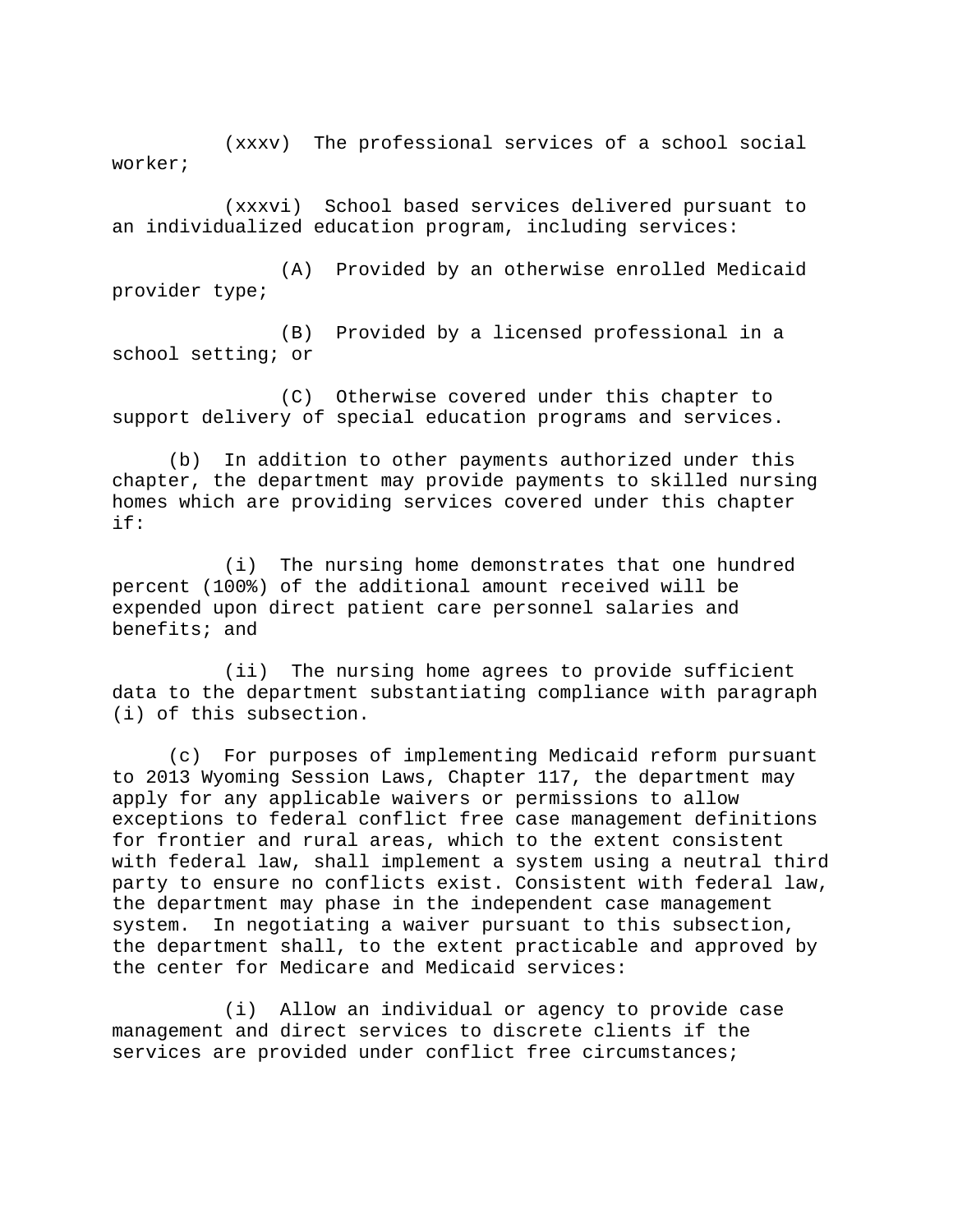(ii) When implementing updated case manager educational standards, provide for a three (3) year transition period and allow credit for prior case manager experience.

# **42-4-104. Powers and duties of department of health; state Medicaid agent appointed by governor.**

(a) The department of health shall:

(i) Administer this chapter;

(ii) Develop a state plan for medical assistance and services provided to qualified recipients under this chapter and otherwise providing for the effective administration of this chapter;

(iii) Maintain records on the administration of this chapter, report to the federal government as required by federal law and regulation and within limitations imposed under W.S. 42-4-112, may provide for the availability of information on the administration of this chapter to interested persons;

(iv) Adopt, amend and rescind rules and regulations on the administration of this chapter following notice and public hearing in accordance with the Wyoming Administrative Procedure Act.

(b) In carrying out subsection (a) of this section, the department may:

(i) Advise, consult and cooperate with any state agency or political subdivision, any other state, the federal government, private industry and other interested persons;

(ii) Negotiate and enter into contract with other public and private agencies and persons as necessary to administer this chapter;

(iii) Directly or by contract and through one (1) or more fiscal intermediaries, provide payments to providers of services and supplies for medical assistance authorized by this chapter in the manner and amount provided by this chapter;

(iv) Receive funds from any source for purposes of carrying out this chapter;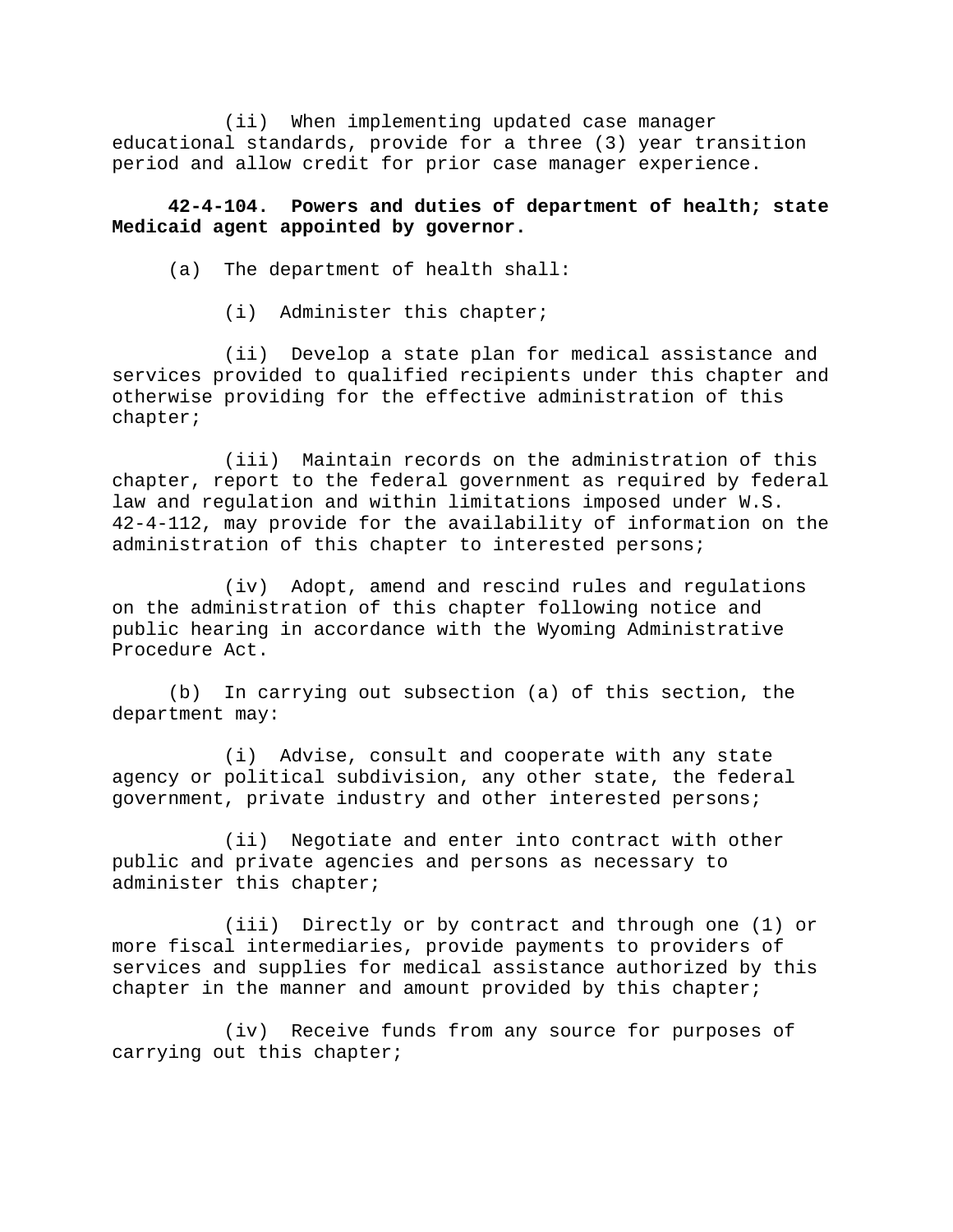(v) Establish reasonable limits on services and supplies authorized under W.S. 42-4-103;

(vi) Conduct pilot projects pursuant to W.S.  $42-4-107(c);$ 

(vii) Provide for part or all of the services and supplies authorized under W.S. 42-4-103 for some or all categorically eligible individuals through health care insurance or through contracts with networks of health care providers;

(viii) Purchase stop gap insurance;

(ix) Enter into intergovernmental transfer arrangements with qualifying facilities and providers, including but not limited to hospitals, nursing homes, hospital owned and operated professional service providers and ground ambulance service providers, in which all federal funding received as a result of the intergovernmental transfer arrangements shall be distributed to participating facilities and providers in accordance with the terms of an approved state plan amendment or other agreement with the centers for Medicare and Medicaid services. Notwithstanding, if consistent with the state plan amendment or agreement, the department may use funds derived from such intergovernmental transfers to pay administrative expenses incurred by the department or its agent in performing the activities authorized under this subsection, provided that these expenses shall not exceed a total of three percent (3%) of the aggregate intergovernmental transfer funds collected in the fiscal year;

(x) Provide for the withholding of medical assistance payments from nursing care facilities in accordance with W.S. 42-8-107(b)(i).

(c) Subject to limitations imposed under this subsection, the department shall, at least once every five (5) years but not more than once in any three (3) year period, establish a new base period to be used in calculating all skilled nursing homes' medical assistance per diem base rate reimbursable under this chapter, using the most recent cost report information provided to the department. For purposes of medical assistance reimbursable under this chapter, the department shall reimburse each eligible provider of skilled nursing home services the greater of the following amounts: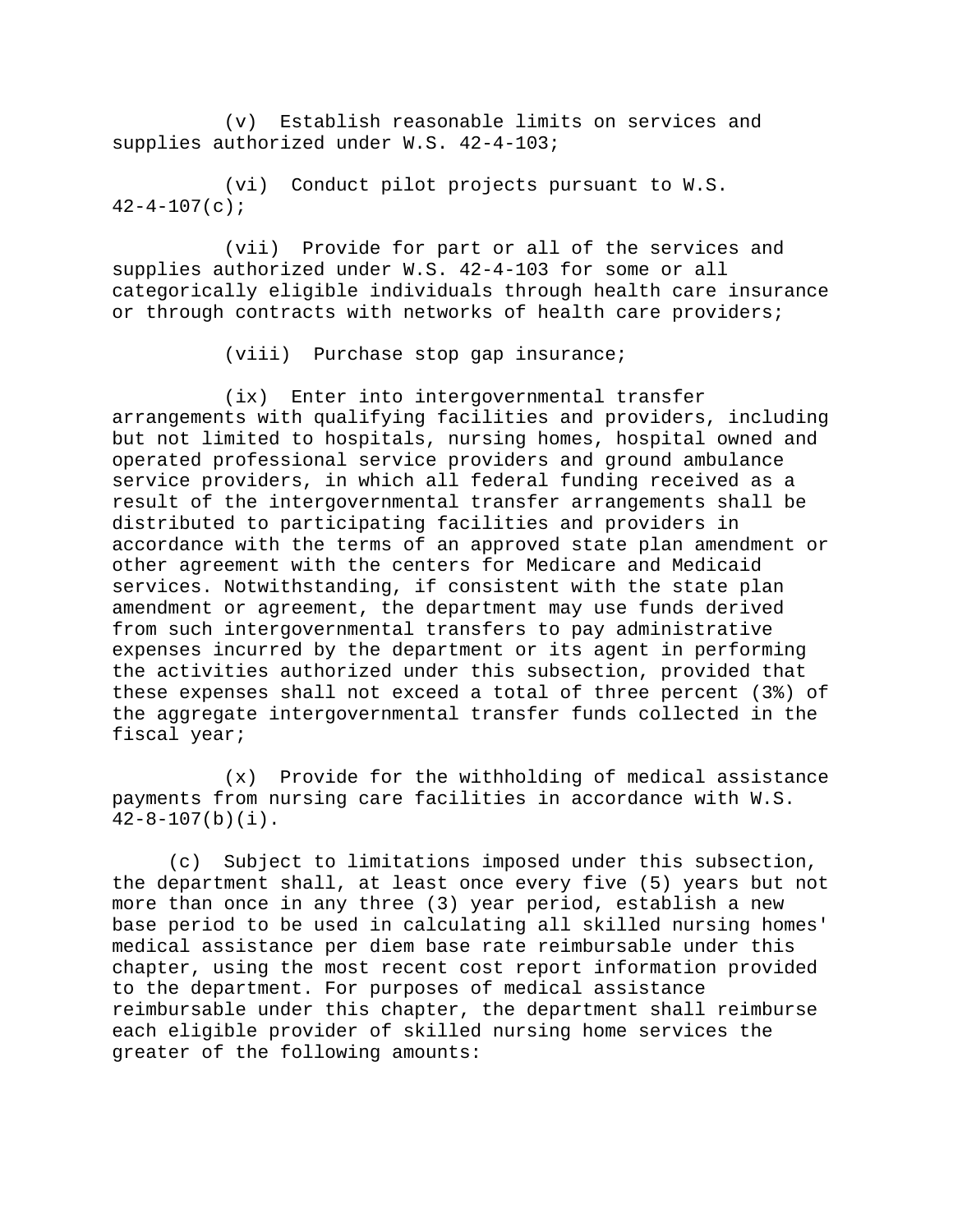(i) Medical assistance computed on the per diem base rate under the new base period established pursuant to this subsection; or

(ii) For the state fiscal year beginning July 1, 2003 and ending June 30, 2004, medical assistance computed on the per diem base rate existing prior to the establishment of the new base period under this subsection.

(d) The department shall establish by rule the conditions and requirements for skilled nursing home extraordinary care. The requirements shall include, but are not limited to the following:

(i) The care shall be previously authorized by the department for each individual and subject to continual audit by the department;

(ii) The cost for the care shall clearly exceed the standard skilled nursing home per diem rate;

(iii) The cost shall be excluded from the nursing home's cost report to the department; and

(iv) No extraordinary care payment shall be made for equipment owned by the nursing home in providing the care.

(e) The chief administrator of the Medicaid program created pursuant to this chapter shall be the state Medicaid agent within the department of health, who shall be appointed by the governor, shall serve at the pleasure of the governor and may be removed by the governor as provided by W.S. 9-1-202. The state Medicaid agent shall oversee and coordinate all programs which provide Medicaid services or determine Medicaid eligibility pursuant to W.S. 42-4-106 and chapter 2 of this title.

**42-4-105. Repealed by Laws 1991, ch. 221, § 3.** 

# **42-4-106. Application for assistance; determination of eligibility; assignment of benefits; resources and income allowances defined for institutionalized spouse.**

(a) Any Wyoming resident may apply for medical assistance under this chapter by filing an application by telephone, by mail, in person at the eligibility customer service center in Cheyenne, on the eligibility internet site or at a department of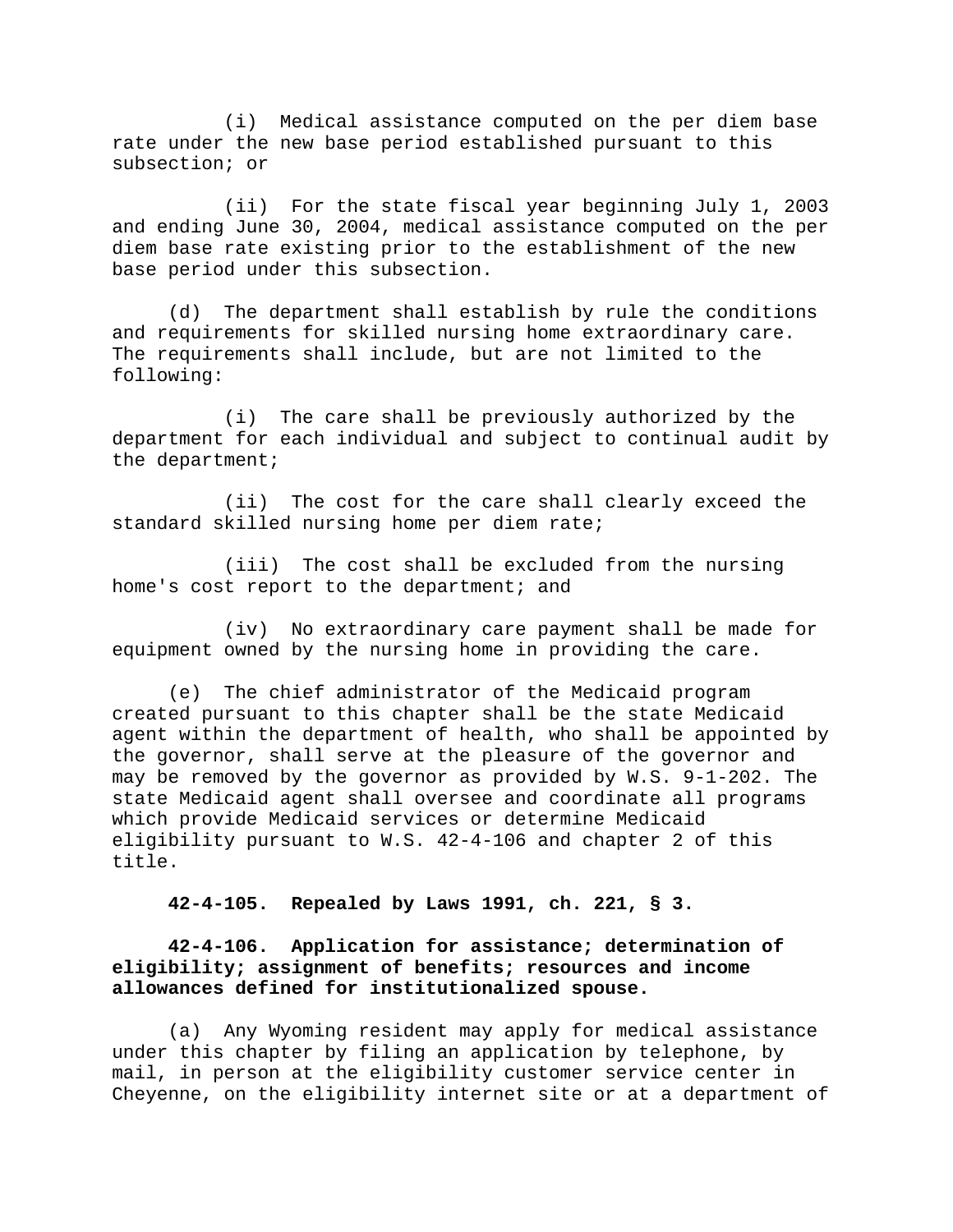family services field office located in the county in which the individual resides. A determination of eligibility for medical assistance shall be based upon the application. Medical assistance shall be provided on behalf of a qualified applicant with reasonable promptness.

(b) Upon signing an application for medical assistance under this chapter, an applicant assigns to the department any right to medical support or payment for medical expenses from any other person on his behalf or on behalf of any relative for whom application is made. The assignment is effective upon a determination of eligibility. Application for medical assistance shall contain an explanation of the assignment provided under this subsection.

(c) In determining the eligibility of an institutionalized spouse for medical assistance under this chapter, the resources of the noninstitutionalized spouse shall not be considered available to the institutionalized spouse to the extent the amount of his resources does not exceed the maximum authorized by the Medicare Catastrophic Coverage Act of 1988, P.L. 100-360. For purposes of determining the amount of an institutionalized spouse's monthly income to be applied towards payment of institutional care costs, the maximum amount of allowance authorized by the Medicare Catastrophic Coverage Act of 1988, P.L. 100-360 shall be deducted from his monthly income.

(d) In any assistance program under this chapter for which income is the criterion or one (1) of the criteria for assistance payments, compensation received for a veteran's service connected disability shall not be counted in determining income if that compensation on an annual basis is not more than the poverty level for the applicant as determined by the federal office of management and budget.

### **42-4-107. Uniform application throughout state; discrimination prohibited; pilot projects authorized.**

(a) This chapter and the state plan for medical assistance and services developed under W.S. 42-4-104(a)(ii) shall be uniformly applied within all political subdivisions of the state.

(b) The provision of medical assistance to any applicant or qualified recipient shall not be denied or delayed and the administration of this chapter shall not otherwise discriminate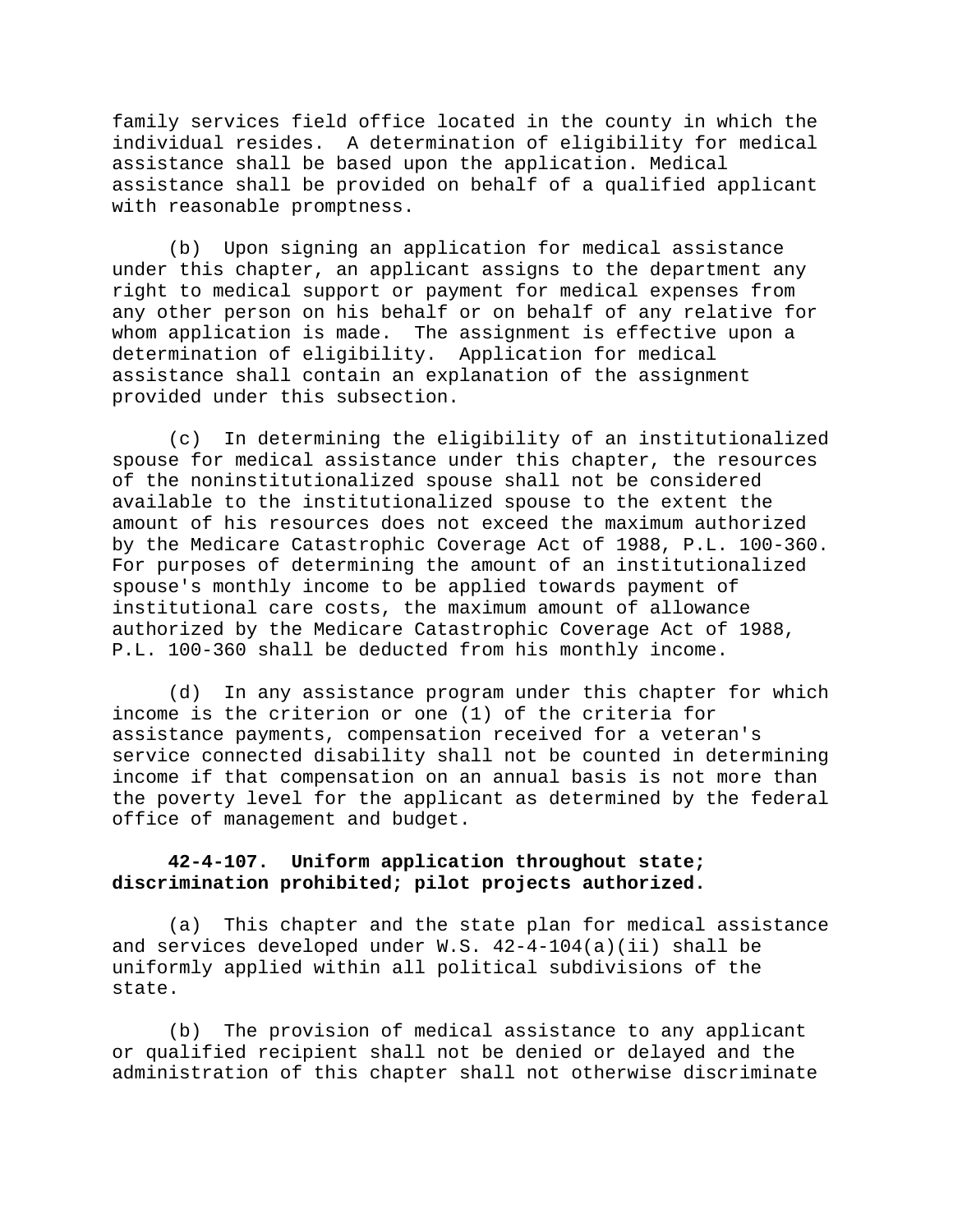against any applicant or recipient on the basis of race, creed, color, national origin, sex or mental or physical handicap.

(c) Notwithstanding any other provision of this act, the department, in providing services and supplies authorized by this act, may conduct pilot projects pertaining to some or all categorically eligible individuals.

# **42-4-108. Administrative hearings.**

In accordance with the Wyoming Administrative Procedure Act, the department shall provide opportunity for a hearing to any individual denied medical assistance under this chapter or otherwise aggrieved by the administration of this chapter.

## **42-4-109. Renumbered and Repealed.**

- (a) Renumbered as  $42-4-207(a)$  by Laws 1994, ch. 73, § 2.
- (b) Renumbered as  $42-4-207(b)$  by Laws 1994, ch. 73, § 2.
- (c) Repealed by Laws 1994, ch. 73, § 3.
- (d) Renumbered as 42-4-207(f) by Laws 1994, ch. 73, § 2.

## **42-4-110. Charges for inpatient hospital services.**

A cost deduction, cost sharing or other similar charge shall not be imposed upon any recipient of medical assistance for inpatient hospital services provided on his behalf pursuant to this chapter.

# **42-4-111. Providing or obtaining assistance by misrepresentation; penalties.**

- (a) Repealed by Laws 2019, ch. 96, § 3.
- (b) Repealed by Laws 2019, ch. 96, § 3.

(c) No person shall knowingly make a false statement or misrepresentation or knowingly fail to disclose a material fact in obtaining medical assistance under this chapter. A person violating this subsection is guilty of a misdemeanor punishable by imprisonment for not more than six (6) months, a fine of not more than seven hundred fifty dollars (\$750.00), or both.

(d) Repealed by Laws 2019, ch. 96, § 3.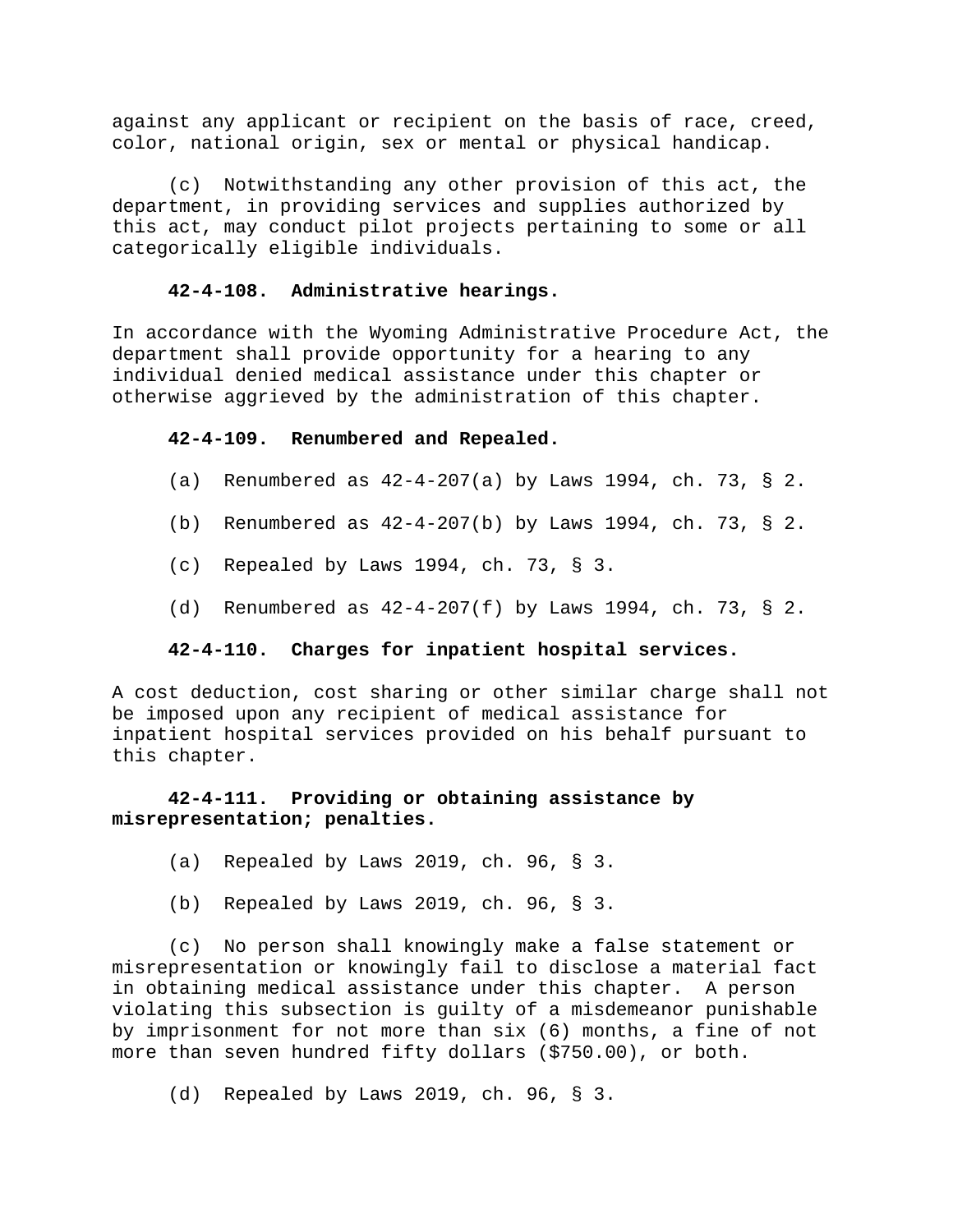(e) Repealed by Laws 2019, ch. 96, § 3.

## **42-4-112. Confidentiality of records; penalty for disclosure; authorized disclosure.**

(a) Any application, information and record obtained, compiled and maintained for an applicant or qualified recipient of medical assistance under this chapter is confidential and shall not be disclosed or used for any purpose other than the administration of this chapter.

(b) A violation of subsection (a) of this section is a misdemeanor.

(c) Notwithstanding subsection (a) of this section and any other provision of law to the contrary, and for purposes of ensuring any medical assistance under this act does not duplicate any benefit payment made by another state agency, insurer, group health plan, third party administrator, health maintenance organization or similar entity, the department may upon request of the state agency, insurer or similar entity, disclose information limited to a recipient's name, social security number, amount of payment, charge for services, date of services and services rendered relating to medical assistance payments made under this act. A state agency, insurer, group health plan, health maintenance organization or similar entity shall, upon request of the department, disclose the same limited information to the department. Information received under this subsection shall be used only for the purpose authorized by this subsection and shall otherwise be confidential and the state agency, insurer, group health plan, health maintenance organization or other recipient entity shall be subject to the confidentiality restrictions imposed by law upon information received to the extent required of the department. Any violation of this subsection is a misdemeanor punishable by imprisonment for not more than six (6) months, a fine of not more than seven hundred fifty dollars (\$750.00), or both.

(d) Prior to receipt of any payment under this act, the department shall require an applicant for or recipient of assistance under this act to sign a waiver authorizing the release of information limited to assistance payment information to state agencies, insurers, group health plans, third party administrators, health maintenance organizations or similar entities for purposes specified by subsection (c) of this section.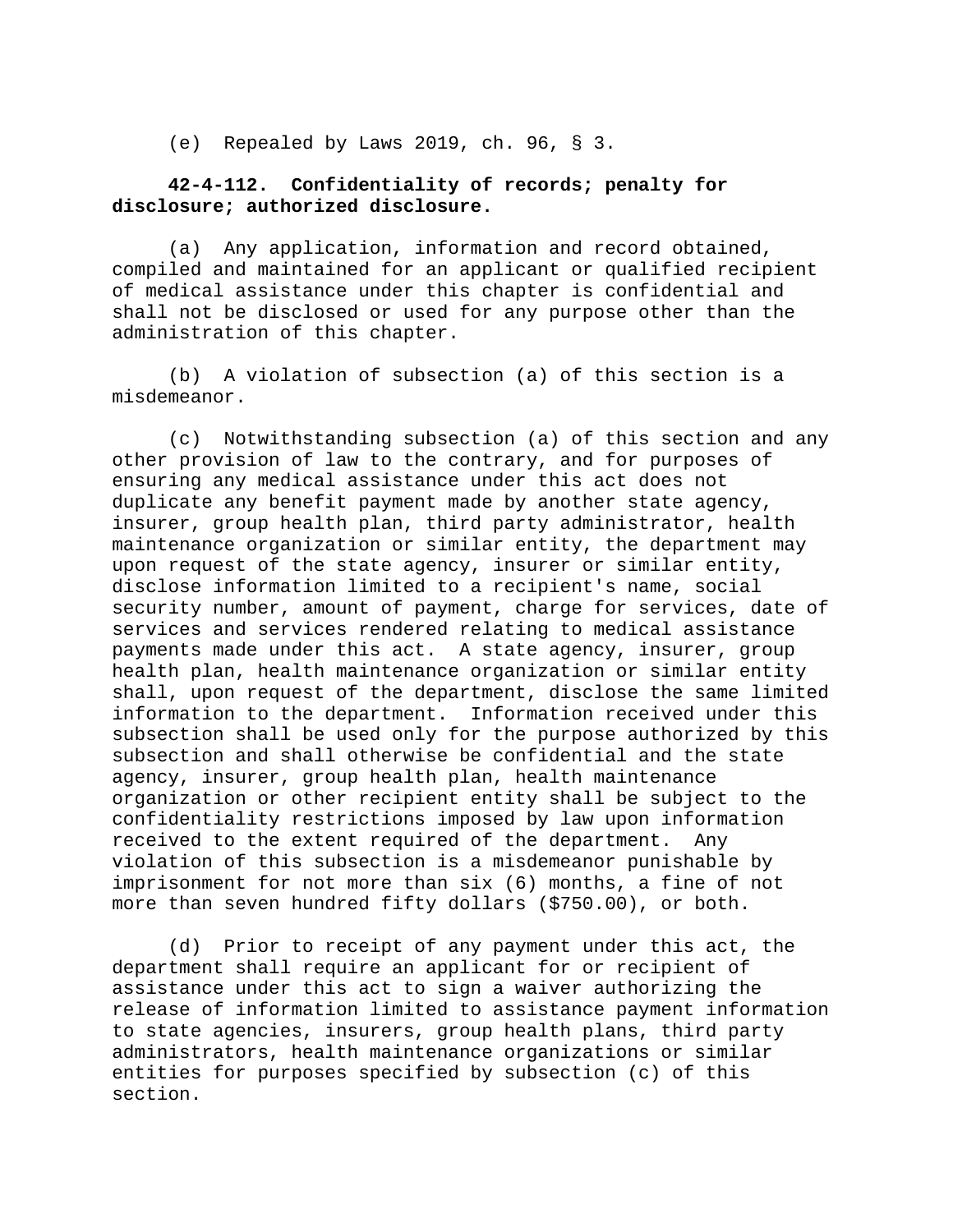## **42-4-113. Eligibility criteria; irrevocable burial trusts.**

(a) The department shall not consider as assets available to an applicant seeking medical assistance the corpus of a Medicaid qualifying trust:

(i) That is irrevocable;

(ii) In which the trustee and trustor retain no discretion with respect to distributions to the applicant;

(iii) In which the income from the trust shall be transferred to the applicant at least annually;

(iv) In which the trust corpus shall not exceed five thousand dollars (\$5,000.00); and

(v) In which the trust corpus is specifically and irrevocably designated, assigned, or pledged for payment of the applicant's burial expenses.

(b) If any of the trust corpus remains after payment of burial expenses, that remainder shall be transferred to the department to be used in the medical assistance program.

### **42-4-114. Cooperative agreements authorized.**

The department may enter into a cooperative agreement and may contract with private attorneys to provide legal services and legal representation necessary to assist the department in enforcing its right to reimbursement created under article 2 of this chapter. The department and its contract attorneys shall have an unconditional right to intervene in any action by or on behalf of a recipient or former recipient against any third party who may be legally liable to reimburse any medical assistance provided under the Wyoming Medicaid program. If no action has been brought, the department and its contract attorneys may initiate and prosecute an independent action on behalf of the department against any third party that may be liable to the person to whom the care was furnished. If the department elects not to contract with private attorneys to provide legal services and representation under this section, the attorney general, or an appropriate county attorney, shall provide the legal services and representation.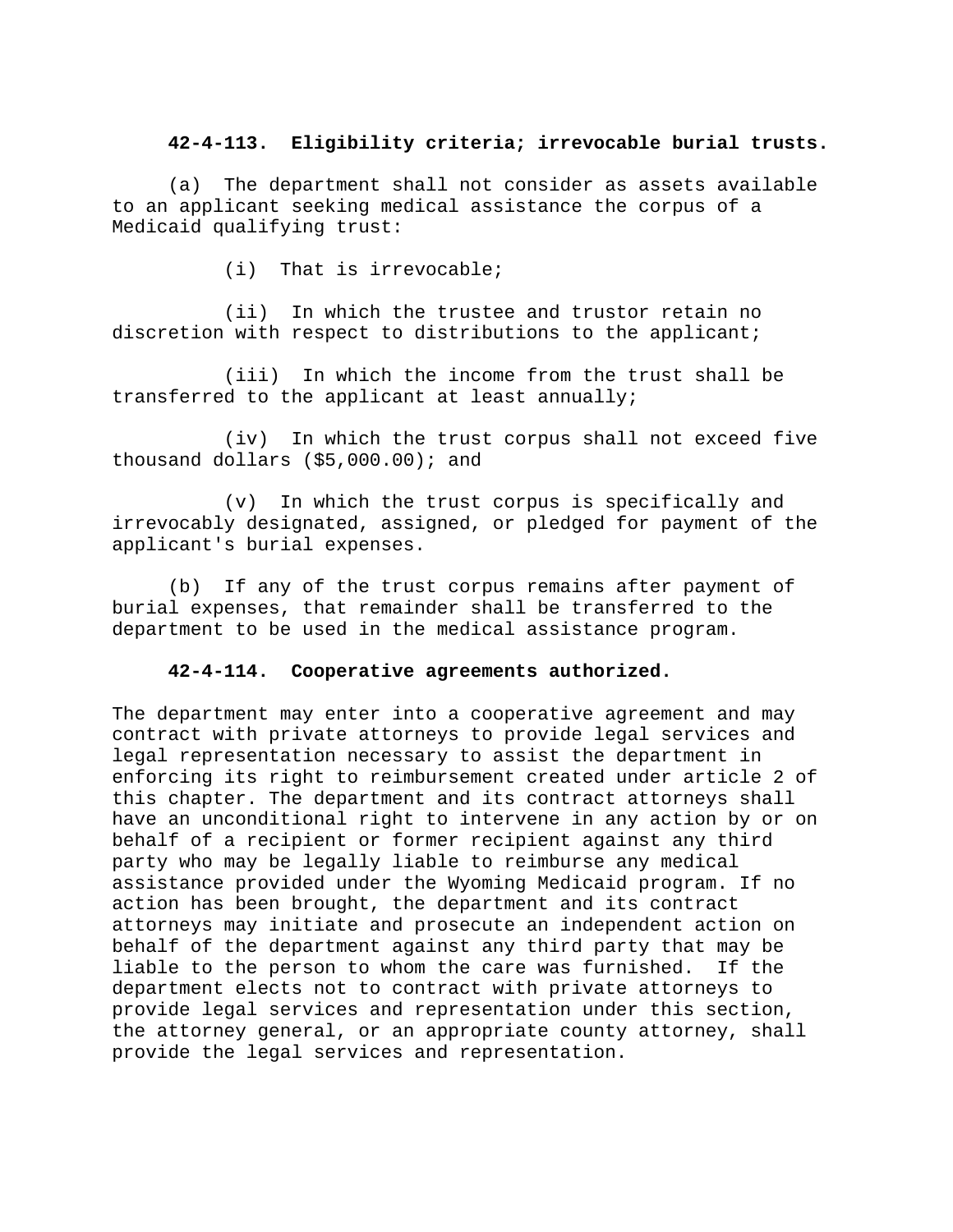## **42-4-115. Work incentives improvement option; purchase of services; eligibility criteria; definition.**

(a) The department may amend the state plan for medical assistance and services developed under W.S.  $42-4-104(a)(ii)$  to allow individuals with countable income not to exceed three hundred percent (300%) of the supplemental security income level to receive services authorized under W.S. 42-4-103(a), provided that:

(i) Repealed by Laws 2002, Ch. 31, § 2.

(ii) Repealed By Laws 2002, Ch. 31, § 2.

(iii) The individual is eligible to buy into the Wyoming Medical Assistance and Services Act under the federal Ticket to Work and Work Incentive Improvement Act of 1999 and subsequent similar federal enactments and the federal government is not restricted from paying its proportionate share of the individual's eligible medical expenses;

(iv) Provided that the individual's earnings do not exceed the level specified in section 201(a)(3) of the Federal Ticket to Work and Work Incentive Improvement Act of 1999; and

(v) The individual pays to the department a premium of seven and one-half percent (7.5%) of his total gross earnings from work and seven and one-half percent (7.5%) of his unearned income in excess of six hundred dollars (\$600.00) per year, provided that:

(A) The total paid in premiums under this section does not exceed the yearly premium as calculated pursuant to W.S. 42-4-116; and

(B) The individual is not liable for more than the full premium calculated pursuant to W.S. 42-4-116.

(b) If the federal government does not allow a state plan amendment containing the expense limitations provided in paragraphs (a)(i) and (ii) of this section or provisions with similar fiscal effects, the state plan amendment authorized by this section shall not be implemented without specific legislative authorization.

(c) With respect to the premium received pursuant to subsection (a) of this section, the department shall deduct and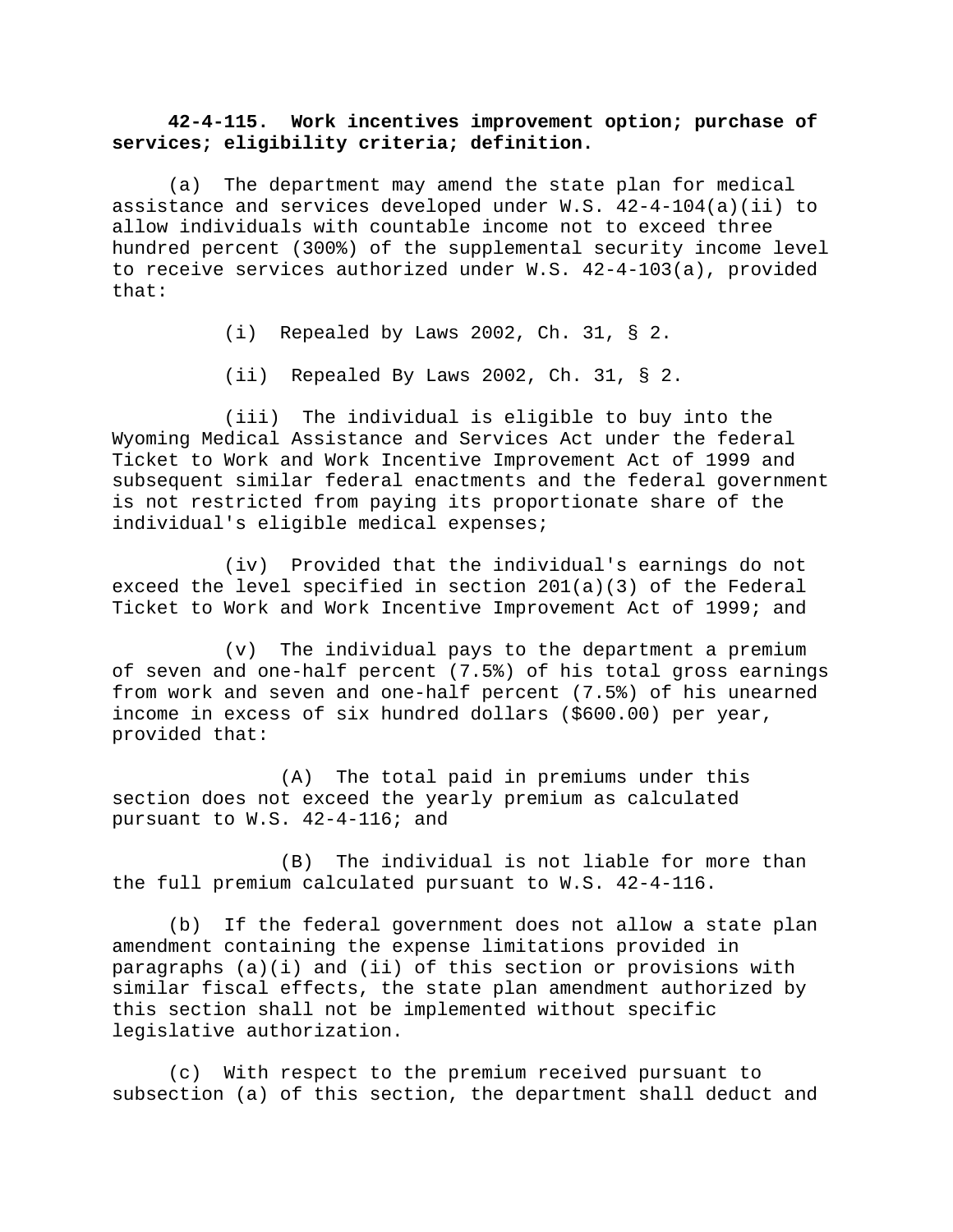forward to the federal government any amount owed under federal regulations. Any overpaid premium shall be refunded to the individual and the balance shall be deposited in the general fund. The sum of all amounts deposited under this section shall be reported in the biennial budget submissions to the joint appropriations interim committee as premium earned to offset the expenses of the program.

- (d) Repealed by Laws 2015, ch. 54, § 2.
- (e) Repealed by Laws 2002, Ch. 31, § 2.
- (f) Repealed By Laws 2002, Ch. 31, § 2.

#### **42-4-116. Premium calculation.**

(a) The calculation of premium for services under W.S. 42-4-115 shall be as follows:

(i) Determine the total expenses of the Medicaid program for the most recent state fiscal year and the total number of clients in the Medicaid program served in that period;

(ii) Deduct from the totals in paragraph (i) of this subsection the clients over the age of sixty-five (65) years and the expenses associated with those clients;

(iii) Divide the resulting expenses calculated pursuant to paragraph (ii) of this subsection by the clients remaining after the deduction pursuant to paragraph (ii) of this subsection. The result is the basic annual premium;

(iv) Add to the basic premium a risk factor of fifty percent (50%) of the basic premium to recover additional costs incurred by the population eligible to be served pursuant to W.S. 42-4-115; and

(v) The premium shall be the sum of the basic annual premium calculated pursuant to paragraph (iii) of this subsection and the risk factor calculated pursuant to paragraph (iv) of this subsection.

# **42-4-117. End stage renal dialysis program; rulemaking; funding.**

(a) Effective July 1, 2001, the department shall expand coverage for services authorized under W.S. 42-4-103(a)(xxiii)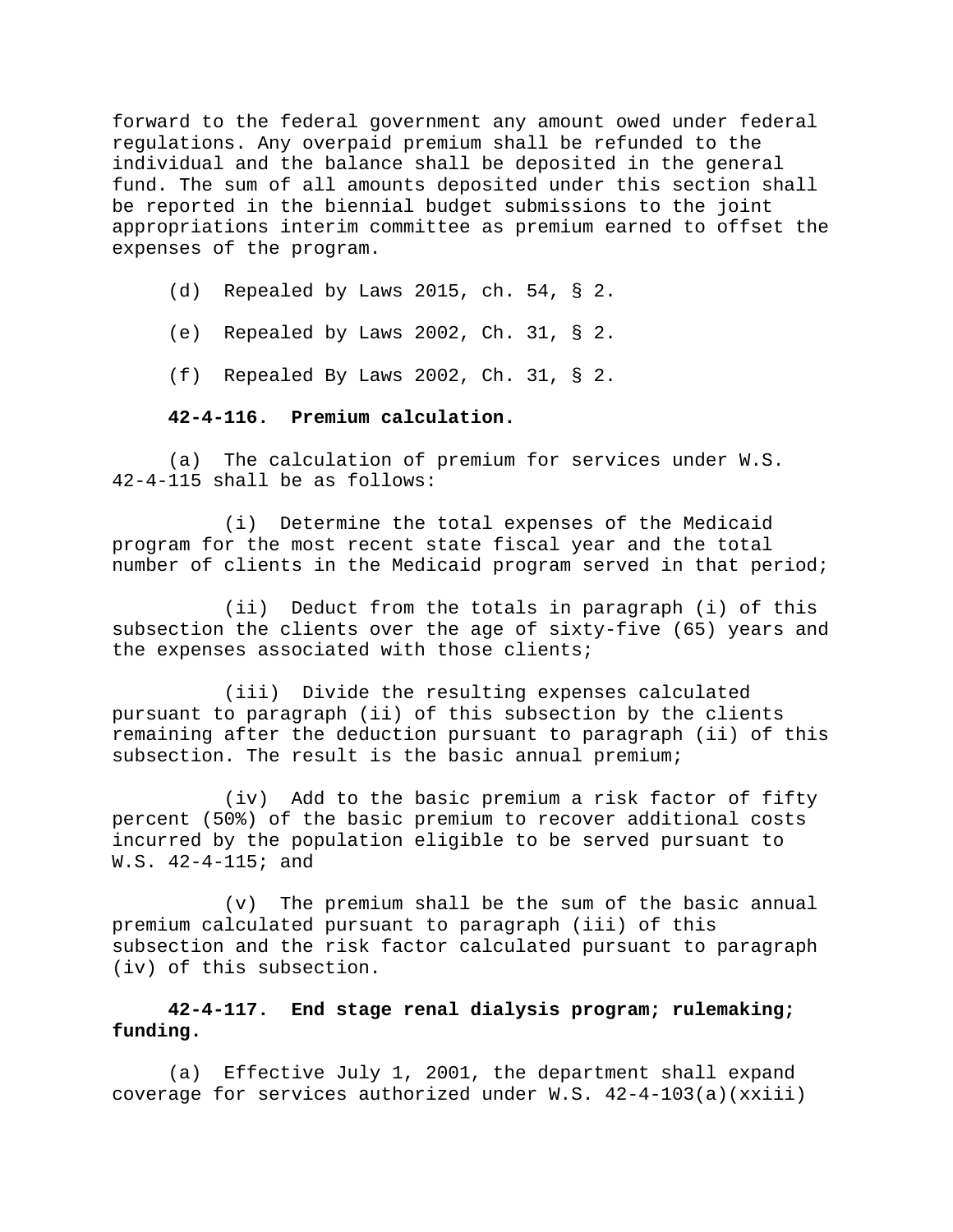for qualified individuals in need of end stage renal dialysis to the extent funding is available.

(b) The department shall by rule and regulation establish reasonable limits on services and supplies authorized under this section, including establishing eligibility criteria for receipt of services. In establishing eligibility criteria, the department shall consider financial ability of the individual or his family to contribute to the services, severity of the illness, the critical need for the services and the ability of the program to meet the needs of the individual.

# **42-4-118. Prescription drug assistance program created; eligibility criteria; benefits provided; coverage of medications.**

(a) There is created a prescription drug assistance program to assist residents of the state. The program shall be a state funded program to provide prescription drug assistance, in addition to the services provided under the Wyoming Medical Assistance and Services Act. Effective July 1, 2002, the prescription drug assistance program shall replace the minimum medical program. Eligibility for assistance under the program created by this section shall not constitute an entitlement and services shall be provided under this section only to the extent funds are available.

(b) Residents of the state may apply for the prescription drug assistance program in the manner provided in W.S. 42-4-106. Upon a determination of eligibility, the applicant remains eligible for assistance under the prescription drug assistance program as provided in this section. If a recipient ceases to be a resident of the state, his eligibility under the program shall terminate. The department shall by rule and regulation establish income eligibility guidelines no later than July 1 of each year based on the federal poverty levels in effect on January 1 of that calendar year. Persons with family income of one hundred percent (100%) of the federal poverty level or less shall be eligible under this section. The rules shall take into consideration family size up to four (4) individuals. Eligibility for families consisting of more than four (4) individuals shall be determined on the basis of the income of a family of four (4) individuals. Persons eligible for prescription drug assistance under other state or federal programs, except the state high risk health insurance pool, shall be ineligible for assistance under the prescription drug assistance program.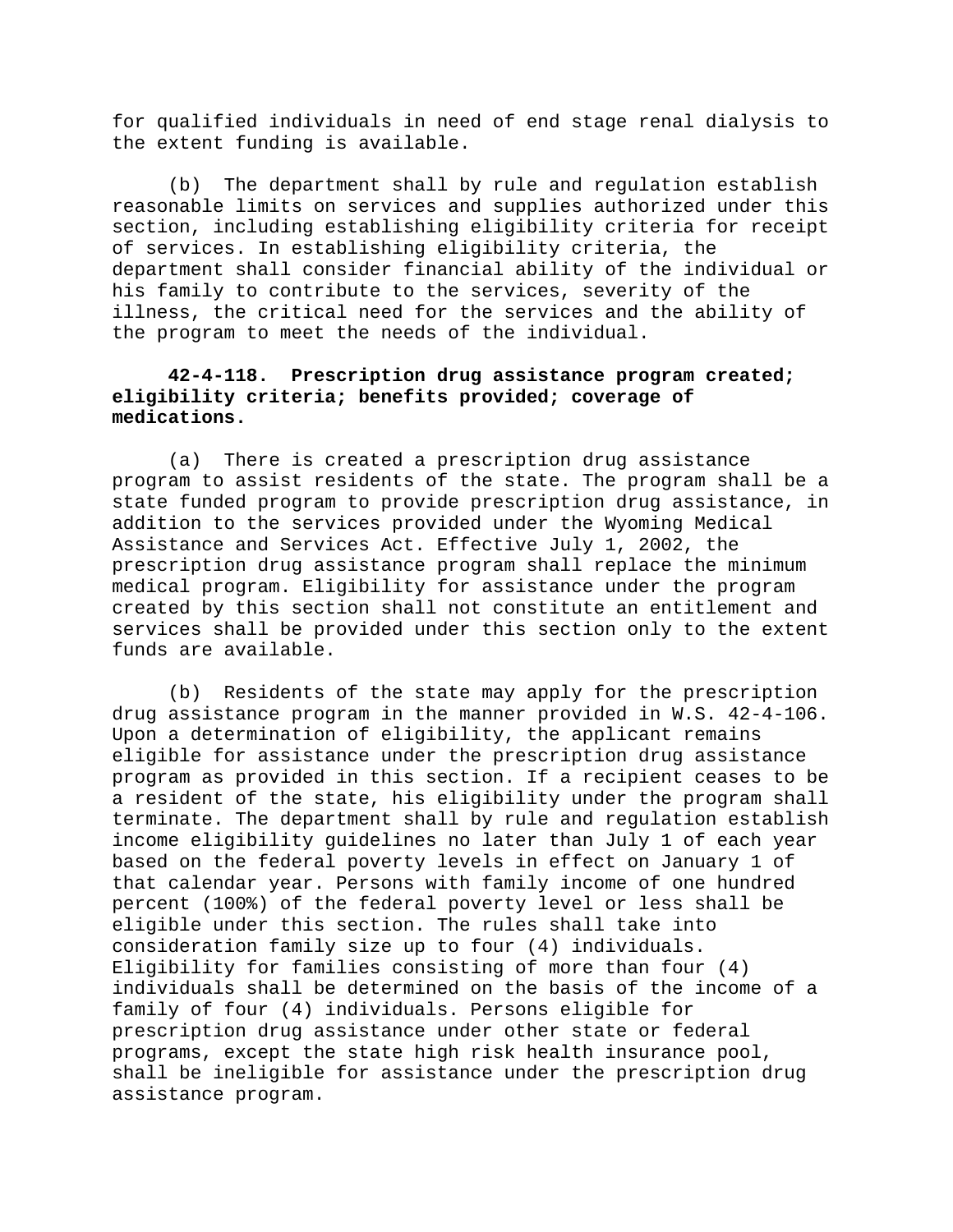(c) Except as provided by this subsection, an eligibility determination made under subsection (b) of this section shall be valid for one (1) year. A recipient whose monthly income changes by more than one-third  $(1/3)$ , shall report the change in income to the department. The recipient is entitled to a redetermination if his income has declined and may, at the option of the department, be subject to a redetermination if his income has increased.

(d) A recipient shall be required to pay a copayment per prescription of ten dollars (\$10.00) for generic drugs and twenty-five dollars (\$25.00) for brand name drugs.

(e) The department shall project costs of the program created by this section at least quarterly and compare those projected costs against the funds appropriated for the program. If the funds available to the program are insufficient to meet the projected costs of the program, the department shall take action to prevent the program from incurring costs beyond available funds, including taking any of the following actions:

(i) Imposing a moratorium on new enrollments in the program;

(ii) Reducing the gross family income eligibility level specified in subsection (b) of this section;

(iii) Imposing higher prescription drug copayments not to exceed twenty-five dollars (\$25.00) per prescription;

(iv) Eliminating specified drugs from eligibility under the program;

(v) Carrying claims for payment into the next biennium if the amount of claims are less than one twenty-fourth (1/24) of the appropriation that has been enacted for the next biennium.

## **42-4-119. Pharmacy plus program; eligibility criteria; rulemaking; termination of program.**

(a) The department may apply for a demonstration waiver under section 1115 of the federal Social Security Act to allow individuals with income or assets in excess of limits generally established in the state plan to receive services under a pharmacy plus program provided that: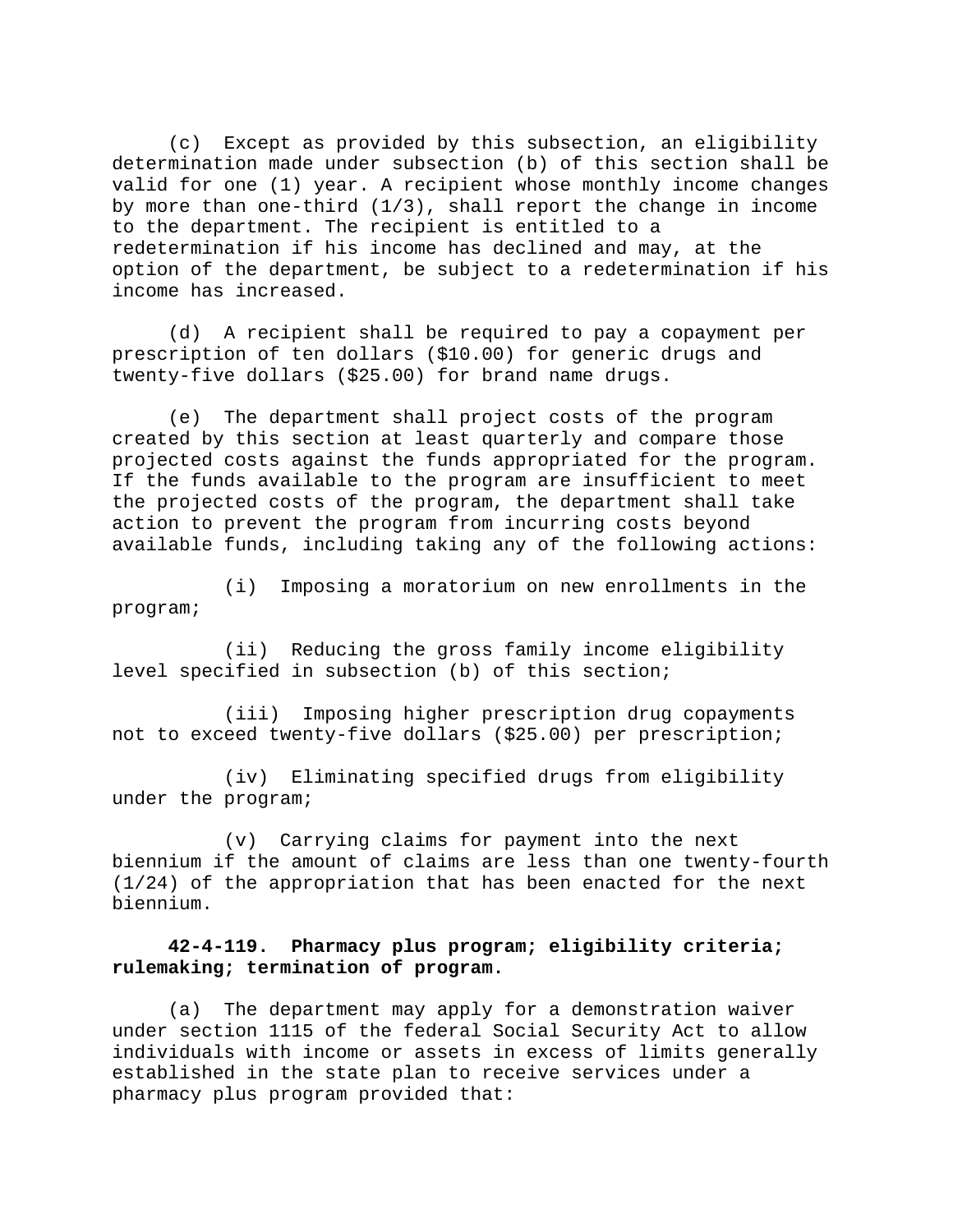(i) The individual is a beneficiary under the federal Medicare program who has not been determined to be eligible for full Medicaid benefits under the state plan;

(ii) The total family income of the individual does not exceed one hundred seventy-five percent (175%) of the federal poverty level in effect on April 1 of that calendar year;

(iii) The total family net assets of the individual do not exceed three hundred fifty thousand dollars (\$350,000.00); and

(iv) An individual determined eligible to receive services under this section shall not be eligible for other services under W.S. 42-4-103, unless the individual otherwise qualifies for the services. Eligibility for assistance under the program created by this section shall not constitute an entitlement and services shall be provided under this section only to the extent funds are available.

(b) The department is directed to negotiate the terms and conditions of the waiver with the United States secretary of health and human services as necessary to implement this section.

(c) Upon approval of the final terms and conditions by the United States secretary of health and human services and the legislature of the waiver applied for under this section, the department shall implement the pharmacy plus program to assist eligible individuals with payment and management of prescription drug costs. In implementing the pharmacy plus program, the department may use private sector benefit management approaches, including pharmacy benefit managers, preferred drug lists, prior authorization, pharmacist consultation, provider education, disease state management and variable enrollee cost sharing in the form of annual or monthly premium assessments, per prescription copayment requirements, coinsurance, deductibles and coverage limits. The department shall establish through rules and regulations variable enrollee cost sharing provisions under this subsection on a graduated basis, taking into consideration the differing income levels of enrollees and the funding available to the program.

(d) If the federal Medicare program is amended to provide pharmaceutical benefits for recipients under that program, the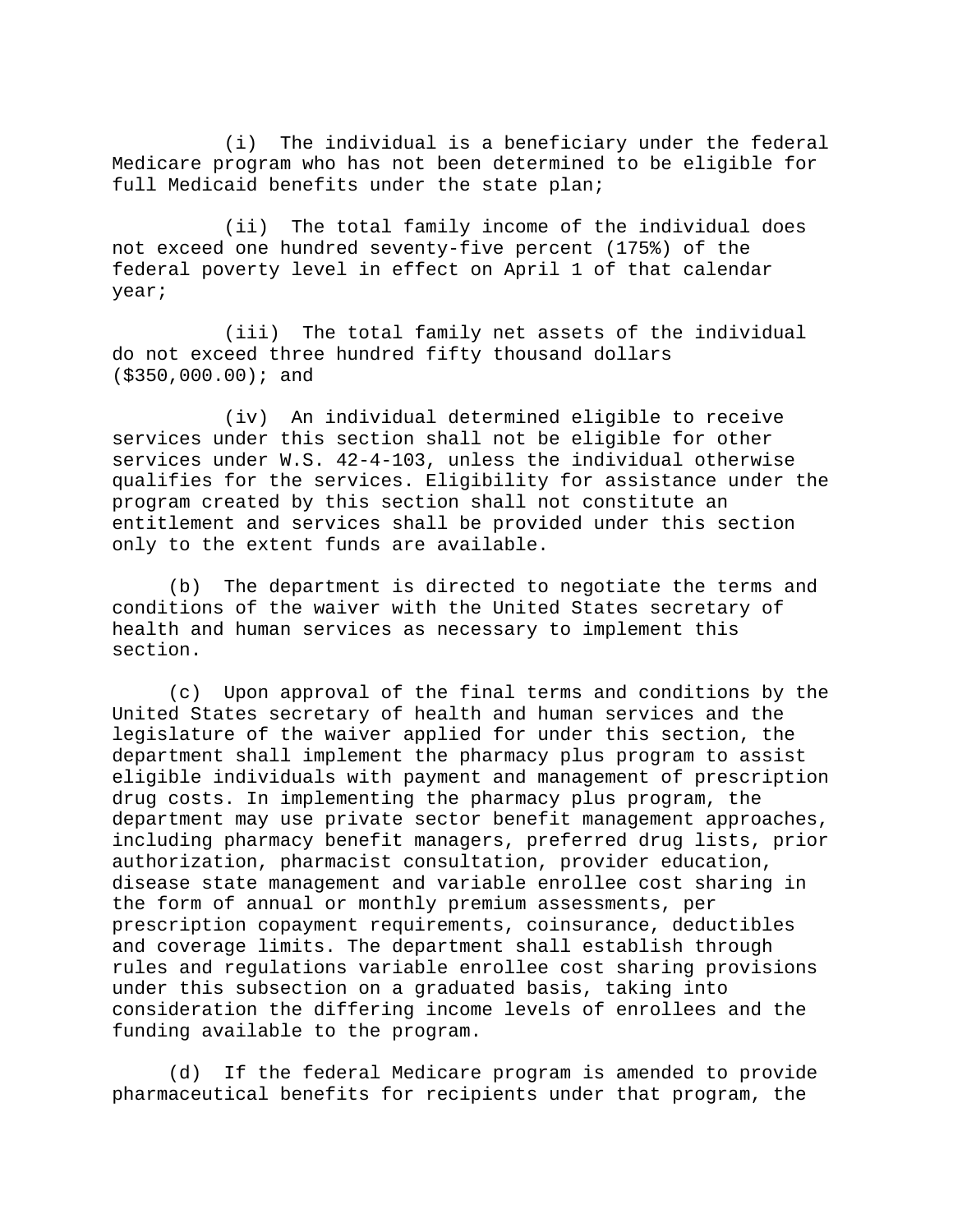pharmacy plus program authorized under this section shall terminate upon implementation of the federal Medicare pharmaceutical benefits program.

(e) The department shall project costs of the program created by this section at least quarterly and compare those projected costs against the funds appropriated for the program. If the funds available to the program are insufficient to meet the projected costs of the program, the department shall take action to prevent the program from incurring costs beyond available funds, including taking any of the actions specified in W.S. 42-4-118(e).

# **42-4-120. Contracts for waiver services; authority of department; emergency case services; cost based payments; training and certification of specialists.**

(a) The department is authorized to enter into contracts with providers of services under a federal home and community based waiver and to enforce the provisions of this section.

(b) The department shall adopt and enforce reasonable rules and regulations for the certification of home and community based waiver services, and shall include minimum certification standards for each category of service provider.

(c) Before entering into a contract with a provider of services under this section, the department shall ascertain that the provider is in compliance with applicable regulations regarding health care providers adopted pursuant to W.S. 35-2-908, with all applicable professional licensing statutes and regulations and with regulations adopted pursuant to subsection (b) of this section.

(d) In addition to other remedies, in the event of a chronic failure to provide services or services that fail to meet the applicable standard of care for the profession involved or a continuing condition creating serious detriment to the health, safety or welfare of recipients of home and community based waiver services, the department may impose a civil penalty upon the provider. For each day of continuing violation, the civil penalty shall not exceed one thousand dollars (\$1,000.00) or one percent (1%) of the amount paid to the provider during the previous twelve (12) months, whichever is greater, and any administrative penalty assessed under this section shall be paid over to the state treasurer who shall remit the monies to the county treasurer to the credit of the public school fund of the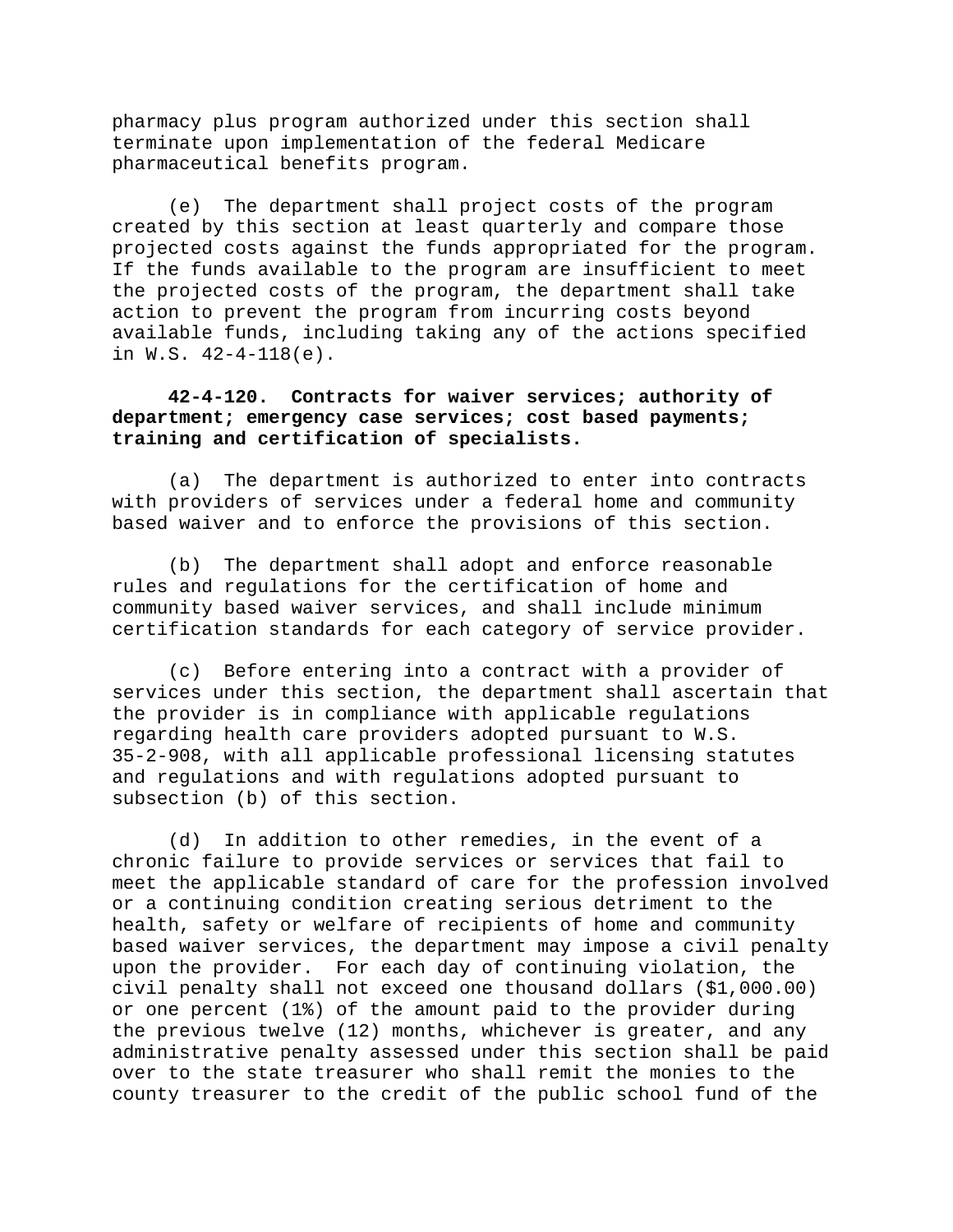county in which the violation occurred, except as otherwise provided by federal law for Medicaid certified nursing facilities.

(e) The department shall have the same authority to place conditions upon a provider, to impose a monitor or to revoke a certification issued under this section in the manner described in W.S. 35-2-905.

(f) The department, not later than April 1, 2008, shall promulgate rules under which an emergency case shall be determined to exist with respect to eligibility for federal home and community based waiver services for persons with developmental disabilities or adult brain injury under this act.

(g) The department shall establish by rule and regulation a cost based reimbursement system to pay providers of services and supplies under home and community based waiver programs for persons with developmental disabilities or acquired brain injury. The payment system shall:

(i) Use information provided to the department, including but not limited to:

- (A) Provider cost data;
- (B) Provider claims data;
- (C) Participant needs assessment data;
- (D) Other relevant regional and national data.

(ii) Establish a new base period to be used in calculating reimbursement rates to providers for fiscal year 2012 and at least once every four (4) years thereafter but not more than once in any two (2) year period. When a new base period is established, the department shall submit a biennial or supplemental budget request to adjust provider reimbursement rates based on the most current base period;

(iii) Be developed following consultation with Wyoming developmental disability and acquired brain injury waiver program service providers, developmental disability waiver program clients and their families and an expert in cost based waiver program payment systems, which the department is authorized to retain by contract following competitive bidding;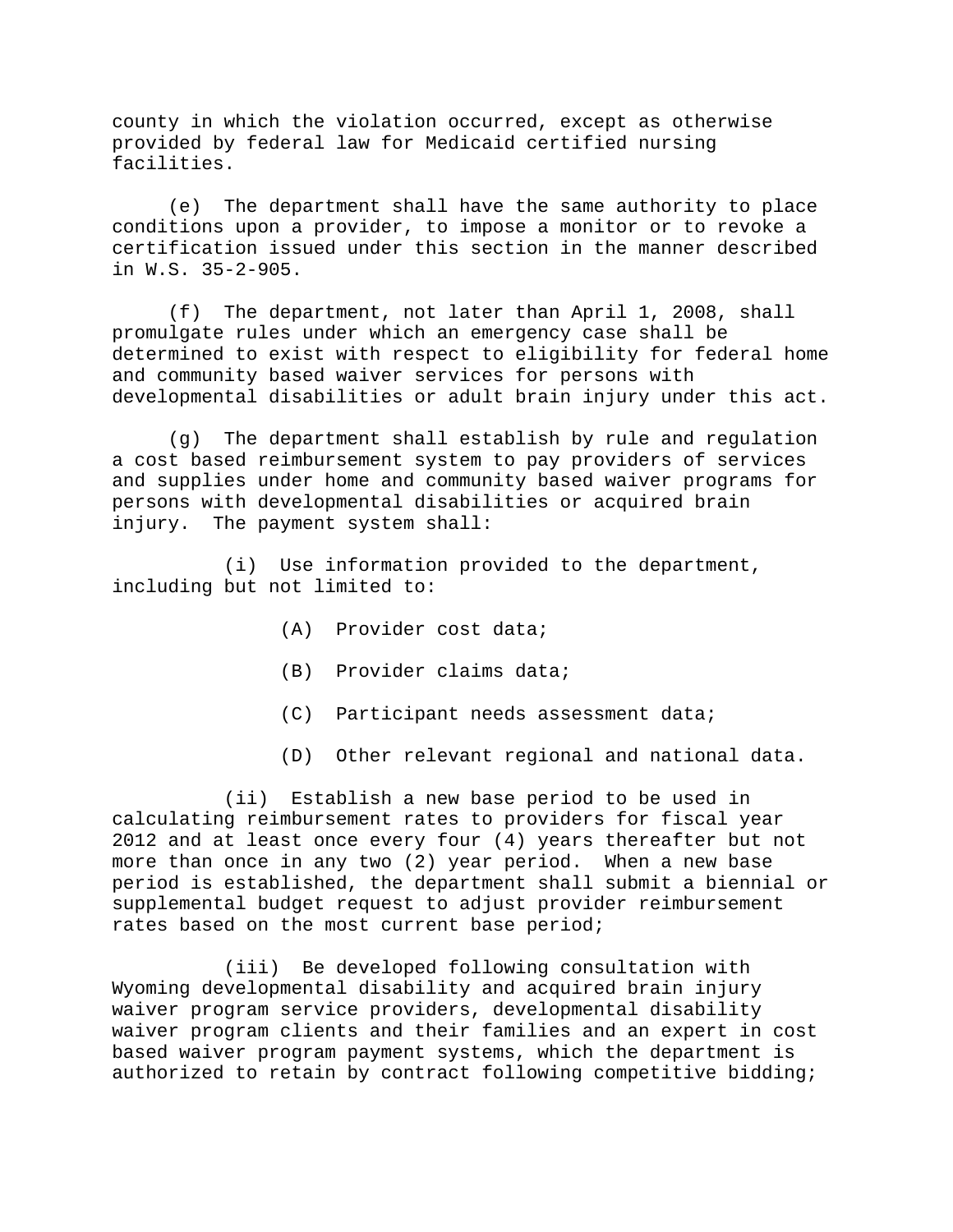(iv) Be implemented for services and supplies provided under individual budget amounts established on and after July 1, 2008;

(v) Be contingent upon approval by the center for Medicare and Medicaid services of the United States department of health and human services;

(vi) Require service and supply providers to provide actual cost of service and supply data to the department and to submit to reasonable audits of the submitted data, if requested by the department.

(h) The department shall apply to the center for Medicare and Medicaid services of the United States department of health and human services for authorization to reimburse at an enhanced rate direct care providers who have training and certification as behavioral specialists in the care of persons dually diagnosed with a developmental disability and a mental illness.

(j) The department, through the developmental disabilities division and the mental health and substance abuse services division, shall collaborate with the University of Wyoming institute for disabilities and the community college commission in developing a training program for behavioral specialists in the care of persons dually diagnosed with a developmental disability and a mental illness. The program shall provide for timely testing and certification and shall include a required curriculum and standards for certification and evaluation of dual diagnosis behavioral specialists where certificants will qualify for reimbursement under the requirements of subsection (h) of this section.

(k) Department budget requests for the cost based reimbursement system established pursuant to subsection (g) of this section shall be calculated to reflect all service units required in plans of care for recipients as of the preceding June 30.

(m) The department shall ensure that state agencies working with service providers receiving funds pursuant to this section shall have established employment first policies, including competitive employment in an integrated setting, consistent with the requirements of W.S. 9-2-3207.

(n) For purposes of this subsection, "military service member" means any person serving in the United States army,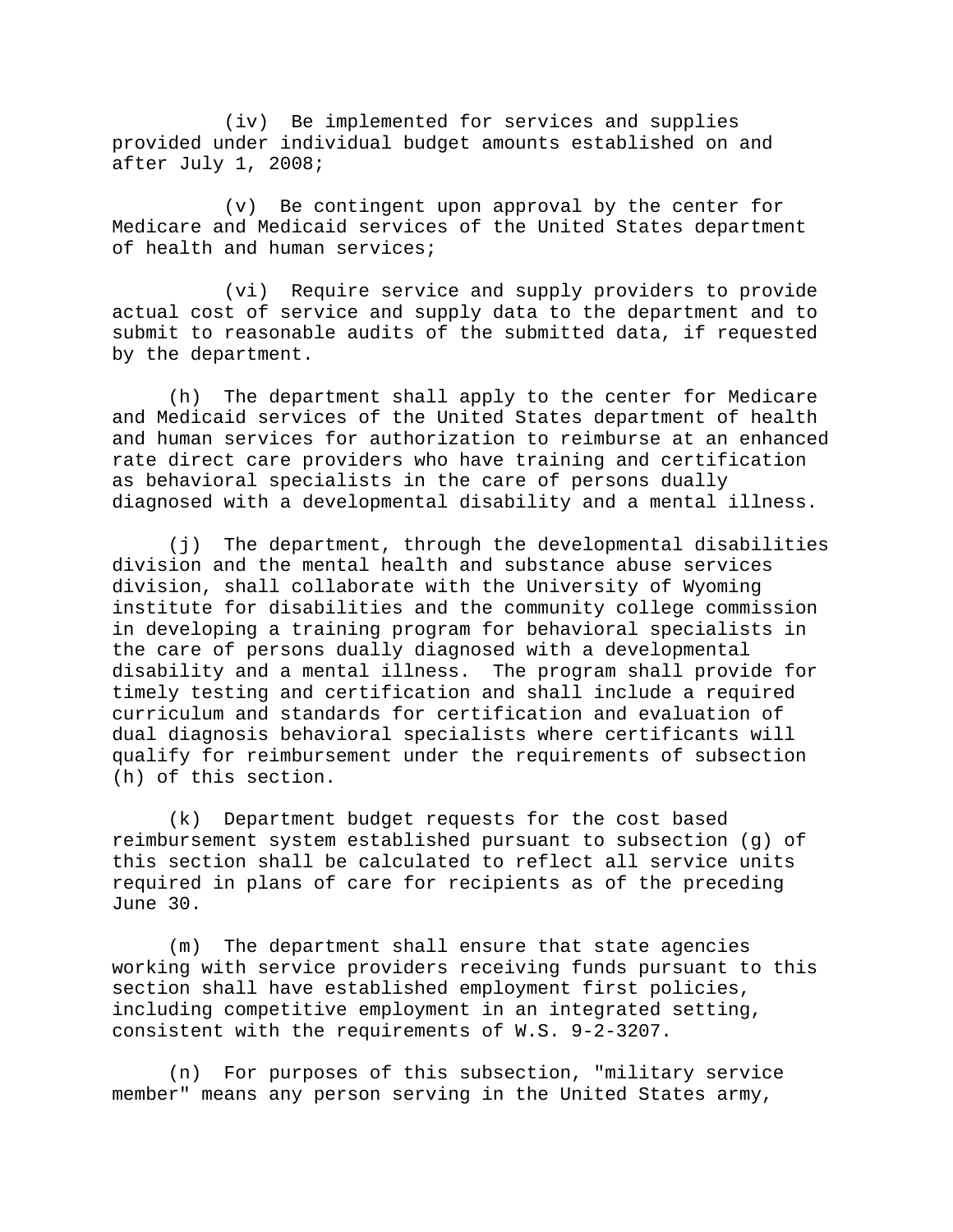navy, air force, marine corps, coast guard, United States public health service commissioned corps, national oceanic and atmospheric administration commissioned corps, national guard or any reserve or auxiliary component of any of these services. Military service members shall have the following benefits if they meet the qualifications listed:

(i) Active duty military service members who have been assigned to serve in Wyoming may submit an application for waiver services under this paragraph upon receiving military orders to serve in Wyoming, provided that no qualifying dependent shall receive services until the dependent is residing in Wyoming;

(ii) Active duty military service members retiring or separating from active duty military service may submit an application for waiver services under this paragraph upon receiving retirement or separation orders, provided that:

(A) The military member certifies on a form provided by the department that he intends to reside in Wyoming within eighteen (18) months after retiring or separating from military service;

(B) The military service member claimed Wyoming as his primary state of residency for not less than two (2) years prior to his military service as proved by documentation required by the department;

(C) The military service member claimed Wyoming residency on his leave and earnings statements while serving in the military; and

(D) No covered services shall be received pursuant to this paragraph unless and until the qualifying dependent and the military service member are residing in Wyoming within eighteen (18) months after the military service member retires or separates from active military service.

(iii) Military service members who qualified for and received or were previously placed on the waiting list to receive dependent waiver services under the home and community based Medicaid waivers authorized by this section, and who left the state for military reasons, shall upon their return to the state for continued military service or upon military separation or retirement be placed in a status identical to where they would be if they had not left the state provided that: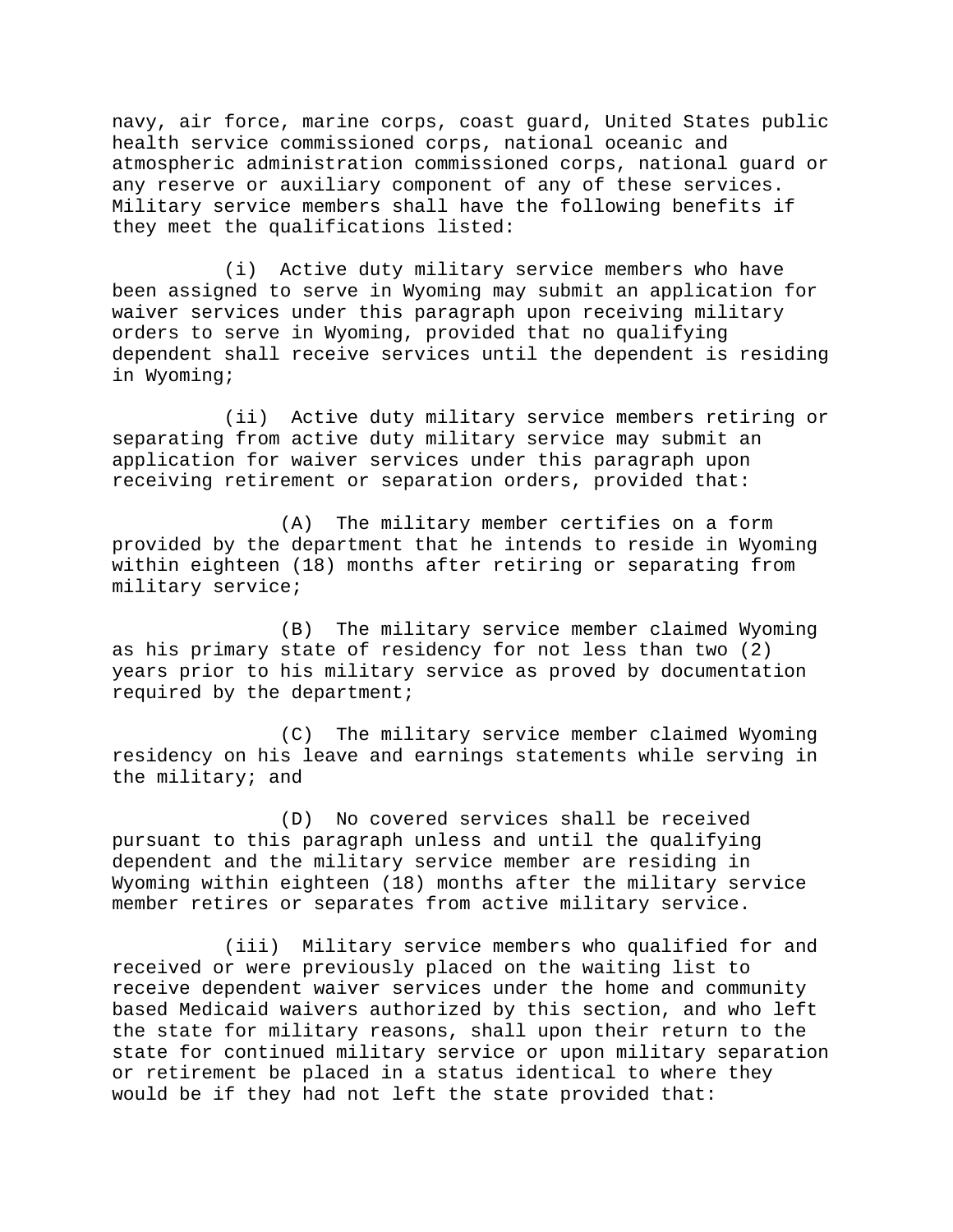(A) The military service member claimed Wyoming residency on his leave and earnings statements while serving in the military; and

(B) For retiring or separating military service members, in no case shall covered services be received pursuant to this paragraph unless and until the military service member and the qualifying dependent are residing in Wyoming within eighteen (18) months after the military service member retires or separates from active military service.

(o) Applicants who are qualifying military service members under subsection (n) of this section may also be considered for funding made available to any other applicant under this section and shall receive services from whatever source of funding for which they first qualify. In consultation with the Wyoming military department, the department of health shall promulgate rules and regulations regarding applications and qualifications for waiver services authorized by subsection (n) of this section.

### **42-4-121. Program of all-inclusive care for the elderly.**

(a) The department, as an optional services program of the Medicaid program, may develop and implement a program of allinclusive care for the elderly (PACE) in accordance with section 4802 of the Balanced Budget Act of 1997, P.L. 105-33, as amended, and 42 C.F.R. part 460.

(b) The department may contract with approved PACE organizations to provide, in the manner and to the extent authorized by federal law, comprehensive, community based acute and long term care services for older Medicaid eligible participants who are at least fifty-five (55) years old, living in a PACE service area, certified by the department as eligible for long term care facility placement and who elect to participate in the PACE program. Services provided through a PACE organization shall include all necessary medical and related care required by the PACE participant, including but not limited to physician and other health care provider visits, regular check ups, prescription drugs, rehabilitation services, home and personal care services, medically necessary transportation, hospitalization and skilled nursing facility services.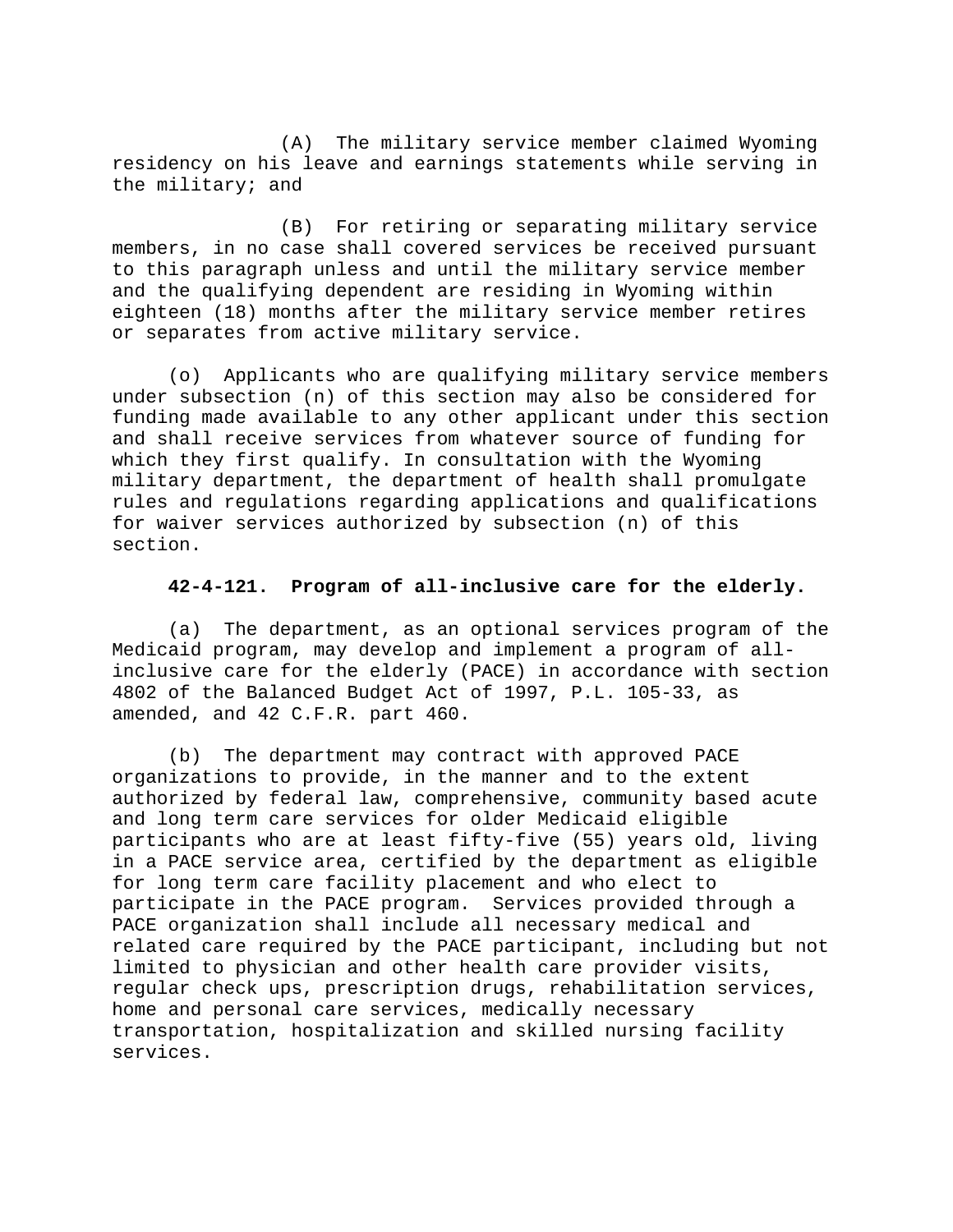(c) The objective of the PACE program is to provide prepaid, capitated, quality comprehensive health care services that are designed to:

(i) Enhance the quality of life and autonomy for frail, older adults;

(ii) Maximize dignity of, and respect for, older adults;

(iii) Enable frail, older adults to live in the community as long as medically and socially feasible;

(iv) Preserve and support the older adult's family unit.

(d) The department shall adopt rules as necessary to implement this section. In adopting rules, the department shall:

(i) Provide application procedures for organizations seeking to become a PACE program provider;

(ii) Establish the capitation rate for Medicaid participants electing to participate in the PACE program instead of receiving Medicaid services on a fee for service basis. The capitation rate shall be no less than ninety percent (90%) of the fee for service equivalent cost, including the department's cost of administration, that the department estimates would be payable for all services covered under the PACE organization contract if all of those services were to be provided on a fee for service basis;

(iii) Provide application procedures, including acknowledgment of informed consent, for Medicaid participants electing to participate in the PACE program in lieu of receiving fee for service Medicaid benefits.

(e) PACE provider organizations shall be public or private organizations providing or having the capacity to provide, as determined by the department, comprehensive health care services on a risk based capitated basis to PACE patients.

(f) To demonstrate capacity as required by subsection (e) of this section, the department shall consider evidence such as an organization's insurance, reinsurance, cash reserves, letters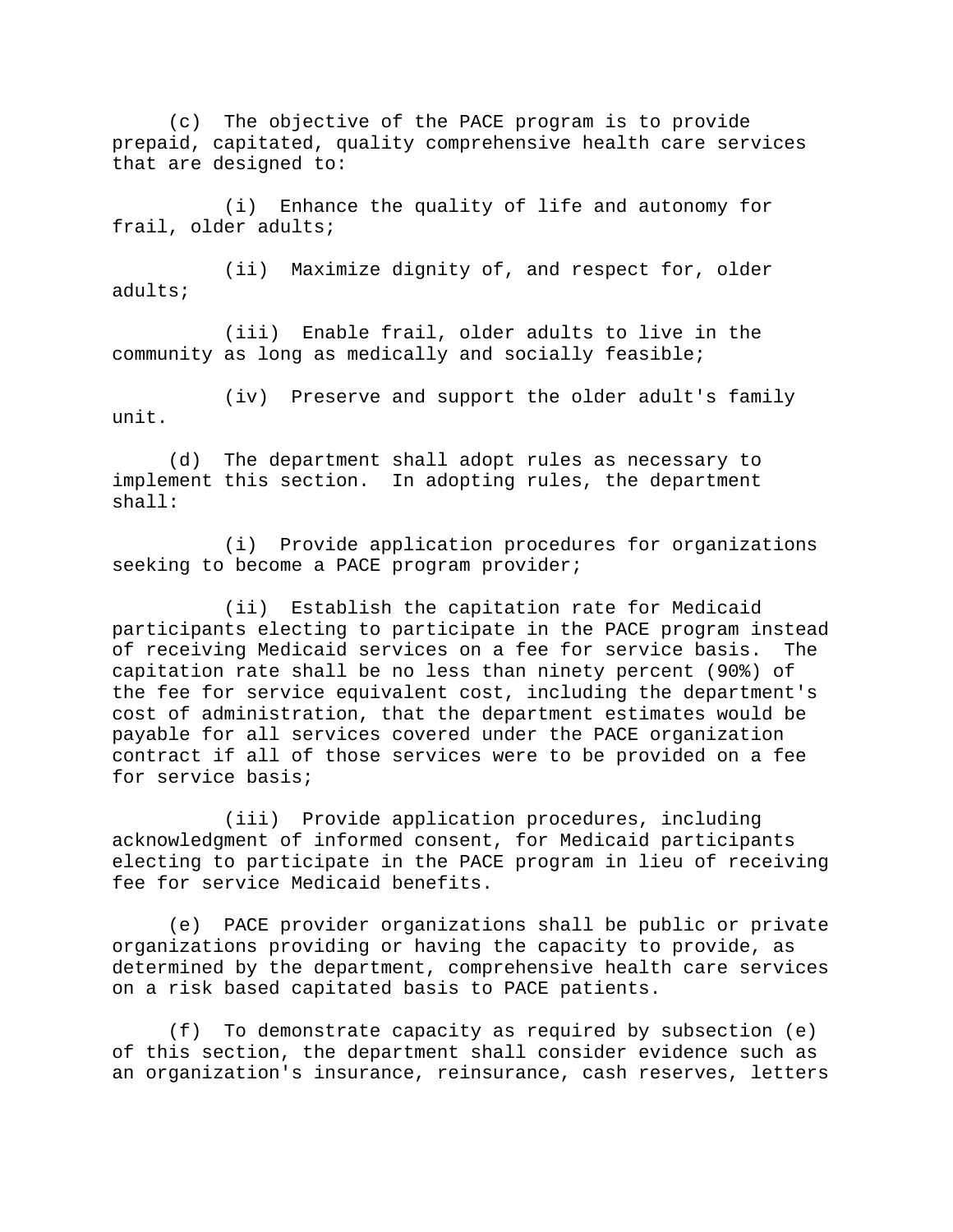of credit, guarantees of companies affiliated with the organization or a combination of those arrangements.

(g) PACE organizations shall assume responsibility for all costs generated by PACE program participants, and shall create and maintain a risk reserve fund that will cover any cost overages for any participant. A PACE organization is responsible for the full financial risk that the cost of services required by a program participant might exceed the Medicaid capitated fee for that participant.

(h) The department shall develop and implement a coordinated plan to promote the PACE program among prospective Medicaid long term care patients in the service areas of approved PACE organizations.

(j) As soon as practicable after July 1, 2010, the department shall submit to the federal centers for Medicare and Medicaid services an amendment to the state Medicaid plan authorizing the state to implement the program of all-inclusive care for the elderly pursuant to this section. The department shall not enter into a contract with any PACE provider organization until all necessary state plan amendments or waivers are approved. An additional amendment to the state Medicaid plan shall not be required each time the department enters into a contract with a new PACE provider organization.

(k) Nothing in this section shall be construed to require a PACE organization to hold a certificate of authority as an insurer or a health maintenance organization under title 26 of the Wyoming statutes.

(m) Repealed by Laws 2015, ch. 59, § 2.

(n) No PACE organization shall withhold any necessary medical or nonmedical services to any PACE participant in order to increase the organization's profit from the Medicaid capitated payment.

(o) PACE participants may disenroll from the PACE program at any time. A PACE organization shall promptly report the identity of all disenrolled participants to the department.

### **42-4-122. Cooperation with paternity determination.**

(a) Except as otherwise provided in subsection (b) of this section, as a condition of eligibility, or continuing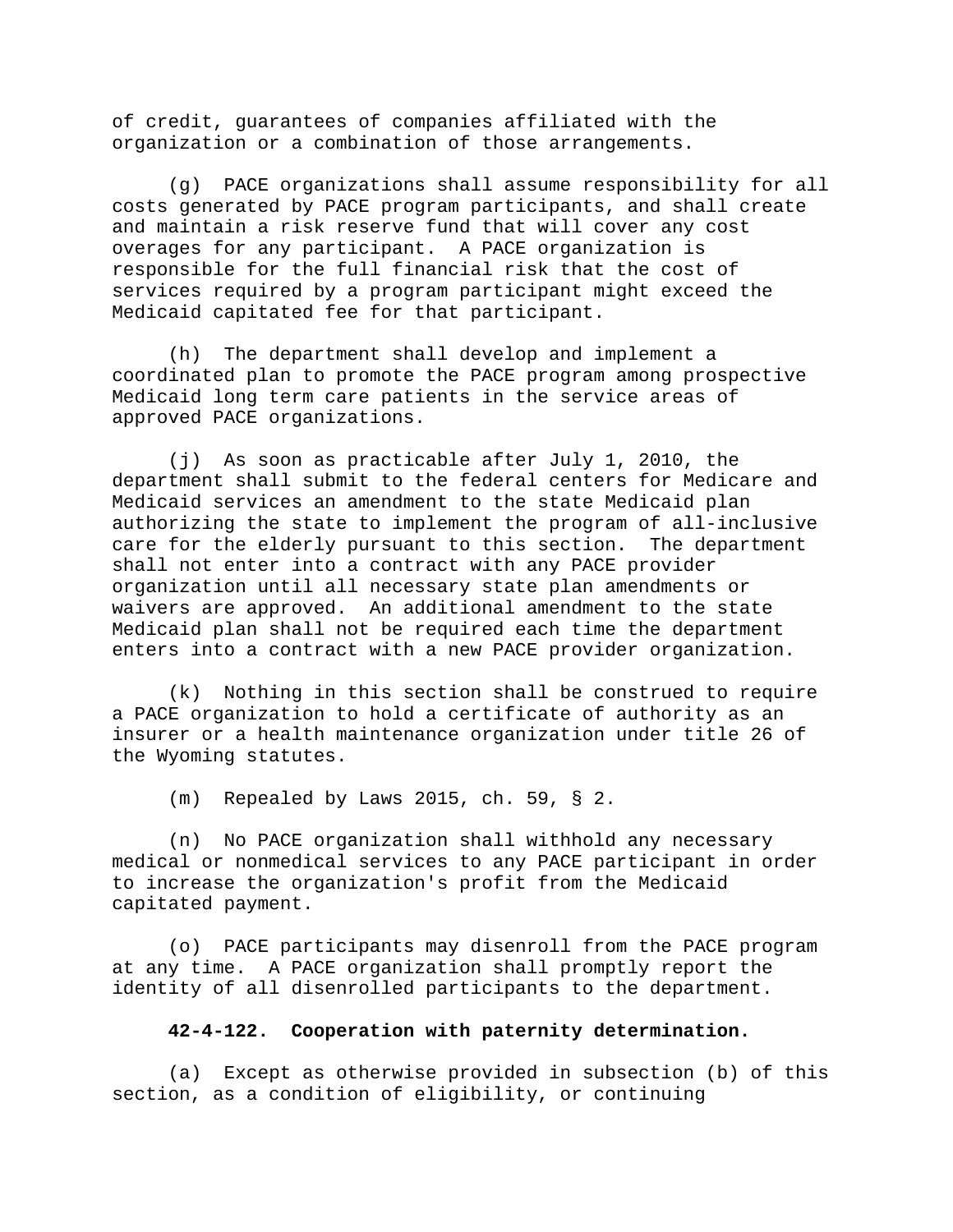eligibility, for medical assistance under this chapter, a person who receives medical assistance shall cooperate in good faith with the department to:

(i) Establish the paternity of a child, including any proceeding to adjudicate parentage that is held pursuant to W.S. 14-2-801 through 14-2-823;

(ii) Obtain a child support obligation payment or other payments or property to which the state may have a claim, including recovery of birth costs paid by medical assistance pursuant to W.S. 14-2-1001 through 14-2-1008.

(b) The following persons are not required to cooperate with the department pursuant to subsection (a) of this section:

(i) A person who is pregnant, or who has been pregnant within the preceding sixty (60) days;

(ii) A person who has good cause to not cooperate with the department, as determined by rule promulgated pursuant to W.S. 14-2-1008.

## **42-4-123. Air ambulance transport services for Wyoming residents; sunset.**

(a) With the consent of the governor, the department shall apply, in the form of any necessary federal waiver, state plan amendment or other agreement, to the United States department of health and human services and endeavor to make coverage of air ambulance transport services through Medicaid available to all Wyoming residents, except that coverage may be limited to specified groups of Wyoming residents as necessary to obtain approval.

(b) Contingent on federal approval under subsection (a) of this section, there is created the air ambulance transport services program under the department. Operation of the air ambulance services program as provided in subsections (c) through (p) of this section shall be contingent on the federal approval required by subsection (a) of this section.

(c) Coverage for air ambulance transport services under this section shall be provided through retroactive eligibility. A Wyoming resident or air ambulance provider may make a claim for payment of air ambulance transport services to the department. A claim shall be submitted within ninety (90) days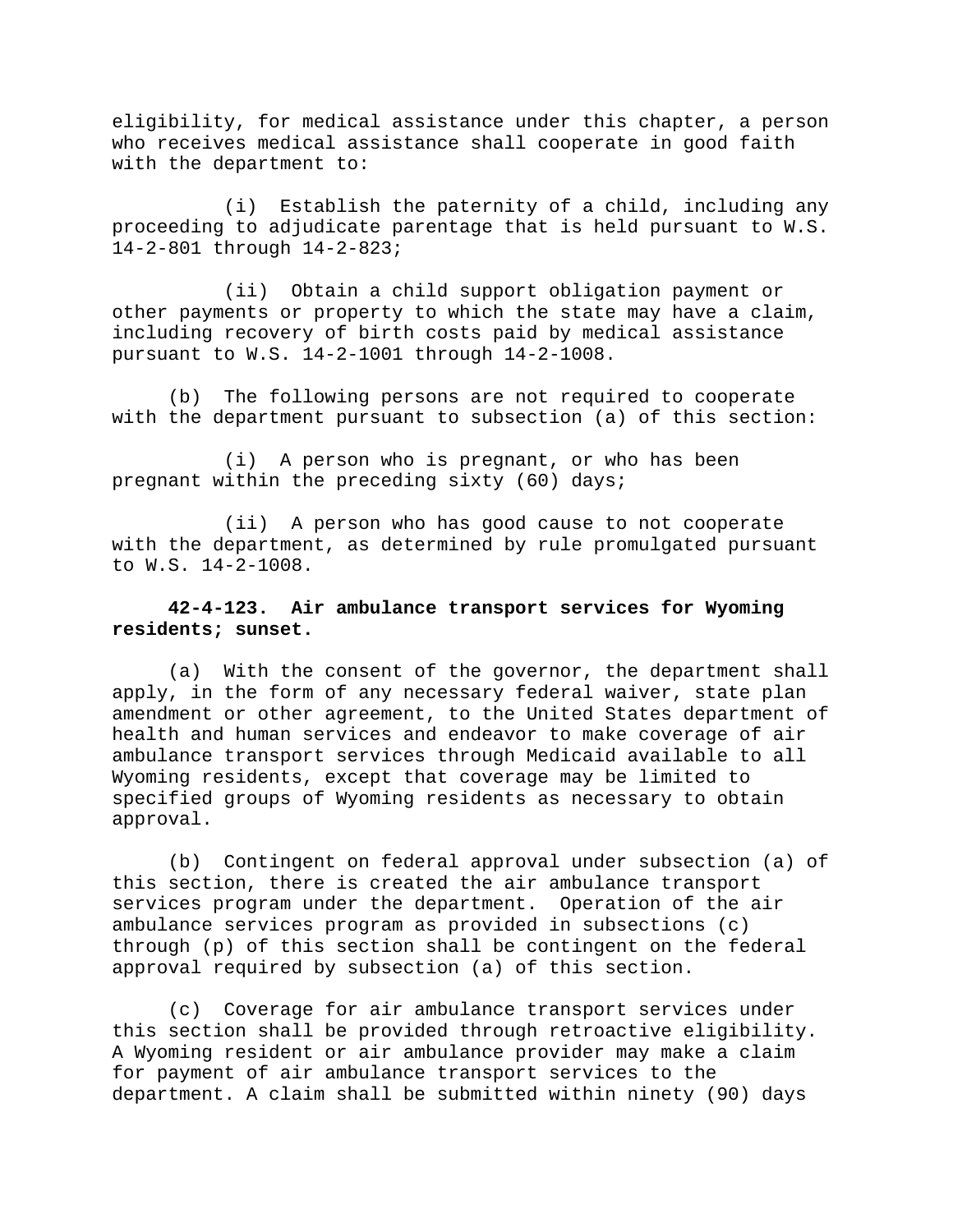of air ambulance transport services occurring, except for good cause as determined by the department. An air ambulance provider shall provide services under this section if the provider otherwise makes air ambulance transport services available to persons in Wyoming who are eligible for Medicaid independent of the coverage provided by this section. Except as otherwise provided in subsection (d) of this section, an air ambulance provider who provides services under this section shall accept payment under this subsection as full satisfaction of all charges, costs and fees relating to air ambulance transport services.

(d) An air ambulance provider shall collect a copay or other cost sharing requirement for services covered under this section, as established by the department and consistent with federal requirements, based on the following:

(i) For persons who are eligible for Medicaid independent of the coverage provided by this section, any copay or other cost sharing requirement shall be consistent with the copay or cost sharing requirement specified for other services under Medicaid;

(ii) For persons who are not eligible for Medicaid independent of the coverage provided by this section, any copay or cost sharing requirement shall be proportionate, based on income and shall not be greater than fifty percent (50%) of the allowable costs for air ambulance transport under this section, as determined by the department.

(e) All premium assessments and reimbursements received under this section shall be deposited into the air ambulance coverage account and shall be used by the department to pay air ambulance transport claims covered under this section, as well as to administer this section.

(f) Consistent with subsection (a) of this section, all air ambulance transport services otherwise provided or covered by any program administered by the state of Wyoming, including, but not limited to, the State Employees and Officials Group Insurance Act and the Wyoming Worker's Compensation Act, shall be covered under this section. Other than paying reimbursements under this section, state agencies shall not have a duty to provide or cover air ambulance transport services after the department begins providing services under this section, except for persons otherwise not covered pursuant to subsection (a) of this section.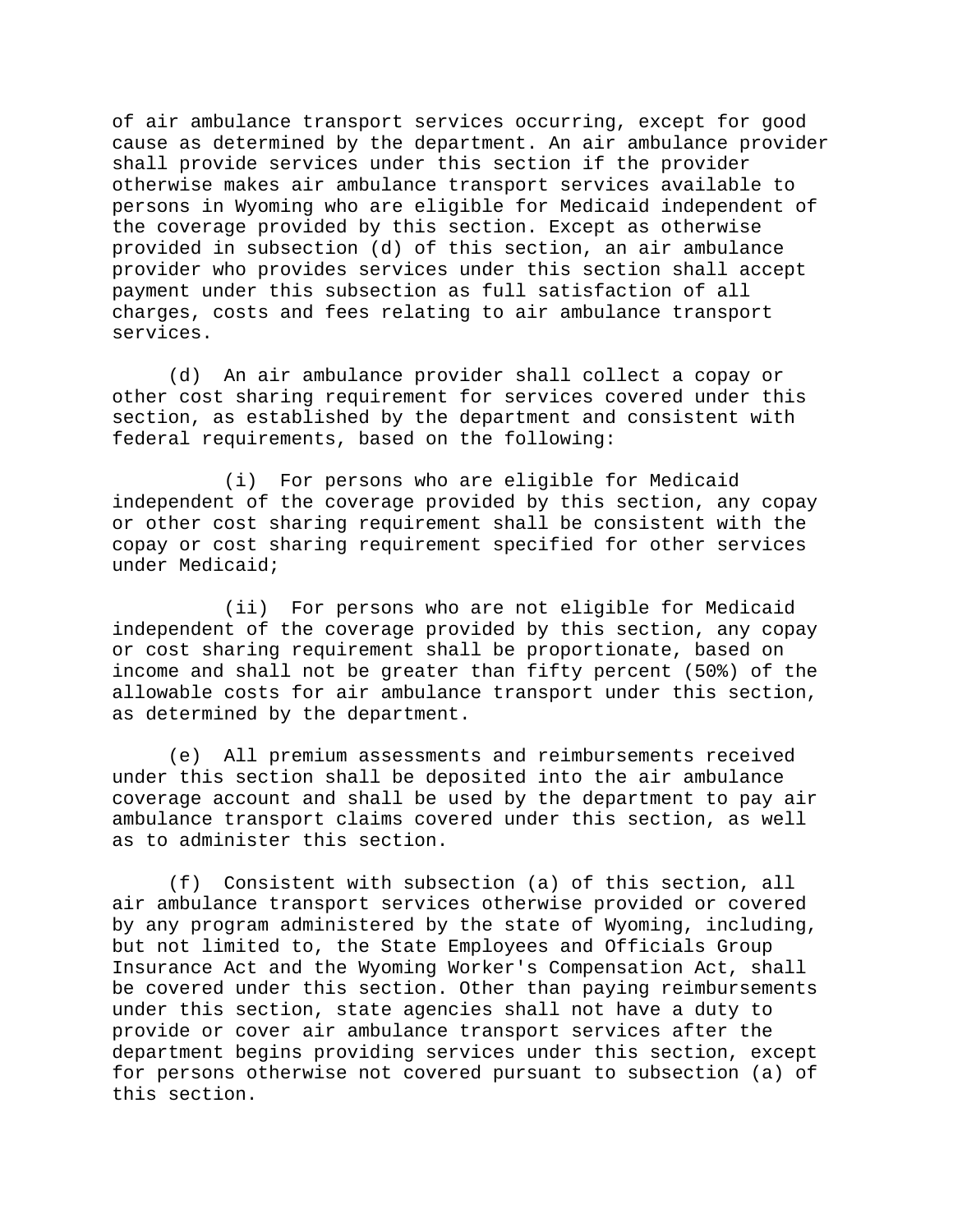(g) To facilitate coverage under this section, the department of workforce services, the department of administration and information and other state agencies that are otherwise responsible for coverage of air ambulance transport services shall pay reimbursement for these services to the air ambulance coverage account, in the manner prescribed by the department of health after consultation with the relevant state agency. As a component of reimbursement under this section, the department of health shall require a state agency to pay, on a proportional basis, administrative costs necessary to implement this section.

(h) The department may enter into agreements with the following persons for the purposes of this section:

(i) Air ambulance providers;

(ii) Persons who provide dispatch for air ambulance transport services;

(iii) A third party administrator;

(iv) Any other person or entity necessary to implement this section, except as otherwise provided by subsection (j) of this section.

(j) The insurance commissioner may enter into agreements with employee welfare benefit plans, as defined in 29 U.S.C. § 1002, and other health insurance plans operating in this state not subject to state regulation, in order to make air ambulance transport coverage available under this section to insured persons covered by those plans. If a plan enters into an agreement under this paragraph, the plan shall pay an assessment on net premiums and net considerations in this state to the insurance commissioner as otherwise provided in W.S. 26-4-103(n) but shall not be required to file a report under W.S. 26-4- 103(a).

(k) There is created the air ambulance coverage account. Premium assessments collected by the insurance commissioner and state agency reimbursements paid to the department of health under this section shall be deposited into the account and used by the department to cover air ambulance transport services under this section and to implement this section. Other funds used to provide air ambulance coverage, including federal funds, may be deposited into the account. The account may be divided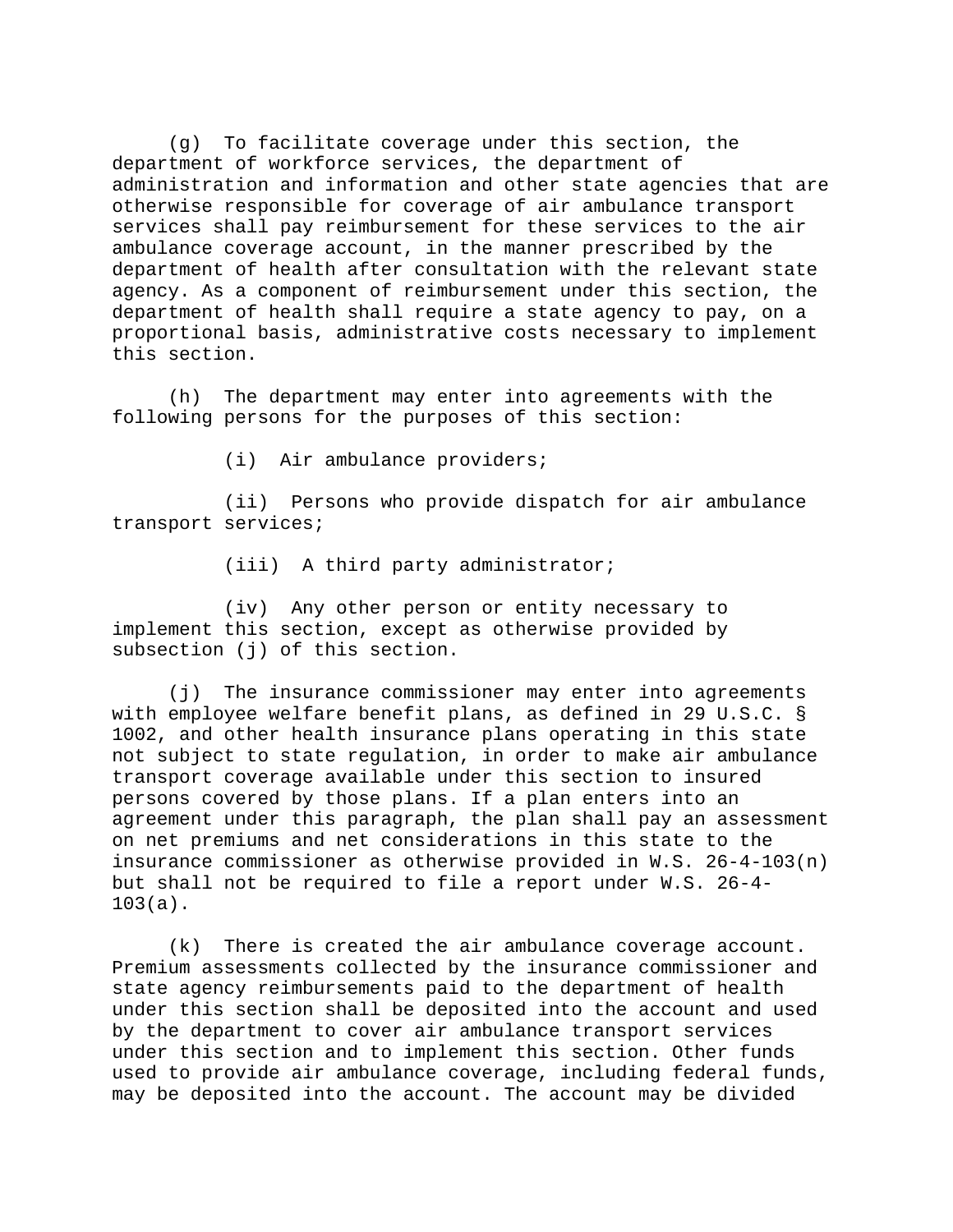into subaccounts for purposes of administrative management. Funds in the account and any amounts earned from those funds are continuously appropriated and shall not lapse at the end of any fiscal period. For accounting and investing only, subaccounts shall be treated as separate accounts.

(m) The rules of the department governing administrative hearings under Medicaid shall apply to any action of the department under this section. The department may, if appropriate, establish a managed care program under this section.

(n) Federal funds shall only be expended under this section for persons who are eligible for Medicaid independent of the coverage provided by this section, or as otherwise provided by federal law or any waiver, state plan amendment or agreement executed with the federal government.

(o) This section shall not apply to Wyoming residents eligible for Medicare.

(p) The department shall adopt all necessary rules to implement this section, including:

(i) Payment rates, which shall be set as a percentage multiplier of current Medicare air ambulance transport service rates applicable to rural Wyoming, and which shall balance the following priorities:

(A) The financial risk to Wyoming residents, including potential cost sharing requirements;

(B) Adequate air ambulance service provider participation and access to services;

(C) Quality of services;

(D) Availability of program funding; and

(E) Unnecessary utilization and cost growth in the industry.

(ii) Procedures for filing a claim for payment under this section.

(q) As used in this section: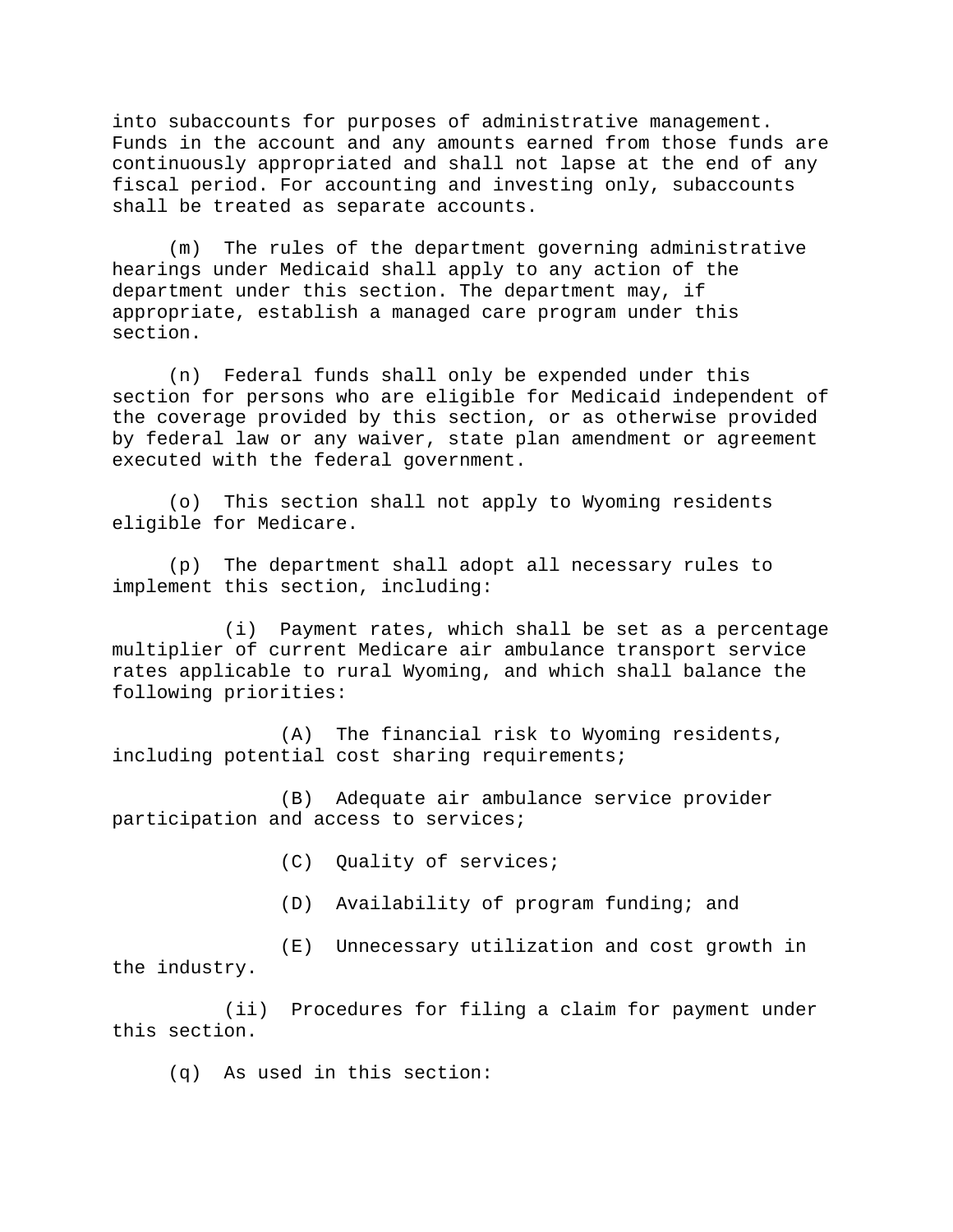(i) "Air ambulance coverage account" means the account created by subsection (k) of this section;

(ii) "Air ambulance provider" means a person who provides air ambulance transport services in Wyoming;

(iii) "Air ambulance transport" means medical conveyance by air in the following situations:

(A) Emergency circumstances;

(B) Nonemergency, but medically necessary circumstances, as determined by a licensed health care provider, pursuant to rule of the department.

(iv) "Emergency" means a situation in which immediate medical care is necessary to prevent death or serious injury, or additional serious injury, pursuant to rule of the department;

(v) "Wyoming resident" means a natural person who is either of the following:

- (A) Domiciled in Wyoming;
- (B) Covered by the Wyoming Worker's Compensation

Act.

(r) This section is repealed effective July 1, 2023.

### **42-4-124. Clubhouse rehabilitation services.**

(a) The director of the department shall include reimbursement for clubhouse rehabilitation services within the Medicaid program.

(b) Within the limits of available funding, the department may enter into contracts with certified clubhouse providers for clubhouse rehabilitation services.

(c) On or before September 1, 2019 the department shall report to the joint labor, health and social services interim committee on information, findings and recommendations related to clubhouse rehabilitation services including information to facilitate implementation of Medicaid contracts to be entered into pursuant to this section.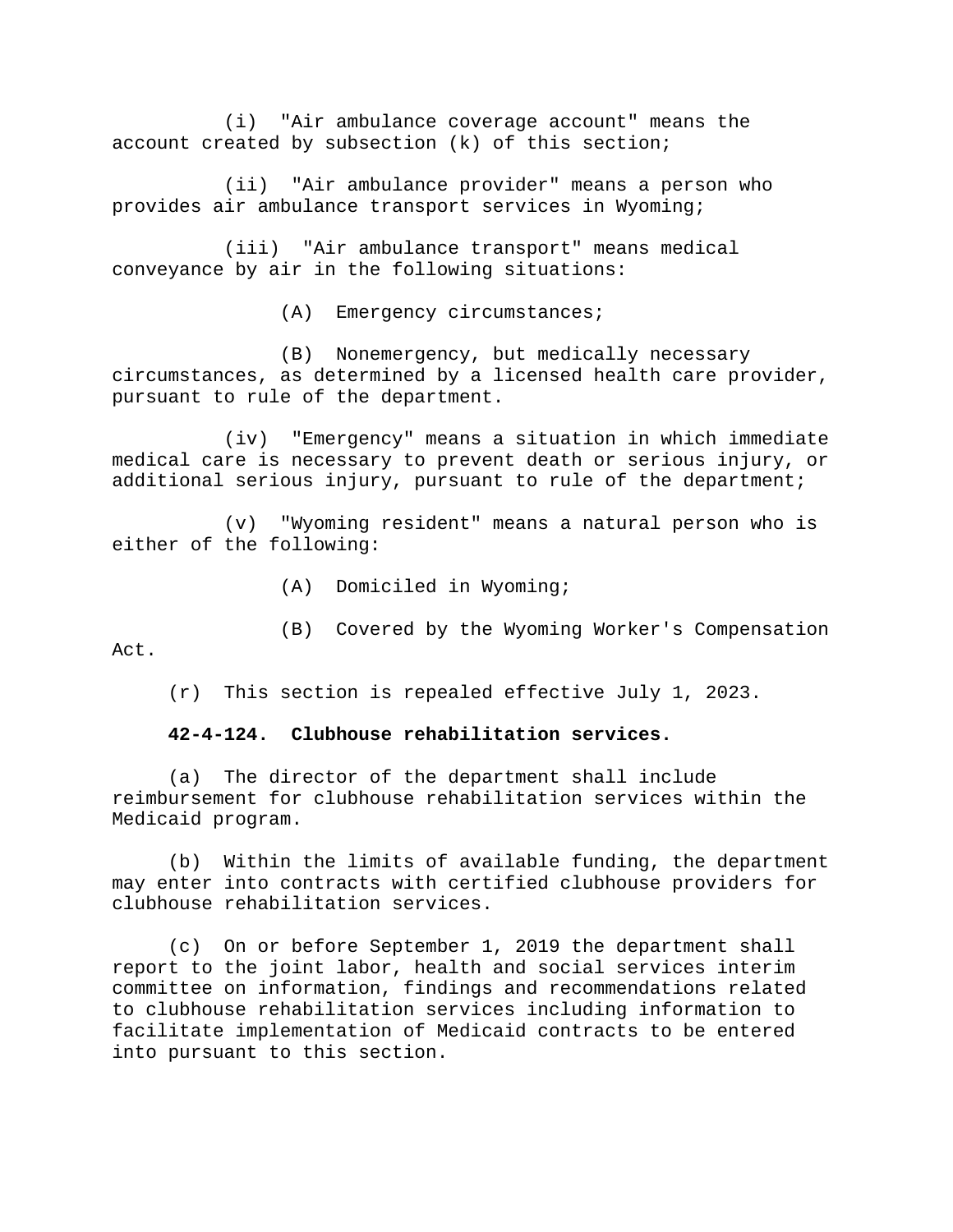(d) As used in this section, "clubhouse" means a community-based psychosocial rehabilitation program that:

(i) Has members of the program, with staff assistance, engaged in operating all aspects of the clubhouse, including food service, clerical, reception, janitorial and other member services such as employment training, housing assistance and educational support; and

(ii) Is designed to alleviate a member's emotional or behavior problems with the goal of transitioning the member to a less restrictive level of care, reintegrating the member into the community and increasing social connectedness beyond a clinical or employment setting.

ARTICLE 2 - MEDICAID BENEFIT RECOVERY

### **42-4-201. Action against third party; notice; subrogation.**

(a) If a person who is or becomes an applicant or recipient for medical assistance under this chapter receives an injury under circumstances creating a legal liability in some third party, the applicant or recipient shall not be deprived of any medical assistance for which he is entitled under this chapter. He may also pursue his remedy at law against the third party. If the applicant or recipient recovers from the third party in any manner, including judgment, compromise, settlement or release, the state is entitled to be reimbursed for all payments made, or to be made, on behalf of the applicant or recipient under this chapter.

(b) The department shall be served by certified mail, return receipt requested, with a copy of the complaint within seven (7) days of its filing in any suit initiated pursuant to subsection (a) of this section. Any attorney who knowingly fails to serve the complaint on the department shall be reported to the state board of professional responsibility for the Wyoming state bar. The department shall be notified in writing by certified mail return receipt requested of any judgment, compromise, settlement or release entered into by any person who has been an applicant for or recipient of medical assistance under this chapter after the date of injury. If there is a settlement, compromise or release entered into by the parties the attorney general representing the director shall be made a party in all negotiations for settlement, compromise or release. The department, for purposes of facilitating compromise and settlement, may in a proper case authorize acceptance by the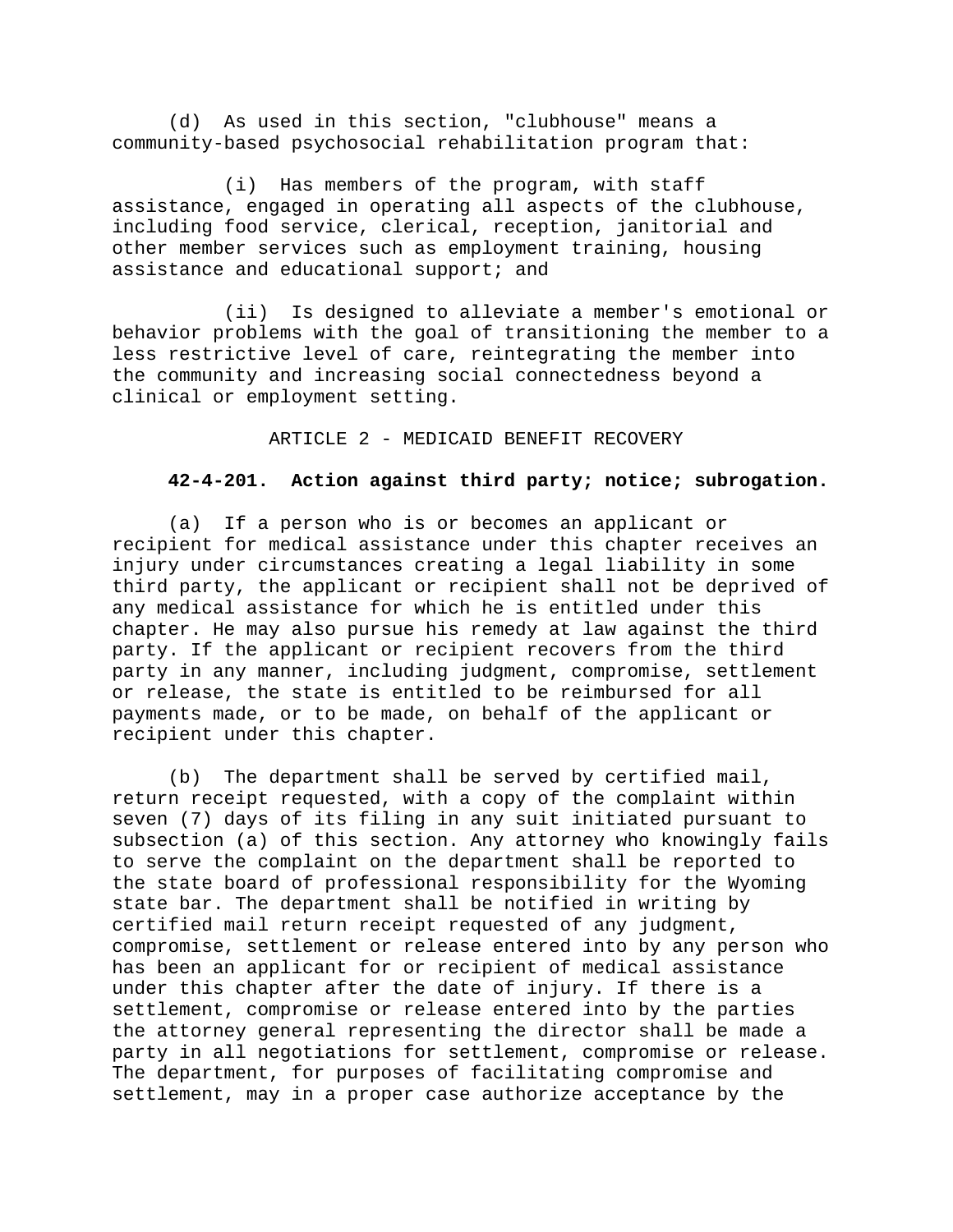state of less than the state's claim for reimbursement under this section for all current and future assistance under this chapter. Any reimbursement right created pursuant to this article shall remain in effect until the state is paid the amount authorized under this section. In addition the person paying the settlement remains liable to the state's reimbursement right unless the state through the attorney general signs the release prior to payment of an agreed settlement.

(c) If the injury causes death of the recipient, the rights and remedies in this section inure to, and the obligations are binding upon the personal representative of the deceased recipient for the benefit of his dependents.

(d) Repealed By Laws 2002, Ch. 39, § 2.

(e) If, after notice is provided in accordance with this section, the department states in writing that it will neither file an independent action nor intervene in an existing action as allowed by W.S. 42-4-114, the department's reimbursement right shall be reduced by not more than thirty-three percent (33%) for attorney's fees together with the amount of its proportionate share of costs. If the department does not provide this written statement, its right to reimbursement shall not be reduced by any share of the recipient's attorney's fees or costs.

## **42-4-202. Third party liability; authority; enforcement; notice; costs.**

(a) When the department provides, pays for or becomes liable for medical care, it shall have a lien for the cost of the medical assistance provided upon any and all causes of action which accrue to the person to whom the care was furnished, or to the person's legal representatives, as a result of the injuries which necessitated the medical care.

(b) The department may perfect and enforce its lien by following the procedures set forth in W.S. 29-1-312 and 29-1-313, and its verified lien statement shall be filed with the appropriate clerk in the county of financial responsibility. The verified lien statement shall contain the following:

(i) The name and address of the person to whom medical care was furnished;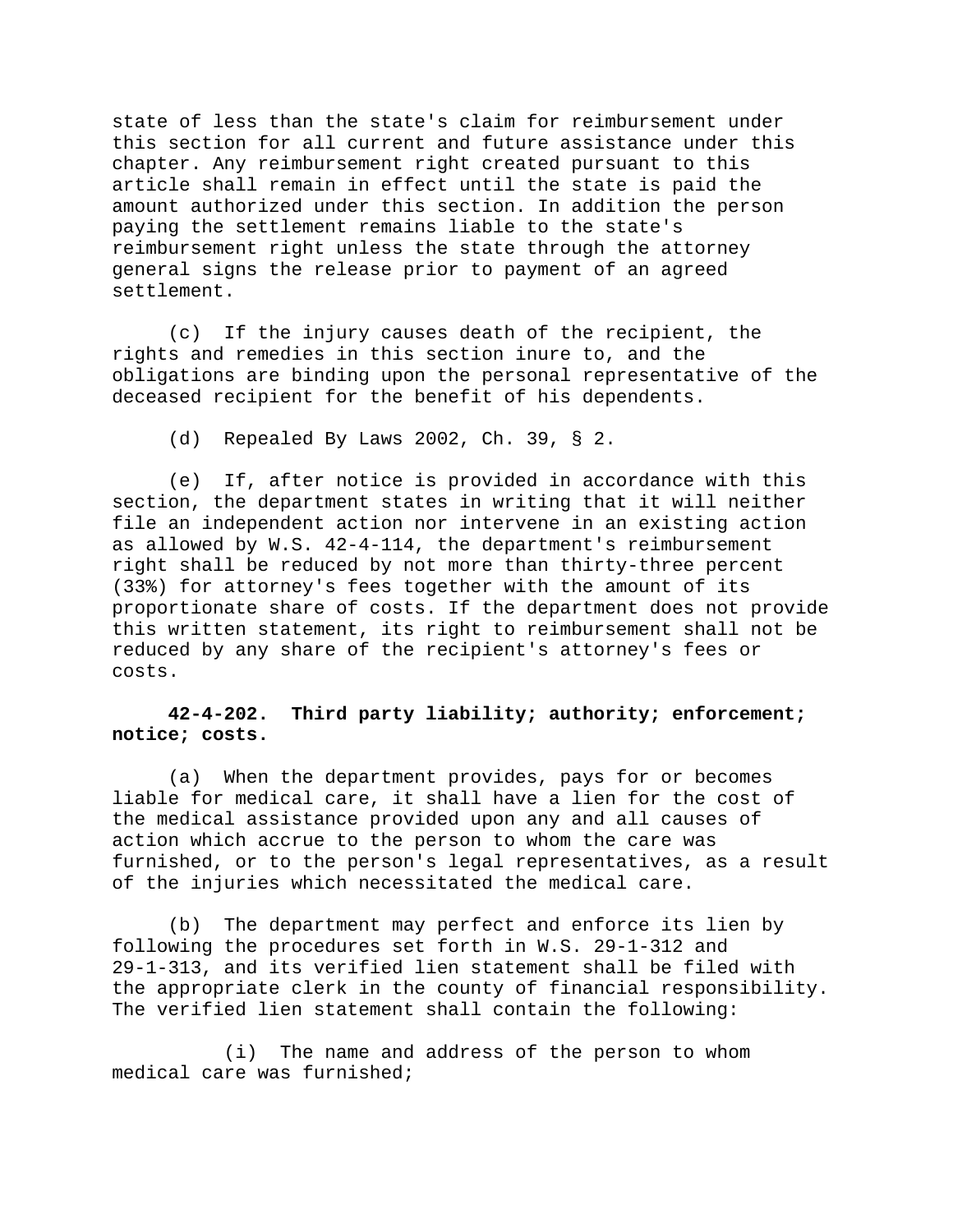(ii) The date of injury;

(iii) The name and address of the vendor or vendors furnishing medical care;

(iv) The dates of the service;

(v) The amount claimed to be due for the care;

(vi) To the best of the department's knowledge, the names and addresses of all persons, firms or corporations claimed to be liable for damages arising from injuries.

(c) This section shall not affect the priority of any attorney's lien. The department shall not be subject to any limitations period referred to in title 1 or 29 of the Wyoming statutes to file its verified lien statement.

(d) The department shall be given notice of monetary claims against a person, firm or corporation that may be liable to pay part or all of the cost of medical care when the department has paid or become liable for the cost of that care. Notice shall be given as follows:

(i) Applicants for medical assistance shall notify the state or local agency of any possible claims when they submit the application. Recipients of medical assistance shall notify the department of any possible claims when those claims arise. A recipient's noncooperation in providing information to the department to assist in pursuing liable third parties shall result in denial or termination of eligibility per federal law;

(ii) An enrolled medicaid provider shall notify the department when the person has reason to believe that a third party may be liable for payment of the cost of medical care. If the person providing medical care services fails to notify the department when a third party is liable for payment of the cost of medical care and the department, because of lack of notice from the provider, does not receive reimbursement for the cost of medical care, the department may adjust the value of those claims from future payments to that provider;

(iii) An attorney representing an applicant for or a recipient of medical assistance in a claim upon which the department may have a reimbursement right under this chapter shall notify the department of its potential claim for reimbursement before filing a claim, commencing an action, or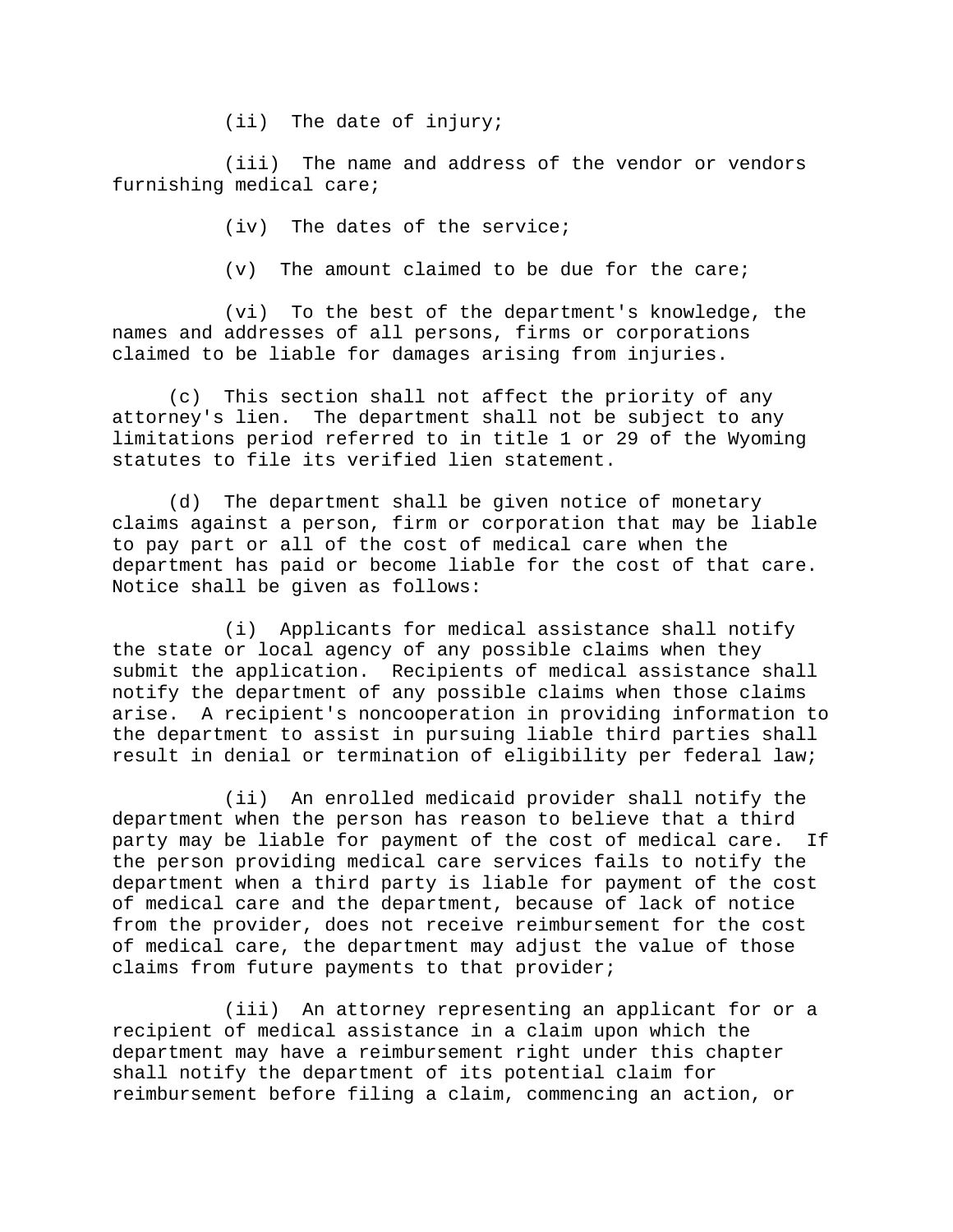negotiating a settlement. Any attorney who fails to notify the department of any settlement or fails to ensure the state is reimbursed, to the extent of its reimbursement right, from the proceeds of any settlement or judgment under this section shall be reported to the state board of professional responsibility for the Wyoming state bar. If the attorney knowingly failed to report and insure reimbursement to the state, the department shall have a claim for relief against the attorney for the amount of the reimbursement right under this chapter;

(iv) Insurers shall not disburse any settlement payment for a personal injury claim made to a recipient of medical assistance under this act until seven (7) working days after the department has received written notice from the insurer of the proposed settlement or judgment and failed to provide a written objection to the insurer. Failure to provide notice under this paragraph shall commence the tolling of any applicable statute of limitations.

(e) Notice given to the local agency is not sufficient to meet the requirements of paragraphs (d)(ii) through (iv) of this section.

(f) Repealed By Laws 1999, ch. 125, § 2.

# **42-4-203. Settlement between recipient and tortfeasor or insurer; lien not discharged; exceptions.**

(a) No settlement made by and between the applicant or recipient and the tortfeasor or insurer shall discharge the right to reimbursement created pursuant to this article, against any money due or owing by such tortfeasor or insurer to the applicant or recipient or relieve the tortfeasor or insurer from liability by reason of the right to reimbursement unless the settlement also provides for the payment and discharge of the right to reimbursement and the attorney general has signed a written release as provided by W.S. 42-4-201(b).

(i) Repealed By Laws 2002, Ch. 39, § 2.

(ii) Repealed By Laws 2002, Ch. 39, § 2.

**42-4-204. Department subrogated to right of recovery of applicant or recipient; utilization of personal health insurance; insurance coverage of recipients.**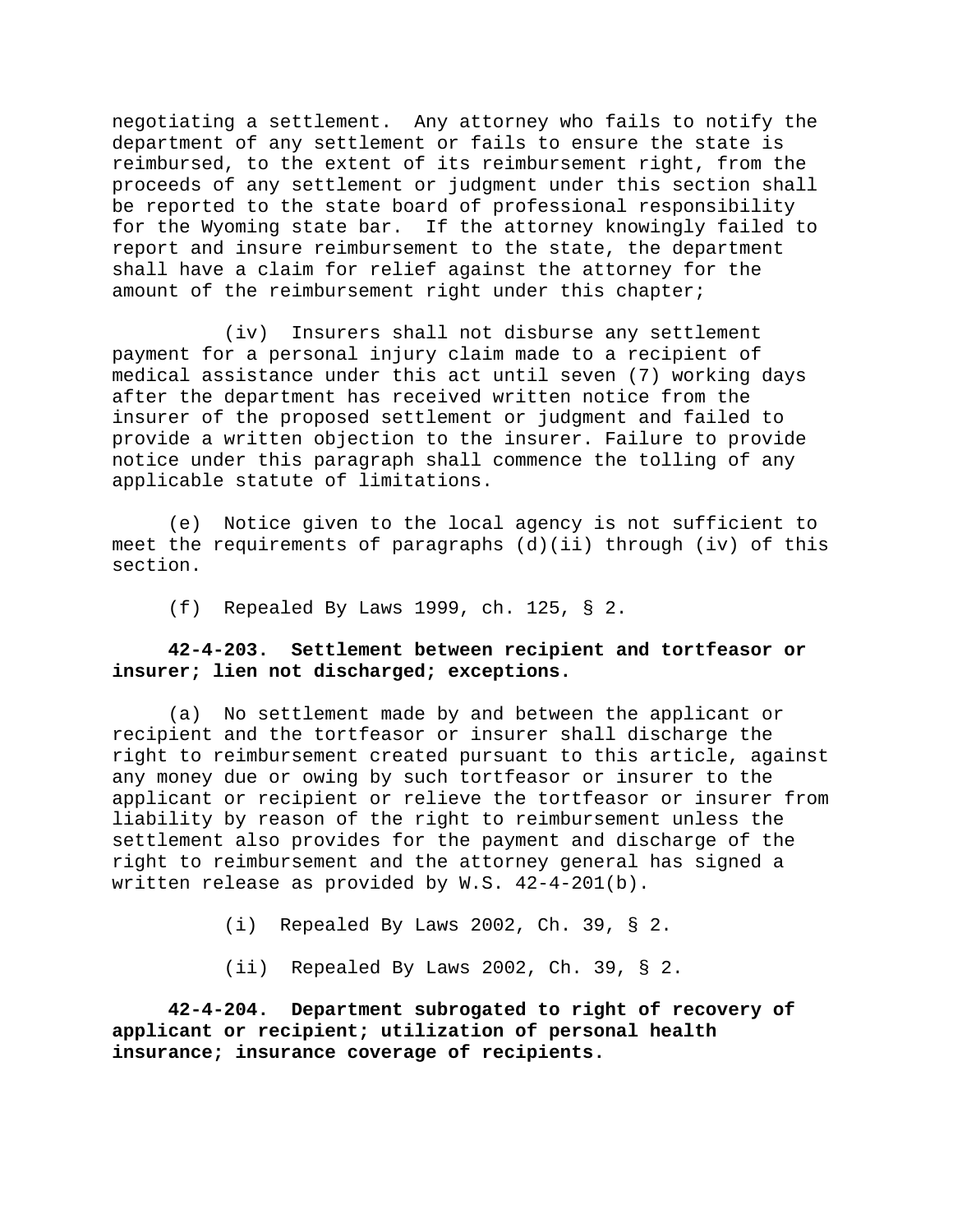(a) The department shall be subrogated to any right of recovery or indemnification arising from an accident or occurrence resulting in expenditures by the department, which an applicant or recipient of medical assistance or any legally liable party has against an insurer, health insurer, selfinsured plan, group health plan, service benefit plan, managed care organization, pharmacy benefit manager or other party that is, by statute, contract or agreement, legally responsible for payment of a claim for health care items or services, including but not limited to hospitalization, pharmaceutical services, physician services, nursing services and other medical services, not to exceed the amount expended by the department for the care and treatment of the applicant or recipient. An applicant or recipient or legally liable party, by the act of applying for, or recipient receiving medical assistance, shall be deemed to have made a subrogation assignment and an assignment of claim for benefits to the department. The department shall inform an applicant of the assignments at the time of application. In addition, any entitlements from a contractual agreement with an applicant or recipient or legally liable party, a state or federal program or a claim or action against any responsible third party for medical services, not to exceed the amount expended by the department, shall be so assigned. The entitlements shall be directly reimbursable to the department by third party payors. The department may assign its right to subrogation or its entitlement to benefits to a designee or a health care provider participating in the medicaid program and providing services to an applicant or recipient, in order to assist the provider in obtaining payment for the services. A provider that has received an assignment from the department shall notify the insurer of the assignment upon rendering of services to the applicant or recipient. Failure to so notify the insurer shall render the provider ineligible for payment from the department. Once the insurer has been billed or notified the provider may not request payment through the medicaid program until a payment, denial or other explanation of benefits, not including mistakes in billing, is received from the insurer. The provider shall notify the department of any request by the applicant or recipient or his legally liable party or representative for billing information.

(b) When a recipient of medical assistance has access to personal health insurance through his employer, payment or part payment of the premium for the insurance may be made by the department when deemed appropriate by the director of the department.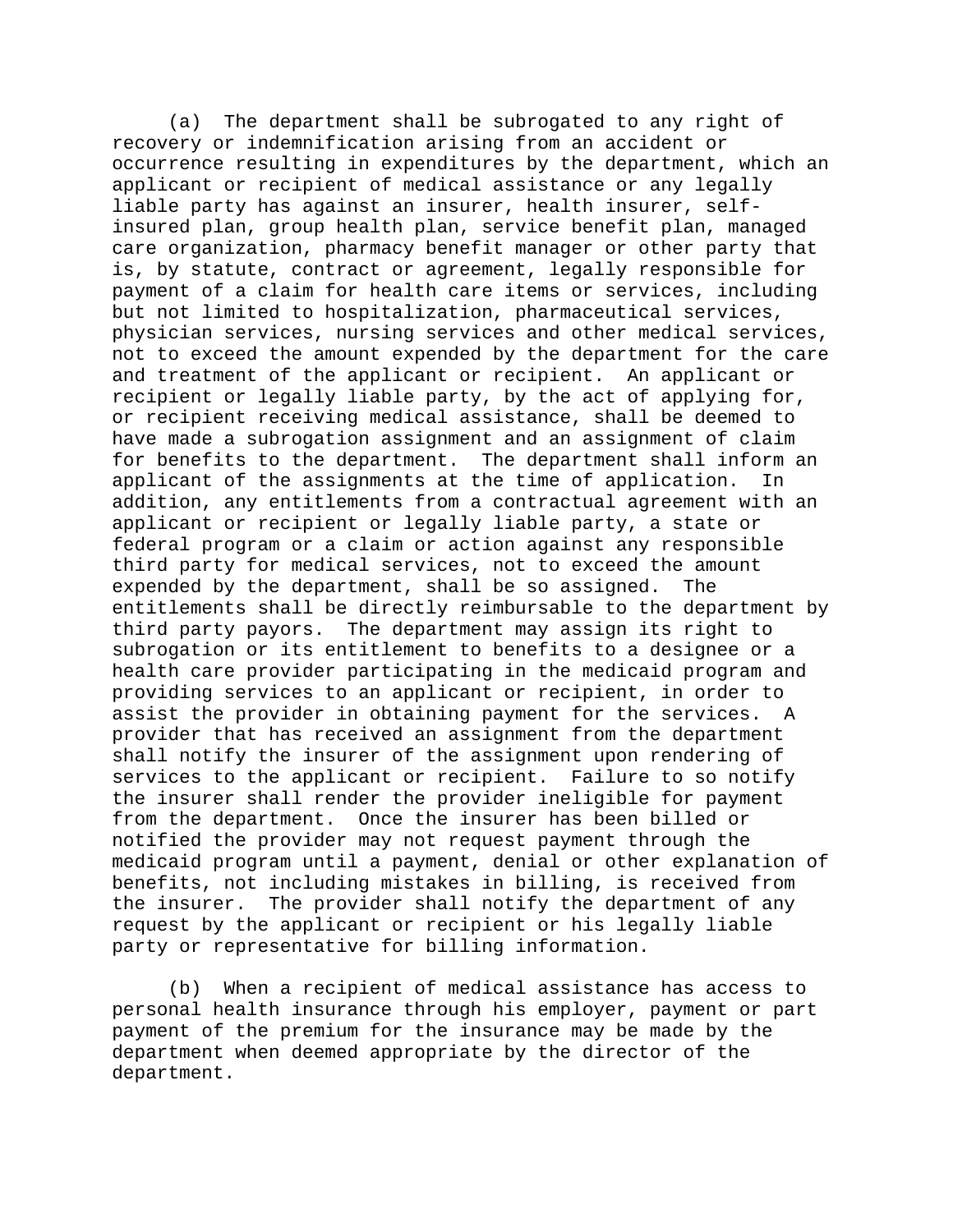(c) No individual accident policy, group accident policy, health policy, accident and health policy, medical expense policy or medical service plan contract, delivered, issued for delivery or renewed in this state on or after July 1, 1995, and no self-insured plan, managed care policy or plan, pharmacy benefit management plan or policy or other policy or plan issued by any other party that is, by statute, contract or agreement legally responsible for payment of a claim for items or services, delivered, issued for delivery or renewed in this state on or after July 1, 2007, shall contain any provision denying or limiting insurance benefits because services are rendered to an insured who is eligible for or who received medical assistance under this chapter. This section shall supersede any statutory provision to the contrary. No such policy, plan or contract, when enrolling an individual, shall take into account the individual's eligibility for medical assistance under this chapter. This subsection applies to all such policies, plans and contracts issued by any person including, but not limited to:

(i) An insurer;

(ii) A group health plan as defined in section 607(1) of the Employee Retirement Income Security Act of 1974;

(iii) A managed care organization, pharmacy benefit manager or other party that is, by statute, contract or agreement, legally responsible for payment of a claim for a health care item or service;

- (iv) An entity offering a service benefit plan;
- (v) A self-insured plan.

(d) Medicaid shall not pay for any services provided under this chapter if the individual eligible for medical assistance has coverage for the services under an accident or health insurance policy or other source.

(e) In addition to the separate requirements set forth in W.S. 42-4-205, all health insurers, including all self-insured plans, group health plans as defined in section 607(1) of the Employee Retirement Income Security Act of 1974, service benefit plans, managed care organizations, pharmacy benefit managers, or other parties that are, by statute, contract, or agreement, legally responsible for payment of a claim for a health care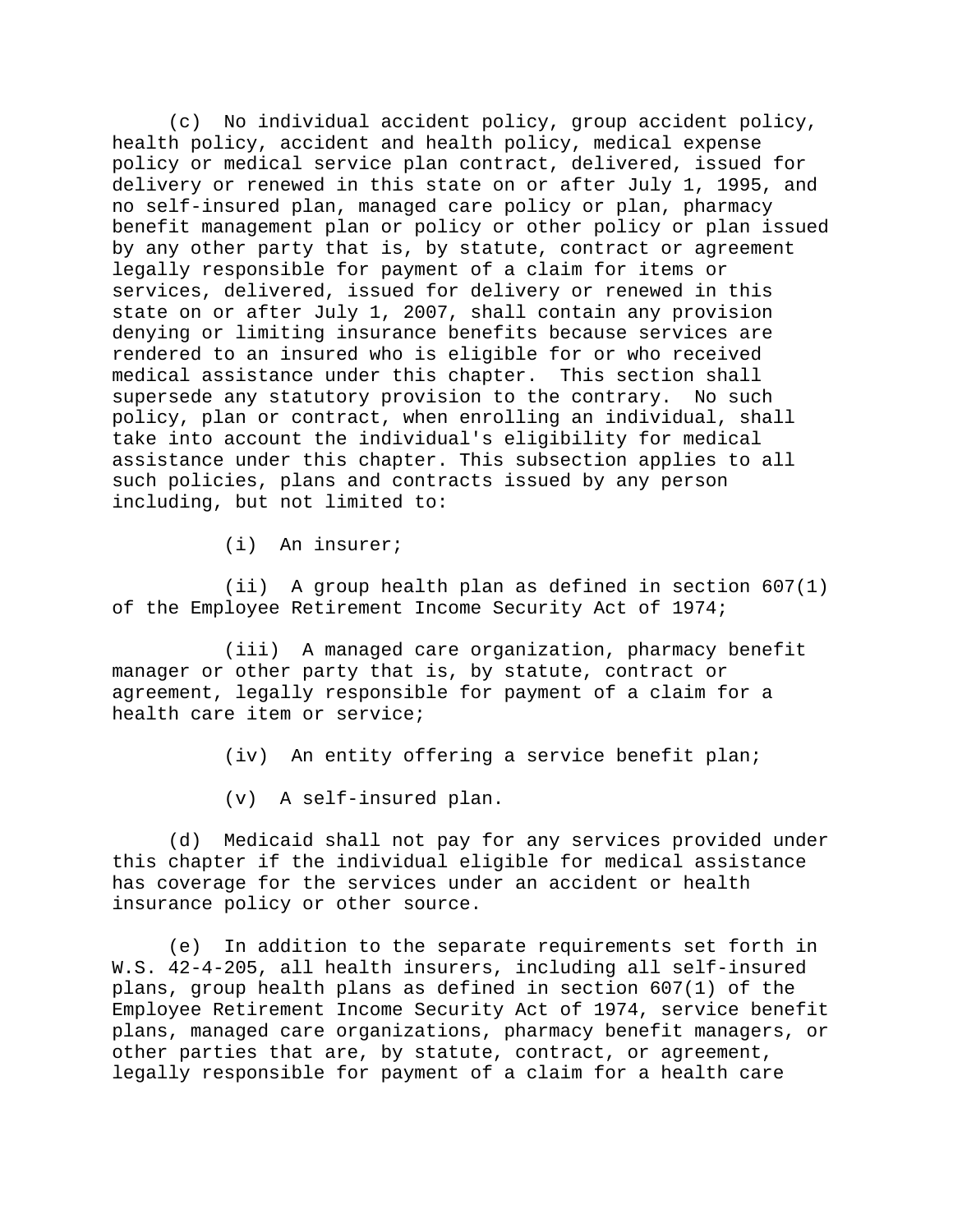item or service, shall agree, as a condition of doing business in the state of Wyoming, to:

(i) Provide, with respect to the individuals who are eligible for or are provided medical assistance by the department of health, information to determine the period during which the individual or the individuals' spouses or dependents may be or may have been covered by a health insurer and the nature of the coverage provided, including the name and address of the insurer and identifying number of the plan, in a manner prescribed by the secretary;

(ii) Accept the state's right of recovery and the assignment to the state of any right of an individual or other entity to payment from another party for an item or service for which payment has been made under the state plan;

(iii) Respond to any inquiry by the state regarding a claim for payment for any health care item or service that is submitted not later than three (3) years after the date of the provision of such health care item or service; and

(iv) Agree not to deny a claim submitted by the state solely on the basis of the date of submission of the claim, the type or format of the claim form or a failure to present proper documentation at the point of sale that is the basis of the claim, if:

(A) The claim is submitted by the state within the three (3) year period beginning on the date on which the item or service was furnished; and

(B) Any action by the state to enforce its rights with respect to the claim is commenced within six (6) years of the state's submission of the claim.

# **42-4-205. Insurance policy termination notification requirement.**

(a) With respect to cases for which there is an assignment in effect pursuant to W.S. 42-4-204:

(i) The department, upon receipt of the health coverage information, shall notify the obligor's insuring entity that the department shall be notified thirty (30) days prior to discontinuance of coverage;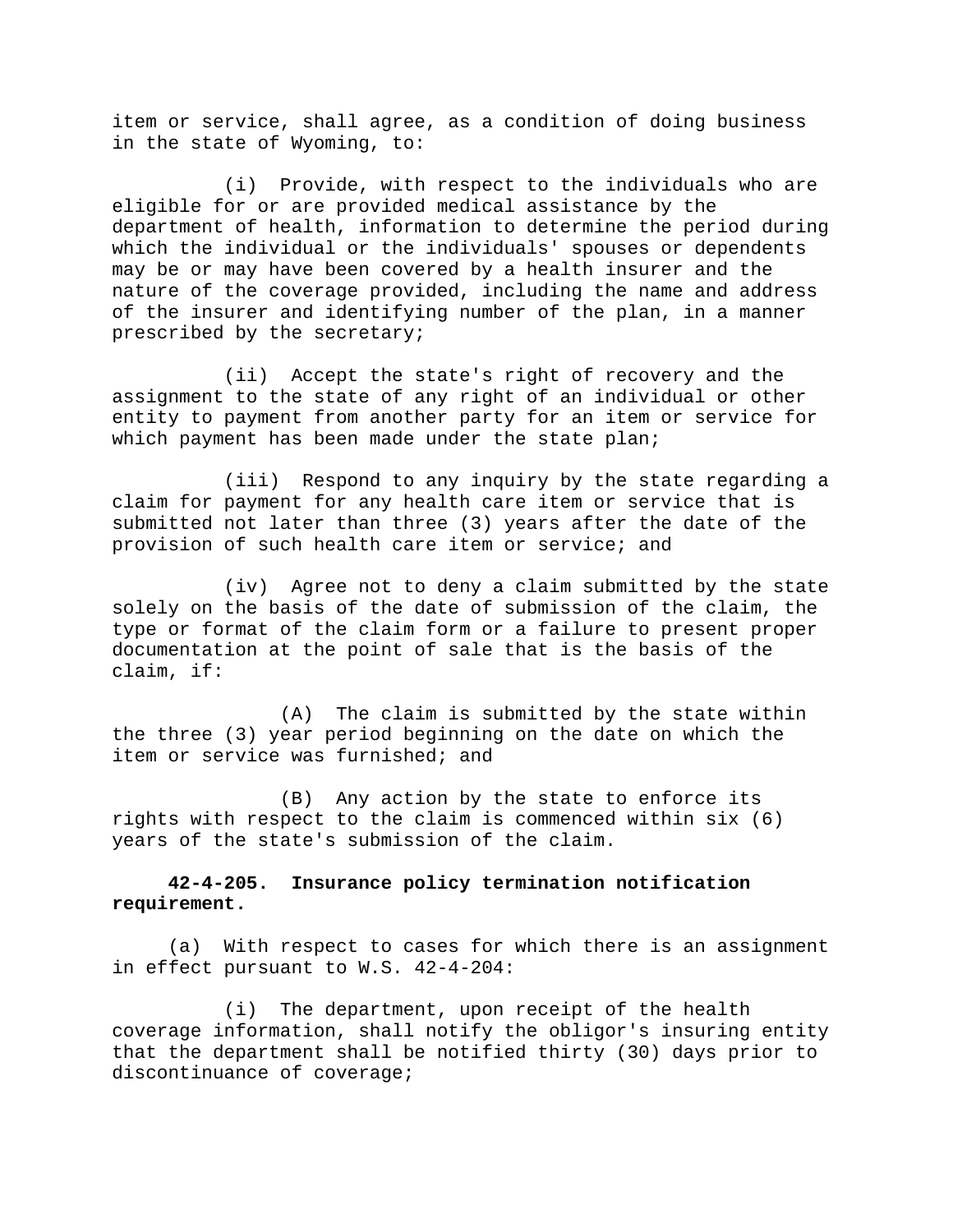(ii) Entities providing health insurance as defined in title 26 and health maintenance organizations and prepaid health clinics as defined in W.S. 26-34-102 shall upon request by the department, provide a list of insureds residing in the state and any records and information as necessary to accomplish the purpose of this section, unless the requirement results in an unreasonable burden;

(iii) The department and the insurance commissioner appointed pursuant to W.S. 26-2-102 shall enter into a cooperative agreement for requesting and obtaining information necessary to effect the purpose and objectives of this section;

(iv) The department shall only request information from the entity providing health insurance necessary to determine whether health insurance, as defined pursuant to title 26 or those health services provided pursuant to W.S. 26-34-102, are discontinued;

(v) The department, in consultation with the department of insurance, shall promulgate rules for the development and administration of the cooperative agreement. The rules shall include the following:

(A) A method for identifying those entities subject to furnishing information under the cooperative agreement;

(B) A method for furnishing requested information; and

(C) Procedures for requesting exemption from the cooperative agreement based on an unreasonable burden to the reporting entity.

(vi) If the department notifies the insurer that it has made payments to the provider, payment of benefits or notices of denial issued by the insurer shall be made directly to the department.

(b) Upon the department receiving notice from the obligor's insuring entity that the coverage is discontinued due to cancellation for any reasons, the department shall retain that information for use in enforcing any court order requiring the obligor to provide health insurance to the individuals stated in the court order.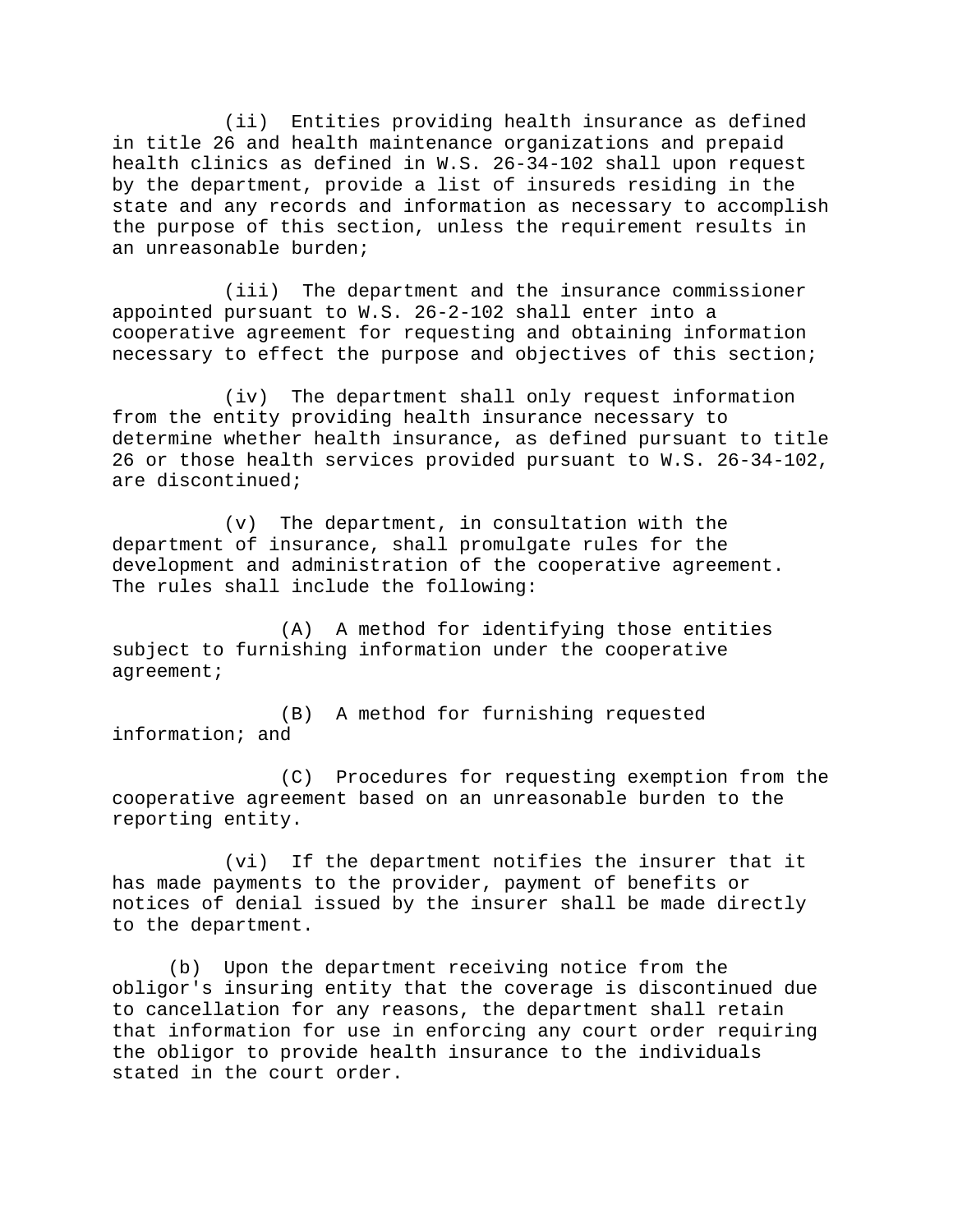#### **42-4-206. Claims against estates.**

(a) If an individual receives any medical assistance pursuant to this chapter, upon the individual's death, if single, or upon the death of the survivor of a married couple, either of whom received medical assistance, the total amount paid for medical assistance rendered for the individual or the spouse shall be filed by the department of health as a claim against the estate of the individual or the estate of the surviving spouse in the court having jurisdiction to probate the estate. A claim shall be filed if medical assistance was rendered for either person under one (1) of the following circumstances:

(i) The person was fifty-five (55) years of age or older when he received medical assistance; or

(ii) The person was an inpatient in a nursing facility, intermediate care facility for people with intellectual disability or other medical institution when he received medical assistance.

(b) The claim shall be considered an expense of the last illness of the decedent. Any statute of limitations which attempts to limit the department of health to recover for medical assistance provided pursuant to this chapter shall not apply to any claim made under this section for reimbursement for the medical assistance.

(c) The claim shall include only the total amount of medical assistance rendered after the individual attains fiftyfive (55) years of age or during a period of institutionalization as described in paragraph (a)(ii) of this section, and shall not include interest. A claim for medical assistance rendered for the predeceased spouse, against the estate of a surviving spouse who did not receive medical assistance, is limited to the value of the assets of the estate that were marital property or jointly owned property at any time during the marriage.

(d) If a decedent who was single, or who was the surviving spouse of a married couple, is survived by a child who has not attained twenty-one (21) years of age or is blind or permanently and totally disabled as defined by 42 U.S.C. § 1382c, no claim shall be filed against the estate.

(e) Repealed By Laws 2002, Ch. 39, § 2.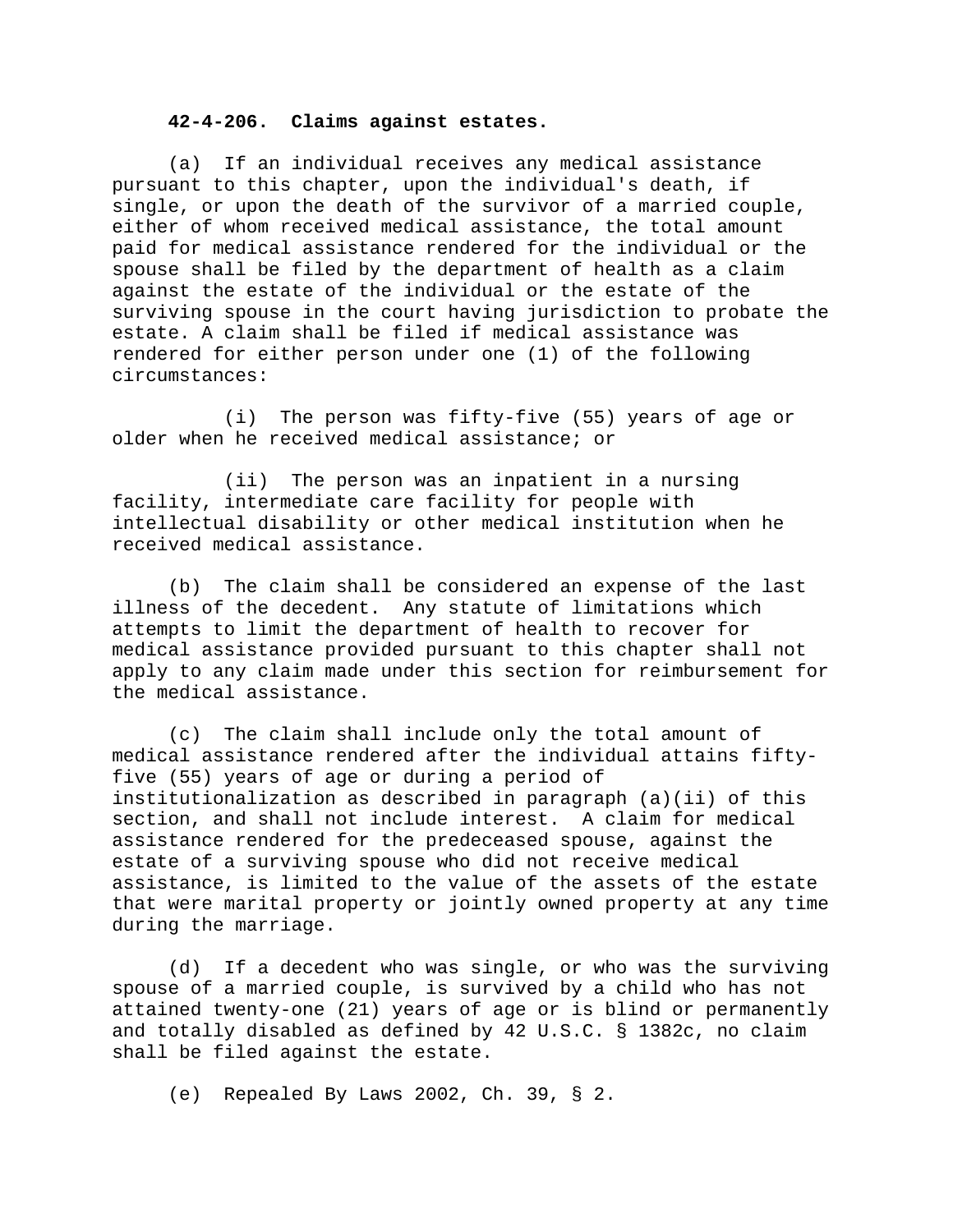(f) The department of health shall establish procedures, in accordance with standards specified by the secretary of health and human services, under which the department of health shall waive the application of this section if application would work an undue hardship on the basis of criteria established by the secretary.

(g) As used in this section:

(i) "Asset" means as defined under W.S.  $42 - 2 - 401(a)(i);$ 

(ii) "Estate" shall include all real and personal property and other assets included within the individual's estate, as defined for purposes of this state's probate law, and includes any other real and personal property and other assets in which the individual had any legal title or interest at the time of death to the extent of that interest, including such assets conveyed to a survivor, heir or assign of the deceased individual through joint tenancy, tenancy in common, survivorship, life estate, living trust or other arrangement.

# **42-4-207. Recovery of incorrect payments; recovery of correct payments; liens.**

(a) The department may through appropriate action recover any incorrect payment of medical assistance under this chapter on behalf of a recipient and may adjust any subsequent payment by an amount equal to the incorrect payment. Any recovery shall be prorated to the federal government in proportion to the amount it contributed for medical assistance rendered.

(b) In addition to subsection (a) of this section and subject to a court order for recovery, the department may file a lien upon all real and personal property of the recipient for the incorrect payment of medical assistance on his behalf.

(c) The department may file a pre-death lien upon real property of an individual for medical assistance correctly paid under this chapter to an individual:

(i) Who is an inpatient in a nursing facility, intermediate care facility for people with intellectual disability, or other medical institution; and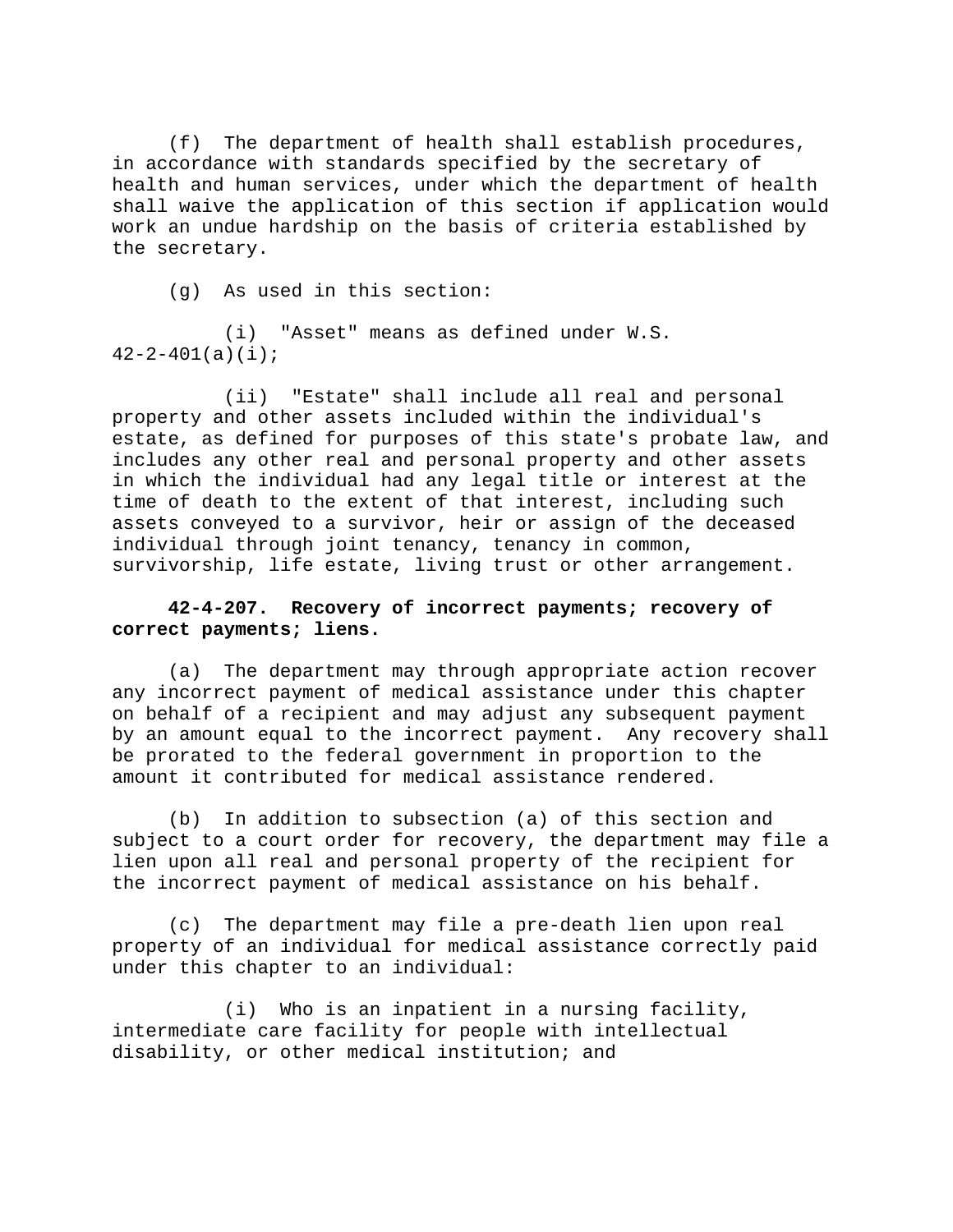(ii) With respect to whom the department determines, after notice and opportunity for a hearing, cannot reasonably be expected to be discharged from the medical institution and to return home.

(d) No lien may be imposed under subsection (c) of this section on an individual's home if any of the following persons are lawfully residing in the home:

(i) The spouse of the individual;

(ii) The individual's child who is under age twenty-one (21), or is blind or disabled as defined in 42 U.S.C. 1382c; or

(iii) A sibling of the individual, who has an equity interest in the home and who was residing in the home for a period of at least one (1) year immediately before the date of the individual's admission to the medical institution.

(e) No lien imposed under subsection (c) of this section shall be subject to recovery if any of the following persons are lawfully residing in the home on a continuous basis since the date of the individual's admission to the facility or institution:

(i) A sibling of the individual who was residing in the individual's home for a period of at least one (1) year immediately before the date of the individual's admission to the facility or institution;

(ii) A child of the individual who was residing in the individual's home for a period of at least two (2) years immediately before the date of the individual's admission to the facility or institution, and who establishes by a preponderance of the evidence that he provided care to the individual which permitted the individual to reside at home rather than in a facility or institution.

(f) Any lien imposed with respect to an individual pursuant to subsection (c) of this section shall dissolve upon that individual's discharge from the medical institution and return home.

(g) Nothing in this section shall require an applicant for medical assistance under this chapter to enter into agreement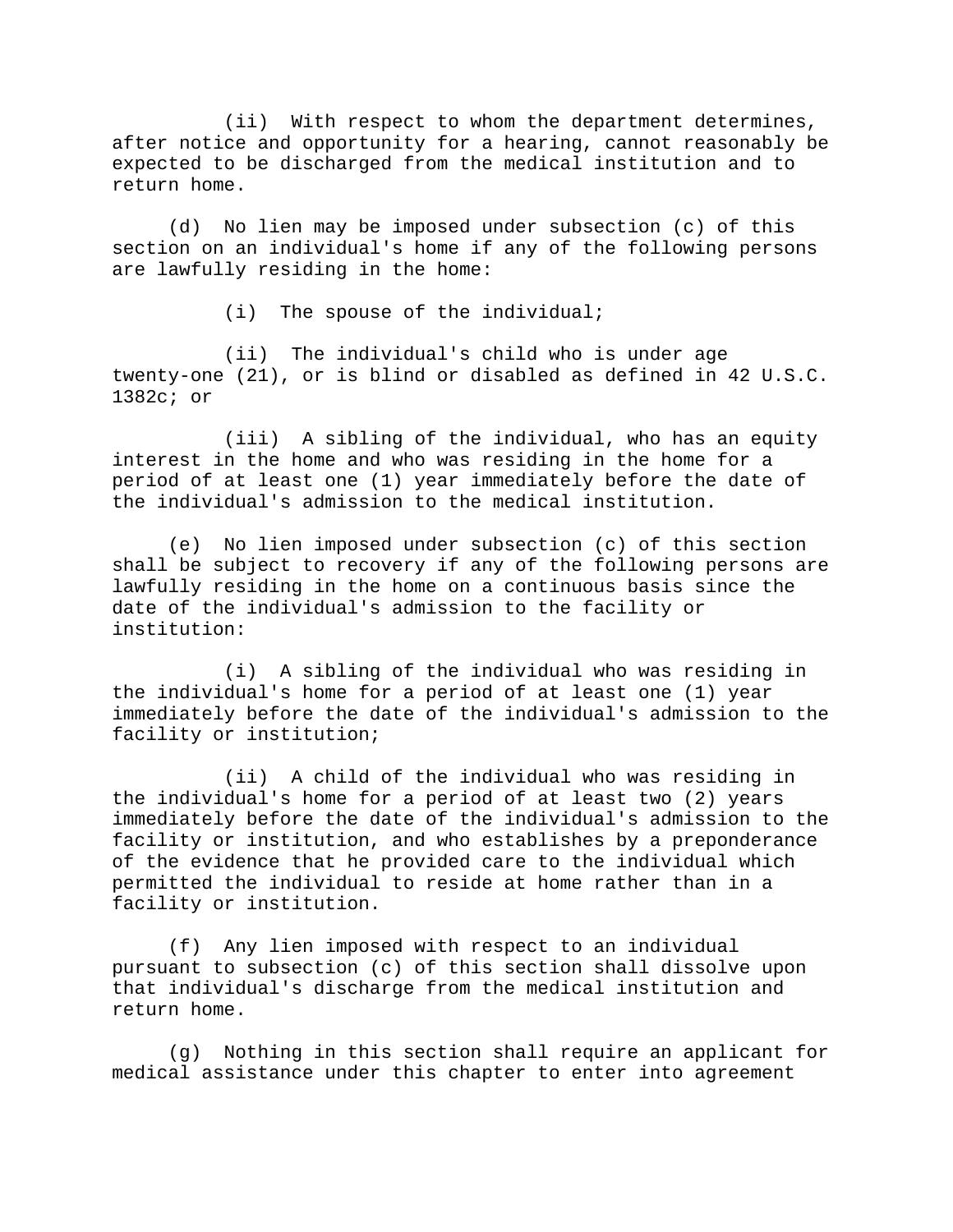for a lien upon his real and personal property for the payment of medical assistance on his behalf.

(h) Upon sale of the property on which a lien has been imposed pursuant to subsection (c) or (j) of this section, the department shall seek recovery of the amount stated in its lien. Transfers of real or personal property on or after the look-back dates defined in 42 U.S.C. § 1396p by recipients of medical assistance under this chapter, or their spouses, without adequate consideration are voidable and may be set aside by an action in district court.

(j) The department may file a lien against the property of any estate, as defined in W.S.  $42-4-206(q)$ , of a deceased recipient for the amount of medical assistance provided while the recipient was fifty-five (55) years of age or older or while the recipient was an inpatient in a nursing facility, intermediate care facility for people with intellectual disability or other medical institution. The department shall perfect this lien by filing a notice in the county in which the real property exists. The department may file an amended lien prior to the entry of the final order closing the estate.

(k) The department may file a lien upon real property pursuant to W.S. 2-18-103(g) upon the death of the grantor. The department may file such lien regardless of whether the grantee applied for a certificate of clearance pursuant to W.S. 2-18-103(n) or filed an affidavit to establish the death of the grantor pursuant to W.S. 34-11-101.

#### **42-4-208. Recovery for cost of health care.**

(a) The department, to the extent necessary to reimburse its costs, shall be entitled to recover from any parent who:

(i) Is required by court or administrative order to provide coverage of the cost of health services to a child eligible for medical assistance under this act; and

(ii) Has received payment from a third party for the costs of such services but has not used the payments to reimburse either the other parent or guardian of the child or the provider of the services.

(b) The department shall be entitled to enforce any judgment entered pursuant to this section by garnishment or any other available statutory remedy.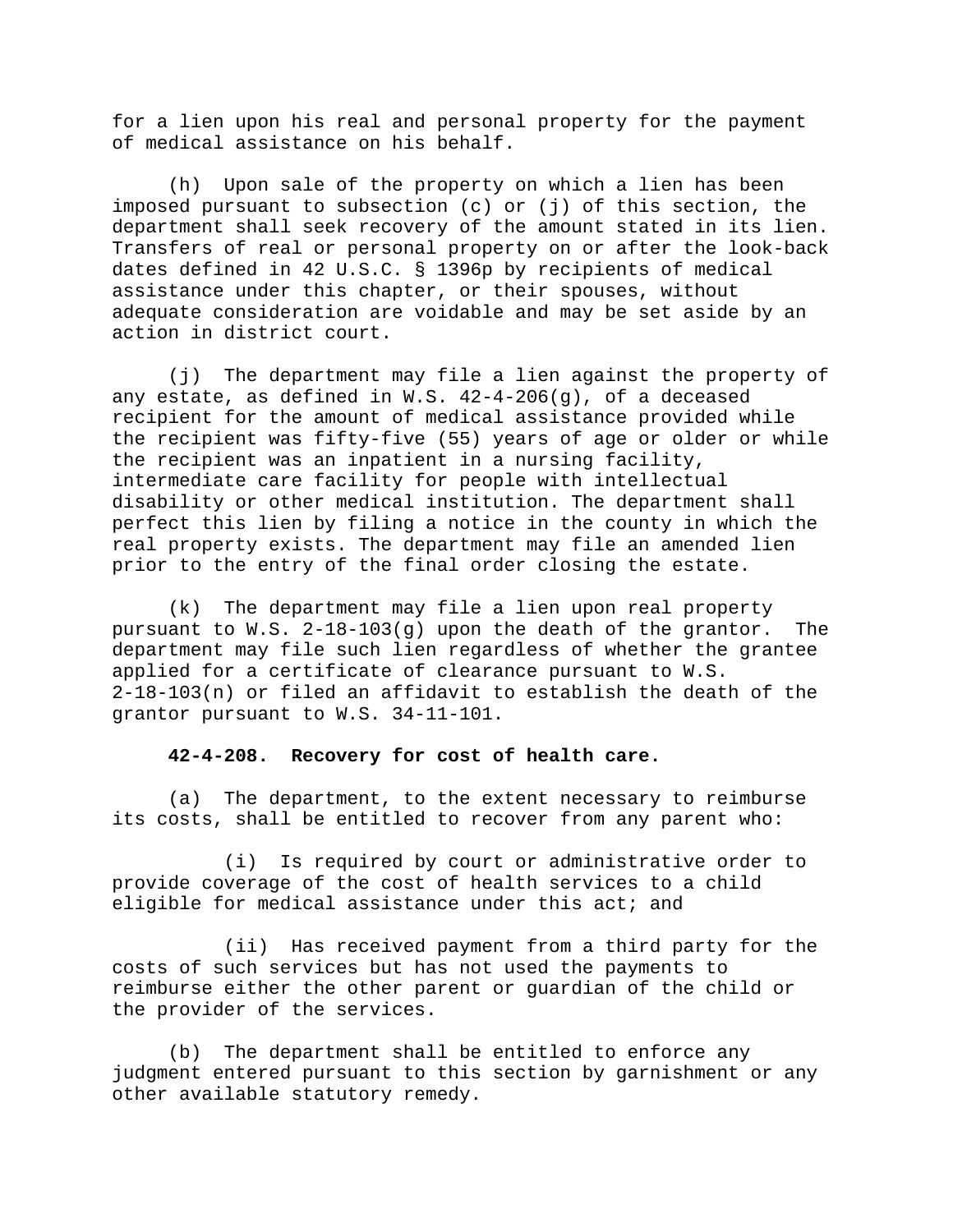(c) Claims for current and past due child support shall take priority over claims made under this section.

ARTICLE 3 - FALSE MEDICAID CLAIMS

#### **42-4-301. Short title.**

This act shall be known and may be cited as the "Wyoming Medicaid False Claims Act."

## **42-4-302. Definitions.**

(a) As used in this act:

(i) "Claim" means any request or demand under the Medicaid program, whether under a contract or otherwise, for money, property or services that:

(A) Is presented to an officer, employee or agent of the state or a political subdivision of the state; or

(B) Is made to a contractor, grantee or other recipient, if the money or property is to be spent or used on the state's behalf or to advance a state program or interest, and if the state provides or has provided any portion of the money or property requested or demanded.

(ii) "Material statement" means a statement that affects the payment or receipt of money or property;

(iii) "This act" means W.S. 42-4-301 through  $42 - 4 - 306$ .

# **42-4-303. Acts subjecting person to treble damages; costs and civil penalties; exceptions.**

(a) Except as provided in subsection (c) of this section, any person who commits any of the following acts in relation to the Wyoming Medicaid program shall be liable to the state for three (3) times the amount of damages which the state sustains because of the act of that person. A person who commits any of the following acts shall also be liable to the state for the costs of a civil action brought to recover any penalties or damages provided in this subsection, and shall be liable to the state for a civil penalty of not less than one thousand dollars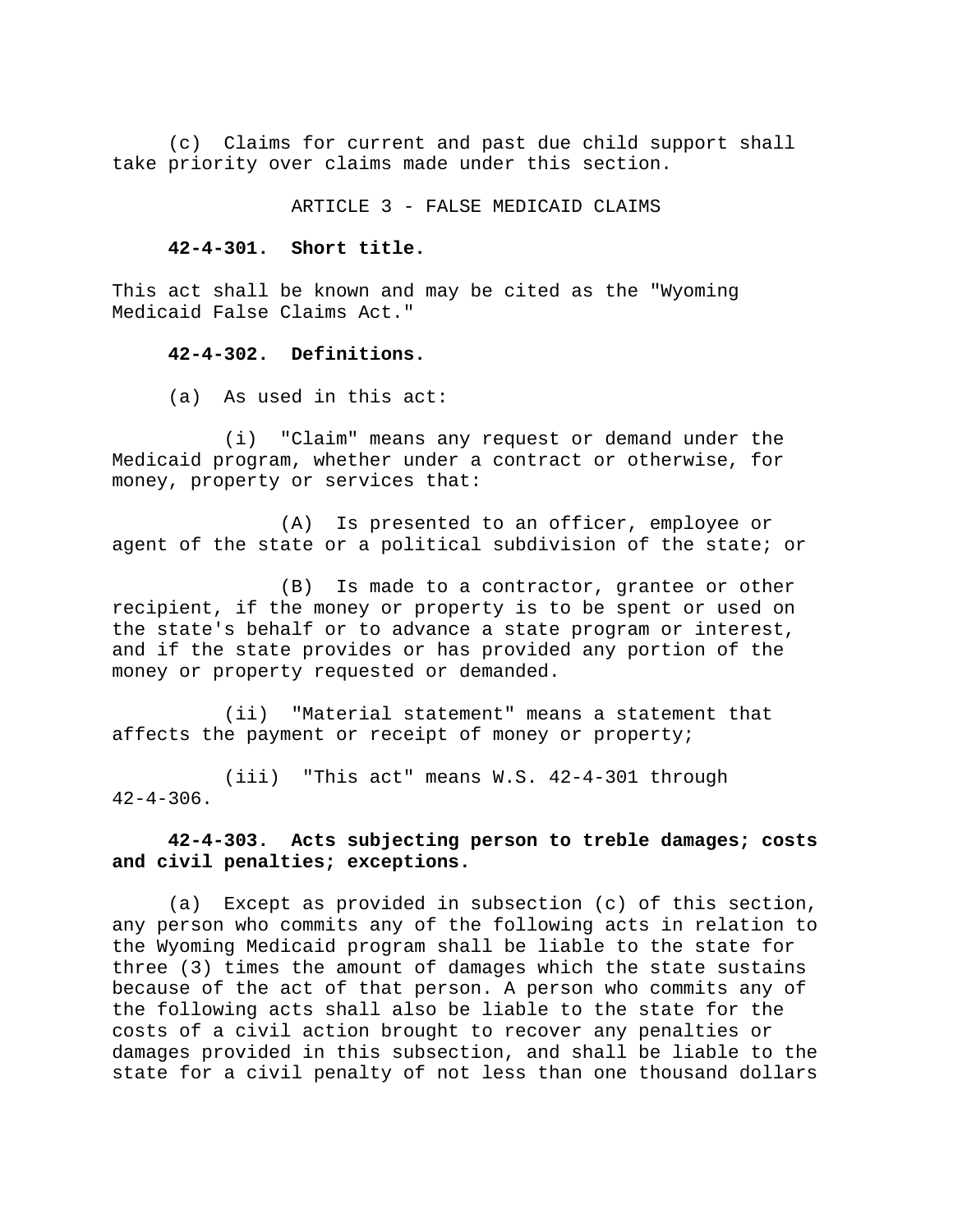(\$1,000.00) and not more than ten thousand dollars (\$10,000.00) for each violation:

(i) Knowingly presents or causes to be presented a false or fraudulent claim for payment or approval;

(ii) Knowingly makes, uses or causes to be made or used, a false record or statement material to a false or fraudulent claim;

(iii) Is a beneficiary of an inadvertent submission of a false claim to any employee, officer or agent of the state or a political subdivision of the state, or to any contractor, grantee or other recipient of state funds or funds of any political subdivision of the state, who subsequently discovers the falsity of the claim and fails to disclose the false claim and make satisfactory arrangements for repayment to the state or affected political subdivision within ninety (90) days after discovery of the false claim;

(iv) Conspires to commit a violation of paragraph (i), (ii) or (iii) of this subsection.

(b) Notwithstanding subsection (a) of this section, the court may assess not more than two (2) times the amount of damages which the state sustains because of the act in violation of subsection (a) of this section, and no civil penalty, if the court finds all of the following:

(i) The person committing the violation furnished officials of the state who are responsible for investigating false claims violations with all information known to that person about the violation within forty-five (45) days after the information is requested; and

(ii) The person has substantially cooperated with any investigation by the state.

(c) The provisions of subsections (a) and (b) of this section shall not apply to a recipient as defined by W.S. 42-1-101(a)(v). Any recipient who knowingly:

(i) Presents or causes to be presented a false or fraudulent claim shall be liable to the state for the amount of damages which the state sustains because of the claim and shall be liable for a civil penalty of not more than one thousand dollars (\$1,000.00);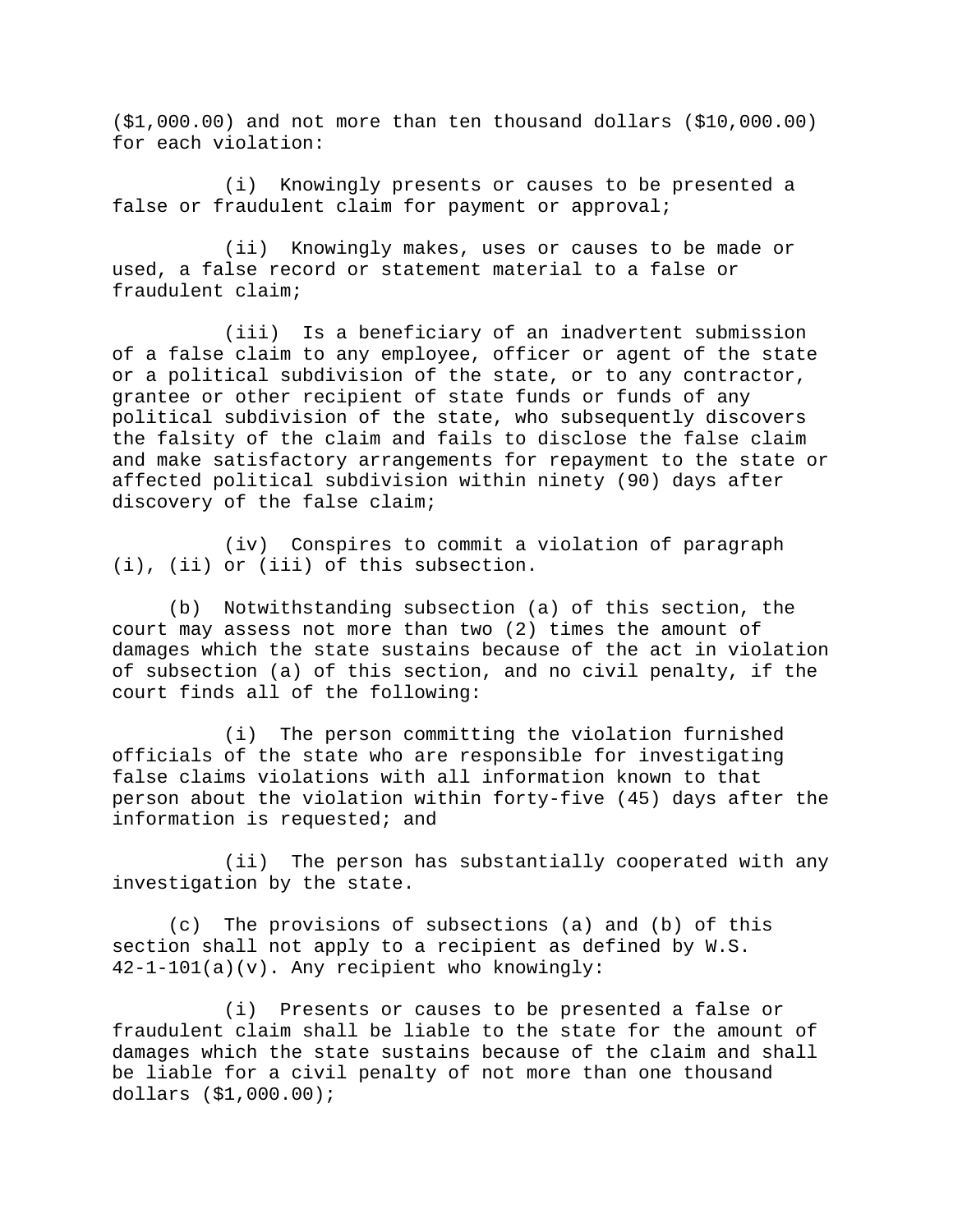(ii) Violates paragraph (i) of this subsection a second or subsequent time shall be liable to the state for three (3) times the amount of damages which the state sustains because of the claim and shall be liable for a civil penalty of not more than one thousand dollars (\$1,000.00).

# **42-4-304. Investigations and prosecutions; powers of prosecuting authority; remedies for retaliation; venue; no private right of action.**

(a) The Medicaid fraud control unit created by W.S. 42-4- 403 or a district attorney may investigate alleged violations of W.S. 42-4-303(a) and (c). If the Medicaid fraud control unit or district attorney finds that a person has violated or is violating W.S. 42-4-303(a) or (c), the unit or district attorney may bring a civil action under this section against that person.

(b) Any employee, contractor or agent of a person being investigated for a violation of W.S. 42-4-303(a) shall be entitled to recover all economic damages suffered if that employee, contractor or agent is discharged, demoted, suspended, threatened, harassed or in any other manner retaliated against in the terms and conditions of employment because of lawful acts taken in good faith by the employee or others in an action reported, filed or investigated under this act. An action by an employee, contractor or agent under this subsection shall not be brought more than three (3) years after the date when the retaliation occurred. A person may bring an action in the appropriate district court for the relief provided in this subsection. This subsection shall not otherwise be construed to create a private cause of action for violations of this act and is limited to the remedies expressly created by this subsection related to employment retaliation.

(c) Except as provided in subsection (b) of this section, any action under this act may be brought in the district court of any county in which the defendant, or any of them, resides. If the defendant is not a resident of the state of Wyoming, the action shall be brought in the first judicial district court in Laramie County.

(d) Except as provided in subsection (b) of this section, nothing in this act shall be construed to create a private cause of action.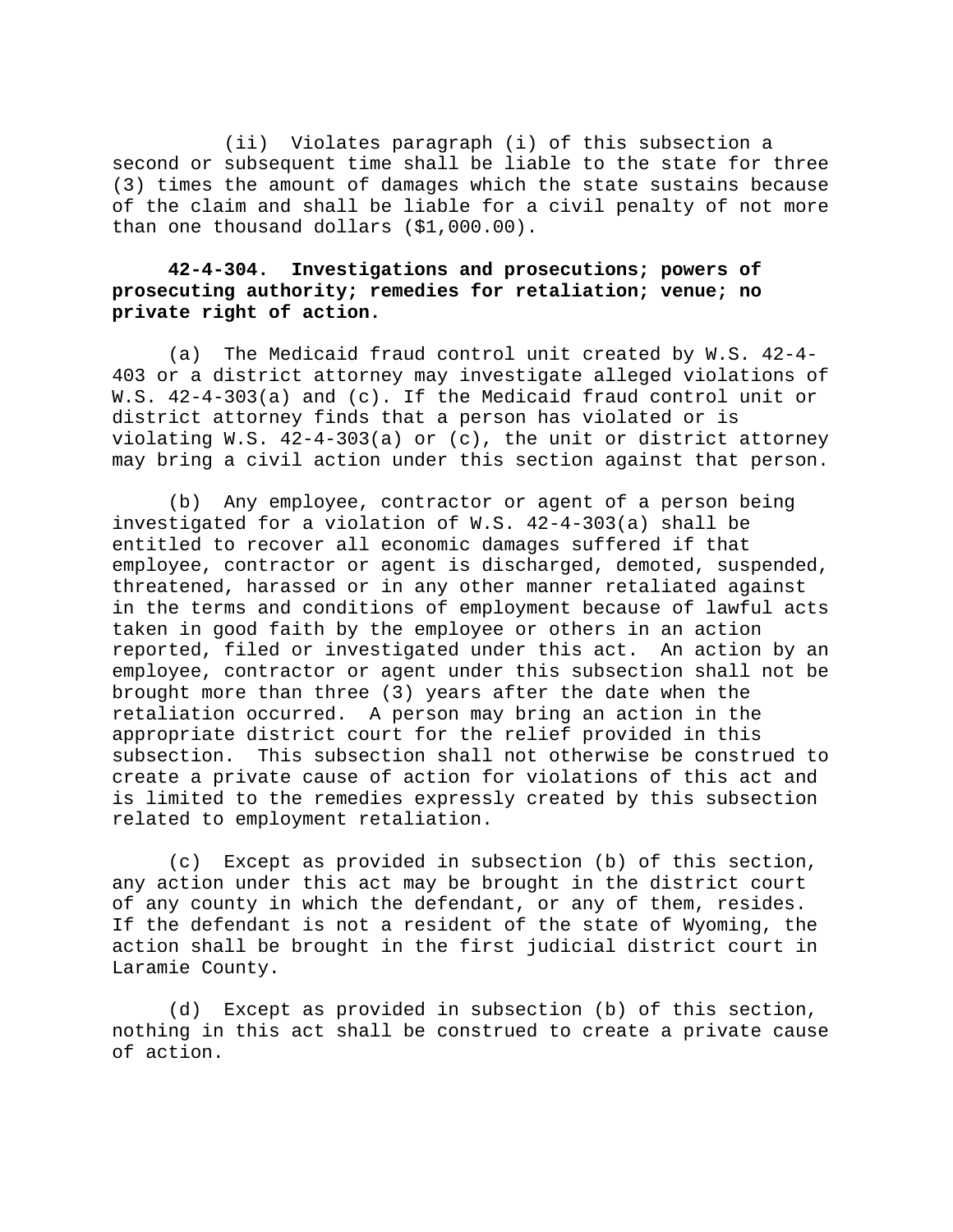(e) The remedies provided in this act are separate from and additional to any remedies available under the State Government Fraud Reduction Act.

# **42-4-305. Limitation of actions; retroactivity; burden of proof.**

(a) A civil action under W.S. 42-4-304(a) shall not be brought more than six (6) years after the date on which the violation was committed or more than three (3) years after the date when facts material to the right of action are known or reasonably should have been known by the official of the state charged with responsibility to act in the circumstances, whichever occurs last, provided that in no event shall a civil action be brought more than seven (7) years after the date on which the violation is committed.

(b) In any action brought under W.S. 42-4-304(a), the state shall be required to prove all essential elements of the cause of action, including damages, by clear and convincing evidence.

(c) Notwithstanding any other provision of law, a guilty verdict rendered in a criminal proceeding charging false statements or fraud is admissible in any civil action which involves the same transaction as in the criminal proceeding and which is brought under W.S. 42-4-304.

# **42-4-306. Remedies under other laws; liberality of construction; joint and several liability.**

(a) The provisions of this act are not exclusive, and the remedies provided for in this act shall be in addition to any other remedies provided for in any other law or available under common law.

(b) Liability pursuant to this act is joint and several for any violation done by two (2) or more persons.

ARTICLE 4 - MEDICAID FRAUD CONTROL

## **42-4-401. Short title.**

This act may be cited as the "Wyoming Medicaid Fraud Control Act".

**42-4-402. Definitions.**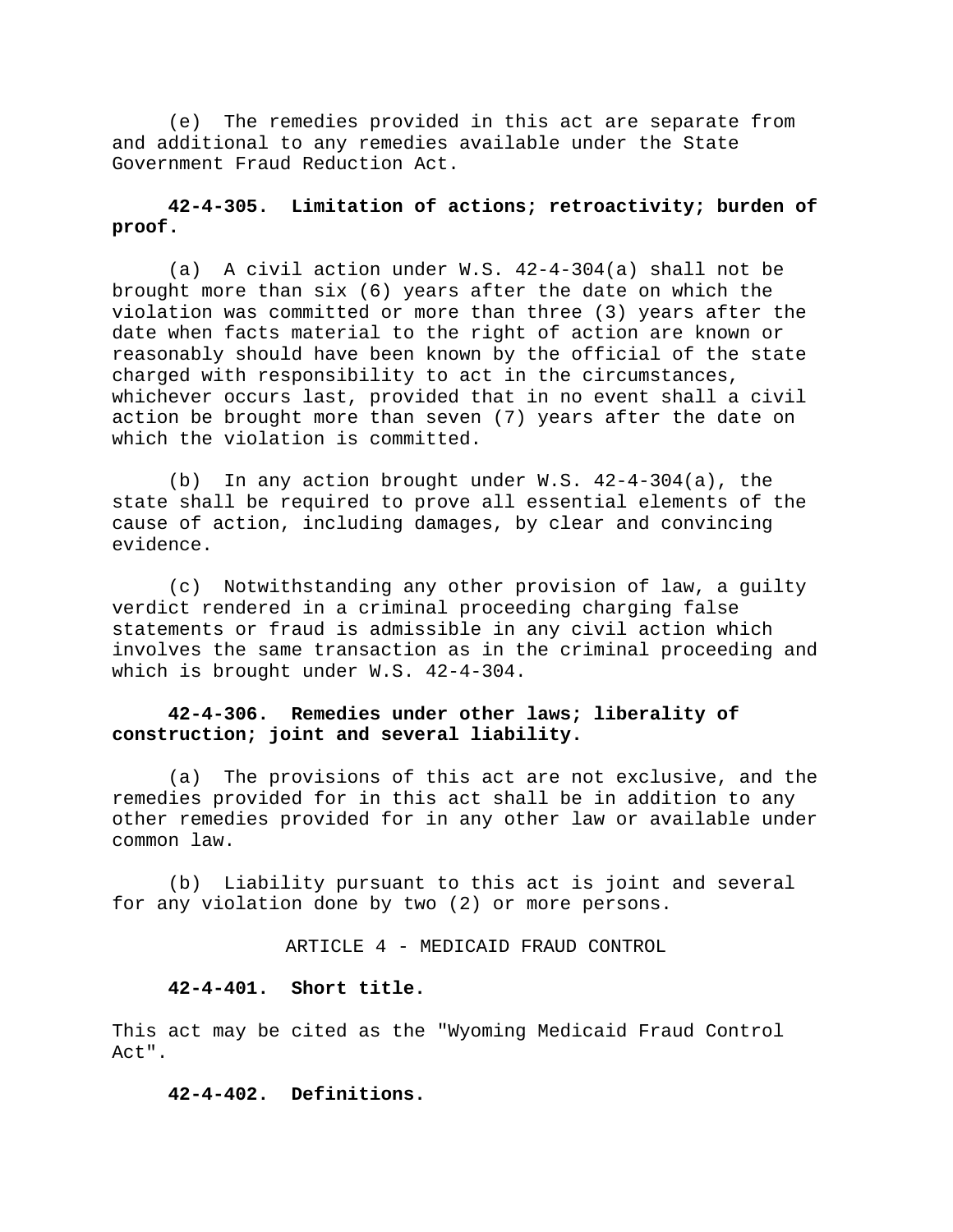(a) As used in this act:

(i) "Claim" means as defined in W.S.  $42-4-302(a)(i)$ ;

(ii) "Provider" means a person who furnishes services or supplies for which payment is claimed under Medicaid;

(iii) "Record" means information in physical or electronic form relating to:

(A) The treatment or care of any patient;

(B) A service or supply provided to a Medicaid recipient;

(C) Rates paid for a service or supply;

(D) Any other information required to be kept by rule of the Medicaid program.

(iv) "Unit" means the Medicaid fraud control unit created by this act to investigate and prosecute fraud, waste, abuse, bribery, kickback and related cases under Medicaid;

(v) "This act" means W.S. 42-4-401 through 42-4-412.

## **42-4-403. Medicaid fraud control unit created; duties.**

(a) The Medicaid fraud control unit is recognized and continued in existence within the office of the attorney general. The unit shall conduct a statewide program for investigating and prosecuting violations of all applicable state laws pertaining to fraud in the administration of the Medicaid program and the provision of services or supplies, or the activities of providers of services or supplies, under the state Medicaid plan. The unit may also conduct criminal investigations and prosecutions relating to patient abuse, neglect, exploitation and other violations of law, if the violation is primarily connected to Medicaid.

(b) The office of the attorney general shall employ attorneys, auditors, agents and other personnel which are necessary to carry out the duties specified in this act in an effective and efficient manner. Agents employed under this subsection shall have the qualifications and powers of an agent under W.S. 9-1-611(b)(i).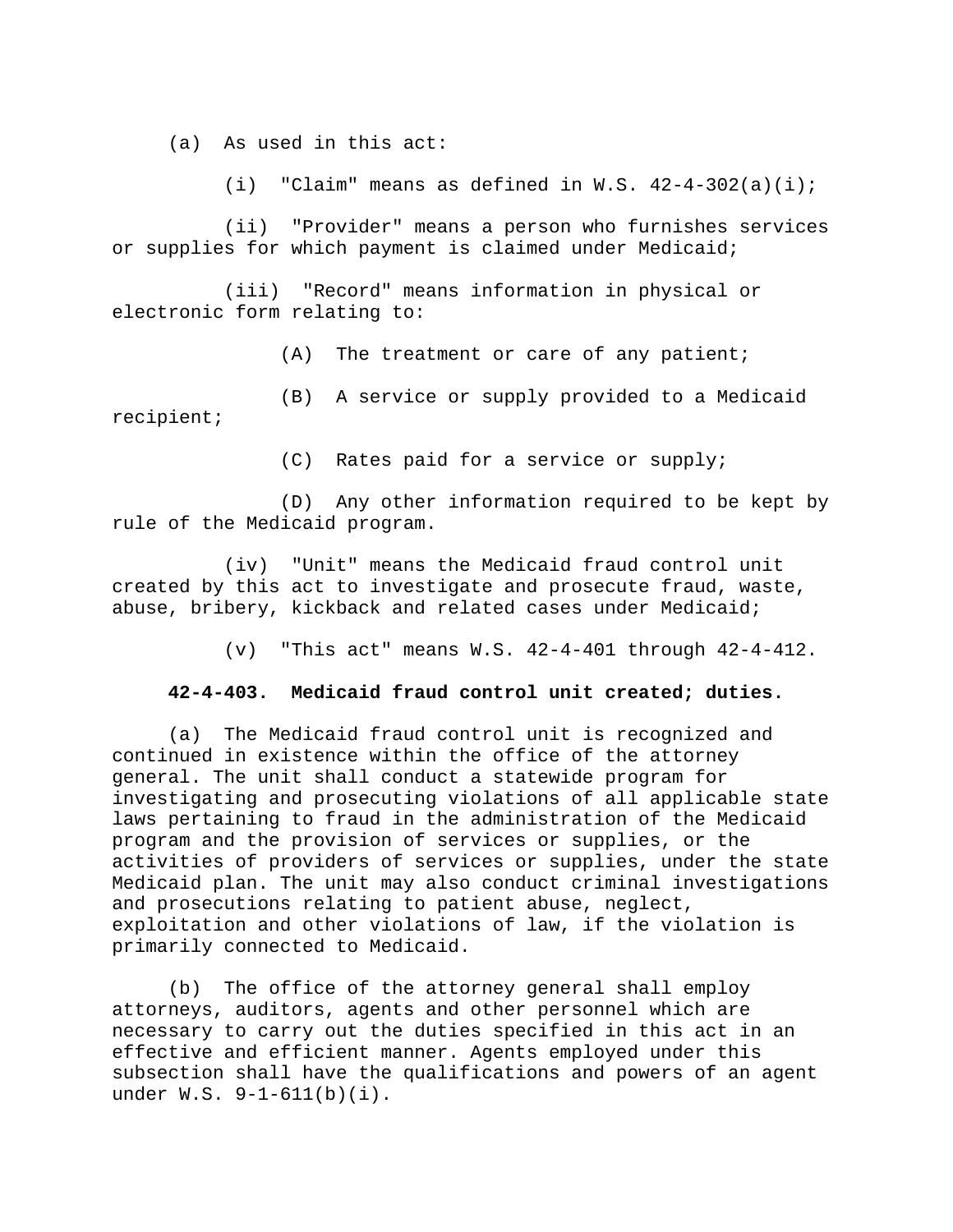(c) The unit may file criminal charges without consultation with another person or entity outside the office of the attorney general. Before the filing of criminal charges under this act, the unit may consult with the district attorney of the judicial district in which the prosecution would take place. If the district attorney, after consultation, concurs with the decision to file criminal charges, the unit may refer the case to the district attorney. A district attorney may request that the unit assign an attorney to assist with prosecution under this act.

## **42-4-404. Access to records.**

(a) Notwithstanding any other provision of law, the unit shall have full access to all records held by a provider or by another person or entity acting on the provider's behalf, if the unit determines that such information is material to its duties under this act. A provider, or another person or entity acting on the provider's behalf, shall promptly comply with a request from the unit for access to records.

(b) The unit shall avoid disclosure of personally identifiable information concerning any patient received in the course of an investigation, except as authorized by this section. The unit may transmit personally identifiable information to authorized persons, consistent with federal law, including governmental entities responsible for oversight of the health care system, benefit programs or the regulation of health care facilities or health care providers. The unit may also disclose information under this section as otherwise permitted or required by law.

(c) No provider or other person or entity holding records required to be made available to the unit under this section may refuse to provide access on the basis that release would violate any right of privacy, privilege against disclosure or use or any other grounds for nondisclosure.

(d) Nothing in this section shall be interpreted to limit the authority of the unit to use other legal processes to conduct investigations and prosecutions authorized by this act or other provisions of law.

# **42-4-405. Reporting to unit.**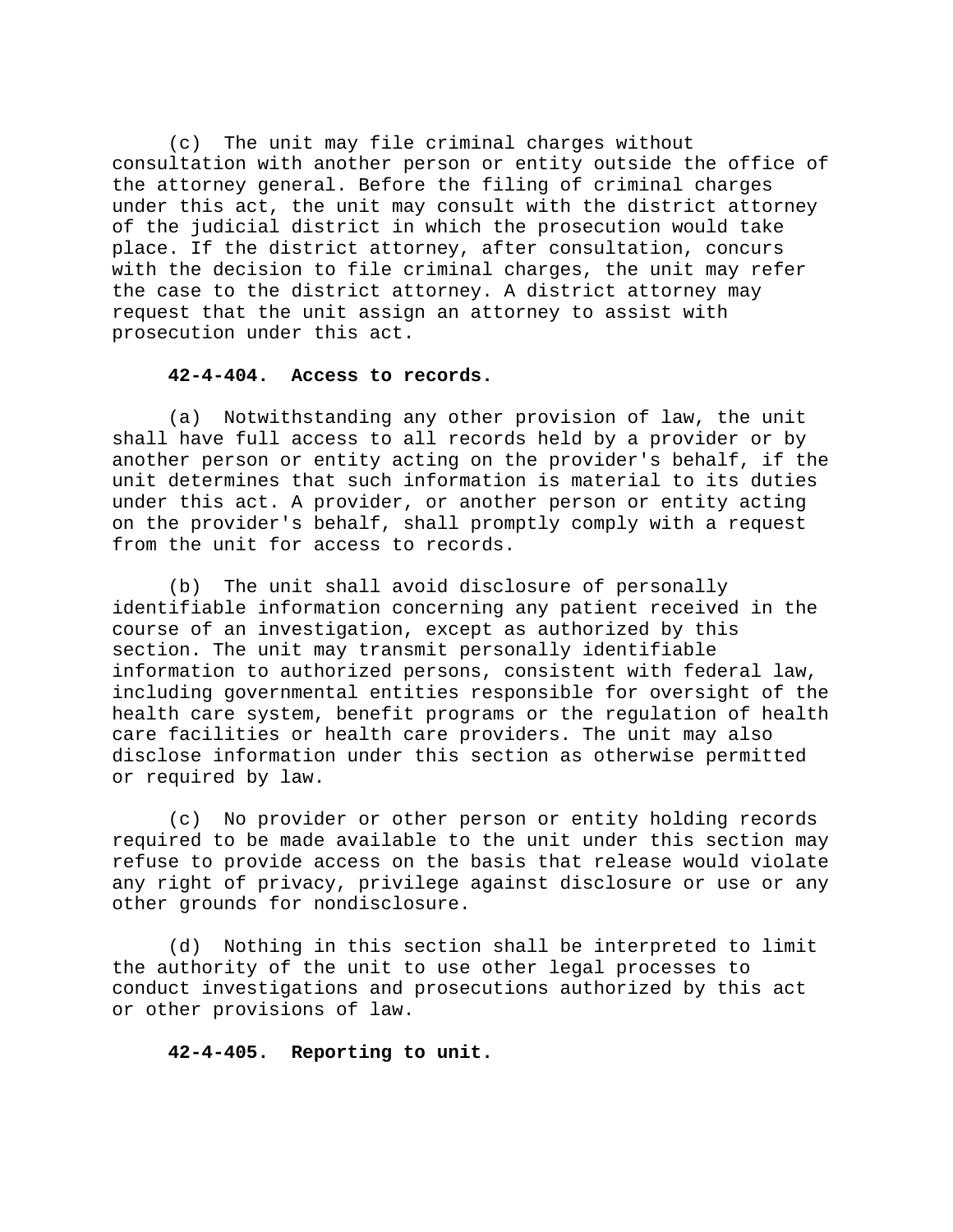The department of health, department of family services, health care licensing boards, state agencies and the agents, contractors and subcontractors of these entities shall refer to the unit all cases where reasonable cause likely exists that fraud, waste, abuse, bribery or kickbacks relating to Medicaid has occurred, is occurring or will occur, as well as suspected cases of patient abuse, neglect or exploitation under Medicaid.

#### **42-4-406. Fraud and false statements; criminal penalty.**

(a) In relation to the delivery of or payment for services or supplies under Medicaid, a person shall not knowingly, in whole or in part:

(i) Make or cause to be made a false or fraudulent claim;

(ii) Deliberately conceal a material fact;

(iii) Make or cause to be made a false statement or misrepresentation which will be used by another person;

(iv) Execute a scheme or artifice to commit fraud.

(b) A person who violates subsection (a) of this section is guilty of:

(i) A misdemeanor punishable by imprisonment of not more than six (6) months, a fine of not more than seven hundred fifty dollars (\$750.00), or both, if the amount of the claims for services or supplies under Medicaid is less than one thousand dollars (\$1,000.00); or

(ii) A felony punishable by imprisonment for not more than ten (10) years, a fine of not more than ten thousand dollars (\$10,000.00), or both, if the amount of the claims for services or supplies under Medicaid is one thousand dollars (\$1,000.00) or more.

(c) The department of health shall ensure that the following documents contain a statement, under penalty of perjury and signed by the responsible provider, that all matters stated therein are true and accurate:

(i) An application to become a Medicaid provider;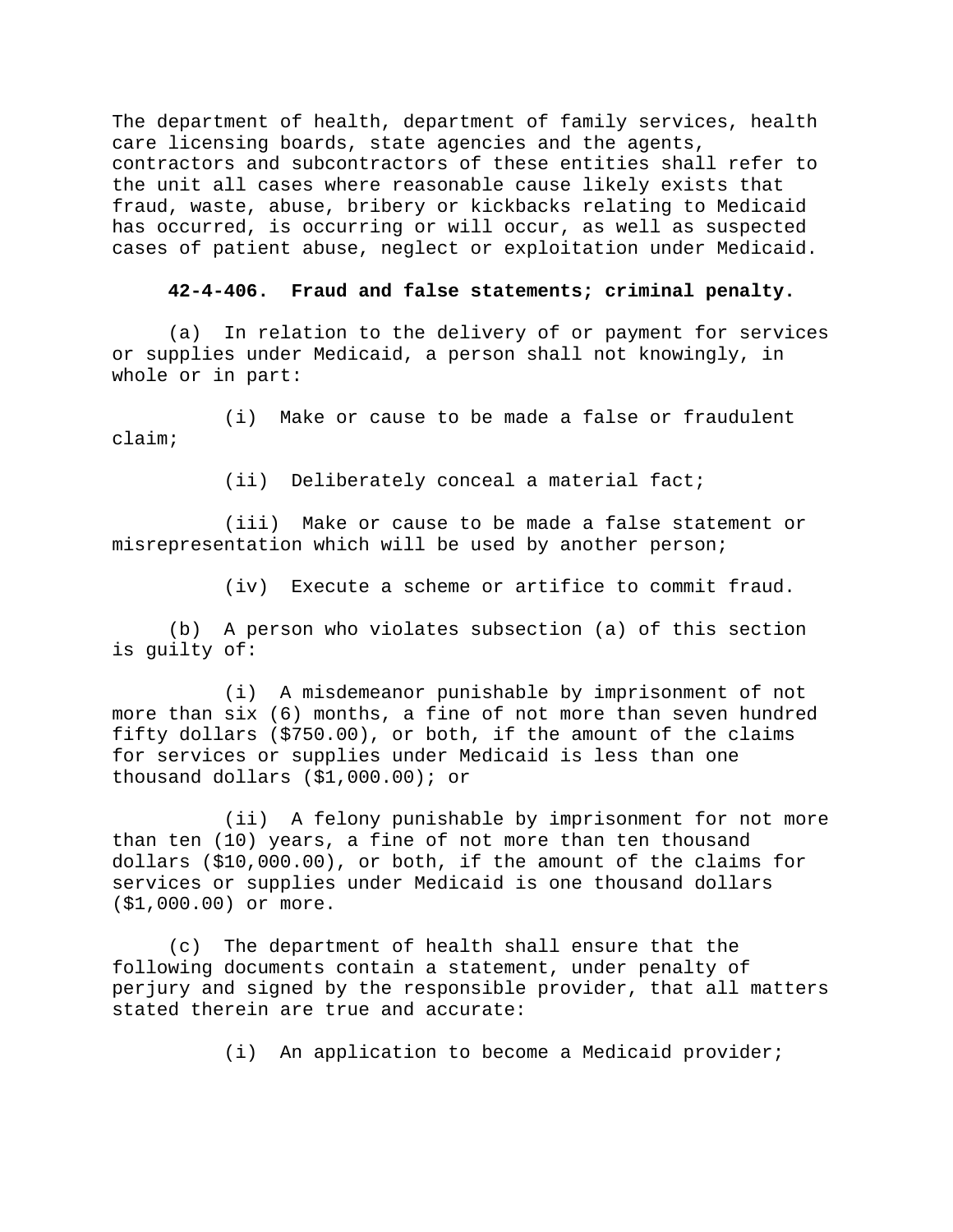(ii) All reports stating income or expenses upon which rates of payment by the department of health may be based; and

(iii) Each invoice for payment of a service or supply provided to a person eligible for Medicaid.

(d) A person commits perjury if the person signs or submits, or causes to be signed or submitted a statement under subsection (c) of this section, knowing that the application, report or invoice contains information that is false, in whole or in part. Perjury under this subsection shall be punished as specified in W.S. 6-5-301(b).

**42-4-407. Kickbacks, bribes, undisclosed payments, referral fees and illegal copayments; criminal penalty; exception.** 

(a) A person shall not knowingly, in whole or in part:

(i) Act on behalf of a provider to purchase or lease a service or supply for which payment may be made, in whole or in part, under Medicaid and then solicit or accept anything of additional value in connection with the purchase or lease;

(ii) Sell or lease to a provider a service or supply for which payment may be made, in whole or in part, under Medicaid, and offer, transfer or pay anything of additional value in connection with the sale or lease;

(iii) Refer an individual to a provider for the provision of a service or supply for which payment may be made, in whole or in part, under Medicaid, and solicit or accept anything of value in connection with the referral;

(iv) Act on behalf of a provider to charge, solicit, accept or receive anything of value in addition to the amount payable for a service or supply under Medicaid.

(b) A violation of subsection (a) of this section is a felony punishable by imprisonment of not more than five (5) years, a fine of not more than ten thousand dollars (\$10,000.00), or both.

(c) A person does not commit a violation of paragraph  $(a)(i)$  or (ii) of this section in cases where the additional value transferred is a refund or discount made in the ordinary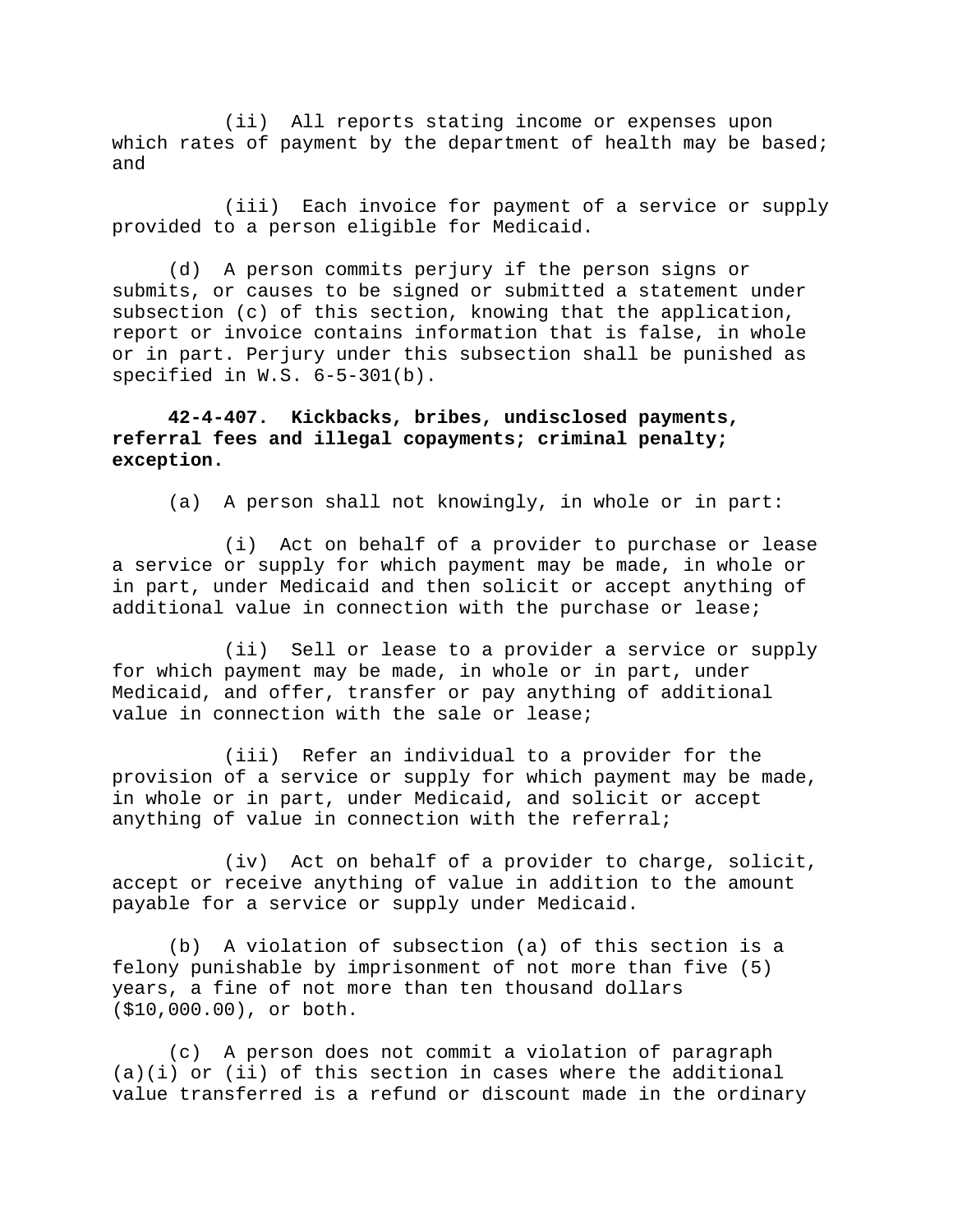course of business and is reflected by the records of the person within a reasonable period of time after the transfer of value.

## **42-4-408. Failure to maintain records; destruction of records; penalty.**

(a) A person, after submitting a claim or receiving a payment for a service or supply under Medicaid, shall not knowingly fail to maintain records required under Medicaid, including records that fully disclose the nature of the services or supplies provided to a recipient.

(b) A person who violates subsection (a) of this section is guilty of:

(i) A misdemeanor punishable by imprisonment for not more than thirty (30) days, a fine of not more than seven hundred fifty dollars (\$750.00), or both, if:

(A) The claims for which records were not maintained are less than twenty-five percent (25%) of the Medicaid claims submitted by the provider in any consecutive three (3) month period; and

(B) The amount of the claims for which records were not maintained is five thousand dollars (\$5,000.00) or more.

(ii) A misdemeanor punishable by imprisonment for not more than six (6) months, a fine of not more than one thousand dollars (\$1,000.00), or both, if:

(A) The claims for which records were not maintained are twenty-five percent (25%) or more of the Medicaid claims submitted by the provider in any consecutive three (3) month period; and

(B) The amount of the claims for which records were not maintained is five thousand dollars (\$5,000.00) or more.

(iii) A felony punishable by imprisonment for not more than five (5) years, a fine of not more than ten thousand dollars (\$10,000.00), or both, if:

(A) The person intended to defraud Medicaid and the claims for which records were not maintained are twenty-five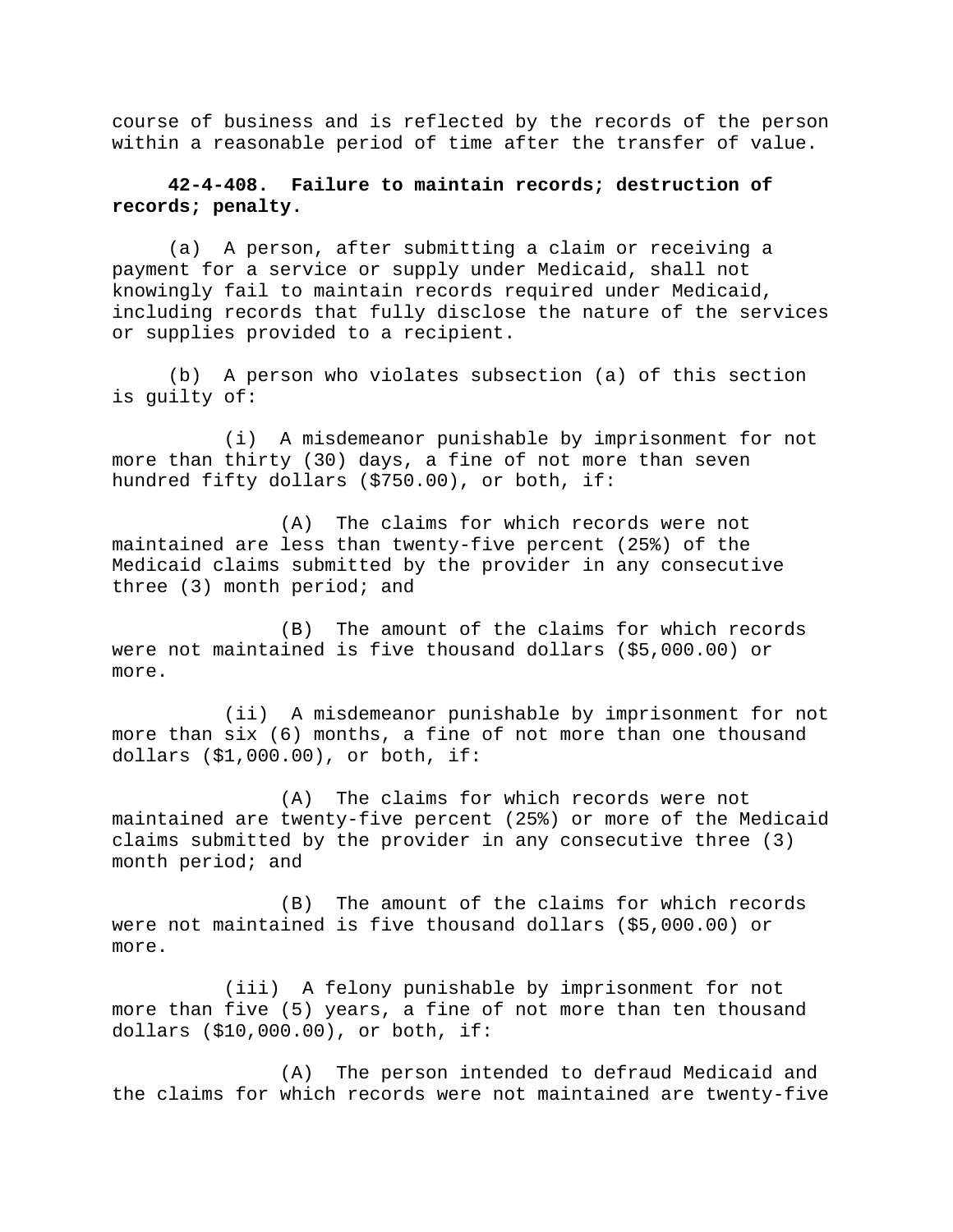percent (25%) or more of the Medicaid claims submitted by the provider in any consecutive three (3) month period; and

(B) The amount of the claims for which records were not maintained is five thousand dollars (\$5,000.00) or more.

## **42-4-409. Aggregation of claims in certain cases.**

The amount of claims relating to violations of this act through a common scheme, or based on the same transaction or occurrence, may be aggregated to determine the level of penalty under this act, whether or not the claims were made as part of the same claim under Medicaid.

### **42-4-410. Suspension or exclusion as provider.**

(a) The department of health or the department of family services may suspend or exclude a provider from providing services and supplies under Medicaid if:

(i) The department determines that the provider has committed an offense under this act or the Wyoming Medicaid False Claims Act, whether or not a criminal prosecution is brought under this act or any civil action is brought under the Wyoming Medicaid False Claims Act; or

(ii) A provider fails to provide the unit with access to records pursuant to W.S. 42-4-404(a).

(b) Any term of suspension or exclusion under this section, which may be permanent, shall be determined by the department of health or the department of family services.

(c) The department of health and the department of family services may adopt rules necessary to implement this section.

## **42-4-411. Provisions of act not exclusive remedies.**

The provisions of this act shall not be exclusive and do not preclude the use of any other criminal or civil remedy as authorized by law.

### **42-4-412. Rules.**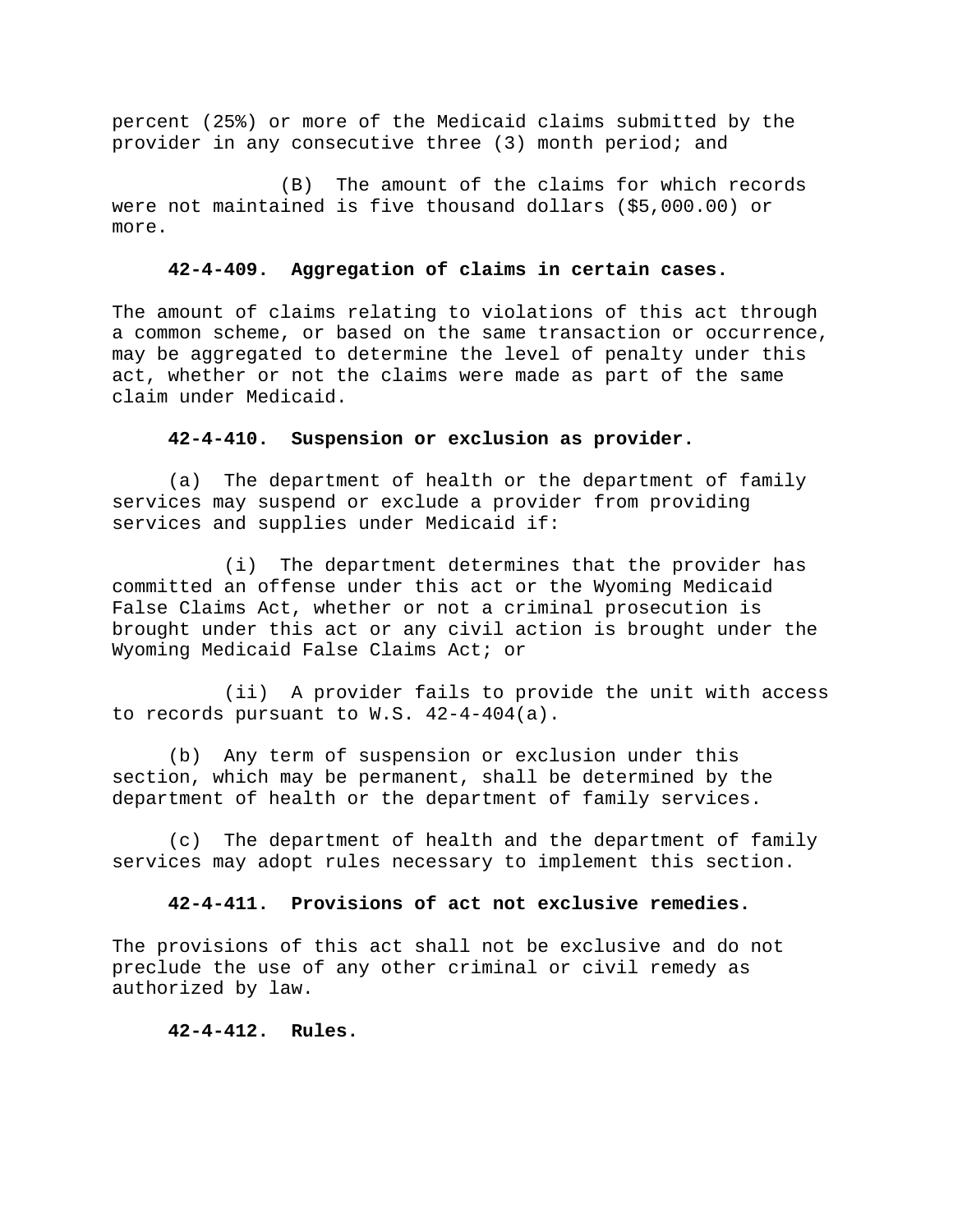The attorney general, in consultation with the department of health, may adopt rules to implement W.S. 42-4-401 through 42-4- 409 and 42-4-411.

CHAPTER 5 - FAMILY PLANNING AND BIRTH CONTROL

# **42-5-101. Provision of information and services; refusal to accept.**

(a) The department of health may provide and pay for family planning and birth control information and services including interviews with trained personnel, distribution of literature, referral to a licensed physician for consultation, examination, tests, medical treatment and prescription and to the extent prescribed, the distribution of rhythm charts, drugs, medical preparation, contraceptive devices and similar products, to any person who may benefit from this information and these services. Information and services shall be provided in a language understood by the recipient.

(b) Any medical service shall be performed by a licensed physician.

(c) The right to receive public assistance and social services or any other public benefit shall not be affected by a refusal to accept family planning and birth control services. Each person offered family planning and birth control services shall be advised of this subsection both orally and in writing.

(d) Any person may refuse to accept the duty of offering family planning and birth control services to the extent the duty is contrary to his personal or religious beliefs. The refusal shall not be grounds for:

- (i) Any disciplinary action;
- (ii) Dismissal;
- (iii) Any departmental transfer;
- (iv) Any other discrimination in employment;
- (v) Suspension from employment; or
- (vi) Any loss in pay or other benefits.

# **42-5-102. Statutory interpretation.**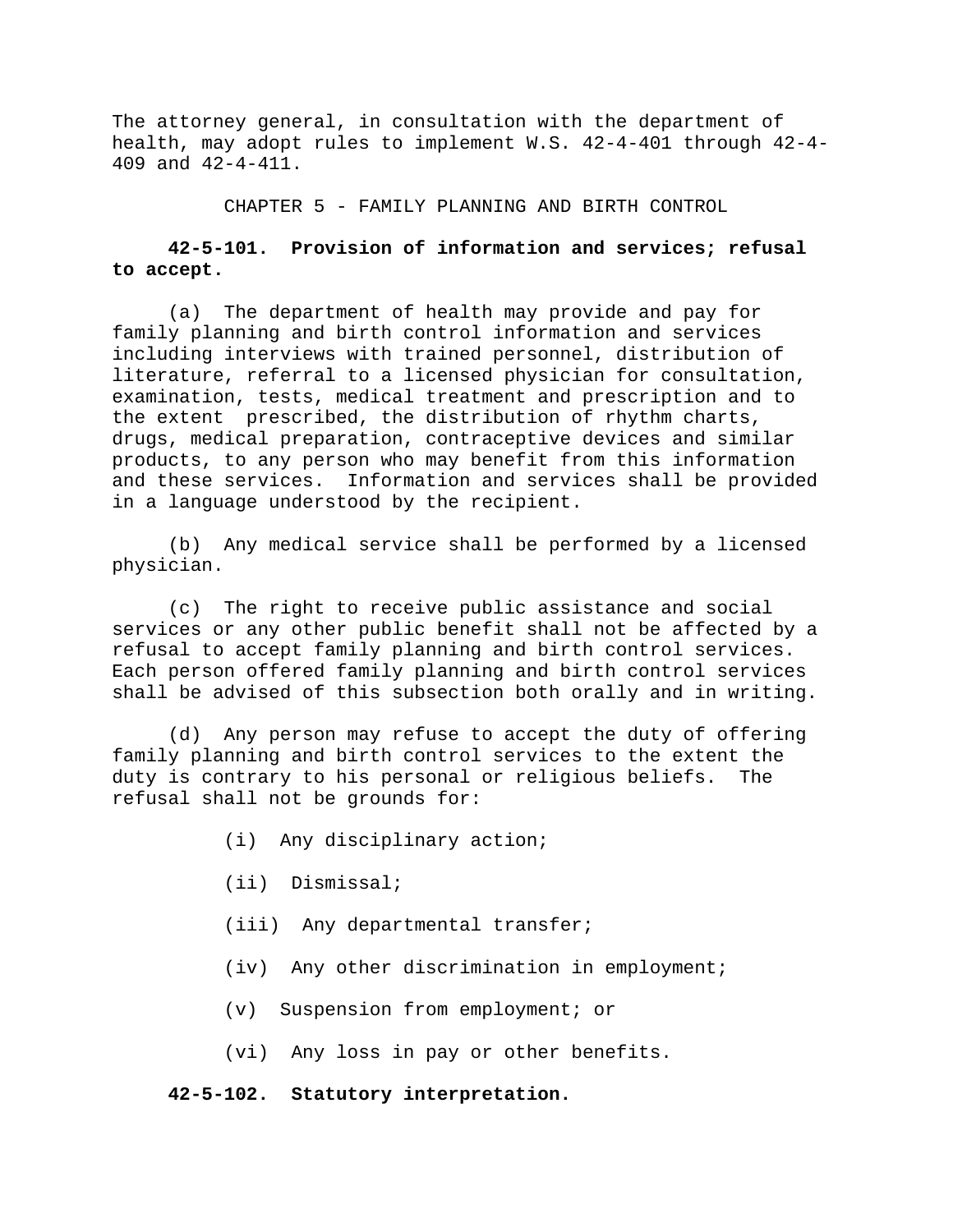(a) Nothing in W.S. 42-5-101 shall be interpreted to:

(i) Interfere with a person's religious beliefs;

(ii) In any way abridge the right to accept or refuse family planning and birth control services;

(iii) Impose practices offensive to a person's moral standards; or

(iv) Restrict self-determination in the procreation of children.

CHAPTER 6 - LONG TERM CARE CHOICES PROGRAM

#### **42-6-101. Short title.**

This act shall be known and may be cited as the "Wyoming Long Term Care Choices Act".

#### **42-6-102. Definitions.**

(a) As used in this act:

(i) "Adult foster care" means care in a home licensed as an adult foster home and care provided to a resident of the home while temporarily away from the adult foster home;

(ii) "Adult foster care home" means any family home or facility in which residential care is provided in a homelike environment for five (5) or fewer adults who are not related to the provider by blood, marriage or adoption, except in special circumstances. "Adult foster care home" does not include any residential facility otherwise licensed or funded by the state of Wyoming. The homes shall be regulated in accordance with W.S. 35-2-901 through 35-2-913 and this act which shall govern in case of conflict;

(iii) "Alternative eldercare home" means a facility and program which:

(A) Provides services and care at the highest level required by a resident and as permitted under the applicable facility;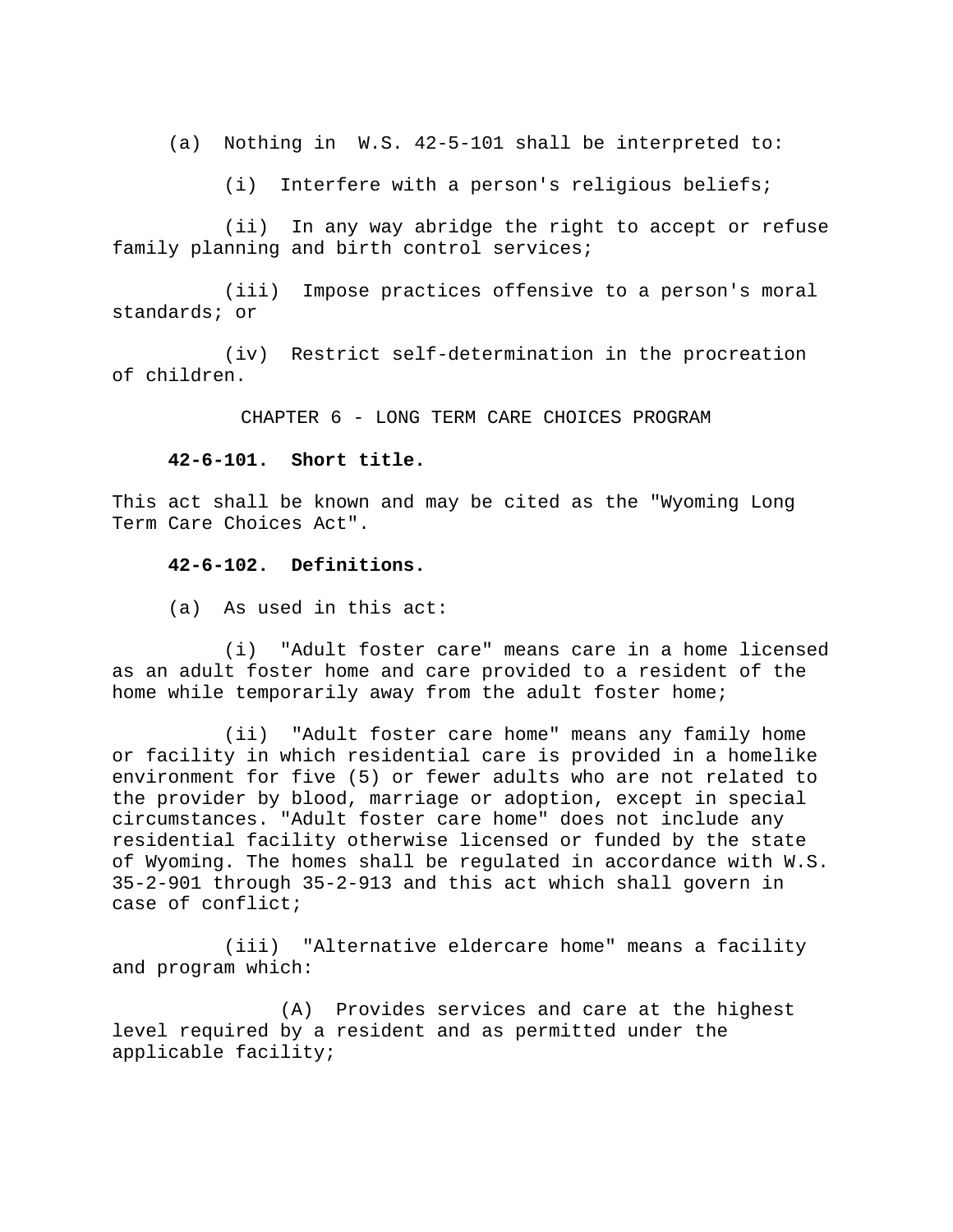(B) Shall be licensed as a health care facility pursuant to W.S. 35-2-901 through 35-2-913;

(C) Creates communities that allow long-term residents to develop lasting relationships with other residents and staff;

(D) Maintains residences as units independent from each other;

(E) Provides, at a minimum, a private bedroom and bathroom for each resident;

(F) Provides services to Medicaid supported residents at the Medicaid reimbursement rates;

(G) Maintains all common spaces within the house, including secured exterior space, accessible and open to all residents during waking hours;

(H) Provides an office space for a nurse within each house;

(J) Provides a common area in each house including a seating area;

(K) Provides public and staff bathroom facilities;

(M) Creates a residential home environment in all aspects, using residential materials and designs appropriate to the style of the community;

(N) Is committed to a restraint free environment;

(O) Implements a culture of learning and participation by the residents and honors the elder hood stage of life.

(iv) "Assisted living facility" means as defined in W.S.  $35-2-901(a)(xxii);$ 

(v) "Department" means the department of health;

(vi) "Home medical testing" means medical testing designed to be done in the home of the person being tested by a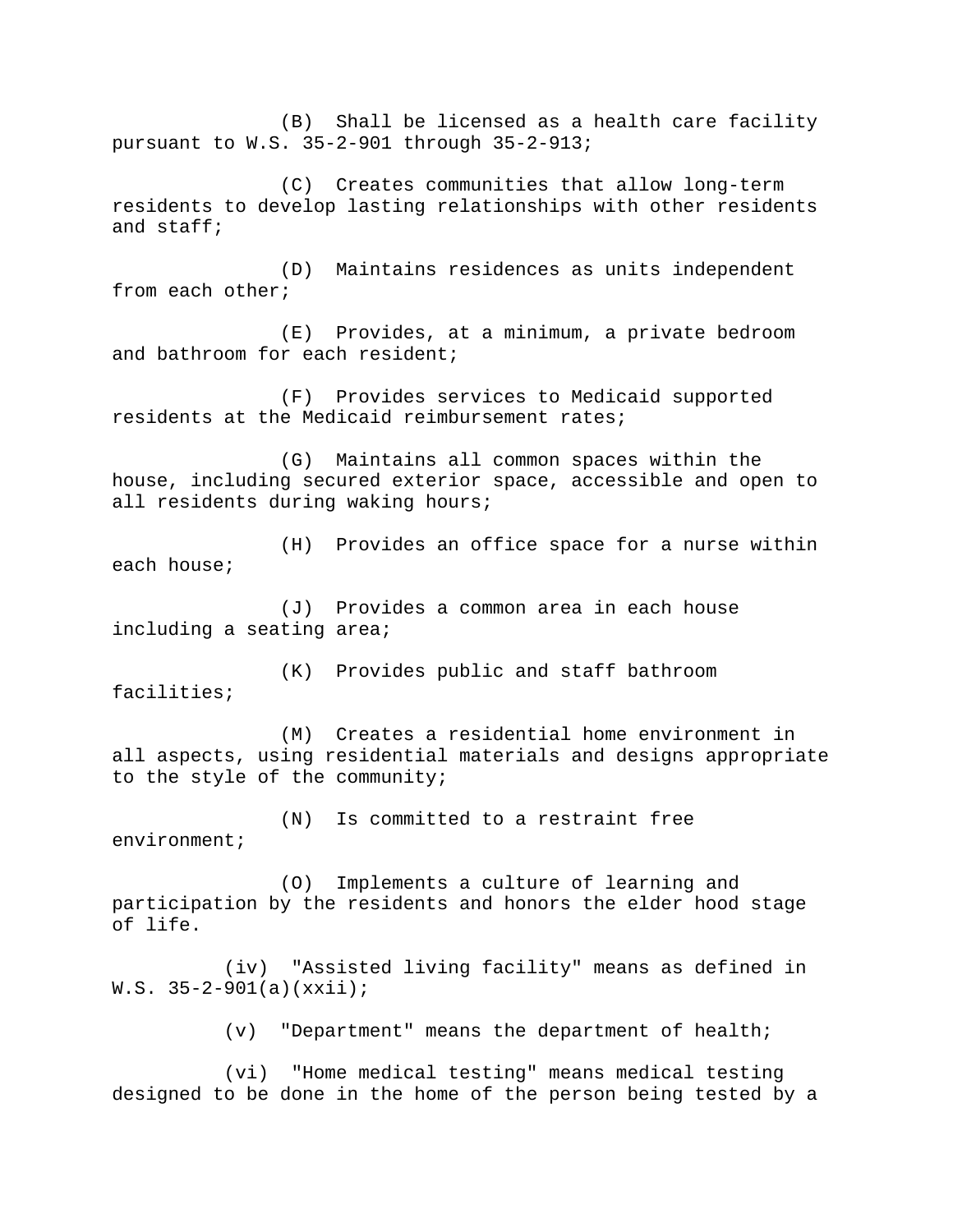person who is not a licensed health care professional and includes but is not limited to testing done using a home blood pressure monitor or a home diabetes management blood sugar monitor;

(vii) "Long term care assessment" means a form and an assessment process conforming with relevant federal regulations and designed to measure the abilities and disabilities of a person in the activities of daily living to determine the person's need for long term care. As of January 1, 2007 the department of health form LT-101 entitled "Assessment of Medical Necessity for Long Term Care" and the assessment needed to complete it shall be the long term care assessment;

(viii) "Medicaid" means the program administered by the state pursuant to the Wyoming Medical Assistance and Services Act and this act and partly funded by the federal government pursuant to Title XIX of the federal Social Security Act;

(ix) "Nursing home" means a nursing care facility as defined in W.S. 35-2-901(a)(xvi) and licensed pursuant to Wyoming Statutes, article 9, chapter 2, title 35;

(x) "Residential care" means the provision of room and board and services that assist the resident in activities of daily living including but not limited to bathing, dressing, grooming, eating, medication management, incontinence care, home medical testing, money management or recreation;

(xi) "This act" means W.S. 42-6-101 through 42-6-109.

### **42-6-103. Rulemaking; guidance.**

The department is authorized to promulgate rules and regulations to implement this act. The rules and regulations shall seek to implement the objectives of this act by expanding the long term care system to one emphasizing consumer choice and home, home like and community based care alternatives.

# **42-6-104. Alternative long term care home pilot programs authorized.**

(a) Three (3) pilot program grants are authorized to study the feasibility of innovation in long term care facilities. Eligible recipients shall include cities, counties and any entity planning for long term care needs or providing long term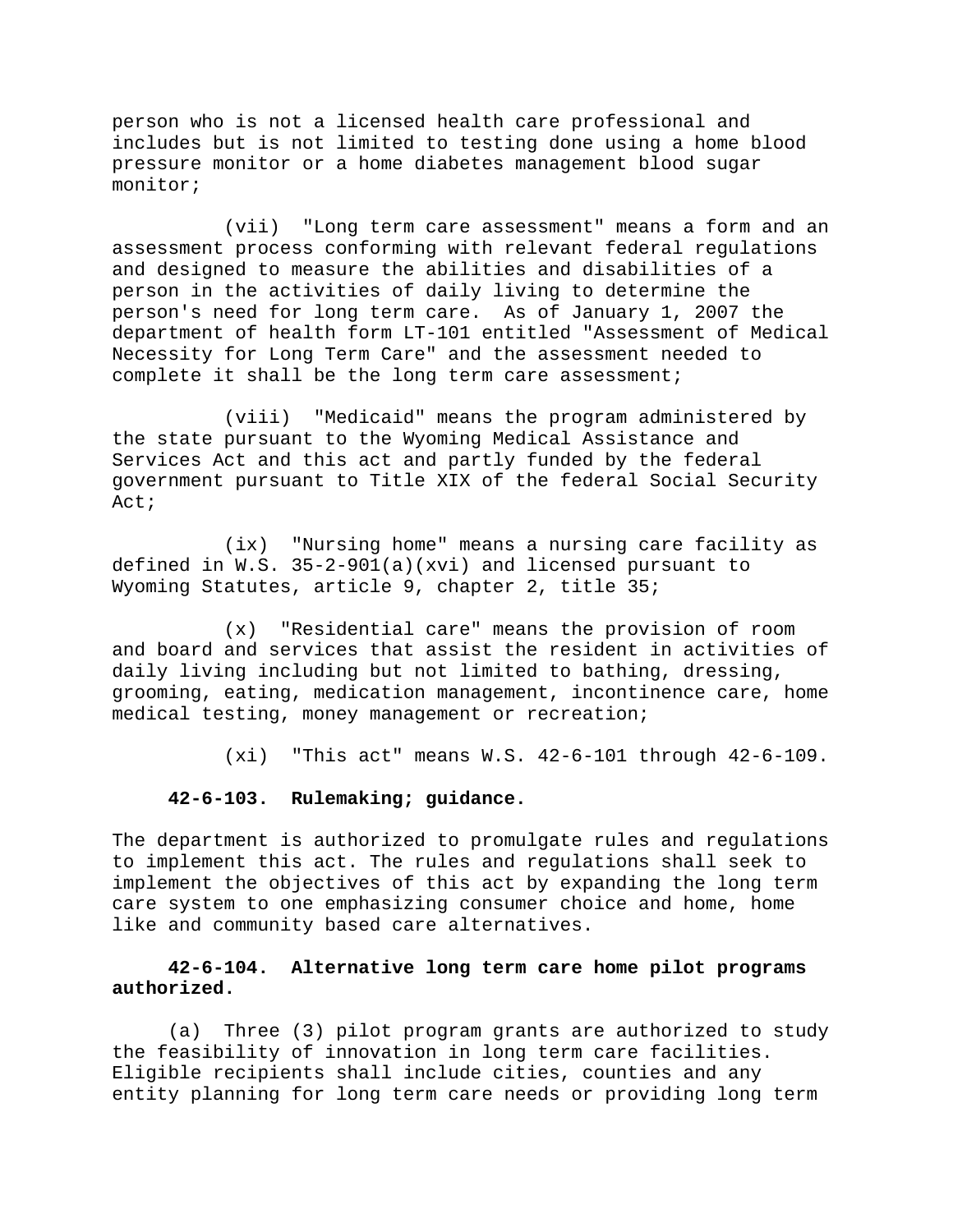care including private nonprofit and private for profit entities. The department shall solicit proposals for the grants through a request for proposals developed in consultation with the advisory council on aging. The department, in consultation with the council, shall select the recipients from the proposals received. The department shall negotiate any specific provisions of the grant award needed and shall administer the grants. In selecting the recipients, the council shall:

(i) Consider the extent to which the proposal moves the staff of the facility to a more patient centered culture;

(ii) Consider one (1) project to reconfigure an existing nursing home to achieve a resident-centered cultural change;

(iii) Fund one (1) study relating to the creation of an alternative eldercare home, as defined in W.S. 42-6-102(a)(iii), provided that an acceptable project proposal is received in response to the request for proposals;

(iv) Fund one (1) study relating to the creation of an alternative eldercare home, as defined in W.S. 42-6-102(a)(iii), which shall require that the home:

(A) Maintains residences as units independent from other facilities such that there is no physical connection or shared roof structures between houses;

(B) Provides a secured exterior patio or garden with covered seating for each house accessible by all residents including those with wheelchairs and assistive devices;

(C) Provides for locked storage of hazardous materials and control of kitchen access during high traffic periods of meal preparation and clean-up;

(D) Provides a den in each house to accommodate television viewing and limited overnight guests;

(E) Implements a self-managed work team approach to in-house and clinical support staffing. Each house shall have its own core in-house staffing that is specific and dedicated to a single house;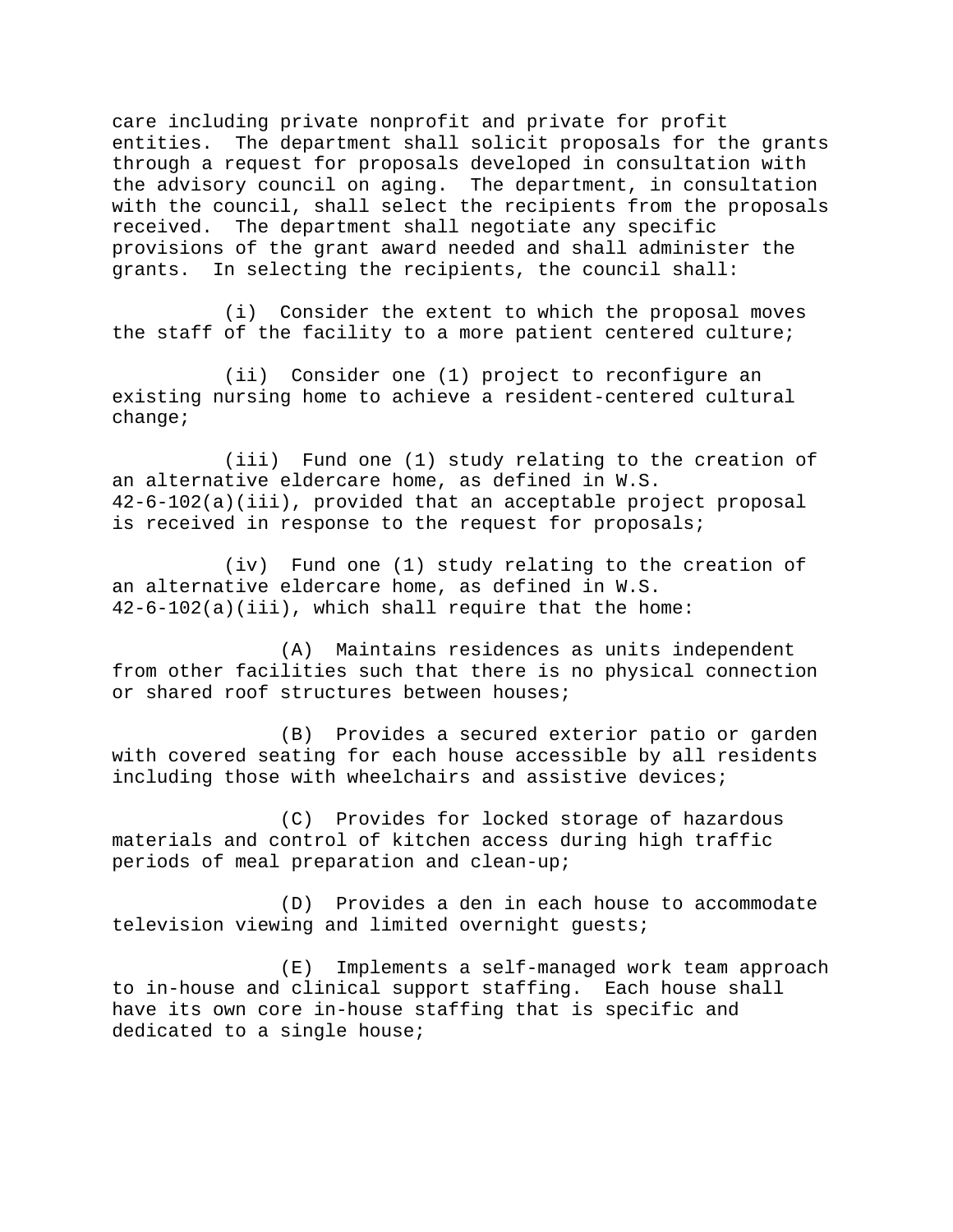(F) Uses a home base facility for the clinical support team members that is outside and separate from the house; and

(G) Maintains a lift free environment by providing ceiling lifts in each resident's bedroom and bathroom.

(v) Consider the extent to which there is a market for the proposed facility or the extent to which people in need of long term care are likely to choose the proposed facility; and

(vi) Consider the extent to which the proposed pilot project will determine the effectiveness of its approach to elder care in a timely manner.

(b) Each grant proposal shall include plans for a local or applicant match of twenty-five percent (25%) of the grant amount.

(c) For applicants that have completed any appropriate needs study or market study, the grant funding may be used for design and development of the facility and the organization which will operate it. If this is done, the grant recipient shall agree to accept Medicaid clients in the facility without discrimination.

(d) The department is directed to work with grant recipients in the development of rules and regulations which are compatible with the culture of the homes and which will assure appropriate licensure for the care provided and the needs of the elder residents. The department shall inform the joint labor, health and social services interim committee if legislation is needed to authorize any necessary rules and regulations.

(e) As a condition of receiving the grants, each grantee shall agree to provide training and reports to other parties in the state interested in innovative long term care approaches.

**42-6-105. Adult foster care homes; licensure; suspension or revocation.** 

(a) The department may initiate and license an adult foster care pilot project subject to the following: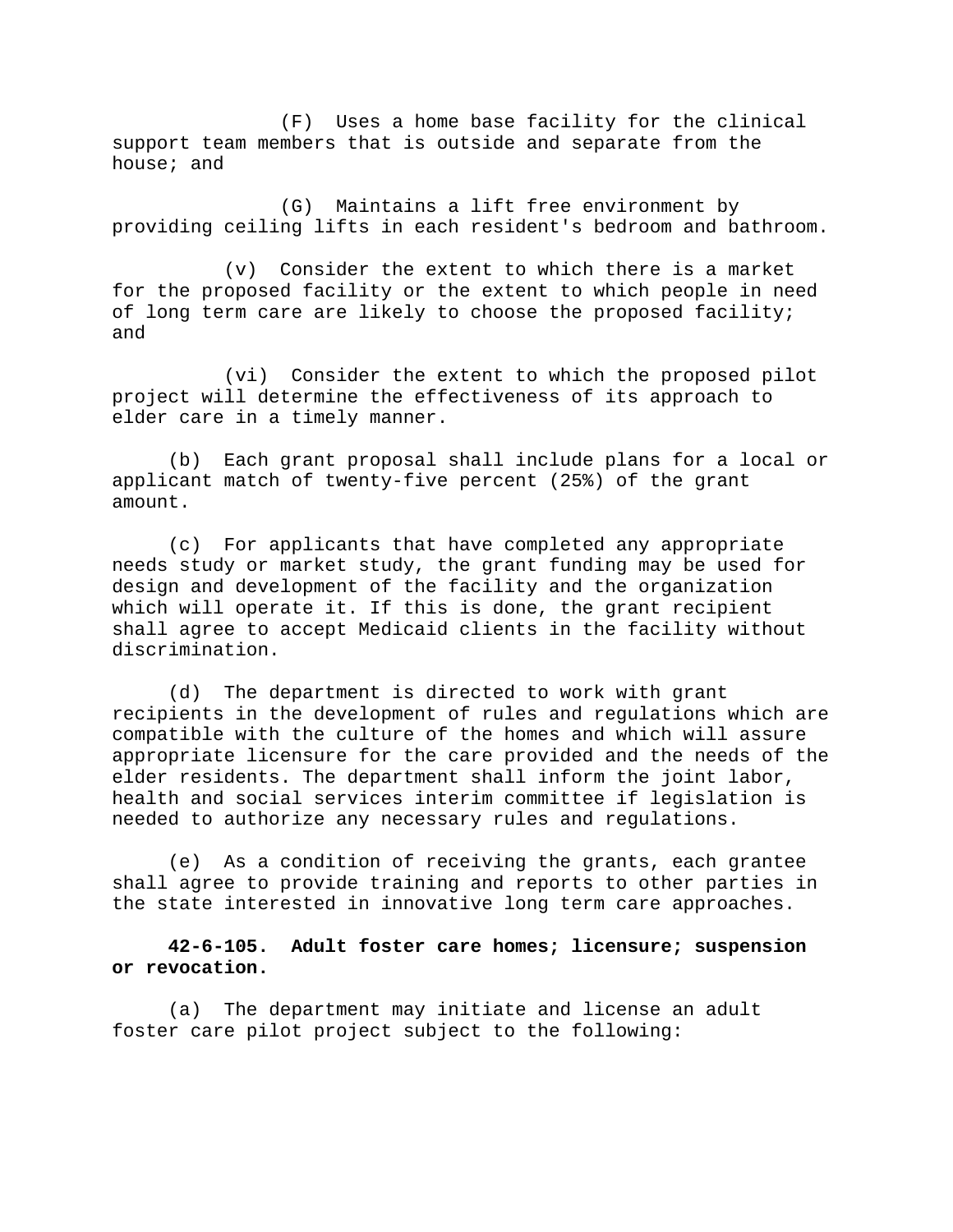(i) The applicant shall pay a one-time fee of one hundred dollars (\$100.00) which shall be deposited in the general fund;

(ii) The department, a public health nurse or other employee of a local department of health shall complete an inspection of the proposed adult foster care home;

(iii) The proposed home shall comply with all state and local building, sanitation, utility, fire and zoning codes applicable to single family dwellings;

(iv) Repealed by Laws 2015, ch. 176, § 2.

(v) Repealed by Laws 2015, ch. 176, § 2.

(vi) The pilot program shall consist of no more than ten (10) adult foster care homes. At least three (3) of the homes shall be in counties with a population of thirty thousand (30,000) or less.

(b) The department may, after notice and opportunity for hearing, revoke or suspend any license issued pursuant to this section, may prohibit a facility from accepting new resident clients, may place conditions on the continuation of a license, or may require a facility to take specified remedial actions within a specified time, if:

(i) There is a threat to the health, safety or welfare of any resident client;

(ii) There is credible evidence of abuse, neglect or exploitation of any resident client;

(iii) The facility is not operated in compliance with this act or any rules and regulations promulgated pursuant to this act.

(c) If, in the professional judgment of the state health officer, there is a clear and present threat to the health or safety of a resident client, the state health officer may close an adult foster care home and transfer the residents to another place. The department shall also initiate proceedings pursuant to subsection (b) of this section within three (3) working days.

(d) The department shall complete a criminal records check on any individual employed by adult foster care homes and on any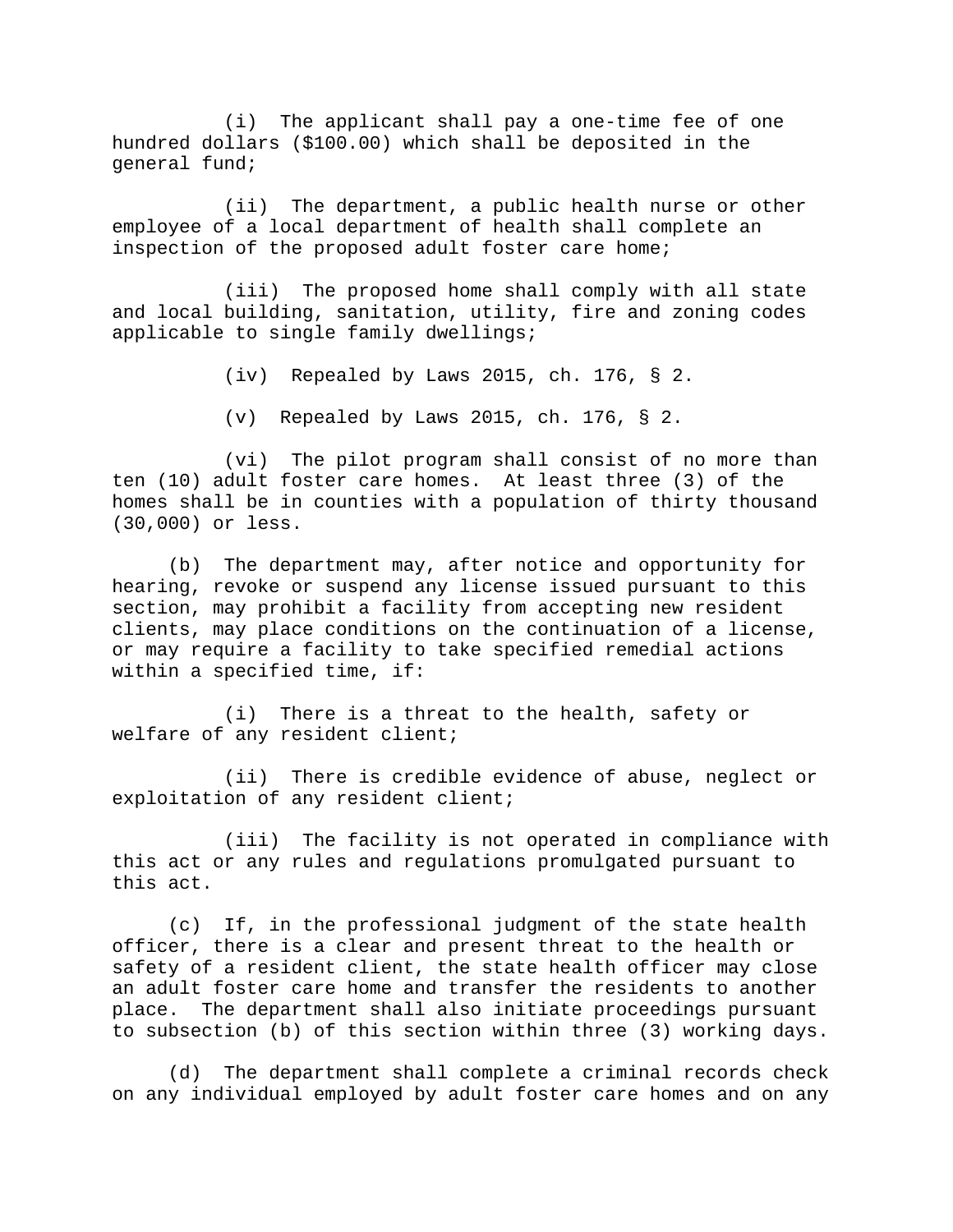individual, other than a resident client or a resident client's spouse, who at the time of licensure is expected to live in the adult foster care home or who, after licensure, lives or comes to live in the adult foster care home. The department may refuse to license a facility or prohibit the individual from living in the facility if he has been convicted of a felony indicating he may abuse a resident or steal from a resident.

(e) The department shall promulgate rules and regulations consistent with this act to govern the pilot project.

(f) Repealed by Laws 2015, ch. 59, § 2.

## **42-6-106. Home and community based waiver program expanded; requirements.**

(a) Repealed By Laws 2013, Ch. 117, § 2.

(b) The department is authorized to increase the provider reimbursement levels by an amount up to three dollars (\$3.00) per hour for hourly services or seventeen and six-tenths percent (17.6%) above the prevailing rate for nonhourly services as of December 1, 2006. The department shall report to the joint labor, health and social services interim committee by November 1, 2007 the extent to which reimbursement improvements and any other changes made have improved the availability of home health care services and any additional remedies that may be needed. The length of the report shall not exceed one thousand (1,000) words plus any appropriate charts and graphs. Additional reports may be made from time to time as the need arises.

(c) The department shall set goals for expanding the number of Medicaid home and community based clients in self directed budget options and shall report progress toward those goals to the joint labor, health and social services interim committee no later than November 1, 2007, November 1, 2008 and November 1, 2009. The department shall allow these options to be managed by persons designated to do so in advanced health care directives.

(d) Consistent with approved budgets, the department shall make available a pool of state funds to meet transitional needs of clients moving from a more restrictive to a less restrictive environment in circumstances where Medicaid funds are not available due to federal restrictions. If sufficient funds are available, these state funds may also be used to meet short term needs of clients seeking to avoid placements in more restrictive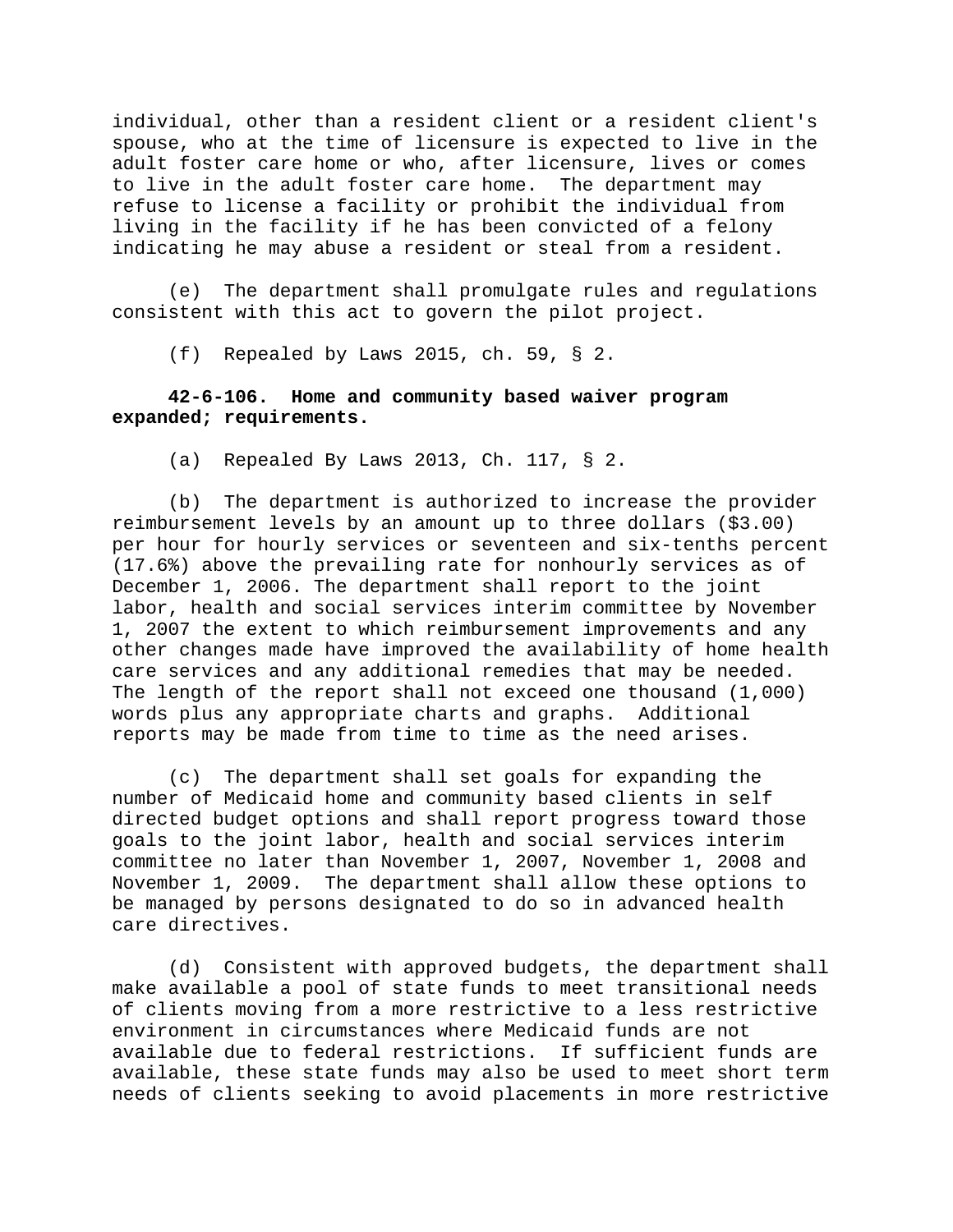environments. The department shall govern the expenditure of these funds though contracts, policies and rules and regulations as needed.

# **42-6-107. Assisted living expansion; reimbursement increase.**

The department shall seek federal approval to increase the number of allowed slots in the assisted living Medicaid waiver from one hundred forty-six (146) to one hundred sixty-eight (168) slots.

# **42-6-108. Adult day care.**

The department shall investigate adult day care providers in Wyoming with respect to access, rates, administration of rules and regulations and their impact on providers and clients, and shall report its findings to the joint labor, health and social services interim committee and to the advisory council on aging. The report shall not exceed two thousand (2,000) words in length plus appropriate charts and graphs.

### **42-6-109. Aging and disability resource centers.**

(a) The department is authorized, using competitive grants and contracts, to fund a statewide network of aging and disability resource centers.

(b) Locations of the aging and disability resource centers shall be determined by the department of health, aging division. In selecting locations for aging and disability resource centers, the department of health, aging division, shall require a degree of local community funding, which may include in kind contributions, for a center.

(c) The purpose of each center shall be to create a single, coordinated system of information and assistance for all persons seeking long term support. Each center shall assist eligible persons in making informed decisions about health care access and long term care service and support options and shall serve as a referral agency to the long term care support system. Centers shall provide information and assistance to individuals needing either public or private resources, professionals seeking assistance on behalf of their clients and individuals planning for their future long term care needs.

(d) Repealed by Laws 2015, ch. 59, § 2.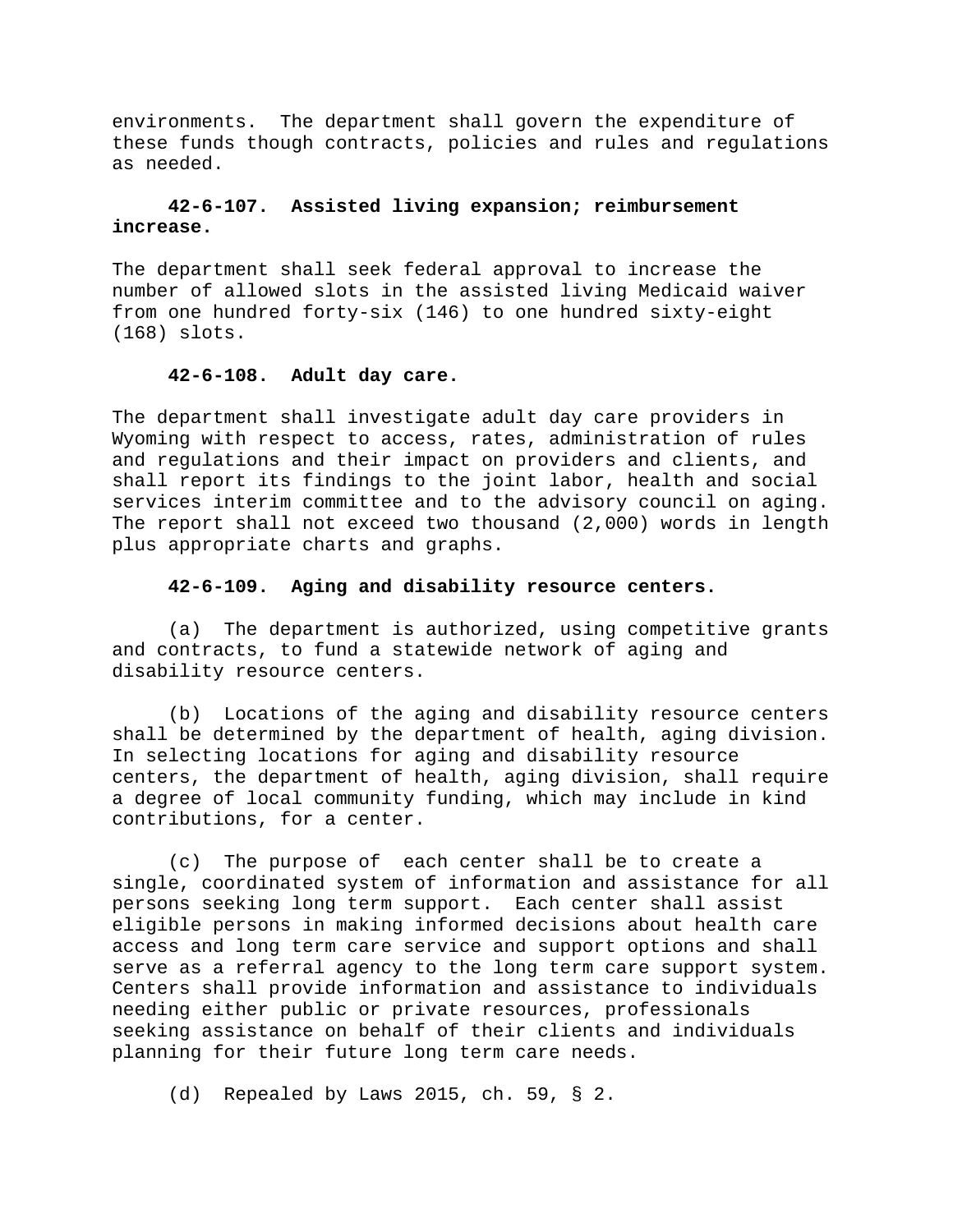#### CHAPTER 7 - LONG-TERM CARE PARTNERSHIP PROGRAM

#### **42-7-101. Short title.**

This act may be cited as the "Wyoming Long-Term Care Partnership Program Act.

## **42-7-102. Definitions.**

(a) As used in this act:

(i) "Agency" means the department of health;

(ii) "Asset disregard" means, with respect to qualification for state Medicaid benefits, the disregard of any assets or resources in an amount equal to the insurance benefit payments that are made to or on behalf of an individual who is a beneficiary under a qualified long-term care insurance partnership policy;

(iii) "Department" means the department of insurance;

(iv) "Medicaid" means the program administered by the state pursuant to the Wyoming Medical Assistance and Services Act and this act and partly funded by the federal government pursuant to title XIX of the federal Social Security Act;

(v) "Qualified long-term care insurance partnership policy" means a policy that meets all of the following requirements:

(A) The policy covers an insured who was a resident of Wyoming when coverage first became effective under the policy;

(B) The policy is a qualified long-term care insurance policy as defined in section 7702B(b) of the Internal Revenue Code of 1986 issued not earlier than the effective date of the state plan amendment;

(C) The director of the department certifies that the policy meets the model regulations and requirements of the national association of insurance commissioners model specified in paragraph (5) of title VI, section 6021 of the federal Deficit Reduction Act of 2005; and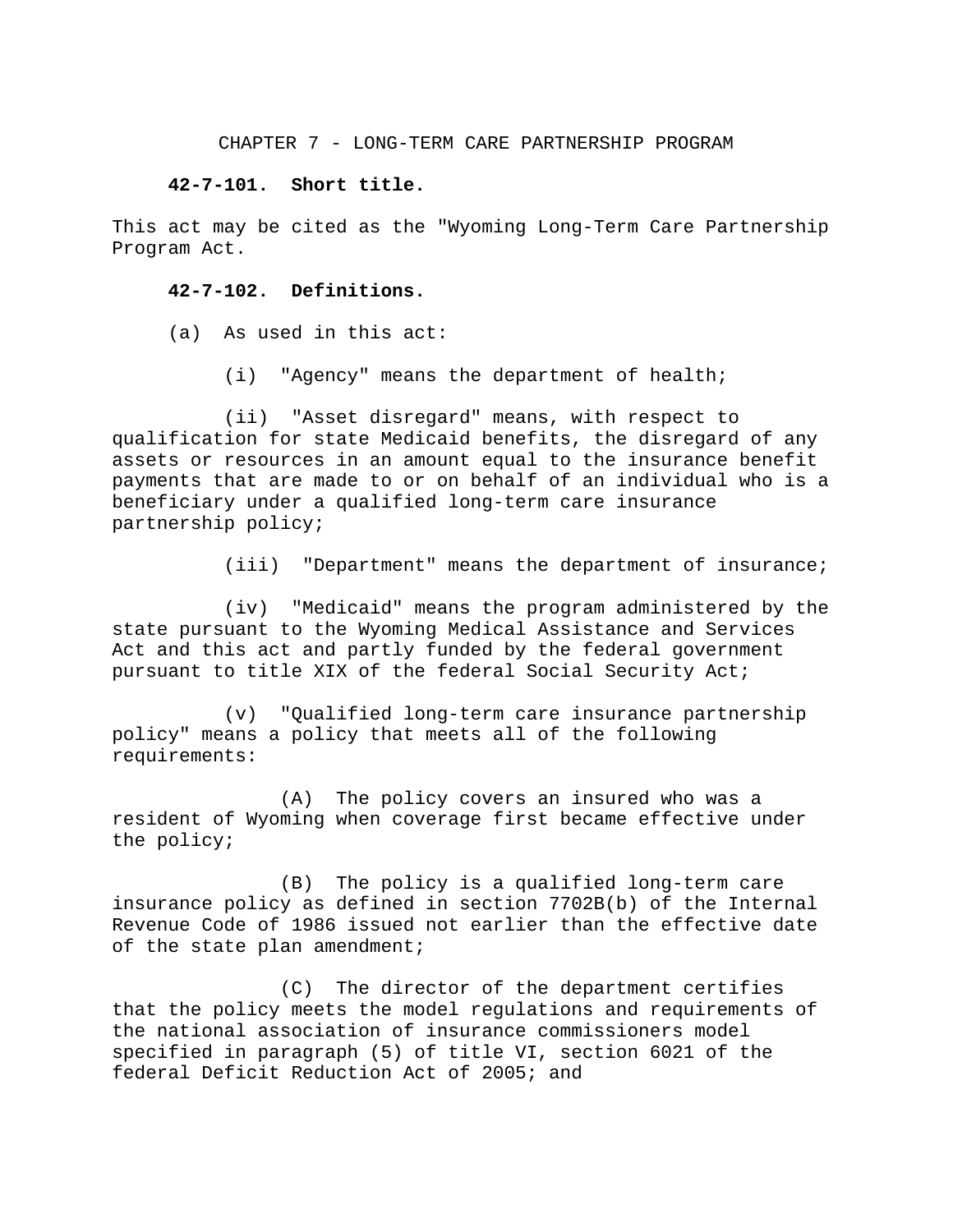(D) If the policy is sold to an individual who:

(I) Has not attained age sixty-one (61) as of the date of purchase, the policy provides compound annual inflation protection;

(II) Has attained age sixty-one (61) but has not attained age seventy-six (76) as of such date, the policy provides some level of inflation protection; or

(III) Has attained age seventy-six (76) as of such date, the policy may, but is not required to, provide some level of inflation protection.

(vi) "State plan amendment" means a state Medicaid plan amendment made with the approval of the federal department of health and human services that provides for the disregard of any assets or resources in an amount equal to the insurance benefit payments that are made to or on behalf of an individual who is a beneficiary under a qualified long-term care insurance partnership policy.

# **42-7-103. Wyoming long-term care partnership program established.**

(a) In accordance with title VI, section 6021 of the federal Deficit Reduction Act of 2005, there shall be established the Wyoming long-term care partnership program, to be administered by the agency with the assistance of the department, to provide incentives for individuals to insure against the costs of providing for their long-term care needs by creating a mechanism for individuals to qualify for coverage of the cost of their long-term care needs under Medicaid without first being required to substantially exhaust their resources.

(b) The agency shall:

(i) Before January 1, 2010, or as soon thereafter as possible, make application to the federal department of health and human services for a state plan amendment to establish that, if an individual is a beneficiary of a long-term care partnership program certified policy, the total assets an individual owns and may retain under Medicaid and still qualify for benefits under Medicaid at the time the individual applies for long-term care benefits are increased by one dollar (\$1.00) for each one dollar (\$1.00) of benefit paid out under the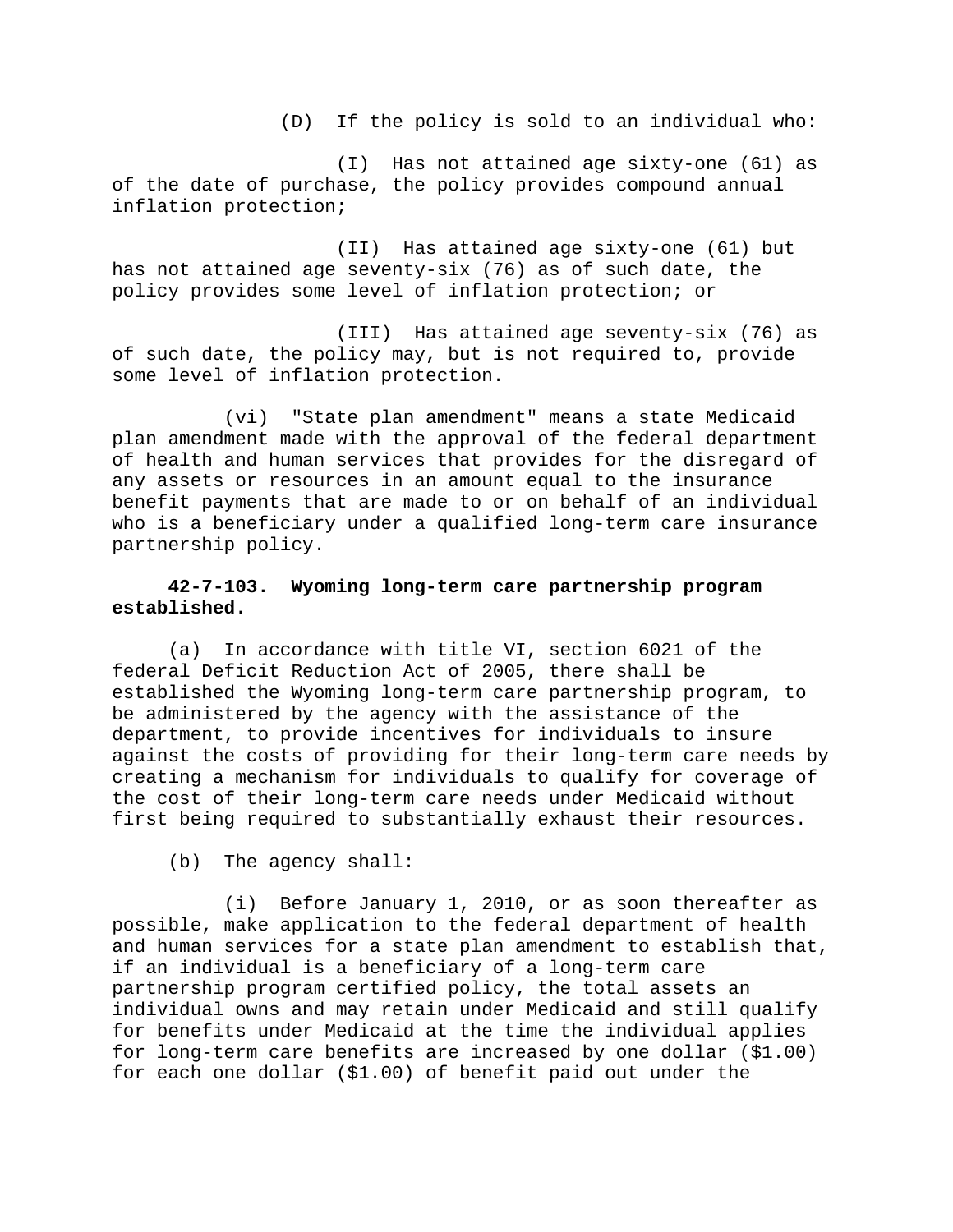individual's long-term care partnership program certified insurance policy;

(ii) Provide information and technical assistance to the department on the department's role in assuring that any individual who sells a qualified long-term care insurance partnership policy receives training and demonstrates evidence of an understanding of such policies and how they relate to other public and private coverage of long-term care.

(c) The department may not impose any requirement affecting the terms of benefits of a policy under the partnership program unless the department imposes such requirement on long-term care insurance policies without regard to whether the policy is covered under the partnership or is offered in connection with such a partnership.

(d) The issuers of qualified long-term care partnership policies in Wyoming shall provide regular reports to the secretary of the federal department of health and human services, in accordance with federal regulations.

(e) Reciprocity between the program and other state programs shall be subject to the following:

(i) Any individual who has purchased a partnership policy in any participating state, who has received benefits under the policy and who applies for Medicaid in a participating state other than the one in which the policy was issued shall receive an asset disregard in an equal dollar amount to the benefits received under the policy;

(ii) The asset disregard procedure and calculation shall be the same for every individual with a partnership policy who applies for Medicaid in the participating state, without regard to whether the policy was purchased in another state or the date the policy was purchased;

(iii) An amount equal to the benefits received under the partnership policy shall be exempt from Medicaid estate recovery provisions; and

(iv) If a person moves from the state in which the person's partnership policy was issued, later applies for Medicaid in another participating state and is determined to be eligible using a partnership asset disregard, the partnership asset disregard shall not be revoked upon eligibility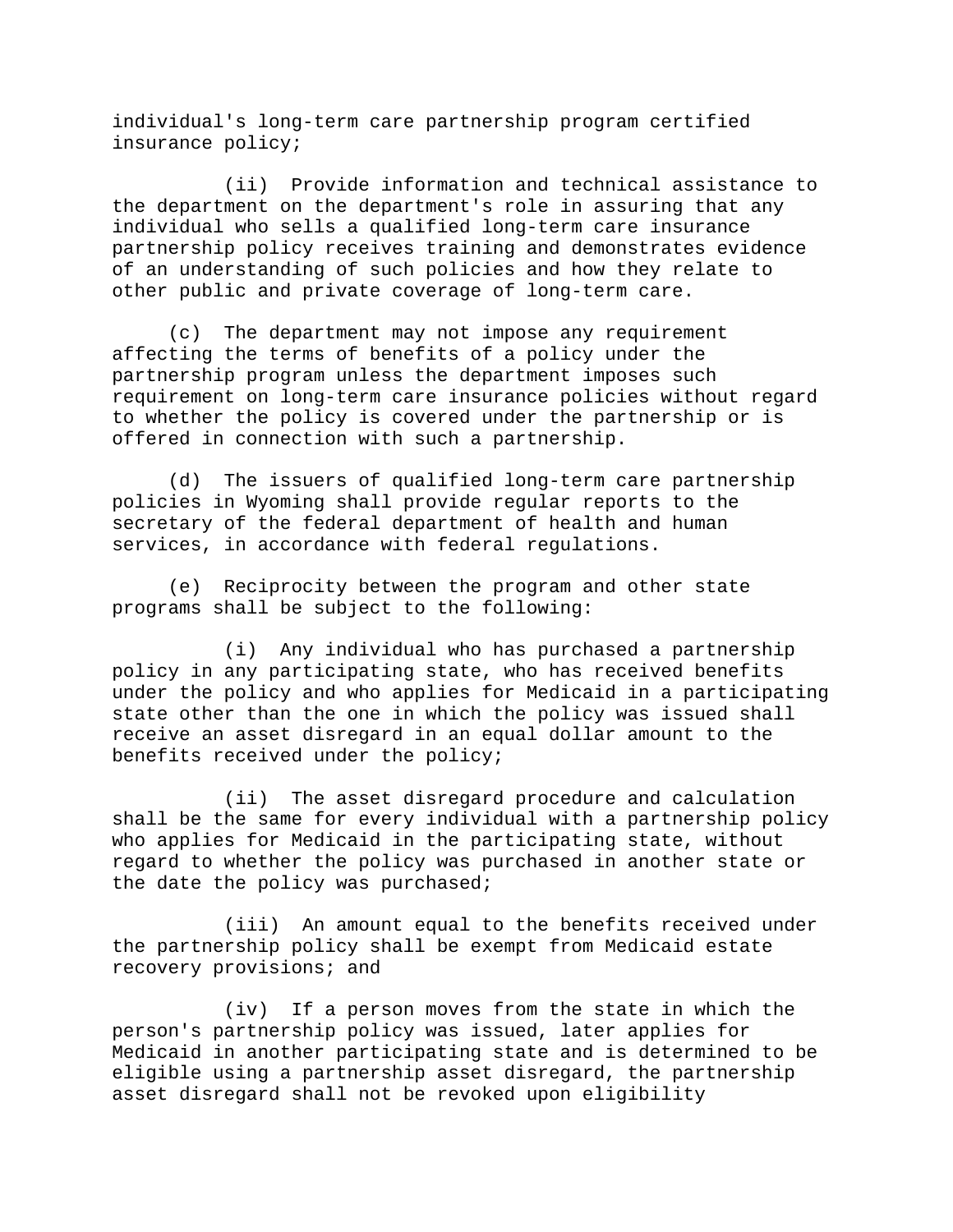redetermination should the state subsequently decide to become exempt from the reciprocity agreement.

#### **42-7-104. Administration.**

(a) The agency and the department are authorized to adopt rules to implement and administer the provisions of this act.

(b) The agency and department shall comply with all federal rules developed in accordance with title VI, section 6021 of the federal Deficit Reduction Act of 2005, regarding data reporting, reciprocity with other states that develop longterm care insurance partnership programs, and any other matters, and shall have the authority to adopt regulations relative to the provisions of any federal rules and their administration.

CHAPTER 8 - NURSING CARE FACILITY ASSESSMENT ACT

#### **42-8-101. Short title.**

This article shall be known and may be cited as the "Wyoming Nursing Care Facility Assessment Act."

### **42-8-102. Definitions.**

(a) As used in this article:

(i) "Account" means the nursing care facility assessment account created under W.S. 42-8-103;

(ii) "Department" means the department of health;

(iii) "Fiscal year" means the twelve (12) month period beginning October 1 and ending September 30;

(iv) "Medicaid" means as defined in W.S.  $42 - 7 - 102(a)(iv);$ 

(v) "Medicare resident day" means a resident day funded by the Medicare program, a Medicare advantage or special needs plan or by the Medicare hospice program;

(vi) "Net patient service revenue" means gross inpatient revenues from services provided to nursing care facility patients less reductions from gross inpatient revenue resulting from an inability to collect payment of charges. Inpatient care revenue excludes nonpatient care revenue such as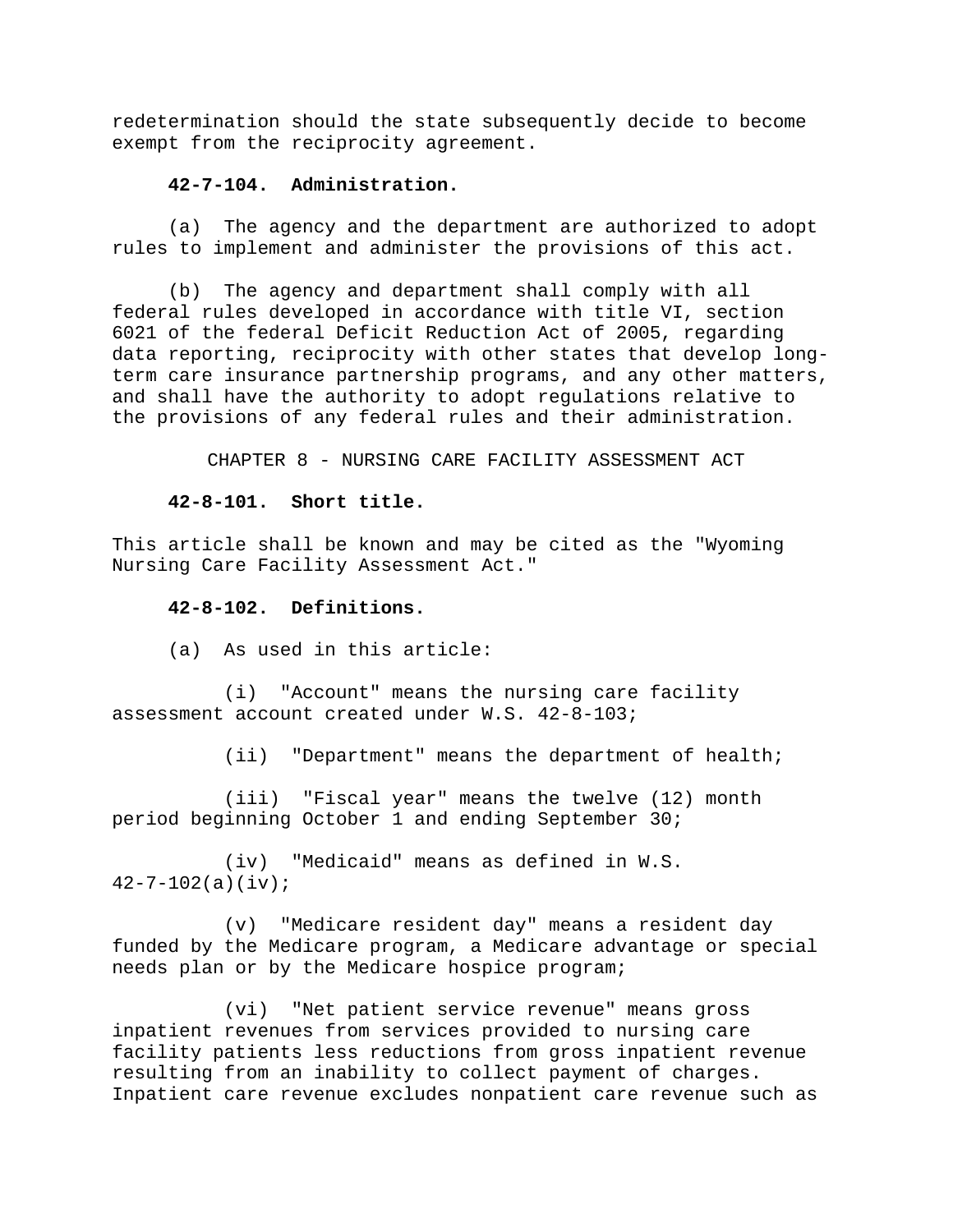beauty and barber, vending income, interest and contributions, revenues from the sale of meals and all outpatient revenues. Reductions from gross revenue includes bad debts, contractual adjustments, uncompensated care, discounts and adjustments and other revenue deductions;

(vii) "Nursing care facility" means a facility providing nursing care, but does not include a facility solely providing assisted living care, a facility solely providing rehabilitative services or a facility solely providing a combination of assisted living care and rehabilitative services;

(viii) "Resident day" means a calendar day of care provided to a nursing facility resident, including the day of admission and excluding the day of discharge, provided that one (1) resident day shall be deemed to exist when admission and discharge occur on the same day;

(ix) "Upper payment limit" means the limitation established pursuant to 42 C.F.R. 447.272 that disallows federal matching funds when state Medicaid agencies pay certain classes of nursing care facilities an aggregate amount for services furnished by that class of nursing care facilities that would exceed the amount that would be paid under Medicare payment principles.

### **42-8-103. Nursing care facility assessment account.**

(a) The nursing care facility assessment account is created.

(b) The state treasurer shall invest amounts deposited within the account in accordance with law, and all investment earnings shall be credited back to the account.

(c) The account shall consist of:

(i) Amounts collected or received by the department from nursing care facility assessments under this article;

(ii) All federal matching funds received by the department as a result of expenditures made by the department attributable to the account;

(iii) Any interest or penalties levied in conjunction with the administration of this article.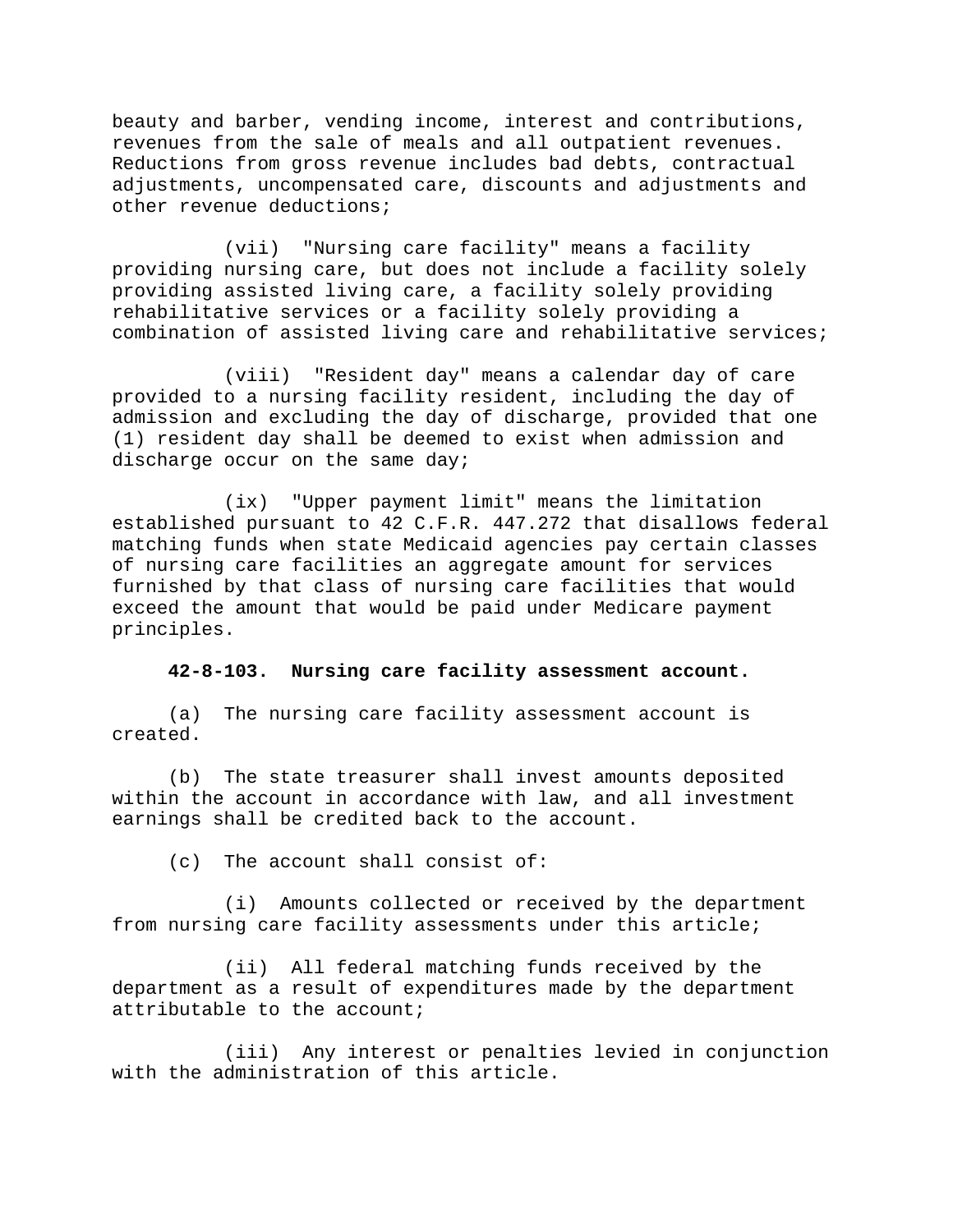(d) The account is created for the purpose of receiving funds as specified in this section. Collected assessment funds shall be used to secure federal matching funds available through the state Medicaid plan, which shall be used to make Medicaid payments for nursing care facility services which exceed the amount of nursing care facility Medicaid rates, in the aggregate, as calculated in accordance with the approved state Medicaid plan in effect on October 1, 2010. The fund shall be used exclusively for the following purposes:

(i) To pay administrative expenses incurred by the department or its agent in performing the activities authorized by this article, provided that such expenses shall not exceed a total of one percent (1%) of the aggregate assessment funds collected in the fiscal year;

(ii) To increase nursing care facility payments to fund covered services to Medicaid beneficiaries within Medicare upper payment limits, as negotiated with the department. The upper payment limit for private nursing care facilities, state government-owned facilities and nonstate government-owned nursing facilities shall be calculated by the department using the higher of the cost-based or prospective payment system approach in accordance with the provisions of 42 C.F.R. 447.272;

(iii) To repay the federal government any excess payments made to nursing facilities if the state plan, after approval by the federal centers for Medicare and Medicaid services, is subsequently disapproved for any reason and after the state has appealed. Nursing care facilities shall refund the excess payments to the assessment account. The department shall return the excess payments to the federal government and nursing care facility providers in the same proportion as the original financing. Individual nursing care facilities shall be reimbursed based on the proportion of the individual nursing care facility's assessment to the total assessment paid by nursing care facilities. If a nursing care facility is unable to refund payments as provided in this paragraph, the department shall develop a payment plan and deduct amounts from future Medicaid payments. The department shall refund the federal government for the federal portion of those overpayments; or

(iv) To make quarterly adjustment payments as provided in W.S. 42-8-108.

**42-8-104. Assessments.**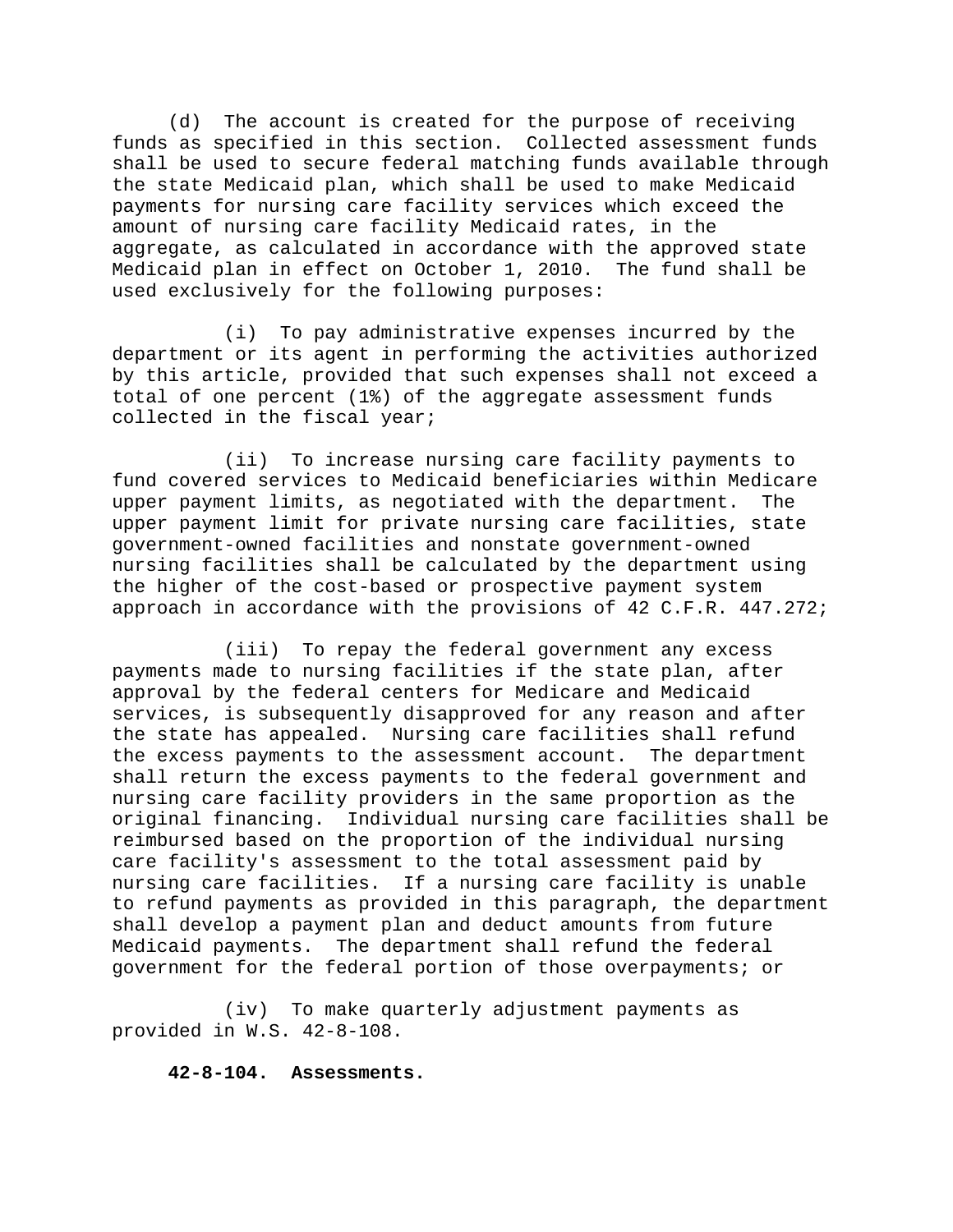(a) Each nursing care facility shall pay the nursing care facility assessment to the account in accordance with this article.

(b) The aggregated amount of assessments for all nursing facilities during a fiscal year shall be the lesser of the amount necessary to fund the provisions of this article or the maximum amount that may be assessed pursuant to the indirect guarantee threshold as established pursuant to 42 C.F.R.  $433.68(f)(3)(i)$ . The department shall determine the assessment rate prospectively for the applicable fiscal year on a perresident-day basis, exclusive of Medicare resident days. The per-resident-day assessment rate shall be uniform. The department shall promulgate rules for facility reporting of non-Medicare resident days and for payment of the assessment.

(c) The department shall collect, and each nursing care facility shall pay, the assessment under this section on a quarterly basis. The initial payment shall be due not later than forty-five (45) days after the state plan has been approved by the federal centers for Medicare and Medicaid services unless a later date is set by the department. Subsequent payments are due not later than forty-five (45) days after the end of each calendar quarter.

(d) Nursing care facility operators may increase their charges to incorporate the cost of paying the assessment under this section, but shall not create a separate line-item charge on the bill reflecting the assessment.

#### **42-8-105. Approval of state plan.**

(a) The department shall seek necessary federal approval in the form of state plan amendments in order to implement the provisions of this article.

(b) The department shall adopt rules and regulations necessary to implement the provisions of this article or obtain approval of the state plan amendments.

## **42-8-106. Multiple facilities.**

If a person conducts, operates or maintains more than one (1) nursing care facility licensed by the department, the person shall pay the assessment for each nursing care facility separately.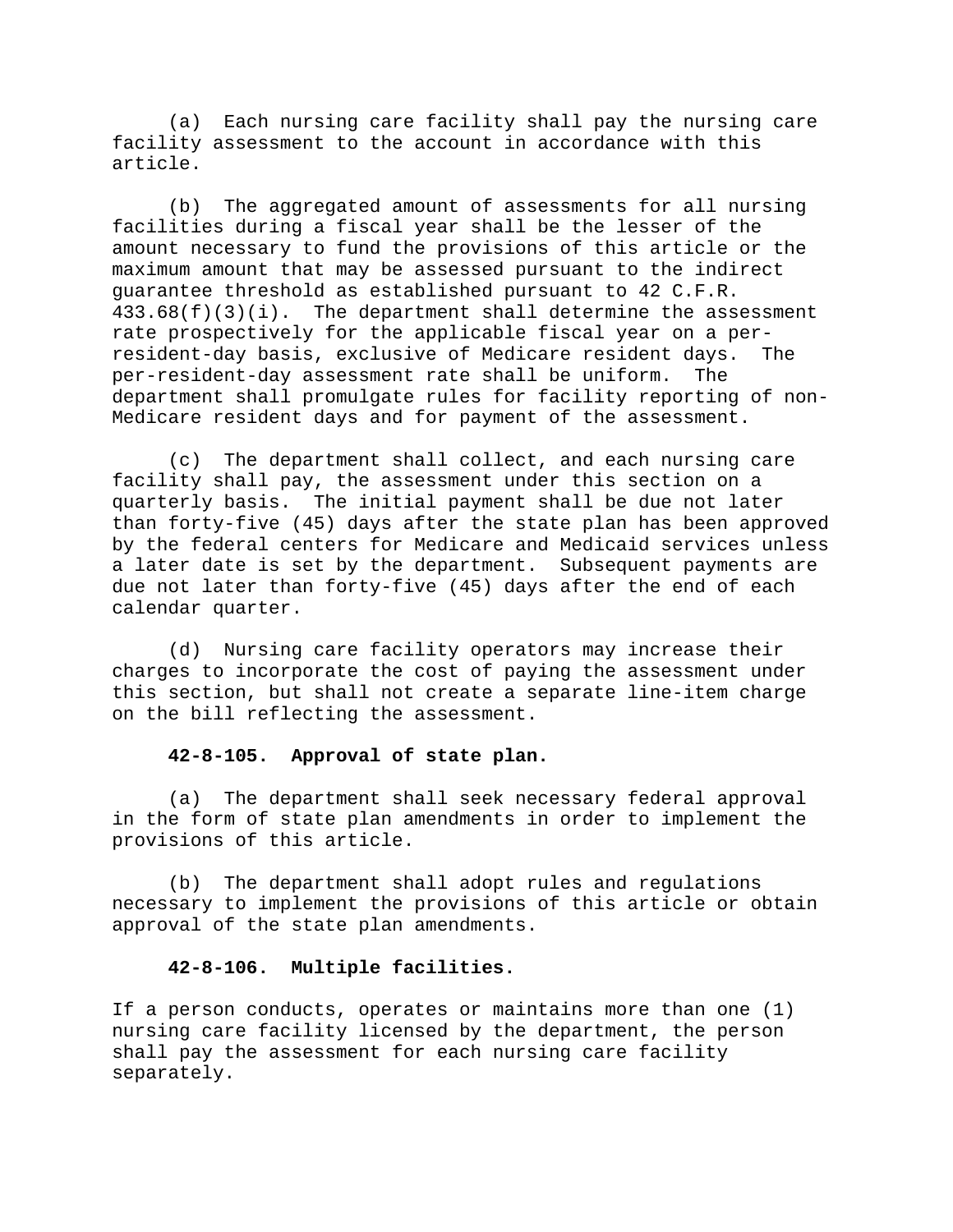### **42-8-107. Penalties for failure to pay assessment.**

(a) If a nursing care facility fails to pay an assessment when due under this article, there shall be added to the assessment a penalty equal to five percent (5%) of the amount of the assessment that was not paid when due. The penalty under this section may be waived by the department for good cause. Any payments after a penalty is assessed under this section shall be credited first to unpaid assessment amounts rather than to penalty or interest amounts, beginning with the most delinquent installment.

(b) In addition to the penalty under subsection (a) of this section, the department may implement any of the following remedies for failure of a nursing care facility to pay its assessment when due under this article:

(i) Withhold any medical assistance reimbursement payments until the assessment is paid;

(ii) Suspend or revoke the nursing care facility's license; or

(iii) Develop a plan that requires the nursing care facility to pay any delinquent assessment in installments.

#### **42-8-108. Quarterly adjustment payments.**

(a) Each nursing facility is eligible for quarterly adjustments as provided in this section.

(b) The department shall determine the number of days that nursing care facility services were paid for by the Wyoming medical assistance program for the applicable annual cost report. That number of days shall be utilized by the department to determine the nursing care facility adjustment payment. Adjustment payments shall be paid by the department on a quarterly basis to reimburse covered Medicaid expenditures in the aggregate within the upper payment limit. Each quarterly payment shall be made not later than thirty (30) days after the end of the calendar quarter with the initial adjustment payment due not later than thirty (30) days after the approval by the federal centers for Medicare and Medicaid services of the state's plan reflecting facility adjustment payments.

**42-8-109. Discontinuation of the assessment and quarterly adjustment payments.**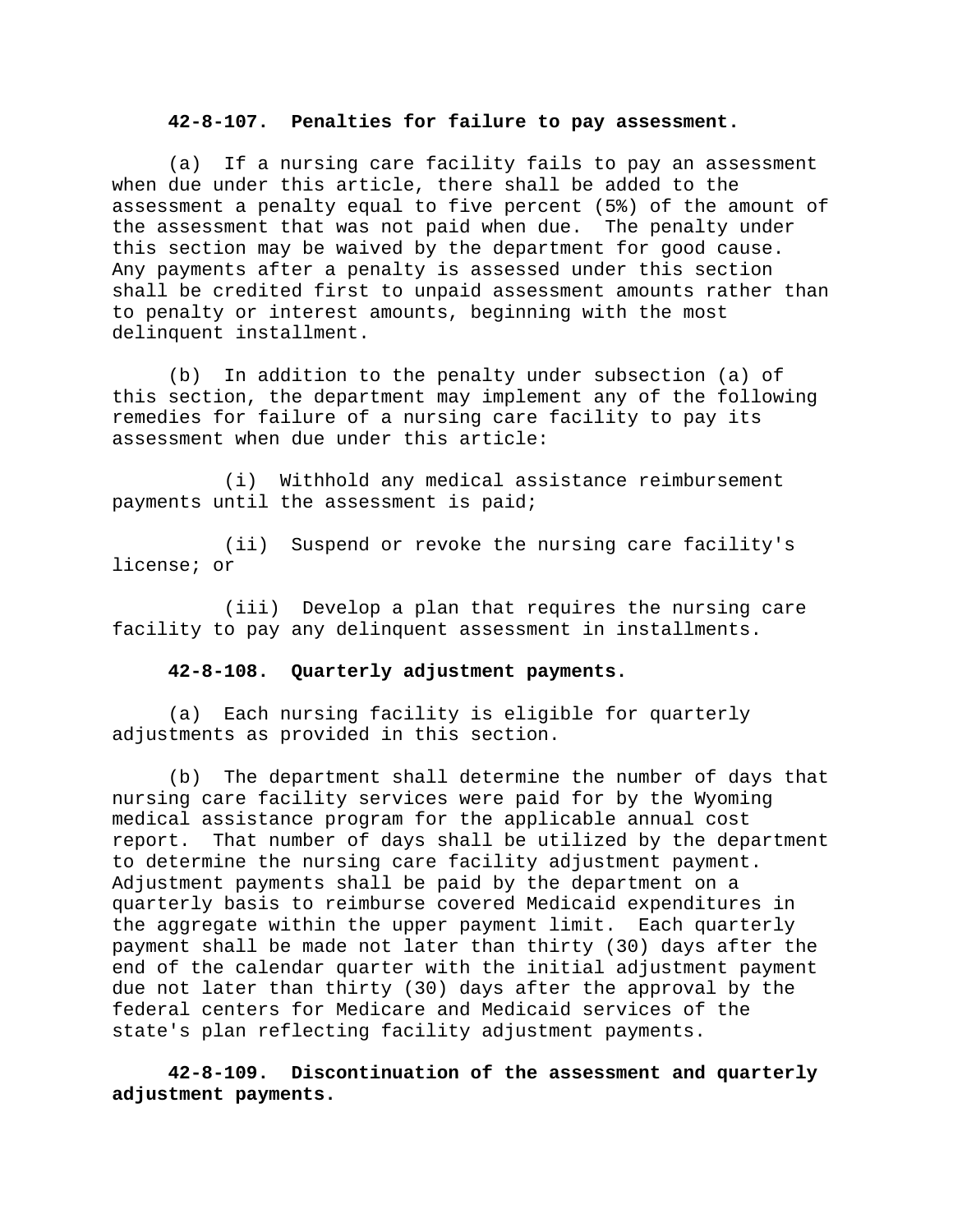(a) The assessment imposed by this article shall be discontinued if:

(i) The state plan amendment reflecting the quarterly nursing care facility adjustment payments under W.S. 42-8-108 is not approved by the federal centers for Medicare and Medicaid services. The department may modify the rate adjustment provisions as necessary to obtain the federal centers for Medicare and Medicaid services approval if such changes do not exceed the authority and purposes of this article;

(ii) The department reduces rates to a level less than the rates effective on October 1, 2010 plus revenue increases from the account, including matches by federal financial participation;

(iii) The department or any other state agency attempts to utilize the money in the account for any use other than permitted by this article;

(iv) If federal financial participation to match assessments under this article becomes unavailable under federal law. In such case, the department shall terminate the imposition of assessments beginning on the date the federal statutory, regulatory or interpretive change takes effect.

(b) If collection of the assessment is discontinued as provided in this section, quarterly adjustment payments shall be discontinued and any amount in the account shall be returned to the nursing care facility from which the assessment was collected on the same basis as it was collected.

CHAPTER 9 - PRIVATE HOSPITAL ASSESSMENT ACT

#### **42-9-101. Short title.**

This chapter shall be known and may be cited as the "Wyoming Private Hospital Assessment Act."

## **42-9-102. Definitions.**

(a) As used in this chapter:

(i) "Account" means the private hospital assessment account created by W.S. 42-9-103;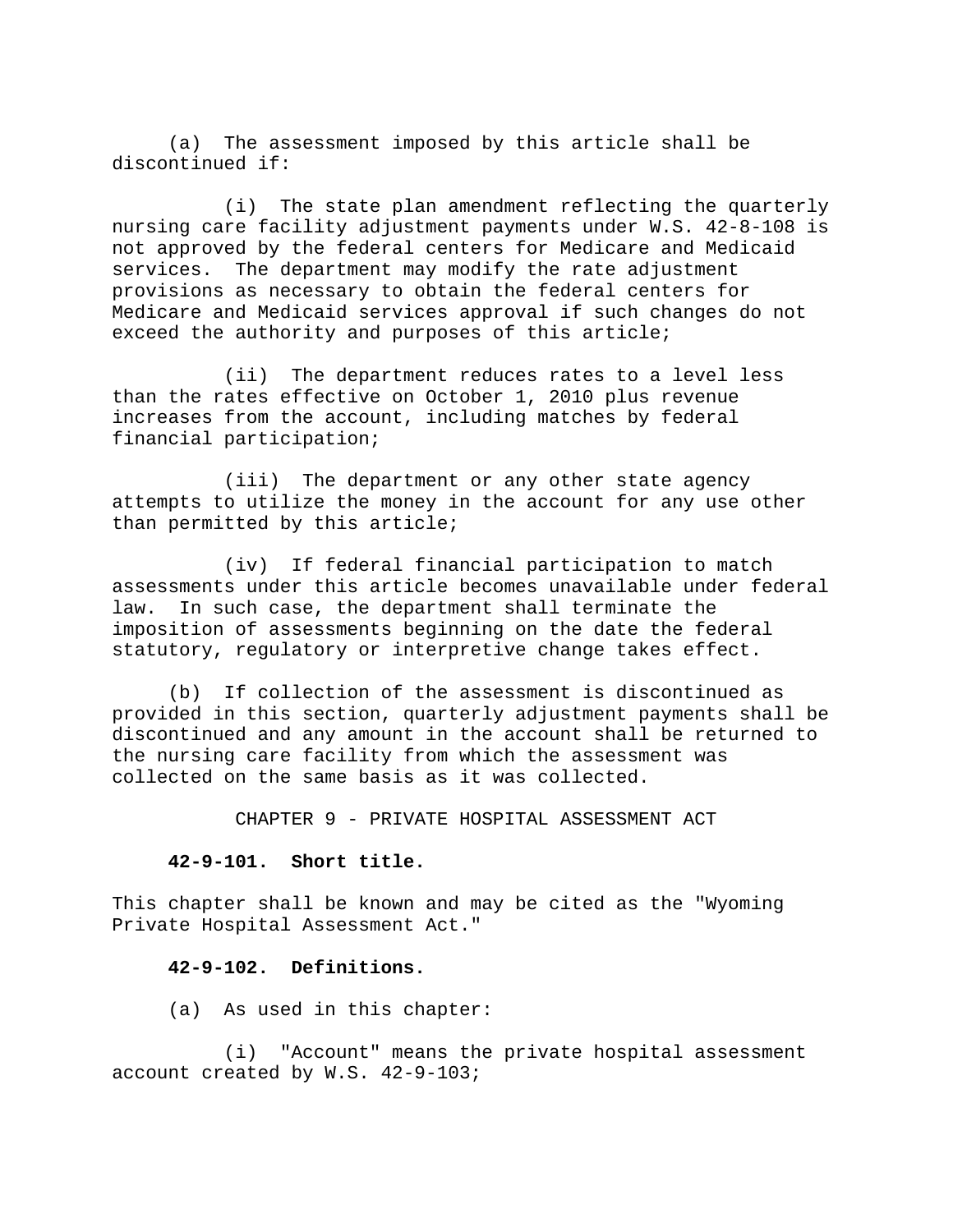(ii) "Department" means the department of health;

(iii) "Fiscal year" means the twelve (12) month period beginning October 1 and ending September 30;

(iv) "Medicaid" means the medical assistance program established by title XIX of the federal Social Security Act and administered in this state by the department pursuant to the Wyoming Medical Assistance and Services Act;

(v) "Medicare cost report" means the annual hospital cost report as determined by the centers for medicare and medicaid services and as reported to the health care cost report information system;

(vi) "Net hospital patient revenue" means gross hospital revenue as reported on the most recently filed medicare cost report, excluding estimated nonhospital ancillary revenue, multiplied by the hospital's ratio of total net to gross revenue. The department shall establish a procedure to reconcile filed cost report information with information from the settled cost report. If a hospital does not file a medicaid cost report, the department shall establish a procedure to determine what the hospital would have reported as net patient hospital revenue if the hospital had filed a medicaid cost report;

(vii) "Private hospital" means those institutions licensed by the department as hospitals which are not owned or operated by the state or any city, town, county, special district or other political subdivision of the state or local government;

(viii) "Quarterly adjustment payment" means the payment made to private hospitals pursuant to W.S. 42-9-106;

(ix) "Upper payment limit" means the applicable limitation established pursuant to 42 C.F.R. 447.272, 42 C.F.R. 447.321 or as otherwise established by the centers for medicare and medicaid services;

(x) "Upper payment limit gap" means the amount calculated annually by the department constituting the difference between the applicable upper payment limit and medicaid payments made subject to that limit in a fiscal year, excluding any quarterly adjustment payments authorized by this chapter.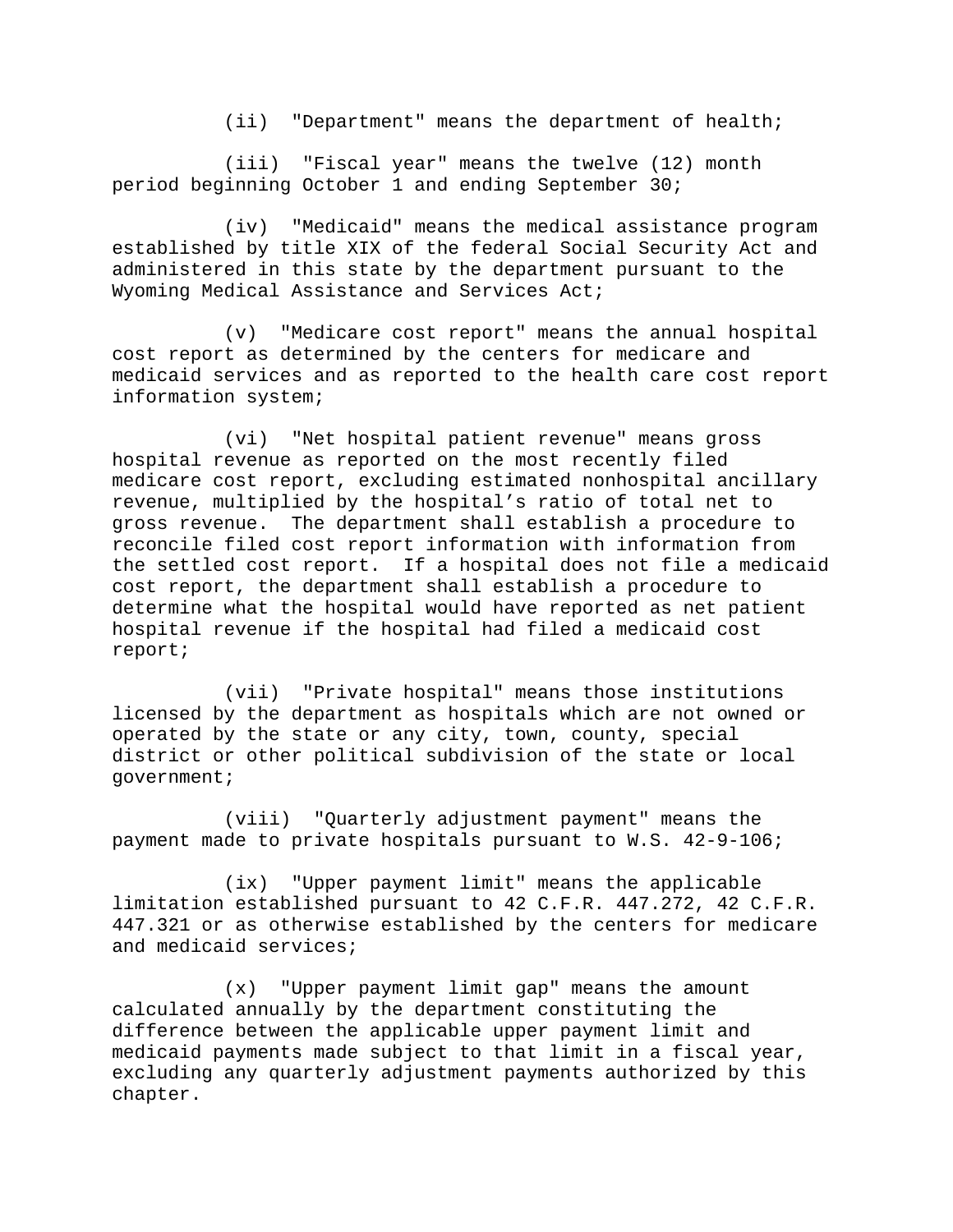#### **42-9-103. Private hospital assessment account.**

(a) The private hospital assessment account is created.

(b) The state treasurer shall invest amounts deposited within the account in accordance with law and all investment earnings shall be credited back to the account. Funds in the account are continuously appropriated to the department for the purposes specified in this section.

(c) The account shall consist of:

(i) Amounts collected or received by the department from private hospital assessments under this chapter;

(ii) All federal matching funds received by the department as a result of expenditures made by the department pursuant to this chapter.

(d) The account shall be used exclusively for the following purposes:

(i) To pay administrative expenses incurred by the department or its agent in performing the activities authorized by this chapter, provided that these expenses shall not exceed a total of one percent (1%) of the aggregate assessment funds collected in the fiscal year;

(ii) To secure federal matching funds available through the state medicaid plan as approved pursuant to W.S. 42-9-108, which shall be used to make quarterly adjustment payments as provided by this chapter;

(iii) To repay to the federal government any excess payments received or made to private hospitals if the state plan, after approval by the centers for medicare and medicaid services, is subsequently disapproved for any reason and after the state has exhausted all appeals. Private hospitals shall refund any excess payments to the assessment account. If a private hospital is unable to refund payments as provided in this paragraph, the department shall develop a payment plan to recoup deficient payments and accordingly deduct amounts from future medicaid payments. The department shall refund the federal government for the federal portion of those overpayments;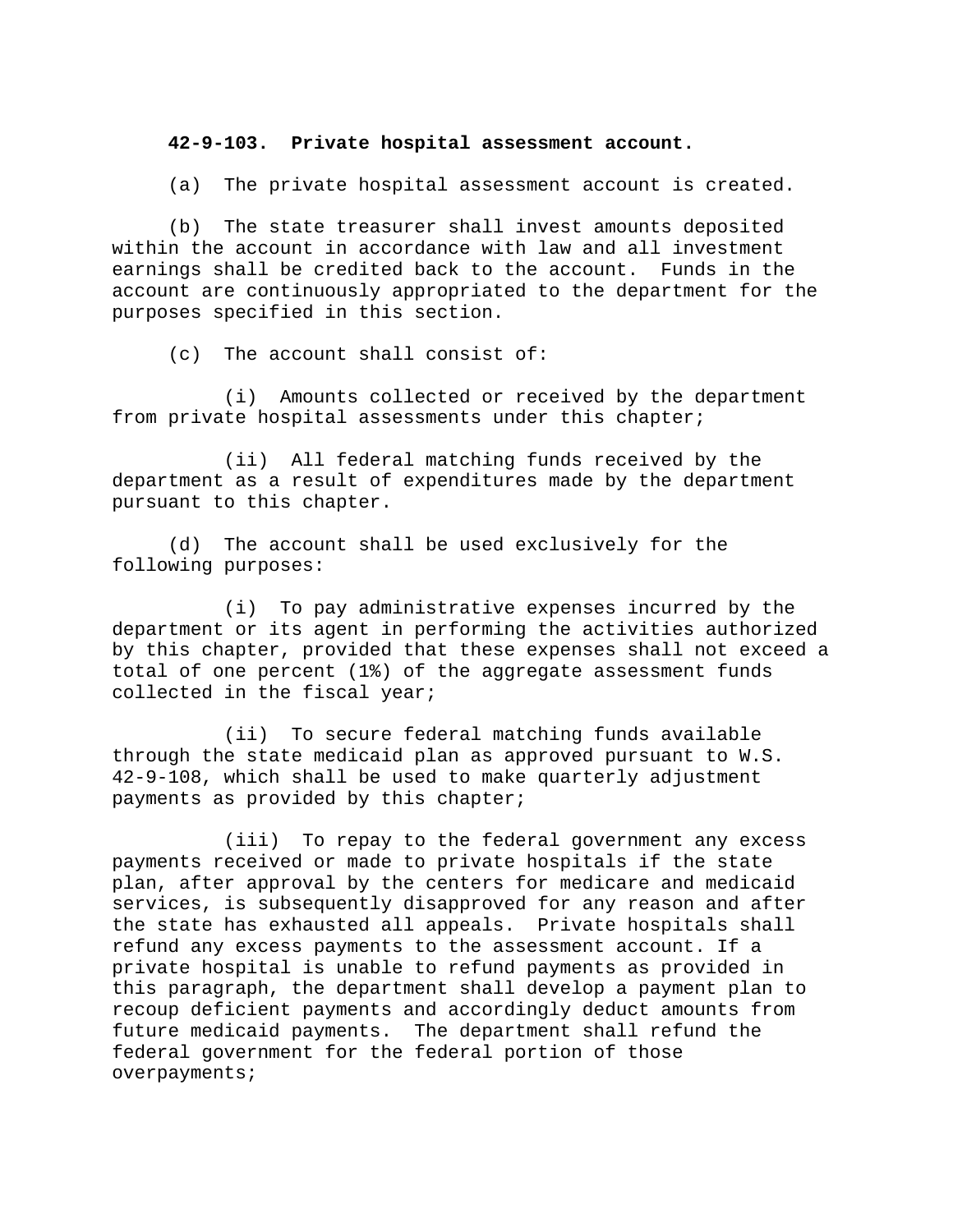(iv) To refund assessments paid by private hospitals for quarterly adjustment payments which were earned but not paid by the department, but only after the payments authorized by paragraphs (i) and (iii) of this section have been made.

#### **42-9-104. Assessments.**

(a) Each private hospital shall pay a private hospital assessment to the department in accordance with this section. Hospitals owned or operated by the state or any city, town, county, special district or other political subdivision of the state or local government shall not be required to pay the assessment required by this section.

(b) The assessment due under this section shall be imposed each fiscal year in an amount calculated as a uniform percentage of each hospital's net patient revenue. The assessment rate shall be determined by the department on a prospective basis and shall be based on the percentage of net hospital patient revenue needed to generate an amount not to exceed the nonfederal portion of the upper payment limit gap plus the fee authorized by  $W.S. 42-9-103(d)(i)$ . In no event shall the assessment rate:

(i) Exceed the indirect guarantee threshold amount established by 42 C.F.R.  $433.68(f)(3)(i)$  or other federal law;

(ii) Exceed two percent (2%) of a hospital's net patient revenue for the first fiscal year in which the hospital is assessed;

(iii) Increase by more than one-half of one percent (.5%) of a hospital's net patient revenue for each fiscal year following the first fiscal year in which the hospital is assessed without further approval by the legislature.

(c) Unless otherwise determined by the department, the department shall collect and each private hospital shall pay the assessment required by this section on a quarterly basis, each payment constituting twenty-five percent (25%) of the annual assessment determined by the department. The initial payment shall be due not later than forty-five (45) days after the state plan has been approved by the centers for medicare and medicaid services unless a later date is set by the department. Subsequent payments are due not later than forty-five (45) days after the end of each calendar quarter unless a later date is set by the department.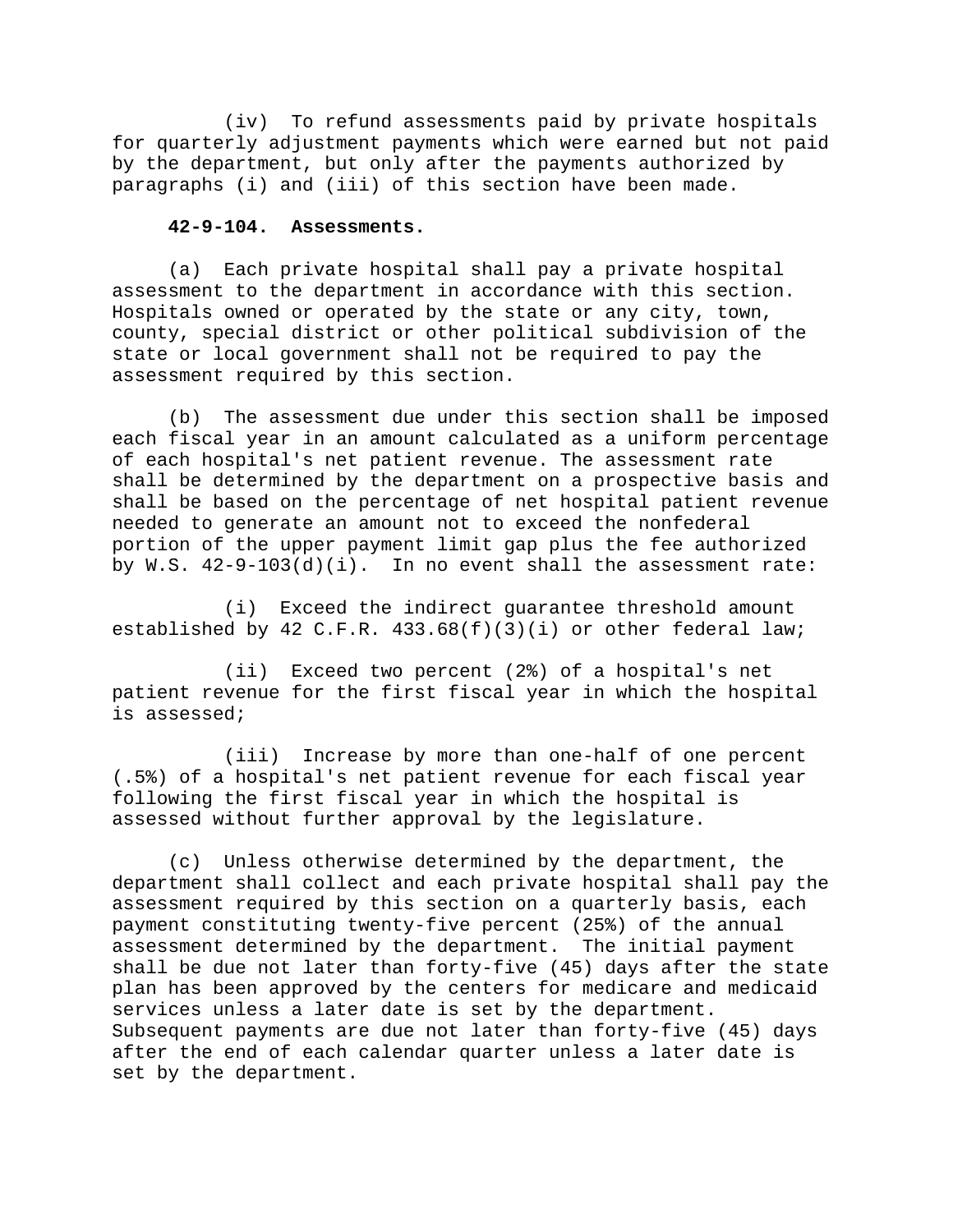(d) If a private hospital ceases to operate as a hospital or for any reason ceases to be subject to the assessment imposed under this chapter, the assessment for the fiscal year in which the cessation occurs shall be adjusted by multiplying the annual assessment by a fraction, the numerator of which is the number of days in the year during which the hospital is subject to the assessment and the denominator of which is three hundred sixty-five (365). Immediately upon ceasing to operate as a hospital, or otherwise ceasing to be subject to this chapter, the hospital shall pay the assessment for each quarter as adjusted, to the extent not previously paid.

## **42-9-105. Penalties for failure to pay assessment.**

(a) If a private hospital fails to pay an assessment due under this chapter, there shall be added to the assessment a penalty equal to five percent (5%) of the amount of the assessment that was not paid when due. The penalty under this section may be waived by the department for good cause. Any payments made after a penalty is assessed under this section shall be credited first to unpaid assessment amounts rather than to penalty amounts, beginning with the most delinquent installment.

(b) In addition to the penalty under subsection (a) of this section, the department may implement any of the following remedies for failure of a private hospital to pay its assessment when due under this chapter:

(i) Withhold any medicaid payments, including any quarterly adjustment payments, until the assessment is paid; or

(ii) Develop a plan that requires the private hospital to pay any delinquent assessment in installments.

#### **42-9-106. Quarterly adjustment payments.**

(a) To preserve the quality and improve access to hospital services for private hospital inpatient and outpatient services rendered on or after July 1, 2016, the department shall make quarterly adjustment payments as set forth in this section.

(b) Each private hospital that pays assessments under this chapter and is eligible to receive medicaid payments shall be eligible to receive quarterly adjustment payments as provided in this section. The department shall distribute quarterly adjustment payments in an amount up to but not to exceed the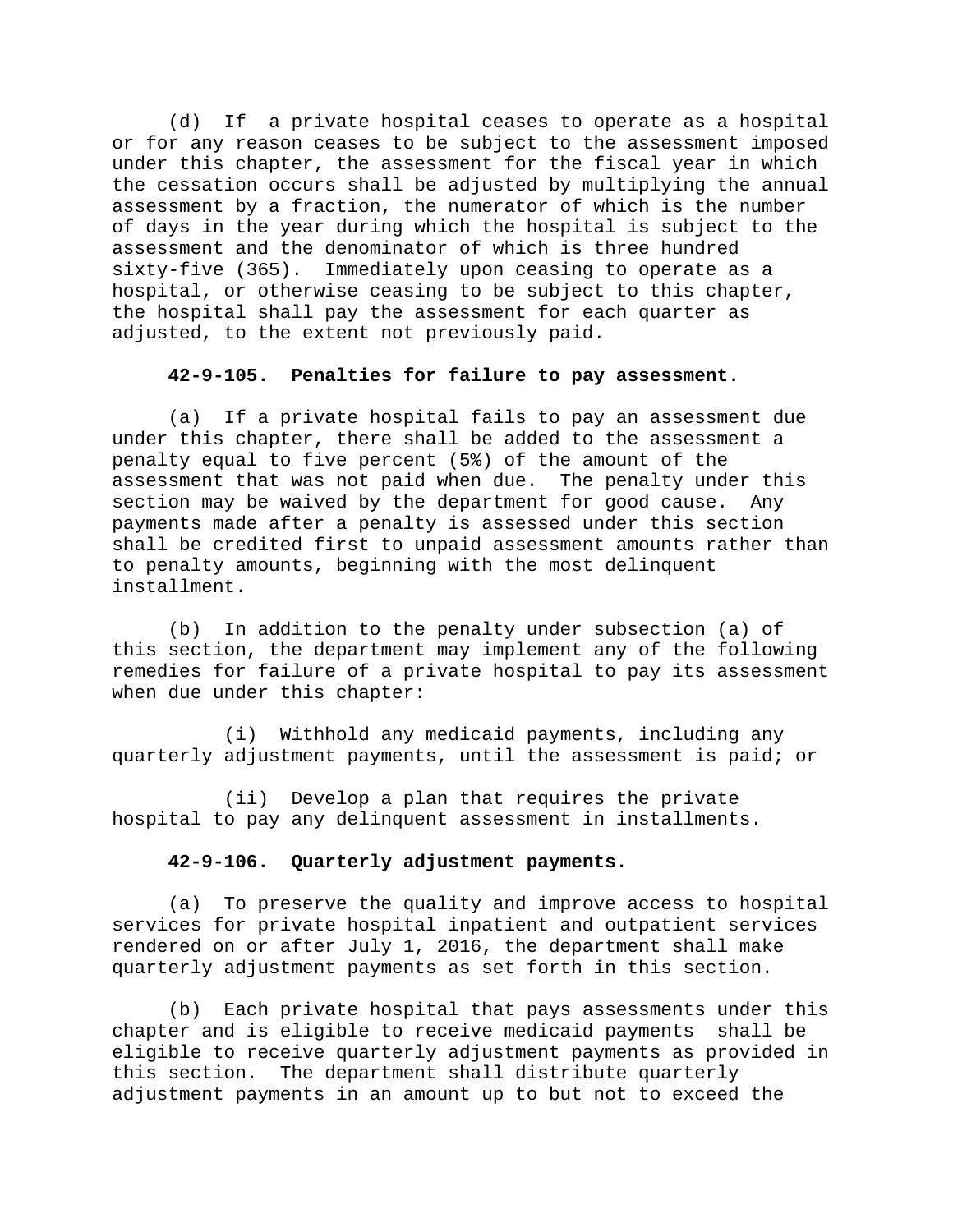applicable upper payment limit gap. The department shall establish a uniform methodology by which to distribute quarterly adjustment payments in compliance with applicable federal and state medicaid laws and regulations.

(c) Quarterly adjustment payments shall not be used to offset any other payment by medicaid for hospital inpatient or outpatient services to medicaid beneficiaries, including without limitation any fee-for-service, per diem, private hospital inpatient adjustment or cost settlement payment.

(d) No private hospital shall be guaranteed, expressly or otherwise, that any quarterly adjustment payment will equal or exceed the amount of the private hospital assessments due under this chapter.

(e) Monies made available by this chapter shall not be used to replace other general revenues appropriated and funded by the legislature or other revenues used to support medicaid.

**42-9-107. Discontinuation of the assessment and quarterly adjustment payments.** 

(a) The assessment imposed by this chapter shall be discontinued if:

(i) The state plan amendment reflecting the quarterly adjustment payments authorized by this chapter is not approved by the centers for medicare and medicaid services. The department may modify the quarterly adjustment payment provisions as necessary to obtain the centers for medicare and medicaid services approval if the changes do not exceed the authority and purposes of this chapter;

(ii) Federal financial participation to match assessments under this chapter becomes unavailable under federal law. In this event, the department shall terminate the imposition of assessments beginning on the date the federal statutory, regulatory or interpretive change takes effect.

(b) If collection of the assessment is discontinued as provided in this section, quarterly adjustment payments shall be discontinued and, after payment of all amounts under W.S. 42-9-103(d)(i) and (iii), any assessments remaining in the account shall be returned to the private hospitals from which the assessments were collected on the same basis as they were collected.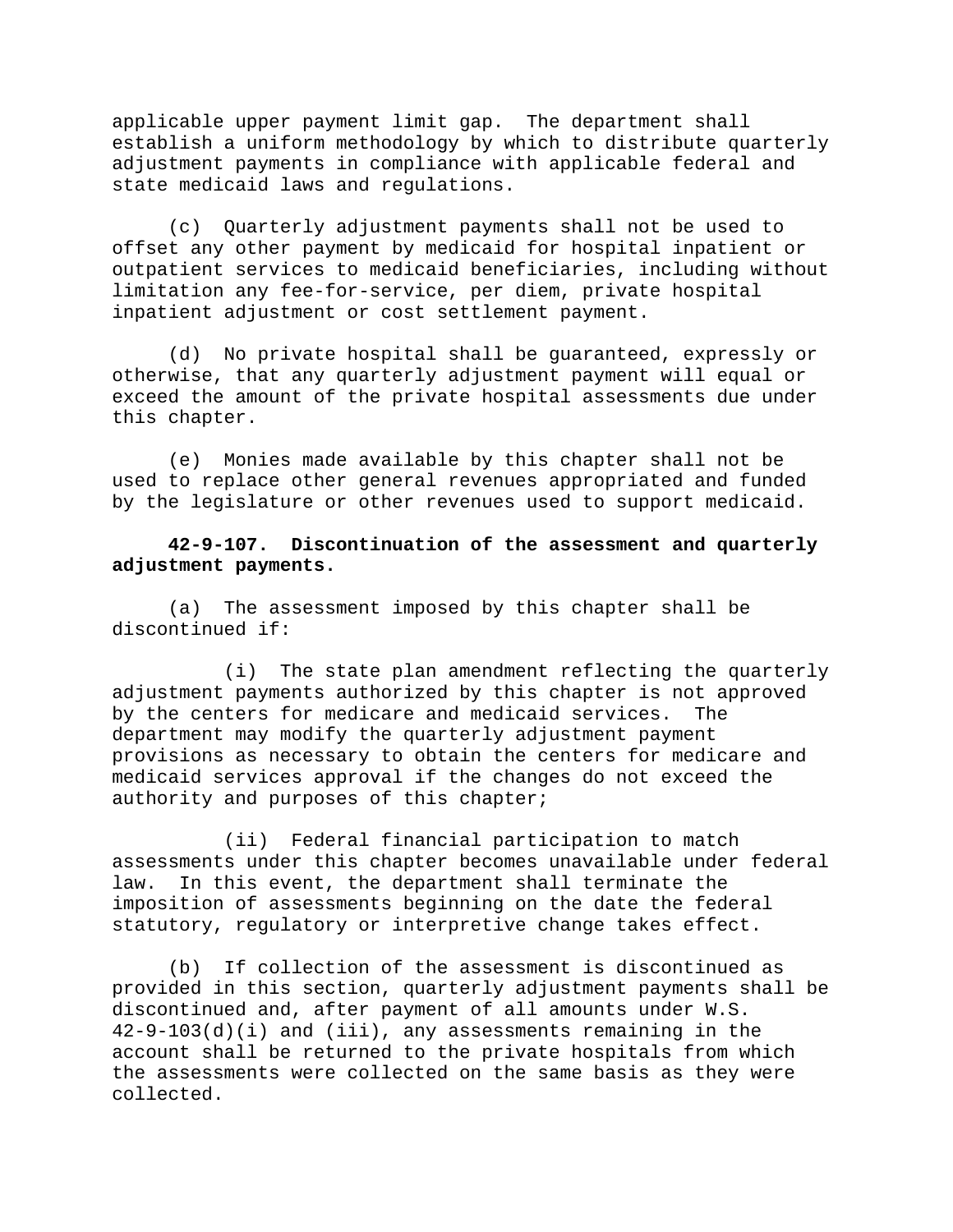### **42-9-108. Approval of state plan; rulemaking.**

(a) The department shall seek necessary federal approval in the form of state plan amendments in order to continue to implement the provisions of this chapter.

(b) The department shall adopt rules and regulations necessary to implement the provisions of this chapter and to obtain approval of the state plan amendments.

# **42-9-109. Multiple facilities.**

If a person conducts, operates or maintains more than one (1) private hospital licensed by the department, the person shall pay the assessment for each private hospital separately.

CHAPTER 10 - WELFARE FRAUD PREVENTION ACT

## **42-10-101. Definitions.**

(a) As used in this chapter:

(i) "Identity information" includes the name, alias, date of birth, address, social security number and other related information of an applicant for or recipient of a public welfare benefit;

(ii) "Public welfare benefit" means as provided in W.S. 42-2-102(a)(vii).

### **42-10-102. Enhanced identity authentication process.**

Prior to awarding any public welfare benefit the department may require an applicant to complete an identity authentication process that confirms the applicant owns the identity presented in the application. The identity authentication process under this section shall consist of financial or personal questions related to the applicant. The authentication process shall be available for applicant interviews in person or by telephone.

### **42-10-103. Enhanced eligibility verification process.**

(a) Prior to awarding any public welfare benefit, and on a quarterly basis after any benefit is awarded, the department shall, to the extent practicable, determine the following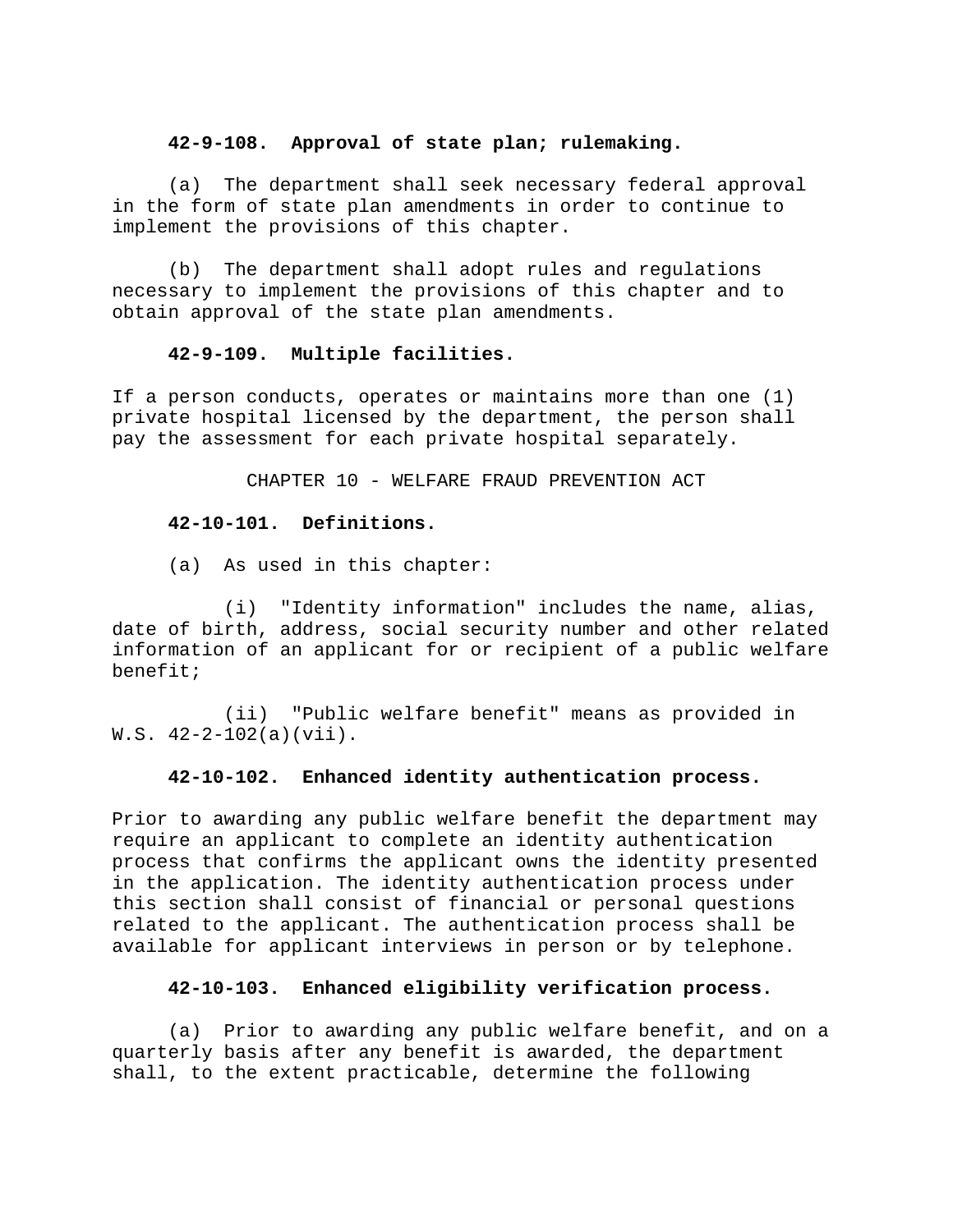information as it relates to each applicant for or recipient of a public welfare benefit:

(i) Earned and unearned income information maintained by the United States internal revenue service;

(ii) Weekly, monthly or quarterly reports of income and unemployment insurance payment information maintained by the department of workforce services;

(iii) Income information maintained by the United States social security administration;

(iv) Immigration status information maintained by the United States citizenship and immigration services;

(v) Death register information maintained by the United States social security administration;

(vi) Prisoner information maintained by the United States social security administration;

(vii) Public housing and section 8 housing assistance payment information;

(viii) Fleeing felon, probation or parole violation information;

(ix) Wage reporting information maintained by states contiguous to Wyoming;

(x) Beneficiary records and earnings information maintained by the United States social security administration in the beneficiary and earnings data exchange system;

(xi) Earnings and pension information maintained by the United States social security administration in the beneficiary earnings exchange record system;

(xii) Earnings and pension information maintained by the Wyoming retirement system;

(xiii) Employment information maintained by the department of workforce services;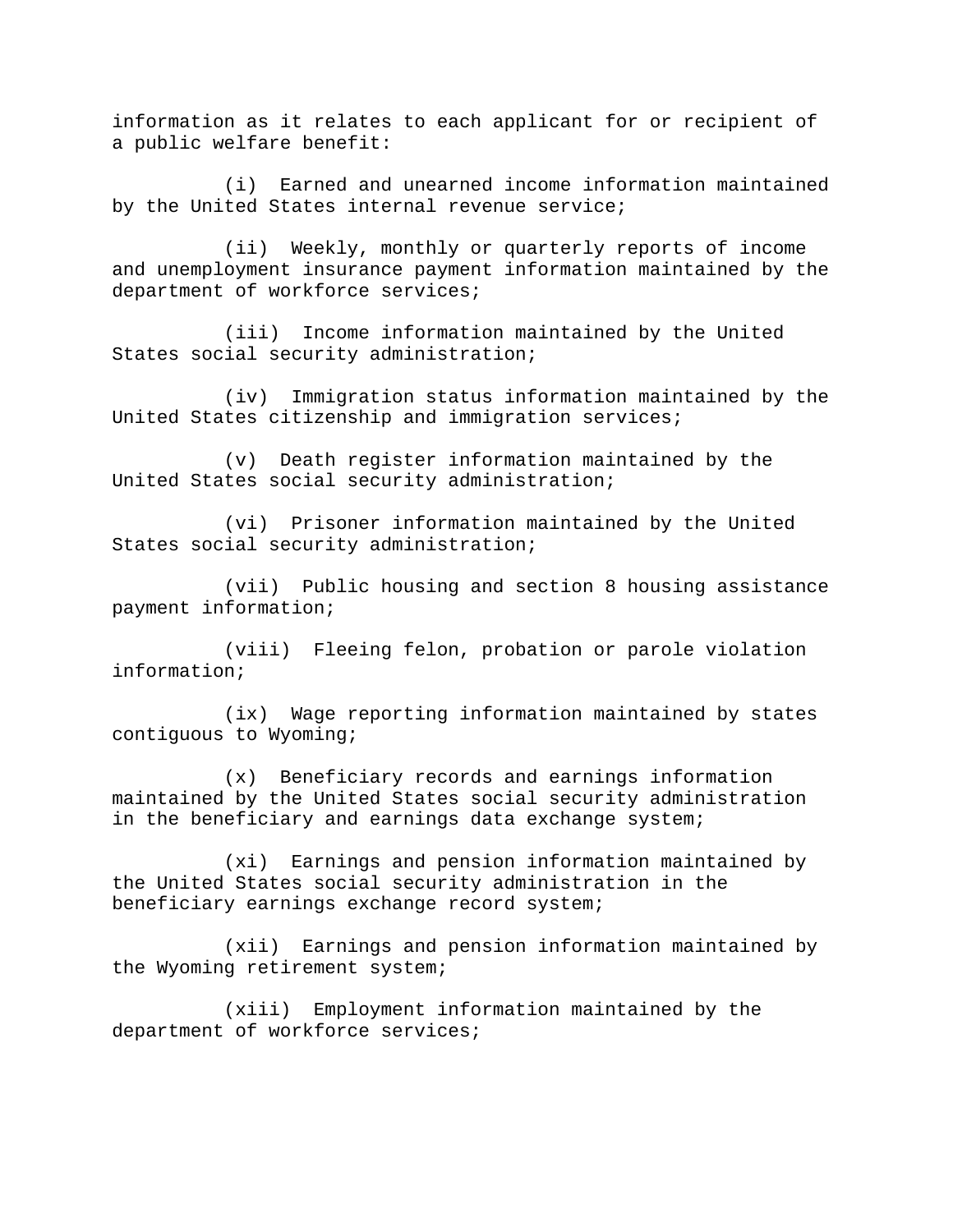(xiv) Employment information maintained by the United States department of health and human services in the national directory of new hires;

(xv) Supplemental security income information maintained by the United States social security administration in the social security income state data exchange system;

(xvi) Veterans' benefits information;

(xvii) Child care services information maintained by the department;

(xviii) Utility payment information maintained by the state under the low income home energy assistance program as provided in W.S. 42-2-501;

(xix) Emergency utility payment information maintained by the state or local governmental entities; and

(xx) Income and employment information maintained by the department and the United States department of health and human services office of child support enforcement.

(b) The department is authorized to enter into agreements with third-party vendors to obtain the following information prior to awarding any public welfare benefit, and on a quarterly basis after any benefit is awarded:

(i) Information on public welfare benefits received in other states maintained in any real time national database, including the national accuracy clearinghouse;

(ii) A nationwide public records data source of physical asset ownership including real property, automobiles, watercraft, aircraft, luxury vehicles or any other vehicle;

(iii) A nationwide public records data source of incarcerated individuals;

(iv) A nationwide best available address and driver's license data source to verify individuals are residents of Wyoming;

(v) A comprehensive public records database that identifies potential identity fraud or identity theft which can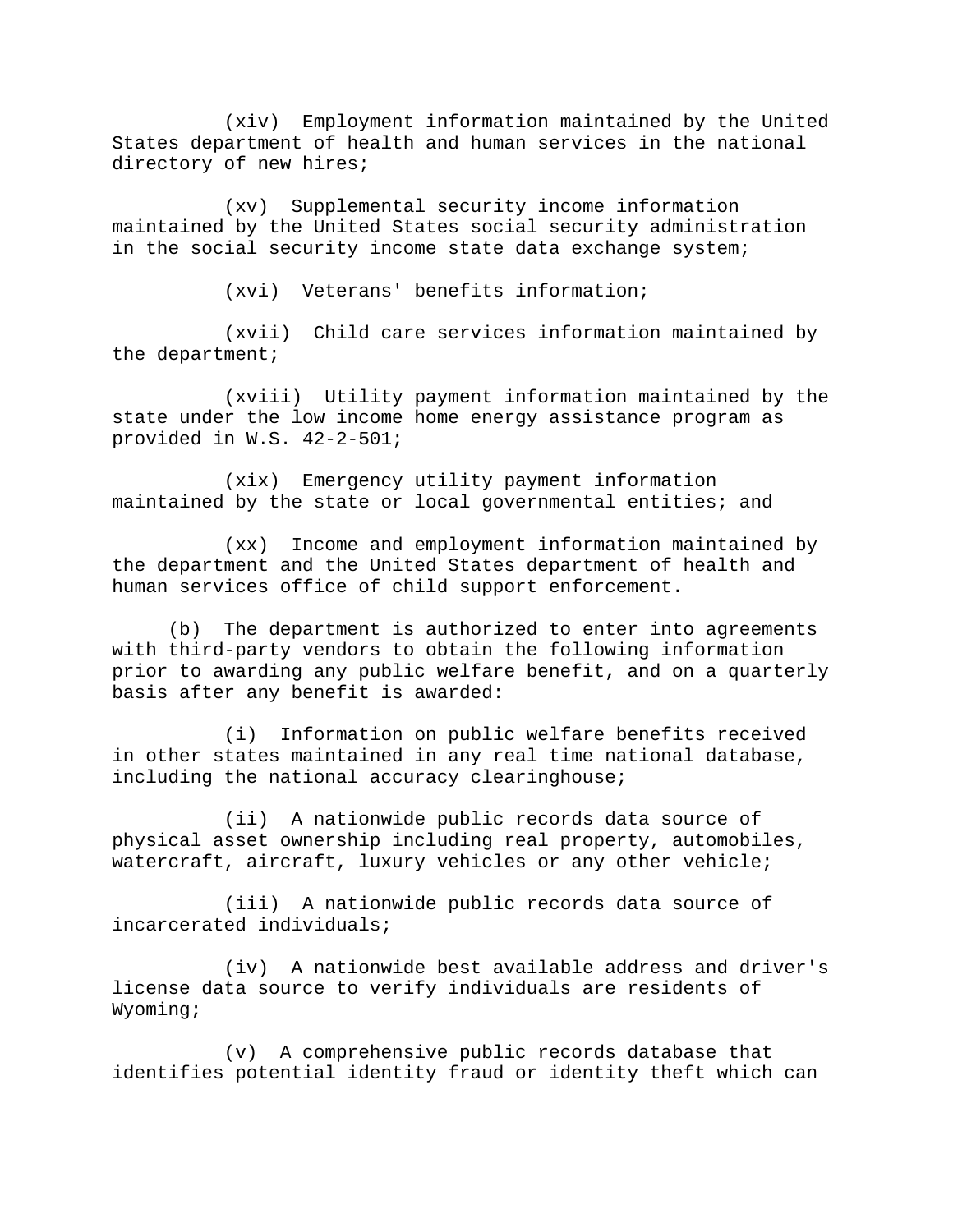closely associate name, social security number, date of birth, phone and address information; or

(vi) National and local financial institutions, in order to locate undisclosed depository accounts or verify account balances of disclosed accounts.

(c) In addition to the records specified in subsections (a) and (b) of this section, the department may also consider information from any database or source which is substantially similar to or a successor of any record, database or information specified under this section.

#### **42-10-104. Case review process.**

(a) If the department finds a discrepancy or change in circumstances as a result of the activities required by W.S. 42-10-102 or 42-10-103, the department shall review the case using the following procedures:

(i) If the discrepancy or change in circumstances does not affect eligibility, the department shall take no further action;

(ii) If the discrepancy or change in circumstances may affect eligibility, the department shall:

(A) Promptly make a determination of the effect of the discrepancy or change in circumstances on the eligibility of the applicant or recipient; and

(B) Provide written notice to the applicant or recipient describing in detail the circumstances of the discrepancy or change in circumstances, the manner in which the applicant or recipient may respond and the consequences of failing to take any action. The department shall give the applicant or recipient an opportunity to explain the discrepancy or change in circumstances.

(iii) The applicant or recipient shall respond within ten (10) business days from the date of the written notice of the discrepancy or change in circumstances;

(iv) If an applicant or recipient does not respond to a notice of a discrepancy or change in circumstances as provided in paragraph (ii) of this subsection and the department determines that the discrepancy or change in circumstances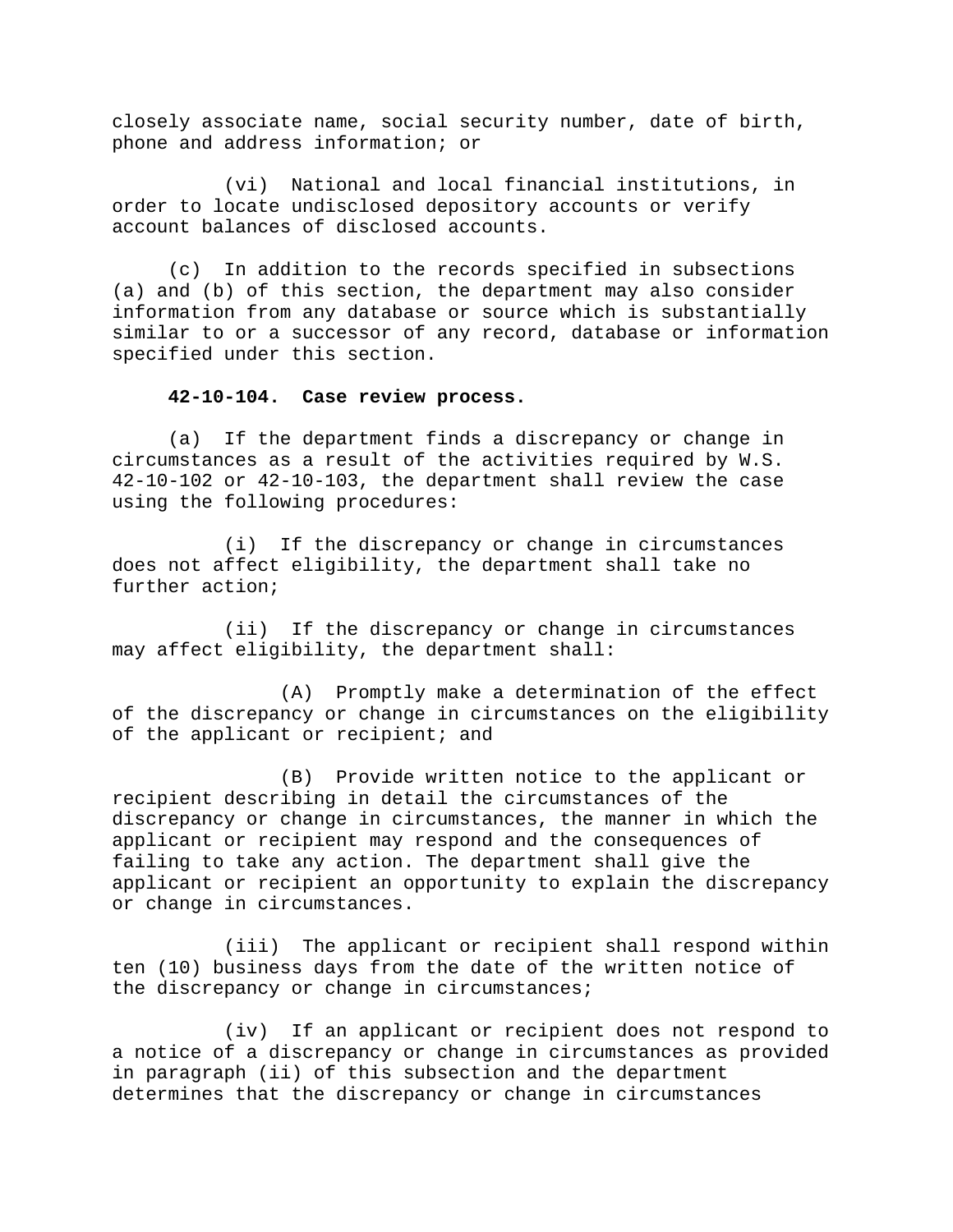affects eligibility for a public welfare benefit, the department shall provide a written decision of the intent to deny, reduce the benefit or close the benefit case;

(v) If an applicant or recipient responds to a notice of a discrepancy or change in circumstances as provided in paragraph (ii) of this subsection, the department shall investigate and make a determination of whether or not the discrepancy or change in circumstances has been resolved and determine the applicant's or recipient's eligibility for public welfare benefits. The decision of the department shall be provided to the applicant or recipient in writing;

(vi) A written decision of the department under this section shall constitute a final decision of the department subject to judicial review as provided in W.S. 16-3-114.

## **42-10-105. Referral of cases for investigation.**

(a) After review of a discrepancy or change in circumstances under W.S. 42-10-104, if the department finds that there is inadequate documentation or upon reasonable suspicion that there is fraud, misrepresentation, identity theft or another violation of law the department shall:

(i) Refer the case to the fraud and recovery unit for investigation, recovery of improper payments and collection of civil penalties, if applicable and, if appropriate, referral to prosecuting authorities for criminal prosecution;

(ii) Refer the information to other agencies, divisions or departments as appropriate for review of eligibility in public programs.

(b) To the extent the department encounters an individual enrolled in Medicaid who the department has reason to believe is not eligible for Medicaid, the department shall inform the individual and the Wyoming Medicaid program of the reason the department does not believe the individual is eligible.

# **42-10-106. Report.**

Not later than November 30 of 2017, 2018 and 2020 the department shall report to the governor and the joint labor, health and social services interim committee on the effectiveness of the eligibility verification system and the number of cases referred under W.S. 42-10-105 including information on the outcome of the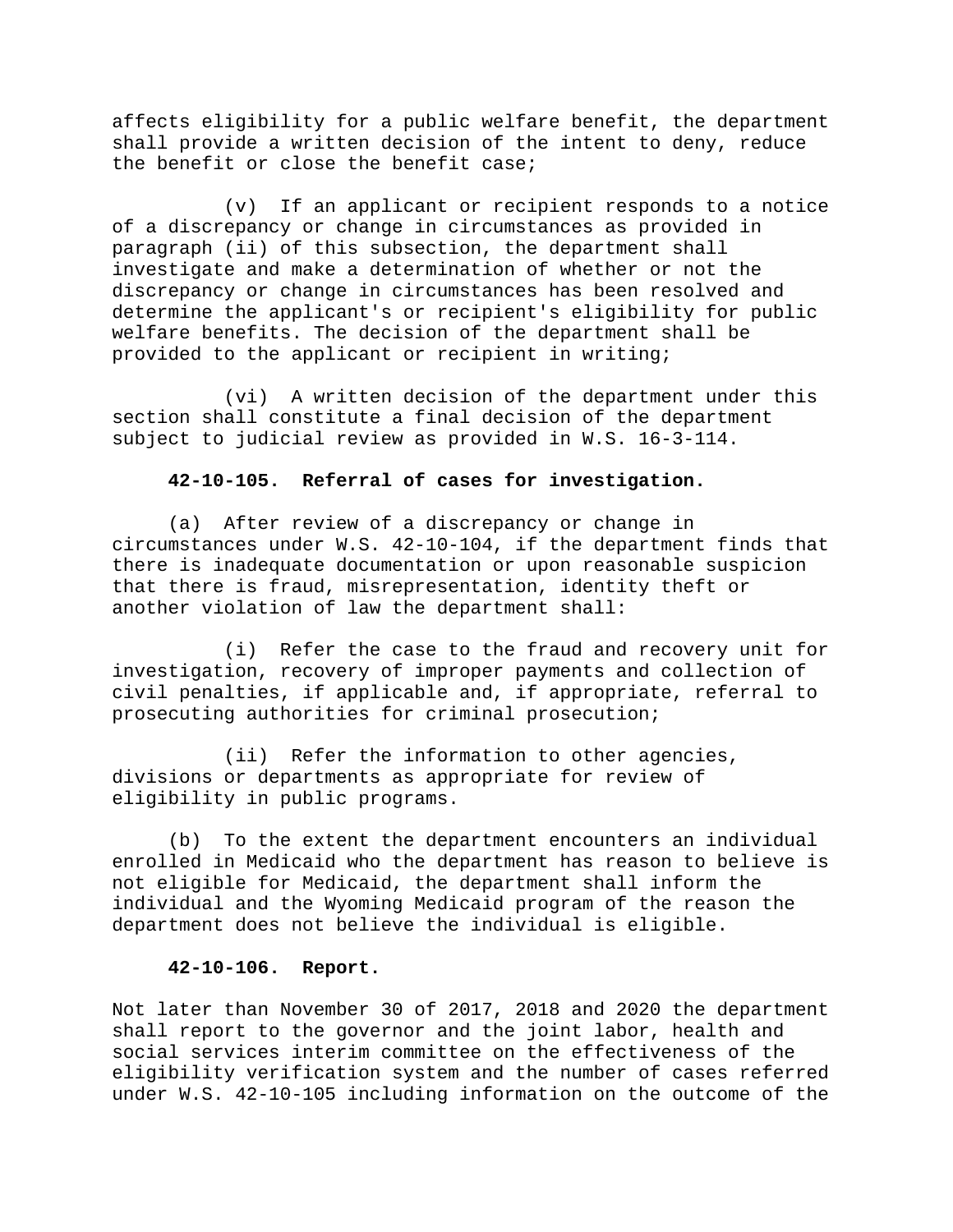cases, if available, and on the cost to the department of the system.

#### **42-10-107. Rulemaking authority.**

The department shall promulgate rules necessary to implement this chapter.

CHAPTER 11 - PRIVATE GROUND AMBULANCE SERVICE PROVIDER ASSESSMENT ACT

### **42-11-101. Short title.**

This chapter shall be known and may be cited as the "Wyoming Private Ground Ambulance Service Provider Assessment Act."

#### **42-11-102. Definitions.**

(a) As used in this chapter:

(i) "Account" means the private ground ambulance service provider assessment account created by W.S. 42-11-103;

(ii) "Ambulance" has the same meaning as defined in  $W.S. 33-36-102(a)(i)(A)$  and  $(B)$ ;

(iii) "Department" means the department of health;

(iv) "Fiscal year" means the twelve (12) month period beginning October 1 and ending September 30;

(v) "Private ground ambulance service provider" means any person operating a licensed ambulance service designed to operate on the ground, which is not owned or operated by the state or any city, town, county, special district or other political subdivision of the state or local government;

(vi) "License" and "licensed" means an ambulance business license issued under W.S. 33-36-104 that is not expired and has not been revoked or suspended;

(vii) "Medicaid" means the medical assistance program established by title XIX of the federal Social Security Act and administered in this state by the department pursuant to the Wyoming Medical Assistance and Services Act;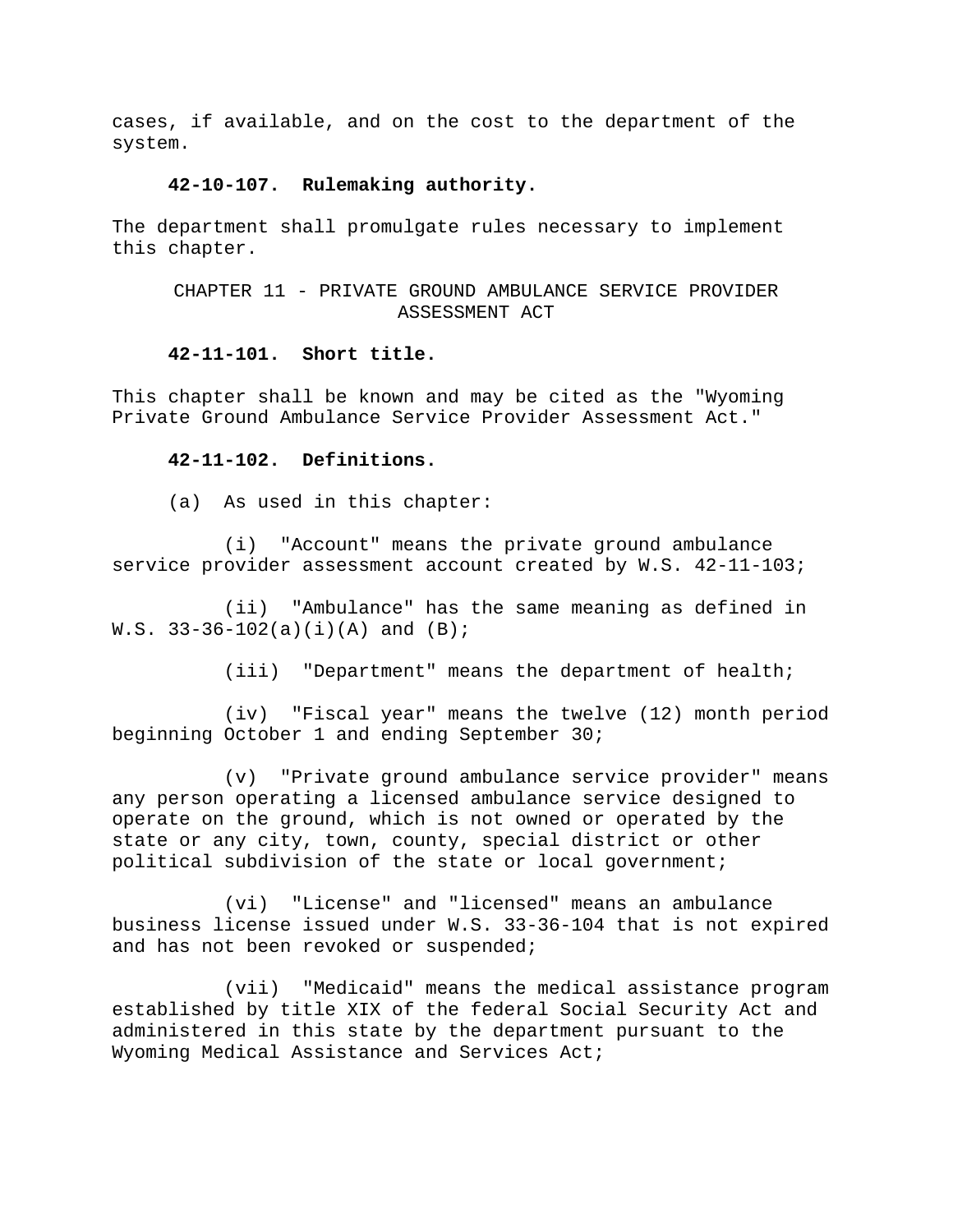(viii) "Net patient revenue" means all amounts received by a private ground ambulance service provider licensed under W.S. 33-36-104 for the provision of licensed, ground ambulance services in the state of Wyoming. The department shall establish a procedure for determining net patient revenue for purposes of the assessment provided under W.S. 42-11-104;

(ix) "Quarterly adjustment payment" means the quarterly payments made to private ground ambulance service providers that the department may establish and distribute pursuant to W.S. 42-11-106;

(x) "Rate enhancement" means Medicaid reimbursement rate increases to private ground ambulance service providers, as determined by the department and approved by the Centers for Medicare and Medicaid Services;

(xi) "Upper payment limit" means a limitation on aggregate Medicaid payments to private ground ambulance service providers, or another applicable class of Medicaid payees, as established by the Centers for Medicare and Medicaid Services;

(xii) "Upper payment limit gap" means the amount calculated annually by the department constituting the difference between the applicable upper payment limit and Medicaid payments made subject to that limit in a fiscal year, excluding any payments authorized by this chapter.

# **42-11-103. Private ground ambulance service provider assessment account.**

(a) The private ground ambulance service provider assessment account is created.

(b) The state treasurer shall invest amounts deposited in the account in accordance with law and all investment earnings shall be credited back to the account. Funds in the account are continuously appropriated to the department for the purposes specified in this section.

(c) The account shall consist of:

(i) Amounts collected or received by the department from private ground ambulance service provider assessments under this chapter;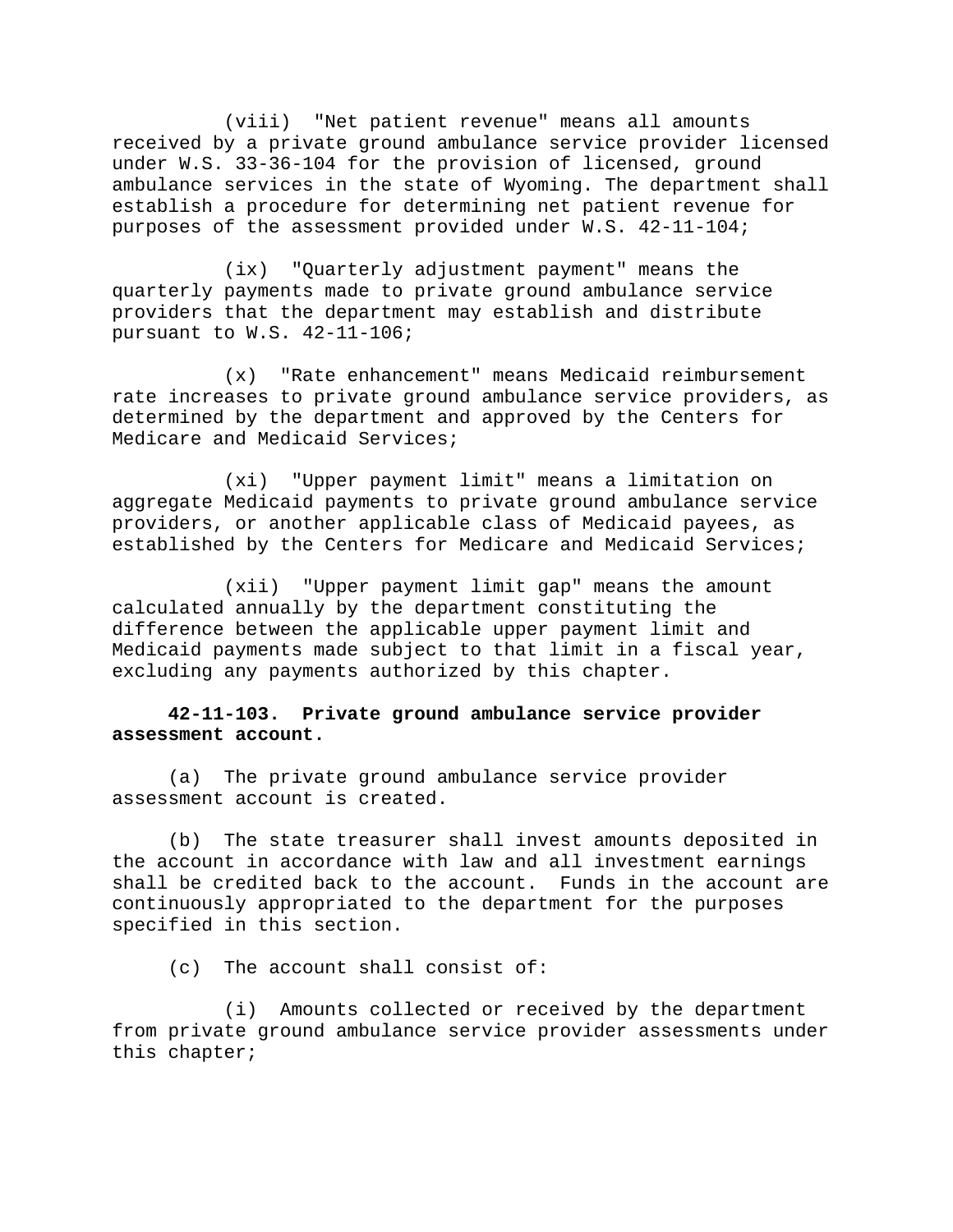(ii) All federal matching funds received by the department as a result of expenditures made by the department pursuant to this chapter.

(d) The account shall be used exclusively for the following purposes:

(i) To pay administrative expenses incurred by the department or its agent in performing the activities authorized by this chapter, provided that these expenses shall not exceed a total of three percent (3%) of the aggregate assessment funds collected in the fiscal year;

(ii) To secure federal matching funds available through the state Medicaid plan as approved pursuant to W.S. 42- 11-108, which shall be used to make quarterly adjustment payments or to provide rate enhancements to private ground ambulance service providers as provided by this chapter;

(iii) To repay to the federal government any excess payments received or made to private ground ambulance service providers if the state plan, after approval by the Centers for Medicare and Medicaid Services, is subsequently disapproved for any reason and after the state has exhausted all appeals. Private ground ambulance service providers shall refund any excess payments to the assessment account. If a private ground ambulance service provider is unable to refund payments as provided in this paragraph, the department shall develop a payment plan to recoup deficient payments and accordingly deduct amounts from future Medicaid payments. The department shall refund the federal government for the federal portion of those overpayments;

(iv) To refund assessments paid by private ground ambulance service providers for payments which were earned but not paid by the department, but only after the payments authorized by paragraphs (i) and (iii) of this subsection have been made.

## **42-11-104. Assessments.**

(a) Each private ground ambulance service provider shall pay a private ground ambulance service provider assessment to the department in accordance with this section.

(b) The assessment due under this section shall be imposed each fiscal year in an amount calculated as a uniform percentage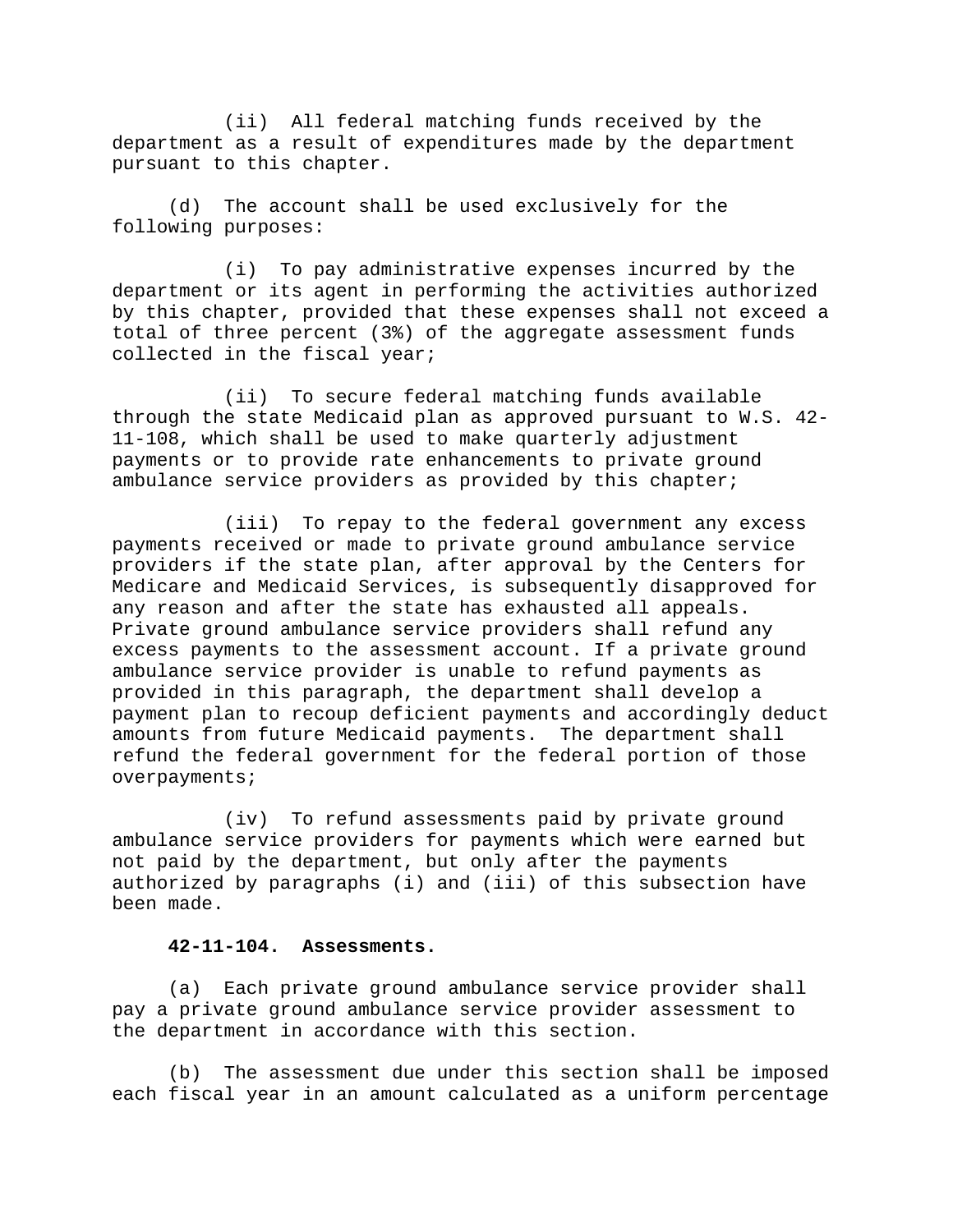of each private ground ambulance service provider's net patient revenue. The assessment rate shall be determined by the department on a prospective basis and shall be based on the percentage of private ground ambulance service provider net patient revenue necessary to generate an amount not to exceed the nonfederal portion of the upper payment limit gap plus the fee authorized by W.S. 42-11-103(d)(i). If a rate enhancement is paid to private ground ambulance service providers pursuant to this chapter, the assessment rate shall include a uniform percentage of each private ground ambulance service provider's net patient revenue necessary to generate the nonfederal portion of all enhanced rates paid under this chapter plus the fee authorized by W.S. 42-11-103(d)(i). In no event shall assessments or the assessment rate exceed the indirect guarantee threshold amount established by 42 C.F.R.  $433.68(f)(3)(i)$  or other federal law.

(c) Unless otherwise determined by the department, the department shall collect and each private ground ambulance service provider shall pay the assessment required by this section on a quarterly basis, each payment constituting twentyfive percent (25%) of the annual assessment determined by the department. The initial payment shall be due not later than forty-five (45) days after the state plan has been approved by the Centers for Medicare and Medicaid Services unless a later date is set by the department. Subsequent payments are due not later than forty-five (45) days after the end of each calendar quarter unless a later date is set by the department.

(d) If a private ground ambulance service provider ceases to operate as an ambulance service or for any reason ceases to be subject to the assessment imposed under this chapter, the assessment for the fiscal year in which the cessation occurs shall be adjusted by multiplying the annual assessment by a fraction, the numerator of which is the number of days in the year during which the private ground ambulance service provider is subject to the assessment and the denominator of which is three hundred sixty-five (365). Immediately upon ceasing to operate as an ambulance service provider, or otherwise ceasing to be subject to this chapter, the private ground ambulance provider shall pay the assessment for each quarter as adjusted, to the extent not previously paid.

### **42-11-105. Penalties for failure to pay assessment.**

(a) If a private ground ambulance service provider fails to pay an assessment due under this chapter, there shall be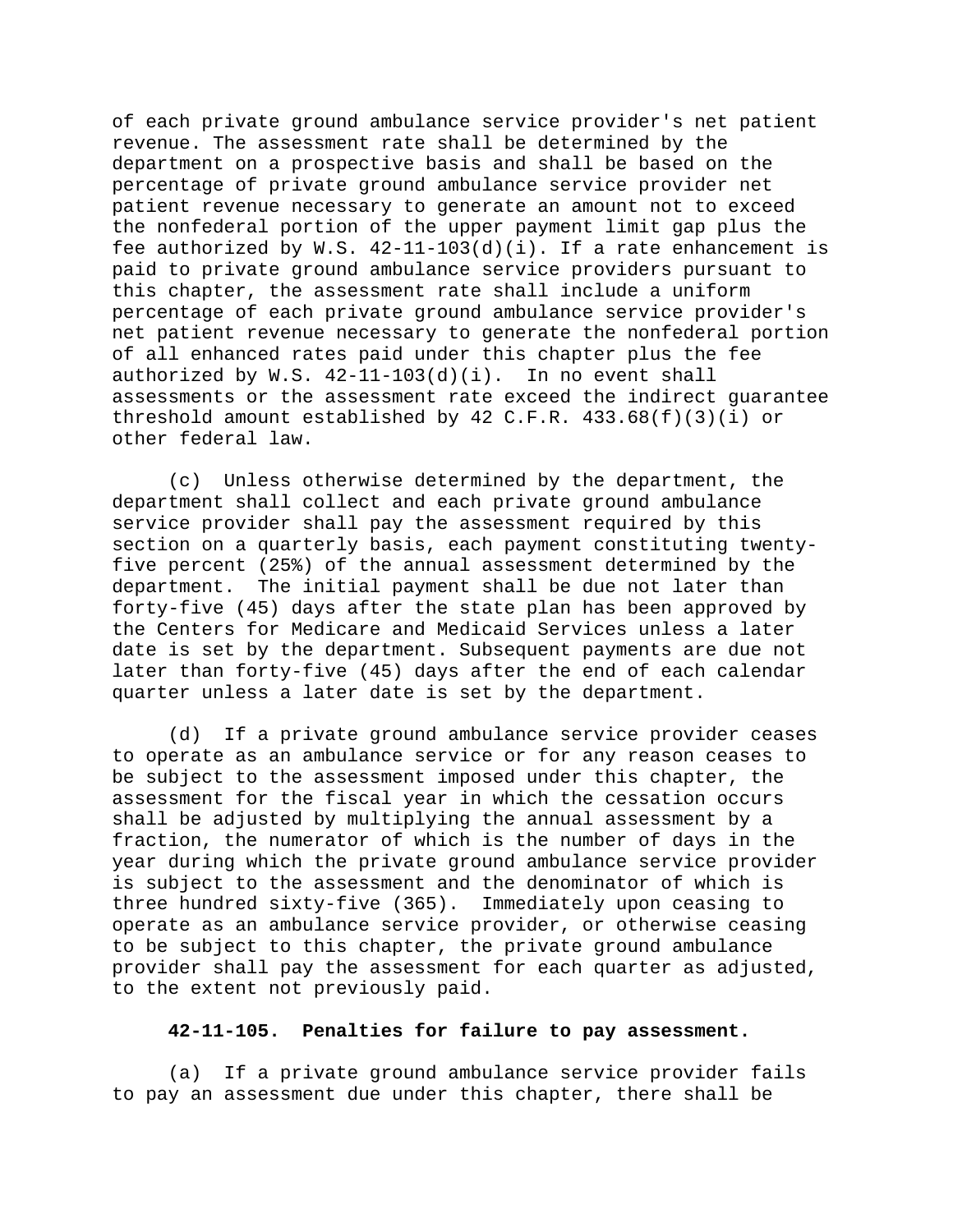added to the assessment a penalty equal to five percent (5%) of the amount of the assessment that was not paid when due. The penalty under this section may be waived by the department for good cause. Any payments made after a penalty is assessed under this section shall be credited first to unpaid assessment amounts rather than to penalty amounts, beginning with the most delinquent installment.

(b) In addition to the penalty under subsection (a) of this section, the department may implement any of the following remedies for failure of a private ground ambulance service provider to pay its assessment when due under this chapter:

(i) Withhold any Medicaid payments, including any quarterly adjustment payments or rate enhancements, until the assessment is paid;

(ii) Develop a plan that requires the private ground ambulance service provider to pay any delinquent assessment in installments;

(iii) Suspend or revoke the private ground ambulance service provider's license.

# **42-11-106. Payments to private ground ambulance service providers.**

(a) Subject to W.S. 42-11-107, the initiation of assessments under W.S. 42-11-104(c) and the federal approval authorized in W.S. 42-11-108, the department shall make quarterly adjustment payments to or implement rate enhancements for private ground ambulance service providers as set forth in this section.

(b) Each private ground ambulance service provider that pays assessments under this chapter and meets the eligibility standards set by subsection (c) of this section shall be eligible to receive quarterly adjustment payments as provided in this section. The department shall distribute quarterly adjustment payments in amounts up to but not to exceed the applicable upper payment limit gap. The department shall establish a uniform methodology by which to distribute payments in compliance with applicable federal and state Medicaid laws and regulations.

(c) Unless otherwise prohibited by federal law, only private ground ambulance service providers who meet all of the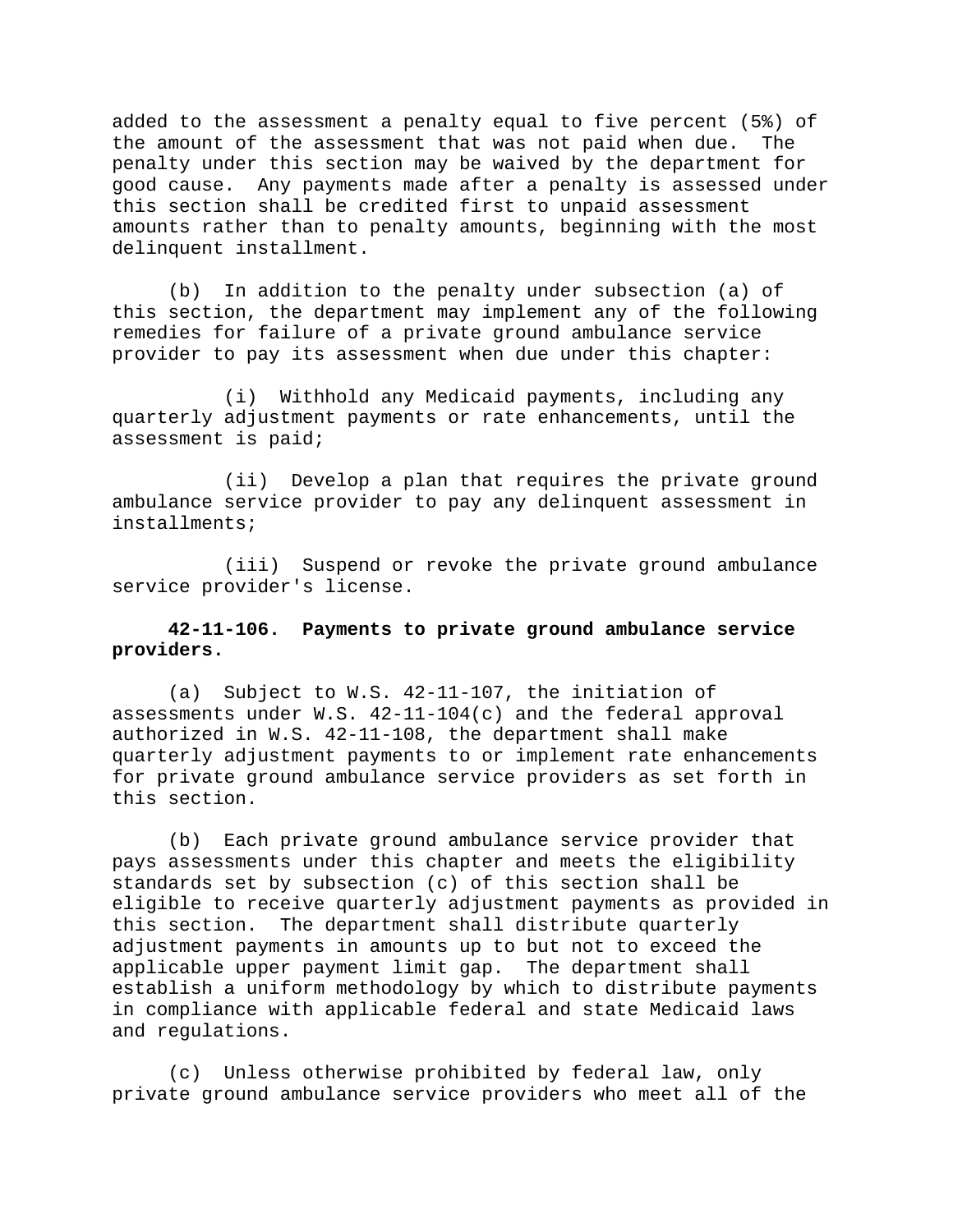following requirements shall be eligible to receive a quarterly adjustment payment authorized in subsection (b) of this section:

(i) Private ground ambulance service providers who provide ground ambulance services to Medicaid beneficiaries;

(ii) Private ground ambulance service providers who provide ground ambulance services to Medicare beneficiaries;

(iii) Private ground ambulance service providers who accept as full payment for ground ambulance services any payments made under Wyoming's worker's compensation system; and

(iv) Private ground ambulance service providers who:

(A) Are network providers for all insurers offering private health benefit plans in this state who maintain not less than a twenty percent (20%) share of the state's individual or small group health insurance market; or

(B) Have made a bonafide and reasonable offer to become a network provider to all of the insurers identified in subparagraph (A) of this paragraph by offering to accept as network provider reimbursement not more than double the Medicaid reimbursement rate for relevant medical services. The offer required by this subparagraph may be higher to the extent the private ground ambulance service provider demonstrates to the department that the actual cost of providing relevant medical services plus six percent (6%) of the actual cost is an amount higher than double the Medicaid reimbursement rate for the relevant medical services.

(d) To the extent rate enhancements are approved by the Centers for Medicare and Medicaid Services and subject to the collection of assessments under W.S. 42-11-104(b), the department shall provide rate enhancement payments to private ground ambulance service providers consistent with applicable federal and state requirements.

(e) Quarterly payments or rate enhancements shall not be used to offset any other payment by Medicaid for ground ambulance services to Medicaid beneficiaries, including without limitation any fee-for-service, per diem, adjustment or cost settlement payments.

(f) No private ground ambulance service provider is guaranteed, expressly or otherwise, that quarterly adjustment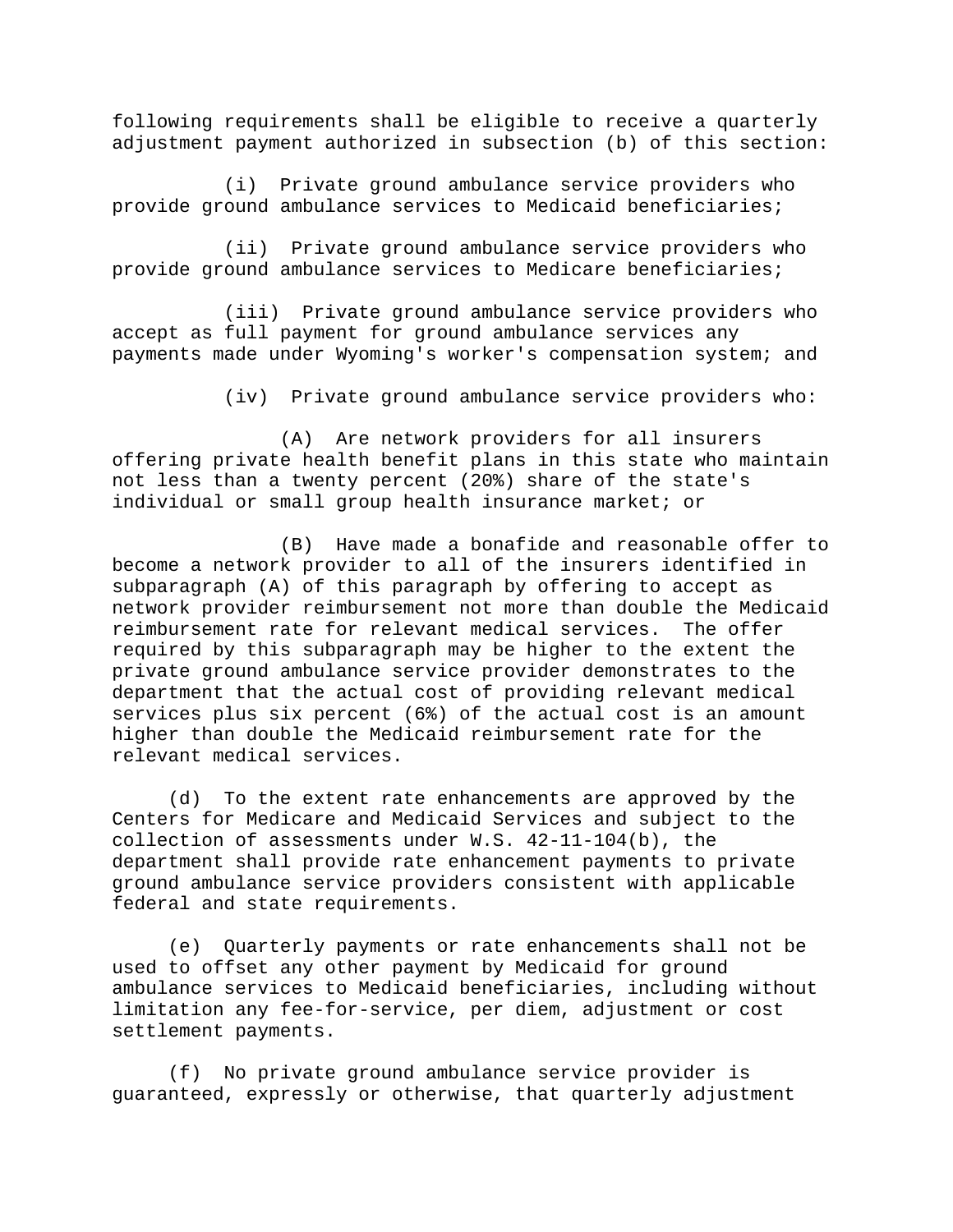payments or rate enhancements will equal or exceed the amount of private ground ambulance service provider assessments due under this chapter.

(g) Monies made available by this chapter shall not be used to replace other general revenues appropriated and funded by the legislature or other revenues used to support Medicaid.

# **42-11-107. Discontinuation of the assessment and payments.**

(a) The assessments imposed by this chapter shall be discontinued or not allowed if:

(i) The state plan amendment or other agreement with the Centers for Medicare and Medicaid Services reflecting the payments authorized by this chapter is not approved by the Centers for Medicare and Medicaid Services. The department may modify the payment or qualification provisions as necessary to obtain the Centers for Medicare and Medicaid Services approval if the changes do not exceed the authority and purposes of this chapter;

(ii) Federal financial participation to match assessments under this chapter becomes unavailable under federal law. In this event, the department shall terminate the imposition of assessments beginning on the date the federal statutory, regulatory or interpretive change takes effect.

(b) If the collection of assessments is discontinued as provided in this section, payments or rate enhancements under this chapter shall be discontinued and, after payment of all amounts under W.S.  $42-11-103(d)(i)$  and (iii), any assessments remaining in the account shall be returned to the private ground ambulance service providers from which the assessments were collected on the same basis as they were collected.

(c) If the department is collecting assessments for both quarterly adjustment payments and rate enhancements and both collections are not discontinued, the department shall continue to maintain the account as required by this chapter for the type of assessment that continues to be collected.

# **42-11-108. Approval of state plan; rulemaking.**

(a) The department shall seek necessary federal approval in the form of state plan amendments or otherwise in order to implement the provisions of this chapter. The department shall